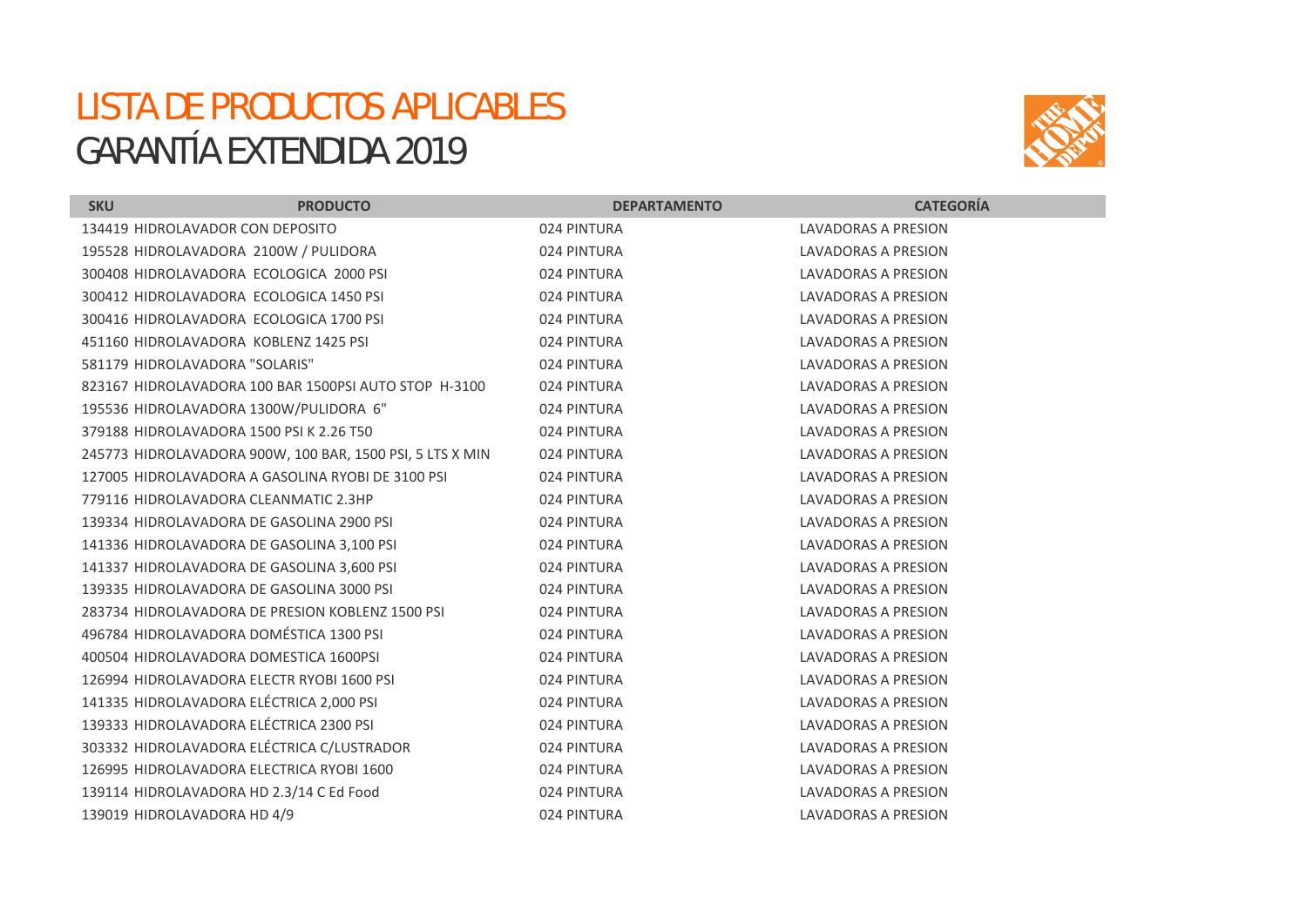| 138996 HIDROLAVADORA HD 6/15 G Classic     | 024 PINTURA | <b>LAVADORAS A PRESION</b> |
|--------------------------------------------|-------------|----------------------------|
| 139018 HIDROLAVADORA HD 7/16-4 M           | 024 PINTURA | LAVADORAS A PRESION        |
| 139020 HIDROLAVADORA HD 8/23 G Classic     | 024 PINTURA | LAVADORAS A PRESION        |
| 138998 HIDROLAVADORA HD PRO 400            | 024 PINTURA | LAVADORAS A PRESION        |
| 777442 HIDROLAVADORA HD1400                | 024 PINTURA | LAVADORAS A PRESION        |
| 130431 HIDROLAVADORA HL-245 V              | 024 PINTURA | <b>LAVADORAS A PRESION</b> |
| 130966 HIDROLAVADORA HL-401 V              | 024 PINTURA | <b>LAVADORAS A PRESION</b> |
| 777450 HIDROLAVADORA HUSKY 1750            | 024 PINTURA | LAVADORAS A PRESION        |
| 700427 HIDROLAVADORA INDUSTRIAL 2200 PSI   | 024 PINTURA | LAVADORAS A PRESION        |
| 700896 HIDROLAVADORA INDUSTRIAL 2200 PSI   | 024 PINTURA | <b>LAVADORAS A PRESION</b> |
| 135771 HIDROLAVADORA K2 1600               | 024 PINTURA | <b>LAVADORAS A PRESION</b> |
| 389533 HIDROLAVADORA KARCHER               | 024 PINTURA | LAVADORAS A PRESION        |
| 325659 HIDROLAVADORA KARCHER K 2.79        | 024 PINTURA | LAVADORAS A PRESION        |
| 130933 HIDROLAVADORA KARCHER G 2600 SVH    | 024 PINTURA | <b>LAVADORAS A PRESION</b> |
| 110685 HIDROLAVADORA KARCHER K 2 *MX       | 024 PINTURA | LAVADORAS A PRESION        |
| 110684 HIDROLAVADORA KARCHER K 2 COMPACT M | 024 PINTURA | LAVADORAS A PRESION        |
| 110686 HIDROLAVADORA KARCHER K 4 BASIC*MX  | 024 PINTURA | LAVADORAS A PRESION        |
| 110688 HIDROLAVADORA KARCHER K 5 *MX       | 024 PINTURA | <b>LAVADORAS A PRESION</b> |
| 110687 HIDROLAVADORA KARCHER K 5 BASIC *MX | 024 PINTURA | <b>LAVADORAS A PRESION</b> |
| 130872 HIDROLAVADORA KARCHER K2 BASIC CAR  | 024 PINTURA | LAVADORAS A PRESION        |
| 130870 HIDROLAVADORA KARCHER K2 TELESCOPIC | 024 PINTURA | <b>LAVADORAS A PRESION</b> |
| 102970 HIDROLAVADORA KARCHER K2.360 M T50  | 024 PINTURA | LAVADORAS A PRESION        |
| 130874 HIDROLAVADORA KARCHER K3 CAR        | 024 PINTURA | LAVADORAS A PRESION        |
| 389541 HIDROLAVADORA KARCHER K3.58 M       | 024 PINTURA | <b>LAVADORAS A PRESION</b> |
| 389568 HIDROLAVADORA KARCHER K5.68 MD      | 024 PINTURA | LAVADORAS A PRESION        |
| 108361 HIDROLAVADORA KARCHER MOD. K3.68    | 024 PINTURA | LAVADORAS A PRESION        |
| 136513 HIDROLAVADORA KOBL HL-145 V         | 024 PINTURA | LAVADORAS A PRESION        |
| 632650 HIDROLAVADORA KOBLENZ 1400 LIBRAS   | 024 PINTURA | LAVADORAS A PRESION        |
| 369700 HIDROLAVADORA KOBLENZ HL-1300       | 024 PINTURA | LAVADORAS A PRESION        |
| 130386 HIDROLAVADORA KOBLENZ HL-175 V      | 024 PINTURA | <b>LAVADORAS A PRESION</b> |
| 136419 HIDROLAVADORA KOBLENZ HL-250 V BE   | 024 PINTURA | <b>LAVADORAS A PRESION</b> |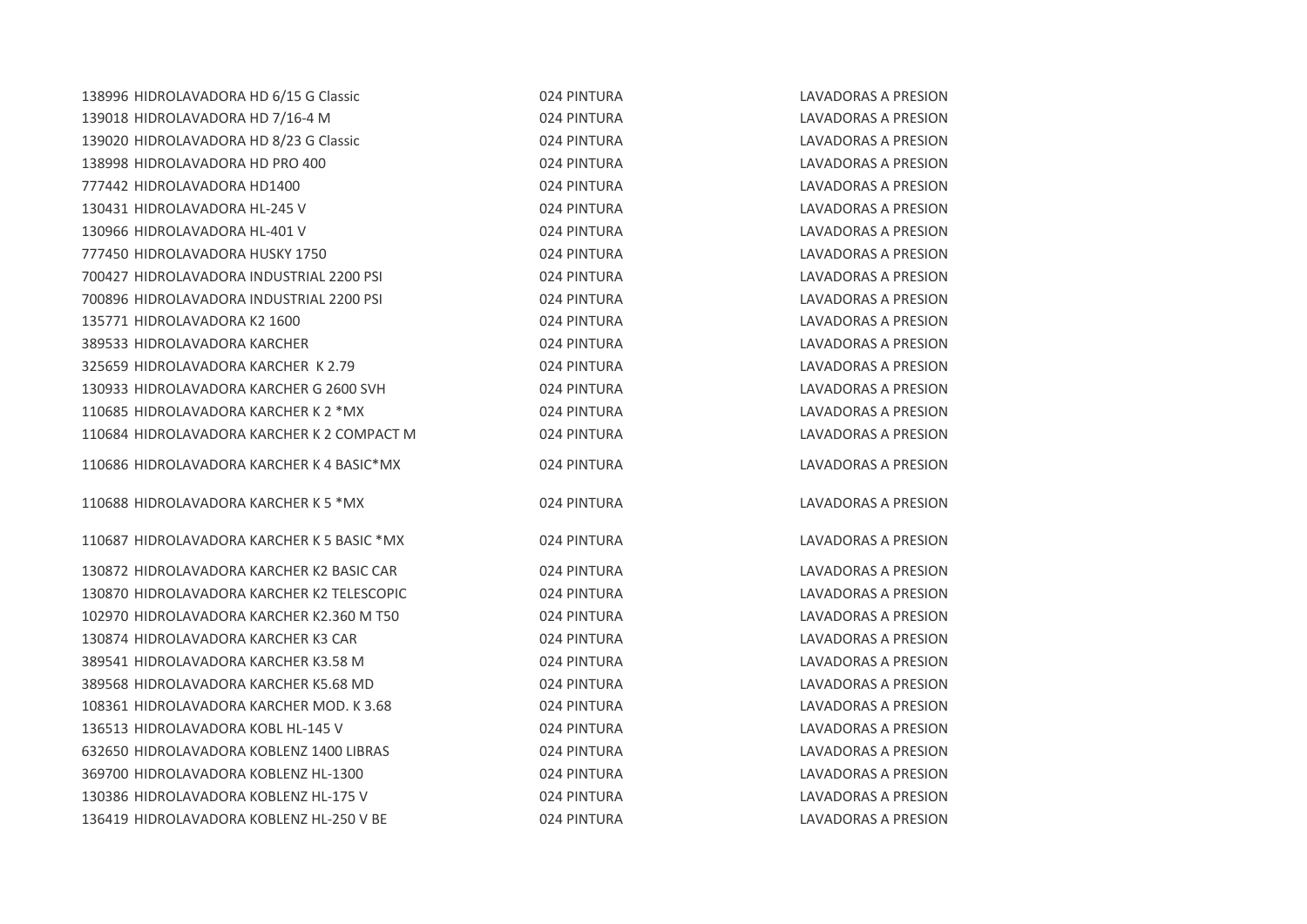| 130472 HIDROLAVADORA KOBLENZ HL-470 V               | 024 PINTURA    | LAVADORAS A PRESION        |
|-----------------------------------------------------|----------------|----------------------------|
| 130799 HIDROLAVADORA KOBLENZ HLA-360V 2en1          | 024 PINTURA    | <b>LAVADORAS A PRESION</b> |
| 856059 HIDROLAVADORA KOBLENZ HLB-15                 | 024 PINTURA    | LAVADORAS A PRESION        |
| 301962 HIDROLAVADORA LAND 1450 W                    | 024 PINTURA    | <b>LAVADORAS A PRESION</b> |
| 301960 HIDROLAVADORA LAND 1700 W                    | 024 PINTURA    | <b>LAVADORAS A PRESION</b> |
| 126996 HIDROLAVADORA RYOBI 1700 + CEPILLO           | 024 PINTURA    | LAVADORAS A PRESION        |
| 110442 HIDROLAVADORA RYOBI 1700 PSI ELECTR          | 024 PINTURA    | <b>LAVADORAS A PRESION</b> |
| 110443 HIDROLAVADORA RYOBI 2800 PSI GASOLI          | 024 PINTURA    | LAVADORAS A PRESION        |
| 154830 ASPIRADORA                                   | 025 FERRETERIA | <b>ASPIRADORAS</b>         |
| 549633 ASPIRADORA DE 5 GALONES DE 1.5 HP            | 025 FERRETERIA | <b>ASPIRADORAS</b>         |
| 129177 ASPIRADORA 4 GALONES                         | 025 FERRETERIA | <b>ASPIRADORAS</b>         |
| 549641 ASPIRADORA ALL AROUND 2 GAL. Y ACC'S         | 025 FERRETERIA | <b>ASPIRADORAS</b>         |
| 132138 ASPIRADORA BRUSHLESS 18V EVERCHARGE          | 025 FERRETERIA | <b>ASPIRADORAS</b>         |
| 107171 ASPIRADORA BUCKETHEAD 1.75 HP                | 025 FERRETERIA | <b>ASPIRADORAS</b>         |
| 721470 ASPIRADORA DE 5 GALONES                      | 025 FERRETERIA | <b>ASPIRADORAS</b>         |
| 721497 ASPIRADORA DE 6 GALONES                      | 025 FERRETERIA | <b>ASPIRADORAS</b>         |
| 139245 ASPIRADORA INDUSTRIAL KOBLENZ                | 025 FERRETERIA | <b>ASPIRADORAS</b>         |
| 157227 ASPIRADORA KOBLENZ                           | 025 FERRETERIA | ASPIRADORAS                |
| 161480 ASPIRADORA KOBLENZ AC-3800                   | 025 FERRETERIA | <b>ASPIRADORAS</b>         |
| 183773 ASPIRADORA KOBLENZ SM-6000                   | 025 FERRETERIA | ASPIRADORAS                |
| 601630 ASPIRADORA MANUAL 120 VOLTS                  | 025 FERRETERIA | <b>ASPIRADORAS</b>         |
| 443022 ASPIRADORA MANUAL KOBLENZ 12 VOLTS           | 025 FERRETERIA | <b>ASPIRADORAS</b>         |
| 139048 ASPIRADORA MANUAL RYOBI ONE+                 | 025 FERRETERIA | <b>ASPIRADORAS</b>         |
| 183772 ASPIRADORA MULTIUSOS KOBLENZ DV-3            | 025 FERRETERIA | <b>ASPIRADORAS</b>         |
| 183604 ASPIRADORA MULTIUSOS KOBLENZ RT-3            | 025 FERRETERIA | <b>ASPIRADORAS</b>         |
| 421124 ASPIRADORA QSP DE LUXE 30 LTS 92508-89       | 025 FERRETERIA | <b>ASPIRADORAS</b>         |
| 161025 ASPIRADORA RECARGABLE (AGILO) COLOR ALMENDRA | 025 FERRETERIA | <b>ASPIRADORAS</b>         |
| 776149 ASPIRADORA SECCO/MOJADO 12 GAL               | 025 FERRETERIA | ASPIRADORAS                |
| 776173 ASPIRADORA SECCO/MOJADO 16 GAL               | 025 FERRETERIA | <b>ASPIRADORAS</b>         |
| 305554 ASPIRADORA SECO MOJADO 1.75 HP               | 025 FERRETERIA | <b>ASPIRADORAS</b>         |
| 111175 ASPIRADORA SECO MOJADO 2.5 GALONES           | 025 FERRETERIA | ASPIRADORAS                |
| 137143 ASPIRADORA SECO MOJADO 3 GALONES             | 025 FERRETERIA | <b>ASPIRADORAS</b>         |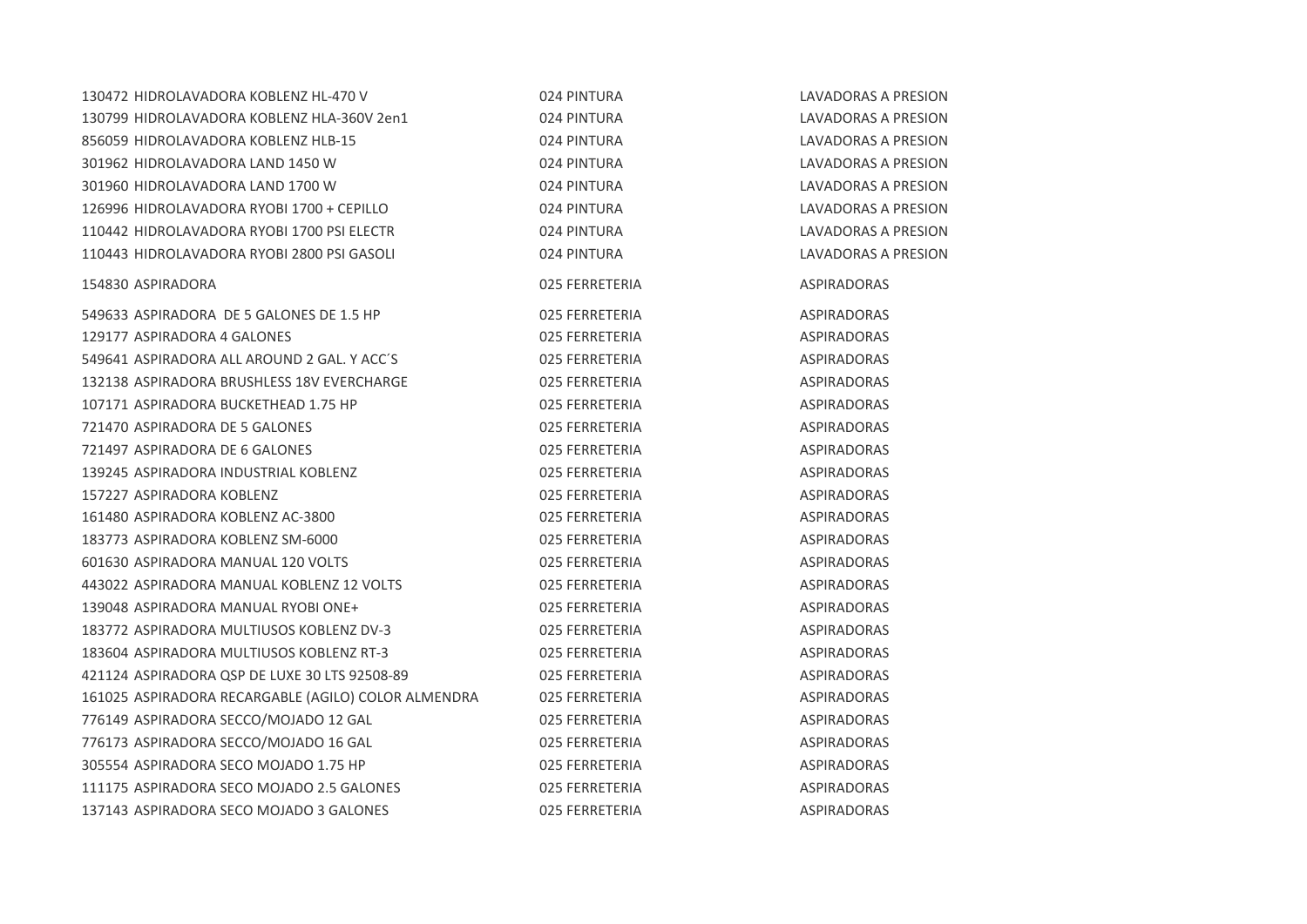| 132488 ASPIRADORA SECO MOJADO 5 GALONES BE                               | 025 FERRETERIA | <b>ASPIRADORAS</b>              |
|--------------------------------------------------------------------------|----------------|---------------------------------|
| 710349 ASPIRADORA SECO/MOJADO 6 GALONES WD0625M                          | 025 FERRETERIA | <b>ASPIRADORAS</b>              |
| 811151 ASPIRADORA SECO/MOJADO DE 16 GALONES DE 5 HP MAXIM 025 FERRETERIA |                | <b>ASPIRADORAS</b>              |
| 121262 ASPIRADORA SECO/MOJADO STINGER 2GAL                               | 025 FERRETERIA | <b>ASPIRADORAS</b>              |
| 741496 ASPIRADORA SECOMOJADO SM-2                                        | 025 FERRETERIA | <b>ASPIRADORAS</b>              |
| 108540 ASPIRADORA STINGER 5 GALONES 2.5 HP                               | 025 FERRETERIA | <b>ASPIRADORAS</b>              |
| 176615 BARREDORA KOBLENZ 12AAMP CON ACCESORIOS                           | 025 FERRETERIA | <b>ASPIRADORAS</b>              |
| 137664 RYOBI ONE+ Barredora                                              | 025 FERRETERIA | ASPIRADORAS                     |
| 137665 RYOBI ONE+ KIT ASP 6GAL                                           | 025 FERRETERIA | <b>ASPIRADORAS</b>              |
| 137662 RYOBI ONE+Kit ASP 6GAL                                            | 025 FERRETERIA | <b>ASPIRADORAS</b>              |
| 129002 RYOBI SOPLADORA COMPACTA DE 18V                                   | 025 FERRETERIA | <b>ASPIRADORAS</b>              |
| 135932 3PACK ROTOMARTILLOS BOSCH 650W                                    | 025 FERRETERIA | COMBOS DE HERRAMIENTA ELÉCTRICA |
| 123152 COMBO 12 V ROTO + LLAVE DE IMPACTO                                | 025 FERRETERIA | COMBOS DE HERRAMIENTA ELÉCTRICA |
| 122430 COMBO 12V TALADRO Y LLAVE DE IMPACT                               | 025 FERRETERIA | COMBOS DE HERRAMIENTA ELÉCTRICA |
| 132133 CUIVIBU ATURNILLADUR DE INIPACTU Y RUTUIVIARTILLU                 | 025 FERRETERIA | COMBOS DE HERRAMIENTA ELÉCTRICA |
| 134785 Combo Bosch Rotomartillo + Taladro                                | 025 FERRETERIA | COMBOS DE HERRAMIENTA ELÉCTRICA |
| 122851 COMBO DE BATERIA Y CARGADOR 5.8 M18                               | 025 FERRETERIA | COMBOS DE HERRAMIENTA ELÉCTRICA |
| 103142 COMBO ESMERILADORA CON TALADRO                                    | 025 FERRETERIA | COMBOS DE HERRAMIENTA ELÉCTRICA |
| 132150 COMBO ESMERILADORAS 2 PACK                                        | 025 FERRETERIA | COMBOS DE HERRAMIENTA ELÉCTRICA |
| 129219 COMBO ESMERILADORAS 7 Y 4 1/2                                     | 025 FERRETERIA | COMBOS DE HERRAMIENTA ELÉCTRICA |
| 137125 COMBO MINIESMERIL 900W +ATORNILLAD                                | 025 FERRETERIA | COMBOS DE HERRAMIENTA ELÉCTRICA |
| 122682 COMBO ROTO 12V + MINIESMERILADORA                                 | 025 FERRETERIA | COMBOS DE HERRAMIENTA ELÉCTRICA |
| 704443 COMBO ROTO 3/8 CON MINIESMERIL SKIL                               | 025 FERRETERIA | COMBOS DE HERRAMIENTA ELÉCTRICA |
| 137023 COMBO ROTO 650W+MINIESMERIL DEWALT                                | 025 FERRETERIA | COMBOS DE HERRAMIENTA ELÉCTRICA |
| 135776 COMBO ROTO SDS + MINIESMERIL + GO                                 | 025 FERRETERIA | COMBOS DE HERRAMIENTA ELÉCTRICA |
| 134777 COMBO ROTO SDS + TELEMETRO 20M BOSC                               | 025 FERRETERIA | COMBOS DE HERRAMIENTA ELÉCTRICA |
| 106679 COMBO ROTOMARTILLO " 650W + MINI ESMERILADORA 4 "                 | 025 FERRETERIA | COMBOS DE HERRAMIENTA ELÉCTRICA |
| 137089 COMBO ROTOMARTILLO 1/2 + SMART 12V                                | 025 FERRETERIA | COMBOS DE HERRAMIENTA ELÉCTRICA |
| 111913 COMBO ROTOMARTILLO 20V +LLAVE DE IMPACTO                          | 025 FERRETERIA | COMBOS DE HERRAMIENTA ELÉCTRICA |
| 108563 COMBO ROTOMARTILLO 2KG + TELÉMETRO                                | 025 FERRETERIA | COMBOS DE HERRAMIENTA ELÉCTRICA |
| 126282 COMBO ROTOMARTILLO 5/8" + ESMERIL 4 1/2"                          | 025 FERRETERIA | COMBOS DE HERRAMIENTA ELÉCTRICA |
| 111866 COMBO ROTOMARTILLO 600W + MINIESMERILADORA 710W                   | 025 FERRETERIA | COMBOS DE HERRAMIENTA ELÉCTRICA |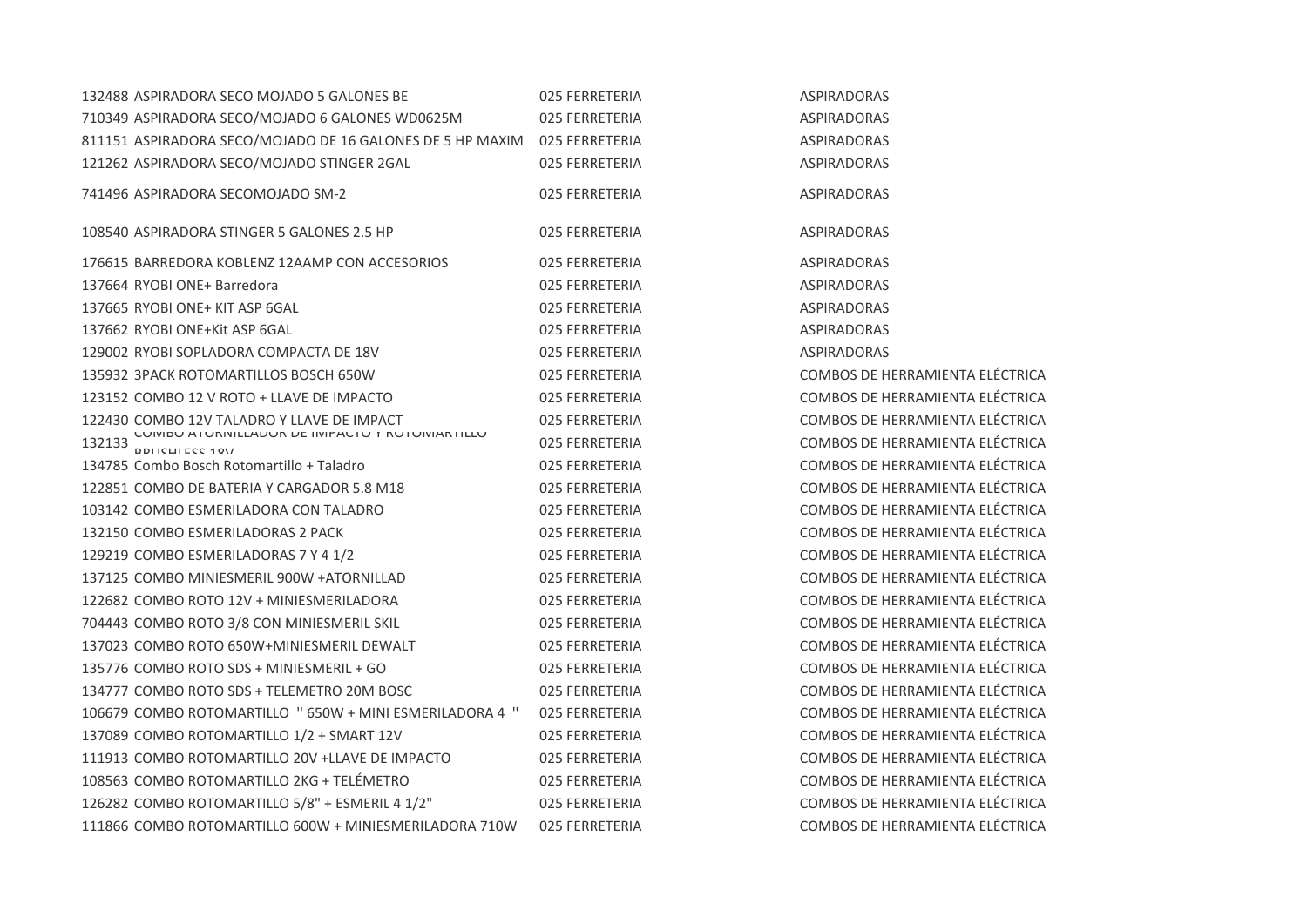| 119690 COMBO ROTOMARTILLO CON MINIESMERIL BOSC              | 025 FERRETERIA | <b>COMBOS DE HI</b> |
|-------------------------------------------------------------|----------------|---------------------|
| 125697 COMBO ROTOMARTILLO SDS Y MINIESMERILADORA            | 025 FERRETERIA | <b>COMBOS DE HE</b> |
| 126075 COMBO ROTOMARTILLO SDS+MINI DEWALT                   | 025 FERRETERIA | <b>COMBOS DE HI</b> |
| 136477 COMBO ROTOMARTILLO Y ATORNILLADOR SIN CARBONES       | 025 FERRETERIA | <b>COMBOS DE HI</b> |
| 126076 COMBO ROTOMARTILLOS D25133 + DWD024                  | 025 FERRETERIA | <b>COMBOS DE HI</b> |
| 132147 COMBO ROUTER Y LIJADORA ALAMBRICA                    | 025 FERRETERIA | <b>COMBOS DE HI</b> |
| 137022 COMBO SIN CARBONES 20V DEWALT                        | 025 FERRETERIA | <b>COMBOS DE HI</b> |
| 608398 ESMERIL DE 9" + MINIESMERIL DE 4-1/2"                | 025 FERRETERIA | <b>COMBOS DE HI</b> |
| 137086 MINIESMERIL 4 1/2 650W + TALADR 12V                  | 025 FERRETERIA | <b>COMBOS DE HI</b> |
| 101799 MINIESMERILADORA G720 + ROTOMARTILLO 1/2" HD555      | 025 FERRETERIA | <b>COMBOS DE HI</b> |
| 122614 PAQ. MINIESMERILADORAS 4 1/2 900W                    | 025 FERRETERIA | <b>COMBOS DE HI</b> |
| 122431 ROTOMARILLO y MINIESMER 4 1/2 600W                   | 025 FERRETERIA | <b>COMBOS DE HI</b> |
| 132807 ROTOMARTILLO 1/2 SKIL + DREMEL                       | 025 FERRETERIA | <b>COMBOS DE HI</b> |
| 122705 ROTOMARTILLO 20V IonLi Y MINI 4 1/2                  | 025 FERRETERIA | <b>COMBOS DE HI</b> |
| 304912 RYOBI COMBO 18V ROTOMARTILLO 1/2 Y LLAVE DE IMPACT   | 025 FERRETERIA | <b>COMBOS DE HI</b> |
| 123688 RYOBI COMBO ROTOMARTILLO Y CALADORA 18V              | 025 FERRETERIA | <b>COMBOS DE HI</b> |
| 111531 RYOBI COMBO ROTOMARTILLO Y ESMERILADORA              | 025 FERRETERIA | <b>COMBOS DE HI</b> |
| 582255 COMP GAS4.5HP4OLE15VMGO450T-40                       | 025 FERRETERIA | COMPRESORES         |
| $\frac{154600}{TANOLIEIATIT}$                               | 025 FERRETERIA | <b>COMPRESORES</b>  |
| 800686 COMPRESOR 2.5 HP + MANGUERA DE 5 MTS Y LENTES GRATIS | 025 FERRETERIA | COMPRESORES         |
| 415188 COMPRESOR 2.5 HP 6 GALONES HORIZONTAL                | 025 FERRETERIA | COMPRESORES         |
| 110381 COMPRESOR 20GAL OIL FREE                             | 025 FERRETERIA | COMPRESORES         |
| 584982 COMPRESOR 2HP / 30 GAL / 6.6 CFM                     | 025 FERRETERIA | COMPRESORES         |
| 528507 COMPRESOR 2HP, 20 GAL, 1 CIL, C/LLANTAS              | 025 FERRETERIA | COMPRESORES         |
| 105077 COMPRESOR 3 GALONES HUSKY                            | 025 FERRETERIA | <b>COMPRESORES</b>  |
| 382331 COMPRESOR 3.2 HP 30 GALONES                          | 025 FERRETERIA | <b>COMPRESORES</b>  |
| 415311 COMPRESOR 3.2 HP 60 GALONES VERTICAL                 | 025 FERRETERIA | COMPRESORES         |
| 681699 COMPRESOR 3.2HP / 60 GAL / 11.7 CFM                  | 025 FERRETERIA | COMPRESORES         |
| 415275 COMPRESOR 3.5 HP 50 LITROS (13 GALS) HORIZONTAL      | 025 FERRETERIA | <b>COMPRESORES</b>  |
| 800693 COMPRESOR 3.5HP + MANGUERA 7.5M GRATIS               | 025 FERRETERIA | <b>COMPRESORES</b>  |
| 434601 COMPRESOR 6 GAL. OIL-FREE PANCAKE                    | 025 FERRETERIA | COMPRESORES         |
| 136546 COMPRESOR 6GAL CON KIT ACC Y MANGUERA                | 025 FERRETERIA | COMPRESORES         |
| 943931 COMPRESOR DE AIRE 3.2 HP, 60 GAL                     | 025 FERRETERIA | <b>COMPRESORES</b>  |

COMBOS DE HERRAMIENTA ELÉCTRICA COMBOS DE HERRAMIENTA ELÉCTRICA COMBOS DE HERRAMIENTA ELÉCTRICA COMBOS DE HERRAMIENTA ELÉCTRICA COMBOS DE HERRAMIENTA ELÉCTRICA COMBOS DE HERRAMIENTA ELÉCTRICA COMBOS DE HERRAMIENTA ELÉCTRICA COMBOS DE HERRAMIENTA ELÉCTRICA COMBOS DE HERRAMIENTA ELÉCTRICA COMBOS DE HERRAMIENTA ELÉCTRICA COMBOS DE HERRAMIENTA ELÉCTRICA COMBOS DE HERRAMIENTA ELÉCTRICA COMBOS DE HERRAMIENTA ELÉCTRICA COMBOS DE HERRAMIENTA ELÉCTRICA COMBOS DE HERRAMIENTA ELÉCTRICA COMBOS DE HERRAMIENTA ELÉCTRICA COMBOS DE HERRAMIENTA ELÉCTRICA **COMPRESORES**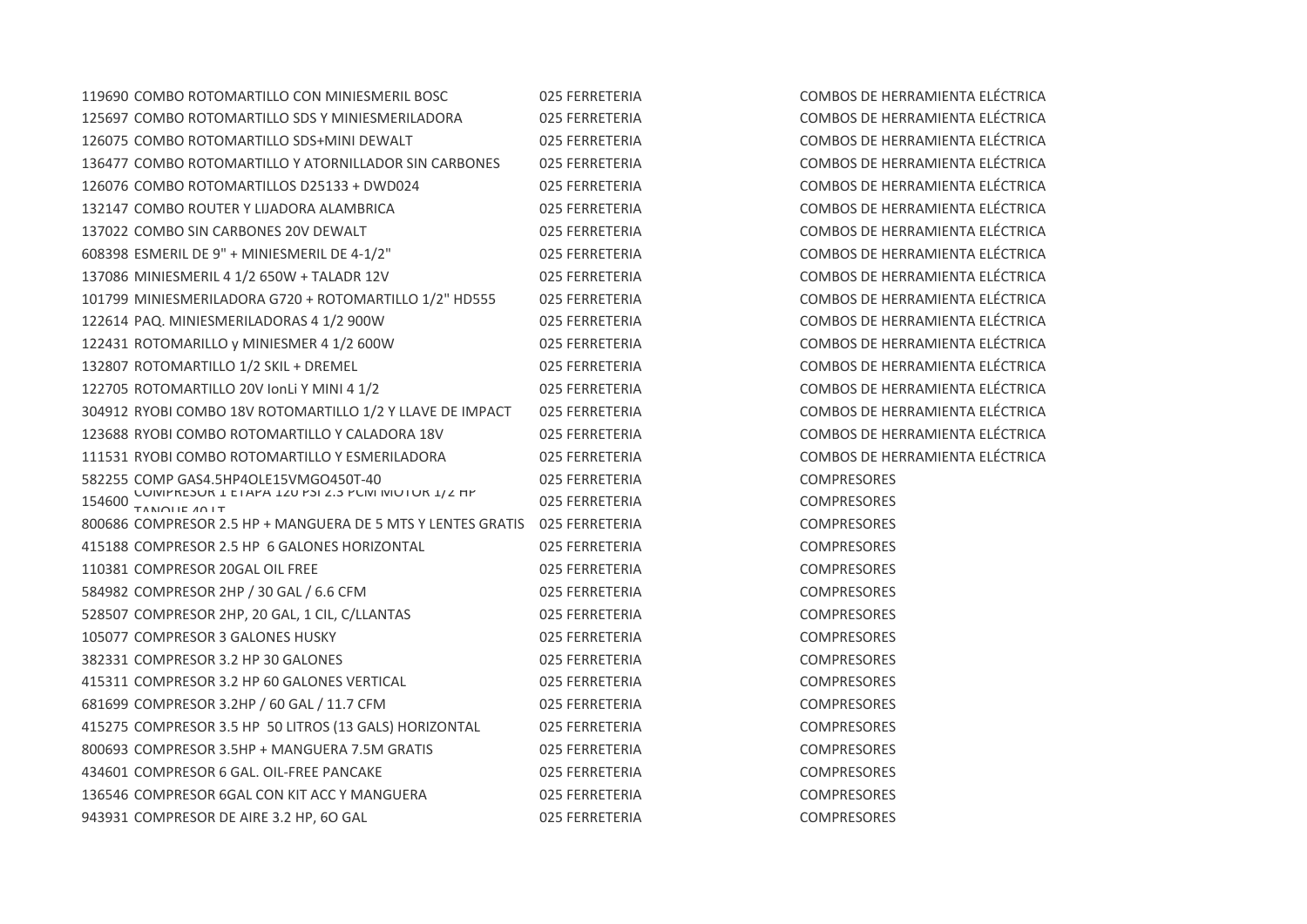| 127045 COMPRESOR DE AIRE 8 GAL.                           | 025 FERRETERIA | COMPRESORES                             |
|-----------------------------------------------------------|----------------|-----------------------------------------|
| 128235 COMPRESOR DE AIRE DE 30 GALONES DEWALT             | 025 FERRETERIA | <b>COMPRESORES</b>                      |
| 128236 COMPRESOR DE AIRE DE 60 GALONES                    | 025 FERRETERIA | <b>COMPRESORES</b>                      |
| 121021 COMPRESOR DE AIRE ELECTRICO CON MANGUERA Y PISTOLA | 025 FERRETERIA | <b>COMPRESORES</b>                      |
| 506591 COMPRESOR DE AIRE SIN ACIETE DE 22,7L              | 025 FERRETERIA | COMPRESORES                             |
| 309906 COMPRESOR LIBRE DE ACEITE 1HP 108LT                | 025 FERRETERIA | <b>COMPRESORES</b>                      |
| 357744 COMPRESOR PORTATIL 3/4 H.P. 120V                   | 025 FERRETERIA | COMPRESORES                             |
| 995963 COMPRESOR PORTATIL LIBRE DE ACEITE                 | 025 FERRETERIA | <b>COMPRESORES</b>                      |
| 103391 COMPRESOR POWER PAL C/MANGUERA Y PISTOLA P/PINTAR  | 025 FERRETERIA | COMPRESORES                             |
| 196813 COMPRESOR SILENCIOSO LIBRE DE ACEITE, 1HP 25 L     | 025 FERRETERIA | <b>COMPRESORES</b>                      |
| 582212 HIDRO DOM 1200LB HDO5L12ME160S                     | 025 FERRETERIA | <b>COMPRESORES</b>                      |
| 854945 HIDROLAVADORA1300HD07L13ME230G                     | 025 FERRETERIA | <b>COMPRESORES</b>                      |
| 426234 INFLADOR DE AIRE                                   | 025 FERRETERIA | COMPRESORES                             |
| 327739 ENSAMBLADORA B&D P/MADERA DW682K                   | 025 FERRETERIA | EQUIP.ELECTRIC. PORTABLES ESPECI        |
| 136819 ESMERIL DE BANCO 6" RYOBI                          | 025 FERRETERIA | EQUIP.ELECTRIC. PORTABLES ESPECI        |
| 136818 INFLADOR 18V RYOBI (SOLO-HERRAMIENTA)              | 025 FERRETERIA | EQUIP.ELECTRIC. PORTABLES ESPECI        |
| 100519 INVERSOR DE CORRIENTE 100W W/USB.                  | 025 FERRETERIA | EQUIP.ELECTRIC. PORTABLES ESPECI        |
| 345299 LLAVE DE IMPACTO                                   | 025 FERRETERIA | EQUIP.ELECTRIC. PORTABLES ESPECI        |
| 137175 POLIPASTO PLUMA 325KG 30MT 120V                    | 025 FERRETERIA | EQUIP.ELECTRIC. PORTABLES ESPECI        |
| 137136 POLIPASTO PLUMA 500KG 60MT 220V                    | 025 FERRETERIA | EQUIP.ELECTRIC. PORTABLES ESPECI        |
| 869386 RECTIFICADOR DE 1/4"                               | 025 FERRETERIA | <b>EQUIP.ELECTRIC. PORTABLES ESPECI</b> |
| 400992 ESMERIL 9" EJE 5/8"                                | 025 FERRETERIA | <b>ESMERILADORAS Y PULIDORAS</b>        |
| 328732 ESMERIL ANGULAR 1800W                              | 025 FERRETERIA | ESMERILADORAS Y PULIDORAS               |
| 393569 ESMERIL DE 4-1/2"                                  | 025 FERRETERIA | <b>ESMERILADORAS Y PULIDORAS</b>        |
| 852314 ESMERILADORA 4 1/2                                 | 025 FERRETERIA | <b>ESMERILADORAS Y PULIDORAS</b>        |
| 108633 ESMERILADORA 4 1/2" / KIT DE SEGURIDAD RYOBI       | 025 FERRETERIA | ESMERILADORAS Y PULIDORAS               |
| 704446 ESMERILADORA 4-1/2" + BACKPACK                     | 025 FERRETERIA | ESMERILADORAS Y PULIDORAS               |
| 871611 ESMERILADORA 7" Y 9" 2700W                         | 025 FERRETERIA | <b>ESMERILADORAS Y PULIDORAS</b>        |
| 416118 ESMERILADORA 9"                                    | 025 FERRETERIA | <b>ESMERILADORAS Y PULIDORAS</b>        |
| 119689 ESMERILADORA RYOBI DE 4 1/2 PULGADAS, 6.1 AMPS     | 025 FERRETERIA | <b>ESMERILADORAS Y PULIDORAS</b>        |
| 105481 MINI 4 1/2" SKIL 750W, KIT DE SEGURIDAD            | 025 FERRETERIA | ESMERILADORAS Y PULIDORAS               |
| 707386 MINIAMOLADORA DE 4-1/2" EJE 5/8 ALEMANA            | 025 FERRETERIA | <b>ESMERILADORAS Y PULIDORAS</b>        |
| 327909 MINIESMERIL 4 1/2 " BOSCH 720 W                    | 025 FERRETERIA | <b>ESMERILADORAS Y PULIDORAS</b>        |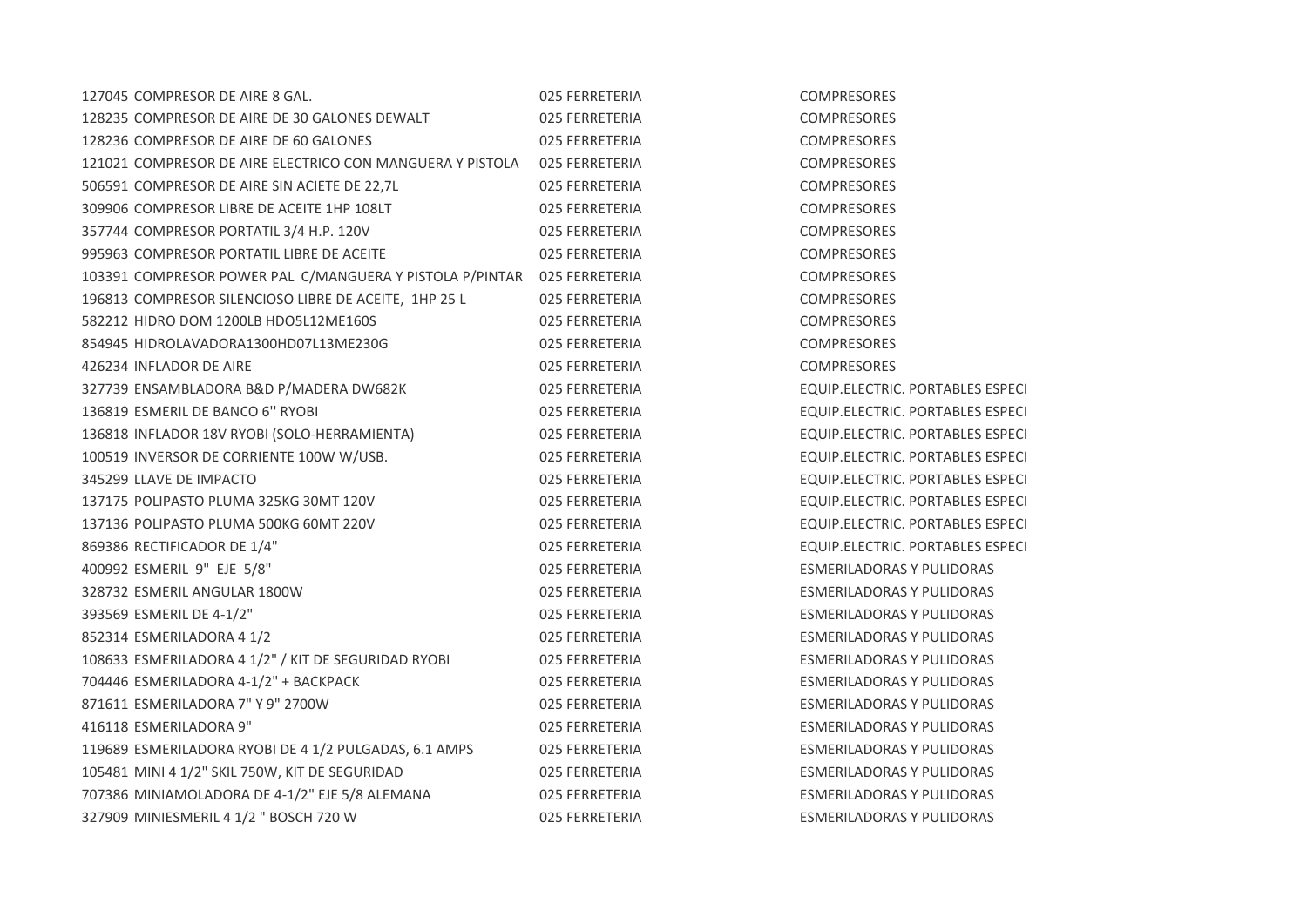| 327992 MINIESMERIL 4 1/2 " SKIL                    | 025 FERRETERIA | <b>ESMERILADORAS Y PULIDORAS</b> |
|----------------------------------------------------|----------------|----------------------------------|
| 342680 MINIESMERIL 4 1/2 710W 11000RPM BOSCH       | 025 FERRETERIA | <b>ESMERILADORAS Y PULIDORAS</b> |
| 348764 MINIESMERIL 4 1/2" 670 W 11000 RPM          | 025 FERRETERIA | <b>ESMERILADORAS Y PULIDORAS</b> |
| 588441 MINIESMERIL 4 1/2" KIT C/ ACCS              | 025 FERRETERIA | <b>ESMERILADORAS Y PULIDORAS</b> |
| 318664 MINIESMERIL 9004+KIT DE SEGURIDAD 2         | 025 FERRETERIA | <b>ESMERILADORAS Y PULIDORAS</b> |
| 464281 MINIESMERIL DE 4-1/2" MAKITA                | 025 FERRETERIA | <b>ESMERILADORAS Y PULIDORAS</b> |
| 700003 MINIESMERIL V V 4/2" 720W+MALETA            | 025 FERRETERIA | <b>ESMERILADORAS Y PULIDORAS</b> |
| 129208 MINIESMERILADORA 1050W 11,000RPM            | 025 FERRETERIA | <b>ESMERILADORAS Y PULIDORAS</b> |
| 126302 MINIESMERILADORA 4 1/2 650W                 | 025 FERRETERIA | <b>ESMERILADORAS Y PULIDORAS</b> |
| 570631 MINIESMERILADORA 4 1/2"                     | 025 FERRETERIA | <b>ESMERILADORAS Y PULIDORAS</b> |
| 500588 MINIESMERILADORA SKIL 4" 700W               | 025 FERRETERIA | <b>ESMERILADORAS Y PULIDORAS</b> |
| 333667 PULIDORA 10 PULGADAS                        | 025 FERRETERIA | <b>ESMERILADORAS Y PULIDORAS</b> |
| 133372 PULIDORA 5" - 470 W                         | 025 FERRETERIA | <b>ESMERILADORAS Y PULIDORAS</b> |
| 133374 PULIDORA 7" - 1300 W                        | 025 FERRETERIA | <b>ESMERILADORAS Y PULIDORAS</b> |
| 871638 PULIDORA 7" (180MM) 1300W 1,000 - 3,000 RPM | 025 FERRETERIA | <b>ESMERILADORAS Y PULIDORAS</b> |
| 108631 PULIDORA DE 6" RYOBI                        | 025 FERRETERIA | <b>ESMERILADORAS Y PULIDORAS</b> |
| 605072 PULIDORA ORBITAL DE BONETE DE 10"           | 025 FERRETERIA | <b>ESMERILADORAS Y PULIDORAS</b> |
| 103116 RYOBI ESMERILADORA DE 4 1/2"                | 025 FERRETERIA | <b>ESMERILADORAS Y PULIDORAS</b> |
| 123689 RYOBI ESMERILADORA DE 7"                    | 025 FERRETERIA | <b>ESMERILADORAS Y PULIDORAS</b> |
| 128988 RYOBI ESMERILADORA SIN CARBONES DE 18V      | 025 FERRETERIA | <b>ESMERILADORAS Y PULIDORAS</b> |
| 103125 RYOBI PULIDORA DE 6"                        | 025 FERRETERIA | <b>ESMERILADORAS Y PULIDORAS</b> |
| 111527 RYOBI PULIDORA ORBITAL 18V                  | 025 FERRETERIA | <b>ESMERILADORAS Y PULIDORAS</b> |
| 801479 GENERADOR 8000 W                            | 025 FERRETERIA | <b>GENERADORES</b>               |
| 958419 GENERADOR BRIGGS & STRATTON 10000 W         | 025 FERRETERIA | <b>GENERADORES</b>               |
| 388595 GENERADOR BRIGGS & STRATTON 8000 W          | 025 FERRETERIA | <b>GENERADORES</b>               |
| 422893 GENERADOR DE 4.2 KVA C/MOT 8 HP             | 025 FERRETERIA | GENERADORES                      |
| 424847 GENERADOR DE 5.0 KVA C/MOT10HP              | 025 FERRETERIA | <b>GENERADORES</b>               |
| 137134 GENERADOR DE LUZ 10000W                     | 025 FERRETERIA | <b>GENERADORES</b>               |
| 137170 GENERADOR DE LUZ 17000W                     | 025 FERRETERIA | GENERADORES                      |
| 701221 GENERADOR DE LUZ 5500W                      | 025 FERRETERIA | <b>GENERADORES</b>               |
| 701218 GENERADOR DE LUZ DE 3250 W                  | 025 FERRETERIA | <b>GENERADORES</b>               |
| 137137 GENERADOR ELECTRICO MOVIL 25KVA             | 025 FERRETERIA | <b>GENERADORES</b>               |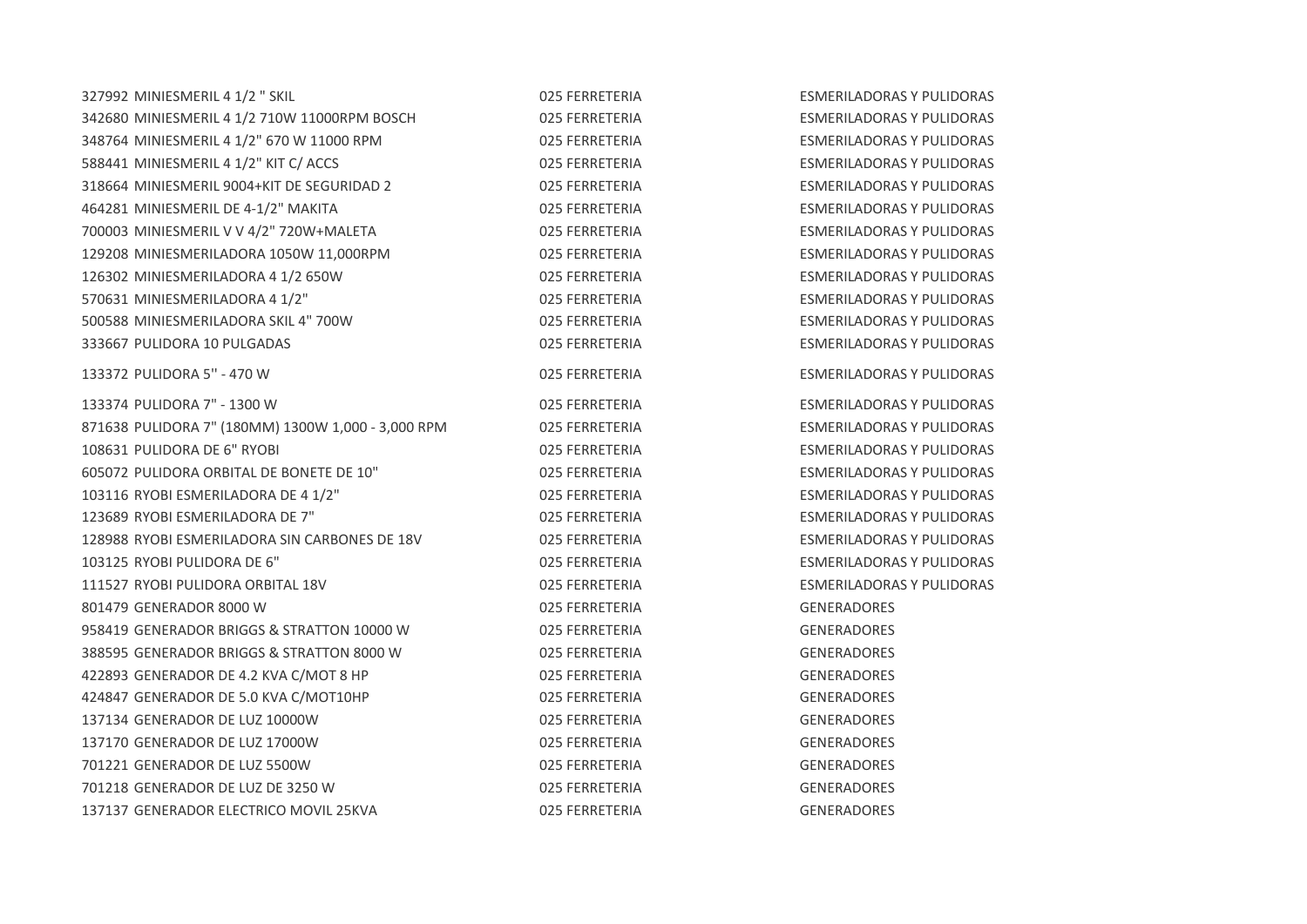| 139703 GENERADOR INVERTER PROPANO RYOBI 900W           | 025 FERRETERIA | GENERADORES         |
|--------------------------------------------------------|----------------|---------------------|
| 139701 GENERADOR INVERTER RYOBI 2300WATTS              | 025 FERRETERIA | GENERADORES         |
| 127420 GENERADOR PORTATIL B&S 1700 WATTS               | 025 FERRETERIA | GENERADORES         |
| 300343 GENERADOR PORTÁTIL B&S 3500 WATTS               | 025 FERRETERIA | GENERADORES         |
| 300350 GENERADOR PORTÁTIL B&S 5000 WATTS               | 025 FERRETERIA | GENERADORES         |
| 136801 GENERADOR TRIFASICO 8.0 KVA                     | 025 FERRETERIA | GENERADORES         |
| 461709 GENERATOR PORTATIL DE 12500 VATIOS              | 025 FERRETERIA | GENERADORES         |
| 461697 GENERATOR PORTATIL DE 8000 VATIOS               | 025 FERRETERIA | <b>GENERADORES</b>  |
| 108028 CORTADORA DE METAL 14"                          | 025 FERRETERIA | HERRAM.FIJAS        |
| 687641 CORTADORA DE METALES DE 14" 15 AMP              | 025 FERRETERIA | <b>HERRAM.FIJAS</b> |
| 108021 CORTADORA DE METALES 14" S-7514                 | 025 FERRETERIA | HERRAM.FIJAS        |
| 383557 CORTADORA DE METALES 355MM                      | 025 FERRETERIA | <b>HERRAM.FIJAS</b> |
| 386330 CORTADORA DE METALES BOSCH                      | 025 FERRETERIA | HERRAM.FIJAS        |
| 398451 ESMERIL DE BANCO 8                              | 025 FERRETERIA | HERRAM.FIJAS        |
| 200040 LIJADORA DE DISCO Y BANDA SKIL                  | 025 FERRETERIA | HERRAM.FIJAS        |
| 132149 2 PACK BATERIAS LITIO DE 1.5AH                  | 025 FERRETERIA | HERRAMIENTA         |
| 608396 ATORNILLADOR 10.8 V CON 2 PILAS Y RADIO         | 025 FERRETERIA | HERRAMIENTA         |
| 132146 ATORNILLADOR 8V                                 | 025 FERRETERIA | HERRAMIENTA         |
| 300024 ATORNILLADOR 9,6V + RELOJ + KIT FIJACIÓN 173 PZ | 025 FERRETERIA | <b>HERRAMIENTA</b>  |
| 133235 ATORNILLADOR BOSCH GO 3.6V                      | 025 FERRETERIA | HERRAMIENTA         |
| 233139 ATORNILLADOR INALAMBRICO 3 POSICIONES           | 025 FERRETERIA | <b>HERRAMIENTA</b>  |
| 712045 ATORNILLADOR LITIO 10,8 V+KIT 17 ACCES.         | 025 FERRETERIA | <b>HERRAMIENTA</b>  |
| 109187 BATERIA 12V MAX 1.3AH MAKITA                    | 025 FERRETERIA | HERRAMIENTA         |
| 108630 BATERÍA 18V 1.3AH RYOBI                         | 025 FERRETERIA | <b>HERRAMIENTA</b>  |
| 416020 BATERIA 18V 2,4 AMPERES                         | 025 FERRETERIA | <b>HERRAMIENTA</b>  |
| 109188 BATERÍA 18V 2.0AH MAKITA                        | 025 FERRETERIA | <b>HERRAMIENTA</b>  |
| 108629 BATERÍA 18V 4.0AH RYOBI                         | 025 FERRETERIA | <b>HERRAMIENTA</b>  |
| 133355 BATERIA BOSCH 12 V MAX 2.0 AH                   | 025 FERRETERIA | <b>HERRAMIENTA</b>  |
| 133359 BATERIA BOSCH 12 V MAX 4.0 AH                   | 025 FERRETERIA | <b>HERRAMIENTA</b>  |
| 133356 BATERIA BOSCH 14,4 V 2.0 AH                     | 025 FERRETERIA | HERRAMIENTA         |
| 133360 BATERIA BOSCH 14,4 V MAX 3.0 AH                 | 025 FERRETERIA | HERRAMIENTA         |
| 133361 BATERIA BOSCH 14,4 V MAX 4.0 AH                 | 025 FERRETERIA | <b>HERRAMIENTA</b>  |
| 133357 BATERIA BOSCH 18 V 2.0 AH                       | 025 FERRETERIA | <b>HERRAMIENTA</b>  |

108028 CORTADORA DE METAL 14" 025 FERRETERIA HERRAM.FIJAS Y DE MESA ESPECIALE FERIA ETALES DE 14 AMP 14 AMP 14 AMP 14 AMP 14 AMP 14 AMP 14 AMP 14 AMP 14 AMP 14 AMP 14 AMP 14 AMP 14 AMP 14 A TERIA 108021 CORTADORA HERRAM.FIJAS Y DE MESA ESPECIALE TERIA 355 FERRAM.FIJAS Y DE MESA ESPECIALE 386330 CORTADORA DE METALES BOSCH 025 FERRETERIA HERRAM.FIJAS Y DE MESA ESPECIALE TERIA 398461 ESPECIALE BANCO BANCO BANCO BANCO BANCO BANCO BANCO BANCO BANCO BANCO BANCO BANCO BANCO BANCO BAN TERIA 2000 LIJADORA HERRAM.FIJAS Y DE MESA ESPECIALE TERIA 1321 PACK BATERIA HERRAMIENTA INALAMBRICA TERIA 608396 ATORNIENTA INALAMBRICA 132146 ATORNILLADOR 8V 025 FERRETERIA HERRAMIENTA INALAMBRICA TERIA 30000024 ATORNIENTA INALAMBRICA TERIA 1333 BERRAMIENTA INALAMBRICA TERIA 2333 ATORNIELADOR INALAMBRICA 3 POSTE DE HERRAMIENTA INALAMBRICA TERIA 712045 ATORNIENTA INALAMBRICA TERIA 10919101 BATERIA 12091 BERRAMIENTA INALAMBRICA TERIA 1086 BATERIA 1986 HERRAMIENTA INALAMBRICA TERIA 1902 BATERIA 1902 HERRAMIENTA INALAMBRICA TERIA 1991 1091 BATERIA 1991 HERRAMIENTA INALAMBRICA TERIA 1986 BATERIA 1988 HERRAMIENTA INALAMBRICA TERIA 1333 BATERIA BOSCH 12 HERRAMIENTA INALAMBRICA TERIA 1333 BATERIA BOSCH 12 HERRAMIENTA INALAMBRICA TERIA 1333 BATERIA BOSCH 14,4 V 2.0 AH 025 HERRAMIENTA INALAMBRICA TERIA 133360 BATERIA BOSCH 14,4 DERRAMIENTA INALAMBRICA TERIA 133361 BATERIA BOSCH 14,4 JANUARI 14,4 JANUARI 14,4 JANUARI 14,4 JANUARI 14,4 JANUARI 14,4 JANUARI 14,4 V TERIA 1333 BATERIA BOSCH 18 HERRAMIENTA INALAMBRICA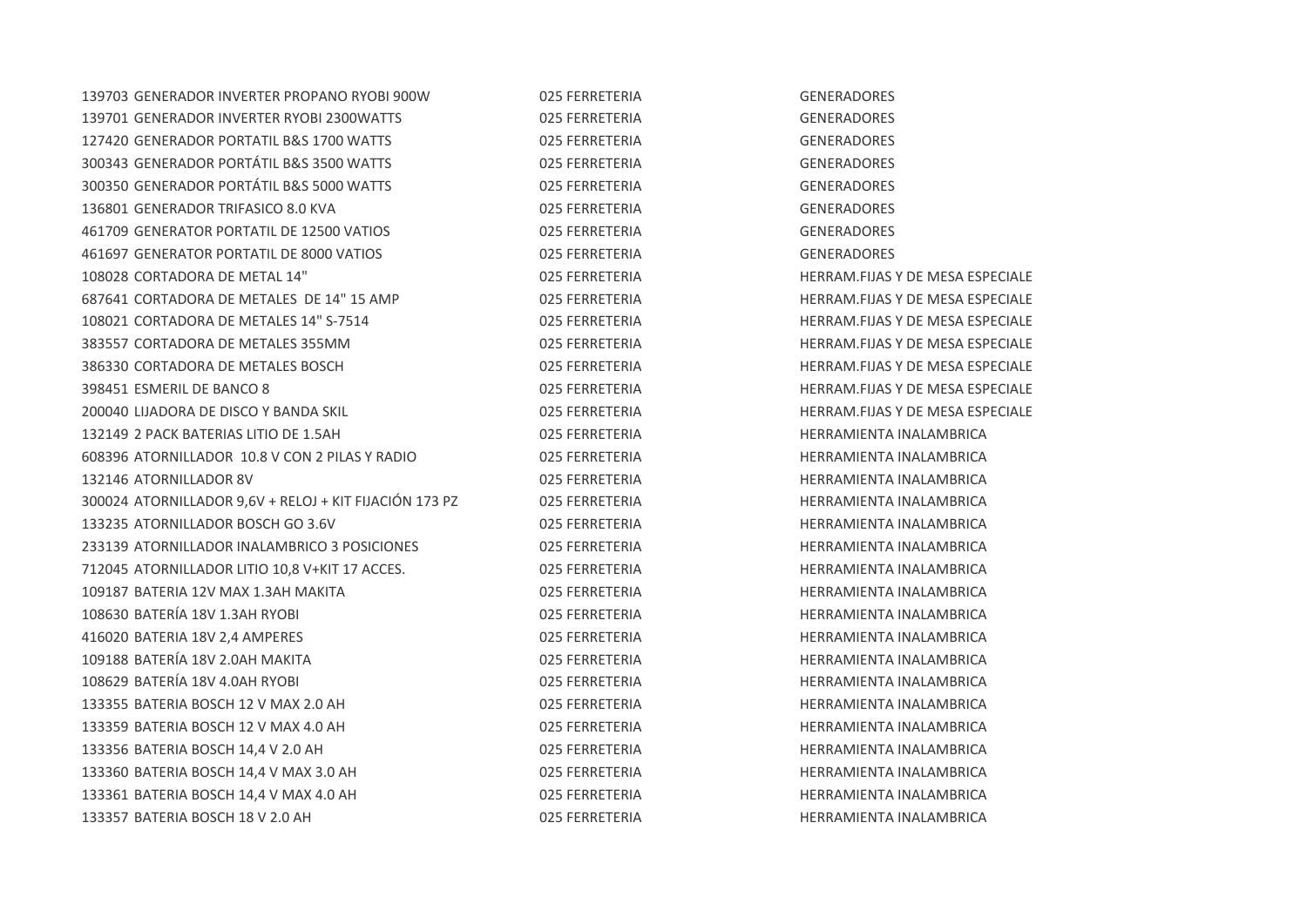| 133358 BATERIA BOSCH 18 V 3.0AH                         | 025 FERRETERIA |
|---------------------------------------------------------|----------------|
| 133362 BATERIA BOSCH 18 V MAX 4.0 AH                    | 025 FERRETERIA |
| 133364 BATERIA BOSCH 18 V MAX 5.0 AH                    | 025 FERRETERIA |
| 110577 BATERÍA IONLITIO 20V DEWALT                      | 025 FERRETERIA |
| 108359 BATERÍA M12 XC 4.0 MILWAUKEE                     | 025 FERRETERIA |
| 108358 BATERÍA M18 2.0 MILWAUKEE                        | 025 FERRETERIA |
| 129463 BATERIA M18 REDLITHIUM 9.0 DE ALTA DEMANDA       | 025 FERRETERIA |
| 108357 BATERÍA M18 XC 4.0 MILWAUKEE                     | 025 FERRETERIA |
| 807041 BATERIA REDLITHIUM M12                           | 025 FERRETERIA |
| 133236 Bosch 18 V Rotomartillo GSB180-LI                | 025 FERRETERIA |
| 139050 CARGADOR 6 PUERTOS RYOBI ONE+                    | 025 FERRETERIA |
| 127027 CARGADOR FLEXVOLT 20/60V                         | 025 FERRETERIA |
| 121443 CARGADOR SECUENCIAL DE 6 BATERIAS M18 Y M12      | 025 FERRETERIA |
| 132148 COMBO BATERIA Y CARGADOR 18V                     | 025 FERRETERIA |
| 127021 COMBO FLEX VOLT ROTO+LLAVE IMPACTO               | 025 FERRETERIA |
| 408343 COMBO TALADRO 3/8" Y MINIPULIDOR                 | 025 FERRETERIA |
| 132139 CORTA PERNOS 18V (SOLO HERRAMIENTA)              | 025 FERRETERIA |
| 203549 DESTORNILLADOR 6V GIRATORIO                      | 025 FERRETERIA |
| 353272 FIRESTORM KIT TALADRO INALAMBRICO CD9600K        | 025 FERRETERIA |
| 111200 HERRAMIENTA INALAMBRICA CON BATERIA INTEGRADA    | 025 FERRETERIA |
| 125694 INFLADOR INALÁMBRICO TIPO PISTOLA ONE            | 025 FERRETERIA |
| 136821 KIT ATORNILLADOR BOSCH GO                        | 025 FERRETERIA |
| 125696 KIT DE RADIO INALÁMBRICO ONE                     | 025 FERRETERIA |
| 132141 LAMPARA DE TRABAJO 18V (SOLO HERRAMIENTA)        | 025 FERRETERIA |
| 125695 LAMPARA PARA AREA DE TRABAJO ONE                 | 025 FERRETERIA |
| 125693 LIJADORA DE 1/4 DE HOJA INALAMBRICA ONE          | 025 FERRETERIA |
| 125692 LIJADORA ORBITAL INALAMBRICA ONE                 | 025 FERRETERIA |
| 135592 LLAVE DE IMPACTO 18V RYOBI (SOLO HERRAMIENTA)    | 025 FERRETERIA |
| 416528 LLAVE DE IMPACTO 3/4"                            | 025 FERRETERIA |
| 139046 LLAVE DE IMPACTO SIN CARBONES RYOBI              | 025 FERRETERIA |
| 132140 LLLAVE DE IMPACTO 18V (SOLO HERRAMIENTA)         | 025 FERRETERIA |
| 132142 LUCES EN SERIE DE TRABAJO 18V (SOLO HERRAMIENTA) | 025 FERRETERIA |

133358 BATERIA BOSCH 18 V 3.0AH 025 FERRETERIA HERRAMIENTA INALAMBRICA 133362 BATERIA BOSCH 18 V MAX 4.0 AH 025 FERRETERIA HERRAMIENTA INALAMBRICA HERRAMIENTA INALAMBRICA HERRAMIENTA INALAMBRICA 108359 BATERÍA M12 XC 4.0 MILWAUKEE 025 FERRETERIA HERRAMIENTA INALAMBRICA 108358 BATERÍA M18 2.0 MILWAUKEE 025 FERRETERIA HERRAMIENTA INALAMBRICA HERRAMIENTA INALAMBRICA **HERRAMIENTA INALAMBRICA** HERRAMIENTA INALAMBRICA **HERRAMIENTA INALAMBRICA** HERRAMIENTA INALAMBRICA HERRAMIENTA INALAMBRICA 121443 CARGADOR SECUENCIAL DE 6 BATERIAS M18 Y M12 025 FERRETERIA HERRAMIENTA INALAMBRICA HERRAMIENTA INALAMBRICA HERRAMIENTA INALAMBRICA HERRAMIENTA INALAMBRICA 132139 CORTA PERNOS 18V (SOLO HERRAMIENTA) 025 FERRETERIA HERRAMIENTA INALAMBRICA HERRAMIENTA INAI AMBRICA **HERRAMIENTA INALAMBRICA** 111200 HERRAMIENTA INALAMBRICA CON BATERIA INTEGRADA 025 FERRETERIA HERRAMIENTA INALAMBRICA **HERRAMIENTA INALAMBRICA** HERRAMIENTA INALAMBRICA HERRAMIENTA INALAMBRICA HERRAMIENTA INALAMBRICA 125695 LAMPARA PARA AREA DE TRABAJO ONE 025 FERRETERIA HERRAMIENTA INALAMBRICA **HERRAMIENTA INALAMBRICA** 125692 LIJADORA ORBITAL INALAMBRICA ONE 025 FERRETERIA HERRAMIENTA INALAMBRICA **HERRAMIENTA INALAMBRICA** 416528 LLAVE DE IMPACTO 3/4" 025 FERRETERIA HERRAMIENTA INALAMBRICA **HERRAMIENTA INALAMBRICA** 132140 LLLAVE DE IMPACTO 18V (SOLO HERRAMIENTA) 025 FERRETERIA HERRAMIENTA INALAMBRICA 132142 LUCES EN SERIE DE TRABAJO 18V (SOLO HERRAMIENTA) 025 FERRETERIA HERRAMIENTA INALAMBRICA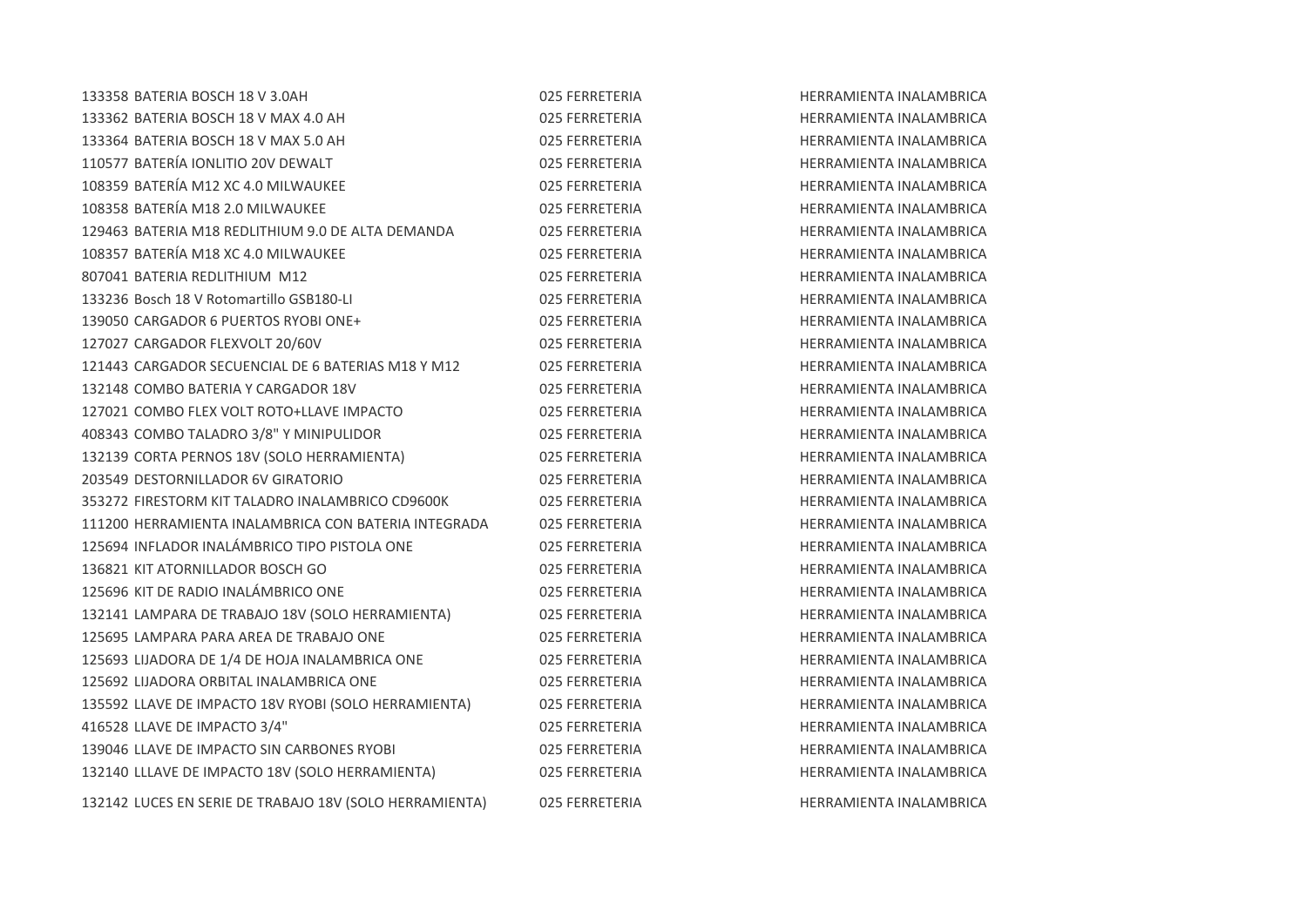|        | 129303 LUZ LED DE TRABAJO GRANDE                                                                                                             | 025 FERRETERIA |
|--------|----------------------------------------------------------------------------------------------------------------------------------------------|----------------|
|        | 135595 MINIESMERILADORA 18V RYOBI (SOLO HERRAMIENTA)                                                                                         | 025 FERRETERIA |
|        | 127025 MINIESMERILADORA FLEXVOLT 60V                                                                                                         | 025 FERRETERIA |
|        | 129465 MULTI CARGADOR PARA BATERIAS M12 Y M18                                                                                                | 025 FERRETERIA |
|        | 132137 MULTIHERRAMIENTA DE 18V (SOLO HERRAMIENTA)                                                                                            | 025 FERRETERIA |
|        | 139054 PISTOLA DE CALOR ONE+ RYOBI                                                                                                           | 025 FERRETERIA |
|        | 132136 PISTOLA DE PEGAMENTO 18V                                                                                                              | 025 FERRETERIA |
|        | 132806 ROTOMARTILLO 12V + 23 ACC                                                                                                             | 025 FERRETERIA |
|        | 126079 ROTOMARTILLO 12V STANLEY                                                                                                              | 025 FERRETERIA |
|        | 135593 ROTOMARTILLO 18V RYOBI (SOLO HERRAMIENTA)                                                                                             | 025 FERRETERIA |
|        | 126088 ROTOMARTILLO 20V ION LITIO DEWALT                                                                                                     | 025 FERRETERIA |
|        | 137077 ROTOMARTILLO 20V SIN CARBONES DW                                                                                                      | 025 FERRETERIA |
|        | 116311 ROTOMARTILLO GSB 1200-2-LI 12V MAX                                                                                                    | 025 FERRETERIA |
|        | 901707 ROTOMARTILLO INALAMBRICO 12 V                                                                                                         | 025 FERRETERIA |
|        | 125698 ROTOMARTILLO INALAMBRICO BRUSHLESS ONE                                                                                                | 025 FERRETERIA |
|        | 101805 ROTOMARTILLO INALÁMBRICO IONLI 20V                                                                                                    | 025 FERRETERIA |
|        | 103128 RYOBI ATORNILLADOR DE 4V DE LITIO                                                                                                     | 025 FERRETERIA |
|        | 129003 RYOBLITAVE DE IMPACTO DE 18V                                                                                                          | 025 FERRETERIA |
|        | 103127 RYOBI ROTOMARTILLO 1/2, 18V LITIO                                                                                                     | 025 FERRETERIA |
|        | 119609 RYOBI SET DE ATORNILLADOR DE 4V DE LITIO                                                                                              | 025 FERRETERIA |
|        | 111558 RYOBI TALADRO 18V                                                                                                                     | 025 FERRETERIA |
|        | 103421 RYOBI TALADRO INALAMBRICO 12V LITHIUM                                                                                                 | 025 FERRETERIA |
|        | 111600 SET V-LINE 51 PIEZAS + ATORNILLADOR ANGULAR DOBLE                                                                                     | 025 FERRETERIA |
|        | 132155 SIERRA CALADORA 18V (SOLO HERRAMIENTA)                                                                                                | 025 FERRETERIA |
|        | 132134 SIERRA CIRCULAR BRUSHLESS 18V                                                                                                         | 025 FERRETERIA |
|        | 127154 SIERRA CIRCULAR FLEXVOLT 60V                                                                                                          | 025 FERRETERIA |
|        | 127022 SIERRA DE INGLETE FLEXVOLT 120V                                                                                                       | 025 FERRETERIA |
|        | 127024 SIERRA DE MESA FLEXVOLT 60V                                                                                                           | 025 FERRETERIA |
|        | 126887 SIERRA SABLE FLEXVOLT 60V                                                                                                             | 025 FERRETERIA |
|        | 129464 STANTER NT DE BATENIA SU CON IVIOLIT CANGADON PANA<br>BATEDIAC M412 & M419<br>STARTER KIT DE BATERIA IVILZ CON CARGADOR PARA BATERIAS | 025 FERRETERIA |
| 129493 |                                                                                                                                              | 025 FERRETERIA |
|        | 710089 TAL ATORN 3/8" 12V MAX + LAMP LM02                                                                                                    | 025 FERRETERIA |

HERRAMIENTA INALAMBRICA **HERRAMIENTA INALAMBRICA** HERRAMIENTA INALAMBRICA HERRAMIENTA INALAMBRICA **HERRAMIENTA INALAMBRICA HERRAMIENTA INALAMBRICA HERRAMIENTA INALAMBRICA** HERRAMIENTA INALAMBRICA 126079 ROTOMARTILLO 12V STANLEY 025 FERRETERIA HERRAMIENTA INALAMBRICA 135593 ROTOMARTILLO 18V RYOBI (SOLO HERRAMIENTA) 025 FERRETERIA HERRAMIENTA INALAMBRICA HERRAMIENTA INALAMBRICA HERRAMIENTA INALAMBRICA 116311 ROTOMARTILLO GSB 1200-2-LI 12V MAX 025 FERRETERIA HERRAMIENTA INALAMBRICA HERRAMIENTA INALAMBRICA **HERRAMIENTA INALAMBRICA** HERRAMIENTA INALAMBRICA HERRAMIENTA INALAMBRICA **HERRAMIENTA INALAMBRICA HERRAMIENTA INALAMBRICA HERRAMIENTA INALAMBRICA** 111558 RYOBI TALADRO 18V 025 FERRETERIA HERRAMIENTA INALAMBRICA HERRAMIENTA INALAMBRICA HERRAMIENTA INALAMBRICA HERRAMIENTA INALAMBRICA **HERRAMIENTA INALAMBRICA HERRAMIENTA INALAMBRICA** HERRAMIENTA INALAMBRICA **HERRAMIENTA INALAMBRICA** HERRAMIENTA INALAMBRICA 025 FERRETERIA HERRAMIENTA INALAMBRICA 025 FERRETERIA HERRAMIENTA INALAMBRICA HERRAMIENTA INALAMBRICA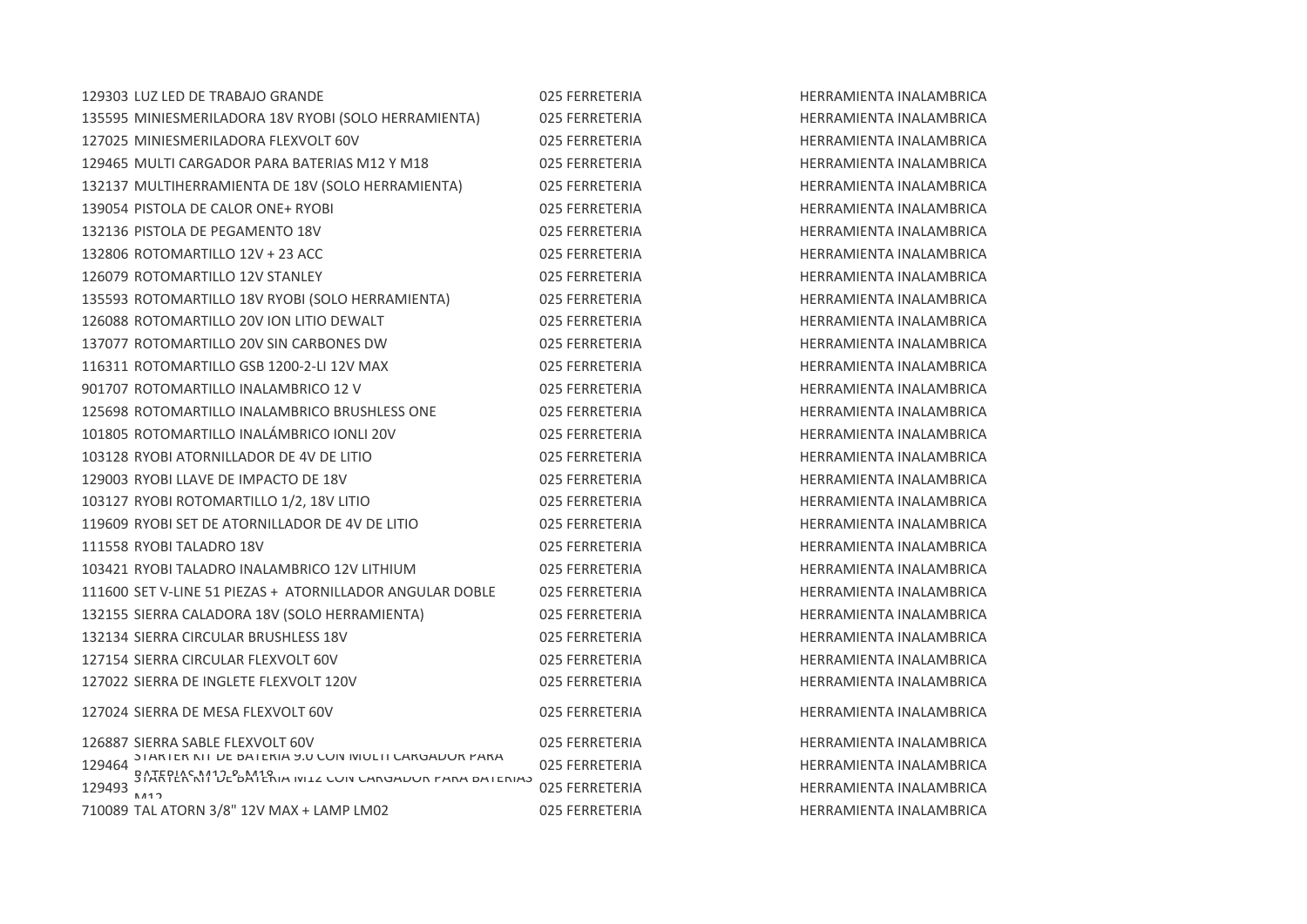| 109813 TALADRO 12V IONLI + CARGADOR DUAL USB           | 025 FERRET |
|--------------------------------------------------------|------------|
| 109529 TALADRO 12V MAX LI-ION BOSCH                    | 025 FERRET |
| 129595 TALADRO ATORNILLADOR 12V 1 BAT                  | 025 FERRET |
| 608416 TALADRO ATORNILLADOR 20V + 2 BATERÍAS           | 025 FERRET |
| 306352 TALADRO INALAMBR ION LITHIO 12V B&D             | 025 FERRET |
| 300344 TALADRO INALAMBRICO 12 V + 100 ACCESORIOS       | 025 FERRET |
| 306239 TALADRO INALAMBRICO 3/8                         | 025 FERRET |
| 106451 TALADRO INALAMBRICO 3/8" IONLI 12V              | 025 FERRET |
| 329859 TALADRO INALAMBRICO CON KIT                     | 025 FERRET |
| 132145 VENTILADOR 18V (SOLO HERRAMIENTA)               | 025 FERRET |
| 416098 CORTADORA LOZA 4 3/8" SECO/MOJADO               | 025 FERRET |
| 416335 ROTOMARTILLO SDS PLUS 1-1/4"                    | 025 FERRET |
| 528523 MINI REGULADOR                                  | 025 FERRET |
| 195832 PULIDORA DOBLE ACCION                           | 025 FERRET |
| 814056 TALADRO 1/2' REVERSIBLE                         | 025 FERRET |
| 197861 7.2V MULTIPRO 15 ACC.                           | 025 FERRET |
| 210879 ADITAMENTO DE EJE FLEXIBLE 225                  | 025 FERRET |
| 126019 COMBO DREMEL 200 GRABADOR Y VERSAFL             | 025 FERRET |
| 401497 COMBO SERIE 3000/1-26+GRABADOR                  | 025 FERRET |
| 958847 CONTROL VELOCIDAD MESA 219                      | 025 FERRET |
| 902427 DREMEL 3000 +10 ACC+KIT DE 52 ACC               | 025 FERRET |
| 137667 DREMEL 3000 10ACC+KIT52PZ                       | 025 FERRET |
| 137140 DREMEL 3000 C/ 10ACC Y CAJA L-BOXX              | 025 FERRET |
| 608420 DREMEL 3000 CON 10 ACC.+ (1 MANDRIL Y 5 DISCOS) | 025 FERRET |
| 134571 DREMEL 3000 CON KIT 11ACC                       | 025 FERRET |
| 103143 DREMEL 3000+1 ADIT+26 AC + KIT 52 AC            | 025 FERRET |
| 111201 DREMEL 3000+18 ACCESORIOS+EJE FLEXIBLE          | 025 FERRET |
| 199089 DREMEL 4000 3 ADIT Y 36 ACC                     | 025 FERRET |
| 137666 DREMEL 4300 40ACC+MALETA                        | 025 FERRET |
| 108572 DREMEL MICRO 8050                               | 025 FERRET |
| 469218 DREMEL MULTIMAX CON 11 ACC F013MM30AD           | 025 FERRET |
| 132808 DREMEL ROTATIVA 3000 26 ACC                     | 025 FERRET |
| 129594 Dremel rotativa 3000 + libro aplica             | 025 FERRET |

TERIA 109813 TALADRO 12098 HERRAMIENTA INALAMBRICA 10952 TERIA TERIA 1295 TERRAMIENTA INALAMBRICA FERIA TERRAMIENTA INALAMBRICA TERIA 3063 TALADRO INALAMBRICA 1206 FERRAMIENTA INALAMBRICA TERIA 10034 TALADRO 12 JUNIOR 12 JUNIOR 12 JUNIOR 12 V 100 ACCESSORIO 12 V 100 ACCESSORIO 12 JUNIOR 12 V 100 A TERIA 3062 TALADRO INALAMBRICA 37 HERRAMIENTA INALAMBRICA TERIA 10645 TERRAMIENTA INALAMBRICA TERIA 3298 TERRAMIENTA INALAMBRICA TERIA 1322 TERRAMIENTA INALAMBRICA 416098 CORTADORA LOZA 4 3/8" SECO/MOJADO 025 FERRETERIA HERRAMIENTAS ELÉCTRICAS TERIA 11633 ROTOMARTILLO SOS PLUS 1-10 HERRAMIENTAS ELÉCTRICAS FERIA ETA SERRETERIA HERRAMIENTAS NEUMATICAS Y ACCESO TERIA 19583 PULIDORA DO HERRAMIENTAS NEUMATICAS Y ACCESO TERIA 615056 TERRAMIENTAS NEUMATICAS Y ACCESO TERIA 19786 TERRAMIENTAS P/HOBBY **211087 TERIA** ADITAMENTAS P/HOBBY TERIA 1260 COMBO DREMEL 200 HERRAMIENTAS P/HOBBY 401497 COMBO SERIE 3000/1-26+GRABADOR 025 FERRETERIA HERRAMIENTAS P/HOBBY TERIA PERRAMIENTAS P/HOBBY ERIA 90227 DREMEL 3000 HERRAMIENTAS P/HOBBY TERIA 13766 DREMEL 3000 HERRAMIENTAS P/HOBBY TERIA 137140 DREMEL 3000 CONTRAMIENTAS P/HOBBY FERIA 10 ACC.+ (1 MANDRID 10 ACC.+ (1 MANDRID 10 ACC.+ (1 MANDRID 10 MANDRID 10 MANDRID 10 MANDRID 1 TERIA 1345 FERRAMIENTAS P/HOBBY 10314 TERIA DREMEL 3000-1 HERRAMIENTAS P/HOBBY TERIA 11120 DREMEL 3000-19 HERRAMIENTAS P/HOBBY TERIA 1990 DREMEL 4000 HERRAMIENTAS P/HOBBY TERIA 13766 DREMEL 4300 HERRAMIENTAS P/HOBBY TERIA 10850 DREMEL MERRAMIENTAS P/HOBBY TERIA DREMEL MULTIMAX PORT HERRAMIENTAS P/HOBBY TERIA 13280 DREMEL ROTATIVA 3000 HERRAMIENTAS P/HOBBY 129594 TERIA DREMEL ROTATIVA 3000 HERRAMIENTAS P/HOBBY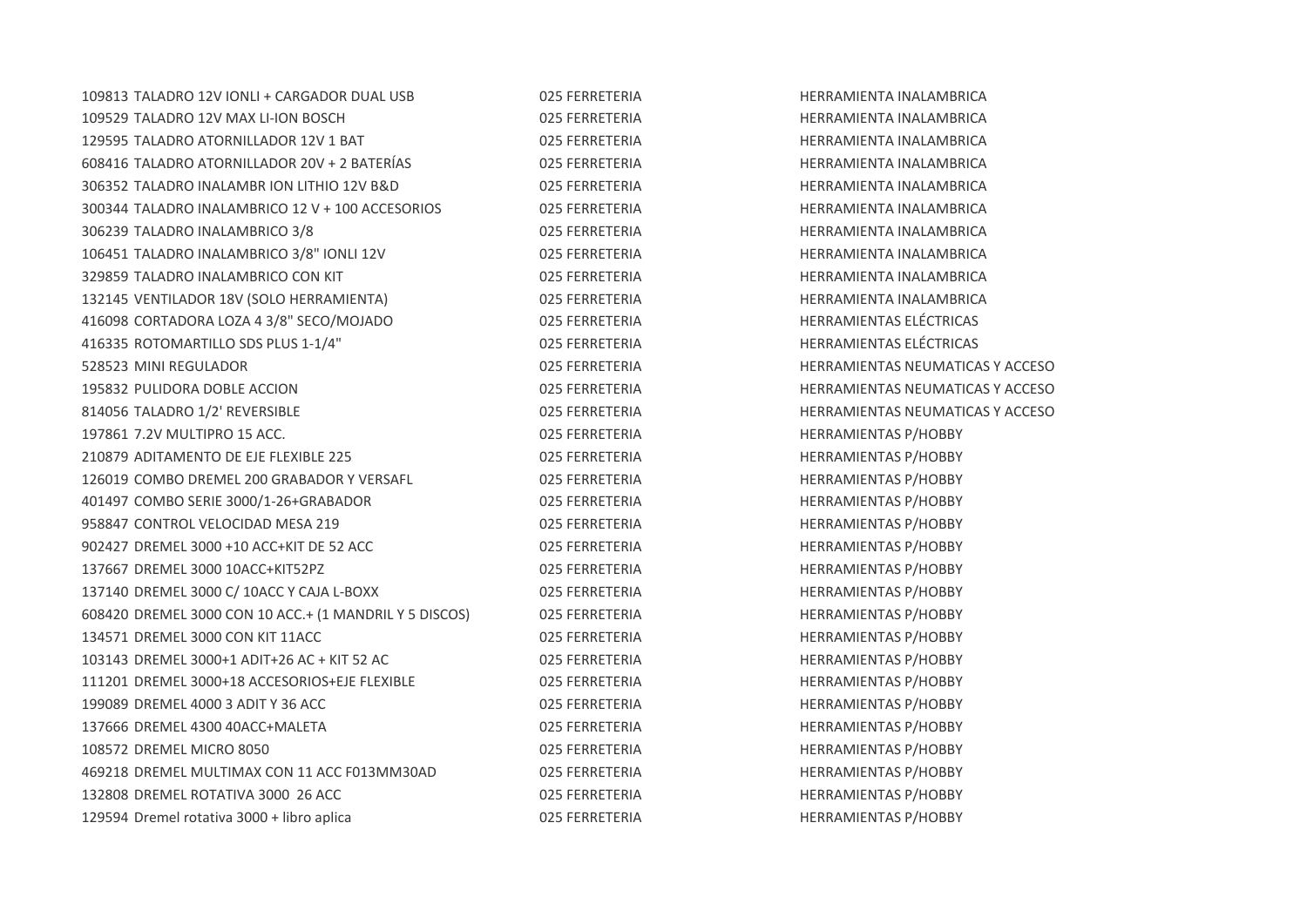| 601628 DREMEL SERIE 3000/10 ACC.+EJE FLEX                | 025 FERRETERIA | <b>HERRAMIENTAS P/HOBBY</b> |
|----------------------------------------------------------|----------------|-----------------------------|
| 136708 DREMEL STYLO CON 15 ACC                           | 025 FERRETERIA | <b>HERRAMIENTAS P/HOBBY</b> |
| 137139 DREMEL STYLO DE 15ACC + 18ACC                     | 025 FERRETERIA | HERRAMIENTAS P/HOBBY        |
| 300376 DREMEL TRIO+MULTIPRO 10 ACCES.                    | 025 FERRETERIA | <b>HERRAMIENTAS P/HOBBY</b> |
| 955434 GRABADOR                                          | 025 FERRETERIA | HERRAMIENTAS P/HOBBY        |
| 877213 HERRAMIENTA ROTATIVA SERIE 3000 CON 85 ACCESORIOS | 025 FERRETERIA | <b>HERRAMIENTAS P/HOBBY</b> |
| 116394 IMPRESORA DREMEL 3D                               | 025 FERRETERIA | <b>HERRAMIENTAS P/HOBBY</b> |
| 132758 IMPRESORA DREMEL 3D40                             | 025 FERRETERIA | HERRAMIENTAS P/HOBBY        |
| 199141 MINISIERRA DREMEL                                 | 025 FERRETERIA | HERRAMIENTAS P/HOBBY        |
| 105069 MOTOTOOL DREMEL 200,15 ACC 1 ADIT.                | 025 FERRETERIA | <b>HERRAMIENTAS P/HOBBY</b> |
| 127661 MULTIPRO BOSCH VEL VAR 5000-30000                 | 025 FERRETERIA | <b>HERRAMIENTAS P/HOBBY</b> |
| 388169 MULTIPRO NUEVA SERIE 300 30 ACCES EJE FLEX        | 025 FERRETERIA | HERRAMIENTAS P/HOBBY        |
| 601112 MULTIPRO SERIE 3000 CON 10 ACCESORIOS             | 025 FERRETERIA | HERRAMIENTAS P/HOBBY        |
| 601116 MULTIPRO SERIE 3000 CON 30 ACC. Y EJE FLEXIBLE    | 025 FERRETERIA | HERRAMIENTAS P/HOBBY        |
| 198921 MULTIVISE TORNILLO DE BANCO                       | 025 FERRETERIA | HERRAMIENTAS P/HOBBY        |
| 800612 PULIDORA ORBITAL 6" WP900                         | 025 FERRETERIA | <b>HERRAMIENTAS P/HOBBY</b> |
| 128987 RYOBI MULTI HERRAMIENTA                           | 025 FERRETERIA | HERRAMIENTAS P/HOBBY        |
| 901004 SAW -MAX / HERRAMIENTA DE CORTE                   | 025 FERRETERIA | <b>HERRAMIENTAS P/HOBBY</b> |
| 607990 SERIE 3000+SET DE 110 ACCS+MALETA                 | 025 FERRETERIA | <b>HERRAMIENTAS P/HOBBY</b> |
| 103589 SIERRA CALADORA MOTO SAW DREMEL                   | 025 FERRETERIA | <b>HERRAMIENTAS P/HOBBY</b> |
| 635983 SIERRA CONTORNEADORA DE 16 PULG                   | 025 FERRETERIA | HERRAMIENTAS P/HOBBY        |
| 330133 SIERRA DE INGLETE 10                              | 025 FERRETERIA | INGLETEADORA                |
| 855611 SIERRA DE INGLETE 10"                             | 025 FERRETERIA | INGLETEADORA                |
| 848067 SIERRA INGLETEADORA 12"                           | 025 FERRETERIA | INGLETEADORA                |
| 416394 SIERRA INGLETEADORA ANGULAR 12"                   | 025 FERRETERIA | <b>INGLETEADORA</b>         |
| 359556 CEPILLO ELECTRICO 3 1/4 2.8 AMPS 19000RPM         | 025 FERRETERIA | <b>LIJADORAS</b>            |
| 434261 LIJADORA DE 1/4 DE HOJA 220W                      | 025 FERRETERIA | <b>LIJADORAS</b>            |
| 734347 LIJADORA DE BANDA 3" X 21" 720 W 800 pies/min     | 025 FERRETERIA | <b>LIJADORAS</b>            |
| 244114 LIJADORA DE BANDA 3X21 BR400                      | 025 FERRETERIA | <b>LIJADORAS</b>            |
| 25757 LIJADORA DE BANDA Y DISCO DE 4X6                   | 025 FERRETERIA | LIJADORAS                   |
| 133380 LIJADORA EXCEN GEX 125-150 AVE                    | 025 FERRETERIA | <b>LIJADORAS</b>            |
| 133386 LIJADORA EXCEN. GEX 125-1 AE                      | 025 FERRETERIA | <b>LIJADORAS</b>            |
| 133369 LIJADORA ORBITAL 1/3 LIJA, 240 W                  | 025 FERRETERIA | <b>LIJADORAS</b>            |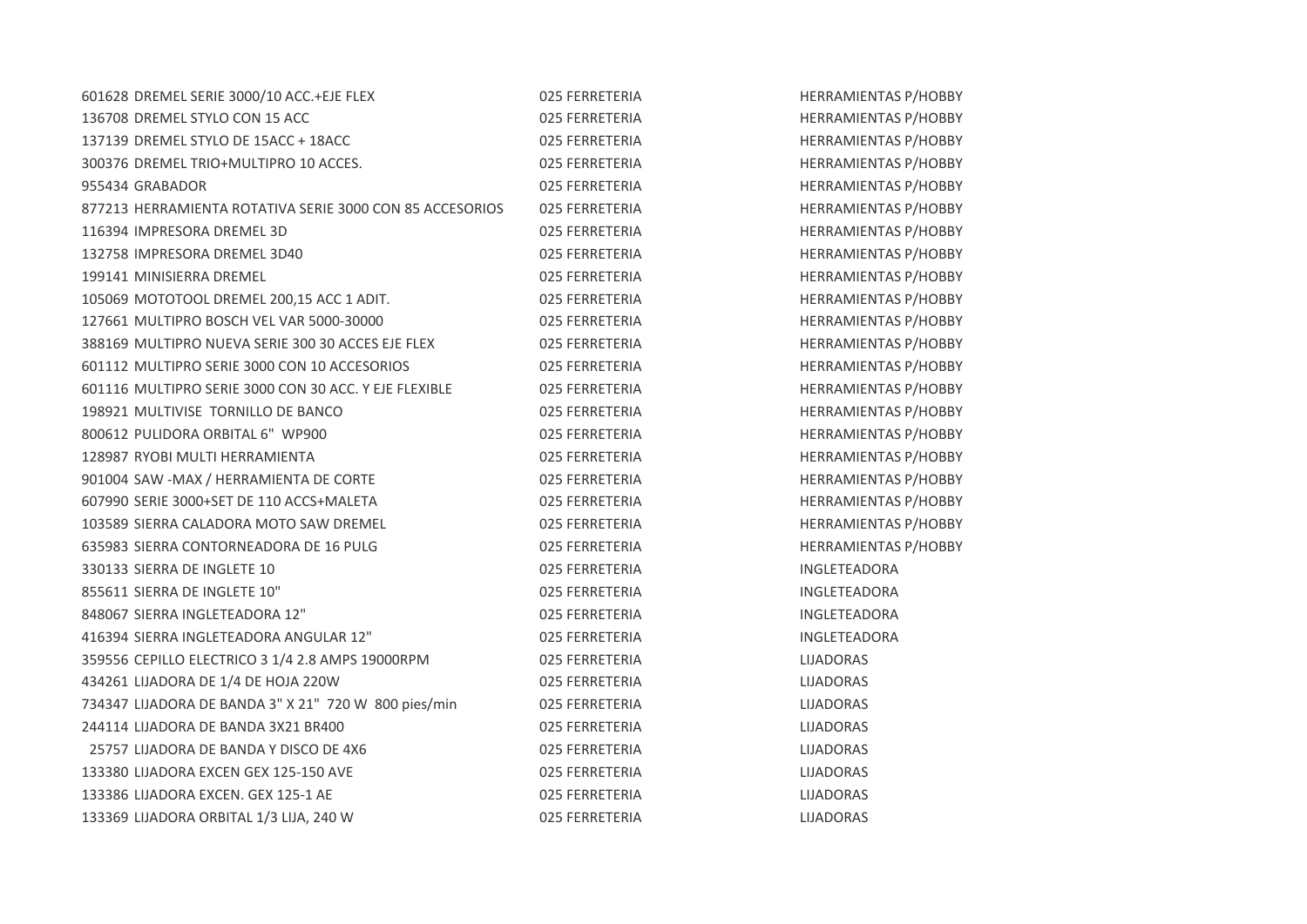| 347076 LIJADORA ORBITAL 1/4                               | 025 FERRETERIA | <b>LIJADORAS</b>                 |
|-----------------------------------------------------------|----------------|----------------------------------|
| 858004 LIJADORA ORBITAL 1/4 DEWALT DW411                  | 025 FERRETERIA | <b>LIJADORAS</b>                 |
| 848083 LIJADORA ORBITAL 5"                                | 025 FERRETERIA | LIJADORAS                        |
| 133379 LIJADORA ORBITAL GSS 23 AE                         | 025 FERRETERIA | LIJADORAS                        |
| 83989 PULIDORA LIJADORA ORBITAL                           | 025 FERRETERIA | <b>LIJADORAS</b>                 |
| 120551 RYOBI COMBO DE 4 PIEZAS DE 18V BATERIA DE LITIO    | 025 FERRETERIA | <b>LIJADORAS</b>                 |
| 120552 RYOBI INGLETEADORA DE 7 1/4 DE 18V DE LITIO        | 025 FERRETERIA | LIJADORAS                        |
| 103124 RYOBI LIJADORA DE 1/4 DE HOJA                      | 025 FERRETERIA | LIJADORAS                        |
| 120550 RYOBI LIJADORA ROTO ORBITAL 5"                     | 025 FERRETERIA | <b>LIJADORAS</b>                 |
| 127026 BATERIA FLEXVOLT 60V 6AMP                          | 025 FERRETERIA | OTRAS HERRAMIENTAS INALAMBRICAS/ |
| 129273 Demoledor Rompe Pavimentos 16Kg 41J                | 025 FERRETERIA | <b>ROTOMARTILLOS</b>             |
| 348329 KIT ROROMARTILLO 3/8' KR510REK-B3 CON 40 ACCS      | 025 FERRETERIA | <b>ROTOMARTILLOS</b>             |
| 171025 KIT ROTOMARTILLO 3/8 SKIL MALETIN Y 30 ACCS GRATIS | 025 FERRETERIA | <b>ROTOMARTILLOS</b>             |
| 177039 KIT ROTOMARTILLO 7958 1/2 VVR CON 241 ACCS         | 025 FERRETERIA | <b>ROTOMARTILLOS</b>             |
| 416169 MARTILLO DEMOLEDOR 30KGS                           | 025 FERRETERIA | <b>ROTOMARTILLOS</b>             |
| 509525 MARTILLO DEMOLEDOR BOSCH GSH 11 E                  | 025 FERRETERIA | <b>ROTOMARTILLOS</b>             |
| 416193 MARTILLO DEMOLEDOR SDS MAX 8.6KG                   | 025 FERRETERIA | <b>ROTOMARTILLOS</b>             |
| 509528 MARTILLO PERF DEMOL BOSCH GBH 3-28                 | 025 FERRETERIA | <b>ROTOMARTILLOS</b>             |
| 509534 MARTILLO PERF DEMOL BOSCH GBH 8-45                 | 025 FERRETERIA | <b>ROTOMARTILLOS</b>             |
| 129552 MARTILLO PERF MAX GBH 12-52 DV                     | 025 FERRETERIA | <b>ROTOMARTILLOS</b>             |
| 112380 MARTILLO PERF. GBH 18V-EC SIN CARBONES             | 025 FERRETERIA | <b>ROTOMARTILLOS</b>             |
| 901698 MARTILLO PERFORADOR DEMOLEDOR                      | 025 FERRETERIA | <b>ROTOMARTILLOS</b>             |
| 112379 MARTILLO PERFORADOR DEMOLEDOR GBH 5-40 D           | 025 FERRETERIA | <b>ROTOMARTILLOS</b>             |
| 608402 MARTILLO SDS CON ADAPTADOR Y BROQUERO DE 1/2       | 025 FERRETERIA | <b>ROTOMARTILLOS</b>             |
| 416150 MARTILLO SDS MAX DEMOLEDOR 10KG                    | 025 FERRETERIA | <b>ROTOMARTILLOS</b>             |
| 129816 MARTILLO SDS MAX DEMOLEDOR, 1500W, 5-25J, 10KG     | 025 FERRETERIA | <b>ROTOMARTILLOS</b>             |
| 704455 MARTLLO 2KG (600W) SKIL                            | 025 FERRETERIA | <b>ROTOMARTILLOS</b>             |
| 103145 ROTO 1/2 VV CON MALETIN + 19 AC                    | 025 FERRETERIA | <b>ROTOMARTILLOS</b>             |
| 608414 Roto 1/2" VVR 600W Skil + Maletín Plástico         | 025 FERRETERIA | <b>ROTOMARTILLOS</b>             |
| 101822 ROTO 3/8 1 VEL 550W CON HIELERA                    | 025 FERRETERIA | <b>ROTOMARTILLOS</b>             |
| 704458 ROTO 650W DE 1/2" CON MALETIN BOSCH                | 025 FERRETERIA | <b>ROTOMARTILLOS</b>             |
| 101459 ROTOMARTILLO 550W BOSCH                            | 025 FERRETERIA | <b>ROTOMARTILLOS</b>             |
| 132314 ROTOMARTILLO + FLEXÓMETRO 3M                       | 025 FERRETERIA | <b>ROTOMARTILLOS</b>             |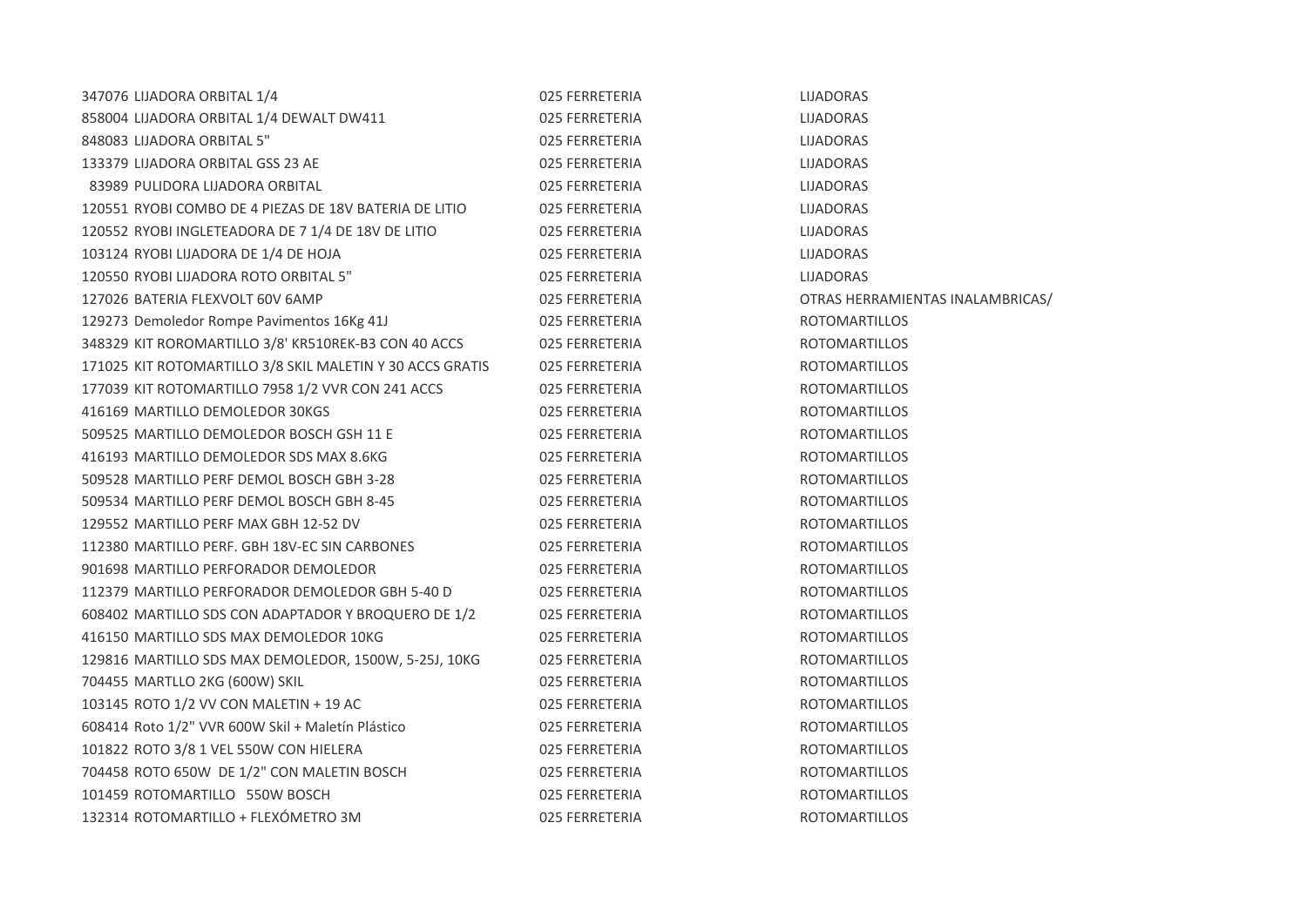| 331820 ROTOMARTILLO 1/2 13MM                                               | 025 FERRETERIA | <b>ROTOMARTILLOS</b> |
|----------------------------------------------------------------------------|----------------|----------------------|
| 331839 ROTOMARTILLO 1/2 VVR DR601                                          | 025 FERRETERIA | <b>ROTOMARTILLOS</b> |
| 416256 ROTOMARTILLO 1/2"                                                   | 025 FERRETERIA | <b>ROTOMARTILLOS</b> |
| 203768 ROTOMARTILLO 1/2" + ESTUCHE PLÁSTICO                                | 025 FERRETERIA | <b>ROTOMARTILLOS</b> |
| 119663 ROTOMARTILLO 1/2" 550 WATTS CON CAJA PLÁSTICA                       | 025 FERRETERIA | <b>ROTOMARTILLOS</b> |
| 119674 ROTOMARTILLO 1/2" 600 WATTS                                         | 025 FERRETERIA | <b>ROTOMARTILLOS</b> |
| 106680 ROTOMARTILLO 1/2" 600W VELOCIDAD VARIABLE REVERSIBLE 025 FERRETERIA |                | <b>ROTOMARTILLOS</b> |
| 397750 ROTOMARTILLO 1/2" V . VAR. 800 W                                    | 025 FERRETERIA | <b>ROTOMARTILLOS</b> |
| 396796 ROTOMARTILLO 1/2" VVR                                               | 025 FERRETERIA | <b>ROTOMARTILLOS</b> |
| 269329 ROTOMARTILLO 1/2" VVR 600 WATTS                                     | 025 FERRETERIA | <b>ROTOMARTILLOS</b> |
| 880138 ROTOMARTILLO 1/2" VVR MALETÍN Y 20 BROCAS                           | 025 FERRETERIA | <b>ROTOMARTILLOS</b> |
| 102640 ROTOMARTILLO 1/2"BOSCH 600 W VV                                     | 025 FERRETERIA | <b>ROTOMARTILLOS</b> |
| 129209 ROTOMARTILLO 12V ION LITIO B+D                                      | 025 FERRETERIA | <b>ROTOMARTILLOS</b> |
| 122956 ROTOMARTILLO 20V IonLi BRUSHLESS                                    | 025 FERRETERIA | <b>ROTOMARTILLOS</b> |
| 499786 ROTOMARTILLO 3/4" 2 VEL V.V.R. C/MALETÍN USO PE                     | 025 FERRETERIA | <b>ROTOMARTILLOS</b> |
| 137148 ROTOMARTILLO 3/8 450W BOSCH                                         | 025 FERRETERIA | <b>ROTOMARTILLOS</b> |
| 129211 ROTOMARTILLO 3/8 550 WATTS 1 VEL                                    | 025 FERRETERIA | <b>ROTOMARTILLOS</b> |
| 100501 ROTOMARTILLO 3/8 KIT NAVAJA Y CAJA                                  | 025 FERRETERIA | <b>ROTOMARTILLOS</b> |
| 300531 ROTOMARTILLO 3/8" 1V 570W                                           | 025 FERRETERIA | <b>ROTOMARTILLOS</b> |
| 469155 ROTOMARTILLO 3/8" 500W 1 VEL CON CAJA PLASTICA                      | 025 FERRETERIA | <b>ROTOMARTILLOS</b> |
| 205715 ROTOMARTILLO 3/8" 500W 1 VELOCIDAD                                  | 025 FERRETERIA | <b>ROTOMARTILLOS</b> |
| 704464 ROTOMARTILLO 3/8" 550W 1 VEL                                        | 025 FERRETERIA | <b>ROTOMARTILLOS</b> |
| 106580 ROTOMARTILLO 550 W 3/8" VEL VAR REV                                 | 025 FERRETERIA | <b>ROTOMARTILLOS</b> |
| 105566 ROTOMARTILLO 600 W 1/2"                                             | 025 FERRETERIA | <b>ROTOMARTILLOS</b> |
| 101807 ROTOMARTILLO 650W + GUANTES Y LENTES                                | 025 FERRETERIA | <b>ROTOMARTILLOS</b> |
| 704461 ROTOMARTILLO 750W+CAJA PLASTICA                                     | 025 FERRETERIA | <b>ROTOMARTILLOS</b> |
| 129218 ROTOMARTILLO BRUSHLESS 20V Y USB                                    | 025 FERRETERIA | <b>ROTOMARTILLOS</b> |
| 331847 ROTOMARTILLO CON ESTUCHE                                            | 025 FERRETERIA | <b>ROTOMARTILLOS</b> |
| 608412 ROTOMARTILLO DE 1/2 +BOLSA DE TELA                                  | 025 FERRETERIA | <b>ROTOMARTILLOS</b> |
| 869422 ROTOMARTILLO DE 1/2 V.V.R 650W                                      | 025 FERRETERIA | <b>ROTOMARTILLOS</b> |
| 900704 ROTOMARTILLO DE 3/8", 500 W                                         | 025 FERRETERIA | <b>ROTOMARTILLOS</b> |
| 109260 ROTOMARTILLO DE 5/8" VVR RYOBI                                      | 025 FERRETERIA | <b>ROTOMARTILLOS</b> |
| 416264 ROTOMARTILLO INALAMBRICO SIN CARBONES 1/2 5AH 20V                   | 025 FERRETERIA | <b>ROTOMARTILLOS</b> |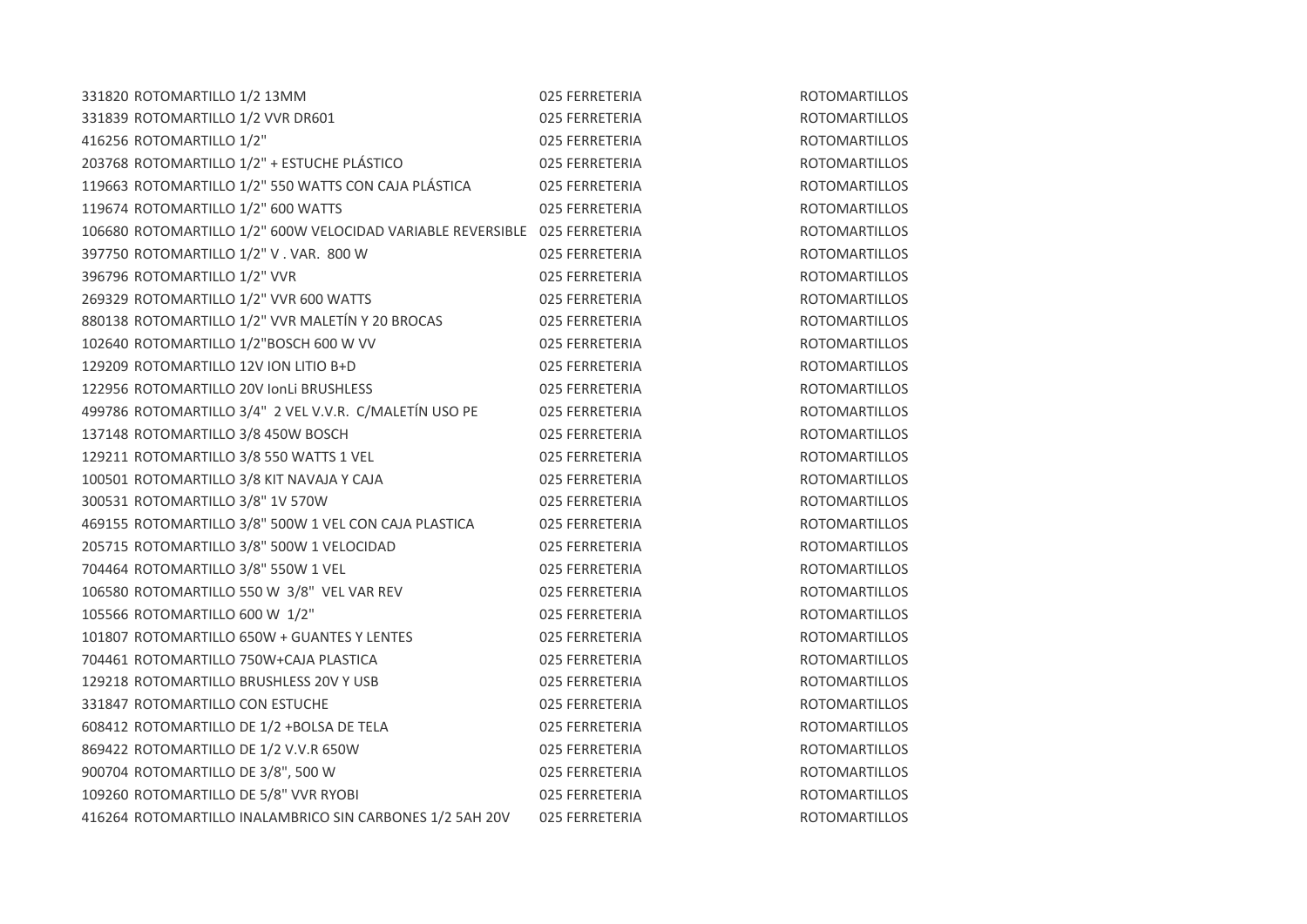| 122681 ROTOMARTILLO Mandril: Â ? (13mm) Pot     | 025 FERRETERIA | <b>ROTOMARTILLOS</b>           |
|-------------------------------------------------|----------------|--------------------------------|
| 106285 ROTOMARTILLO RYOBI 1/2 VVR               | 025 FERRETERIA | <b>ROTOMARTILLOS</b>           |
| 106284 ROTOMARTILLO RYOBI 18V                   | 025 FERRETERIA | <b>ROTOMARTILLOS</b>           |
| 276305 ROTOMARTILLO SDS 15/16 780W              | 025 FERRETERIA | <b>ROTOMARTILLOS</b>           |
| 101810 ROTOMARTILLO SDS 7/8 + CAJA RIGIDA       | 025 FERRETERIA | <b>ROTOMARTILLOS</b>           |
| 416248 ROTOMARTILLO SDS MAX 1-3/4" 6KG          | 025 FERRETERIA | <b>ROTOMARTILLOS</b>           |
| 122834 ROTOMARTILLO SDS PLUS 15/16" 3 FUN.      | 025 FERRETERIA | <b>ROTOMARTILLOS</b>           |
| 126078 ROTOMARTILLO SDS PLUS 800W               | 025 FERRETERIA | <b>ROTOMARTILLOS</b>           |
| 118023 ROTOMARTILLO/ATORNILLADOR 18V            | 025 FERRETERIA | <b>ROTOMARTILLOS</b>           |
| 119661 ROTOMARTLLO 1/2" 550 WATTS               | 025 FERRETERIA | <b>ROTOMARTILLOS</b>           |
| 600022 RYOBI ROTOMARTILLO DE 1/2 PULGADA        | 025 FERRETERIA | <b>ROTOMARTILLOS</b>           |
| 111528 RYOBI ROTOMARTILLO SDS 18V               | 025 FERRETERIA | <b>ROTOMARTILLOS</b>           |
| 129220 SDS Max 1-9 16 1200W 6J 5.5Kg            | 025 FERRETERIA | <b>ROTOMARTILLOS</b>           |
| 122645 TALADRO 1/2 VVR BH300-B3                 | 025 FERRETERIA | <b>ROTOMARTILLOS</b>           |
| 122880 TALADRO PERCUTOR BH100-B3                | 025 FERRETERIA | <b>ROTOMARTILLOS</b>           |
| 836070 REBAJADORA 3-1/4' 3HP 3612               | 025 FERRETERIA | <b>ROUTERS</b>                 |
| 525410 ROUTER 1-3/4 HP                          | 025 FERRETERIA | <b>ROUTERS</b>                 |
| 133387 ROUTER 1617EVS BASE FIJA 12A             | 025 FERRETERIA | <b>ROUTERS</b>                 |
| 416386 ROUTER 3 HP                              | 025 FERRETERIA | <b>ROUTERS</b>                 |
| 133331 ROUTER GFF 1600 CE                       | 025 FERRETERIA | <b>ROUTERS</b>                 |
| 133329 ROUTER GKF 600                           | 025 FERRETERIA | <b>ROUTERS</b>                 |
| 133330 ROUTER GOF 1600 CE                       | 025 FERRETERIA | <b>ROUTERS</b>                 |
| 162225 SIERRA CALADORA 16112 16 PULG            | 025 FERRETERIA | SIERRA DE MESA                 |
| 200036 SIERRA CINTA SKIL                        | 025 FERRETERIA | SIERRA DE MESA                 |
| 985000 SIERRA DE BANCO DE 254 MM (10")          | 025 FERRETERIA | SIERRA DE MESA                 |
| 133377 SIERRA DE INGLETE GCM 10 S               | 025 FERRETERIA | SIERRA DE MESA                 |
| 133485 SIERRA DE MESA 10" RYOBI                 | 025 FERRETERIA | SIERRA DE MESA                 |
| 855646 SIERRA DE MESA 10"                       | 025 FERRETERIA | SIERRA DE MESA                 |
| 416422 SIERRA DE MESA DE 10"                    | 025 FERRETERIA | SIERRA DE MESA                 |
| 102643 SIERRA DE MESA SKIL                      | 025 FERRETERIA | SIERRA DE MESA                 |
| 416430 SIERRA RADIAL 12" 220V                   | 025 FERRETERIA | SIERRA DE MESA                 |
| 103119 RYOBI SIERRA CALADORA VELOCIDAD VARIABLE | 025 FERRETERIA | SIERRAS CALADORAS Y RECIPROCAS |
| 123690 RYOBI SIERRA SABLE                       | 025 FERRETERIA | SIERRAS CALADORAS Y RECIPROCAS |
|                                                 |                |                                |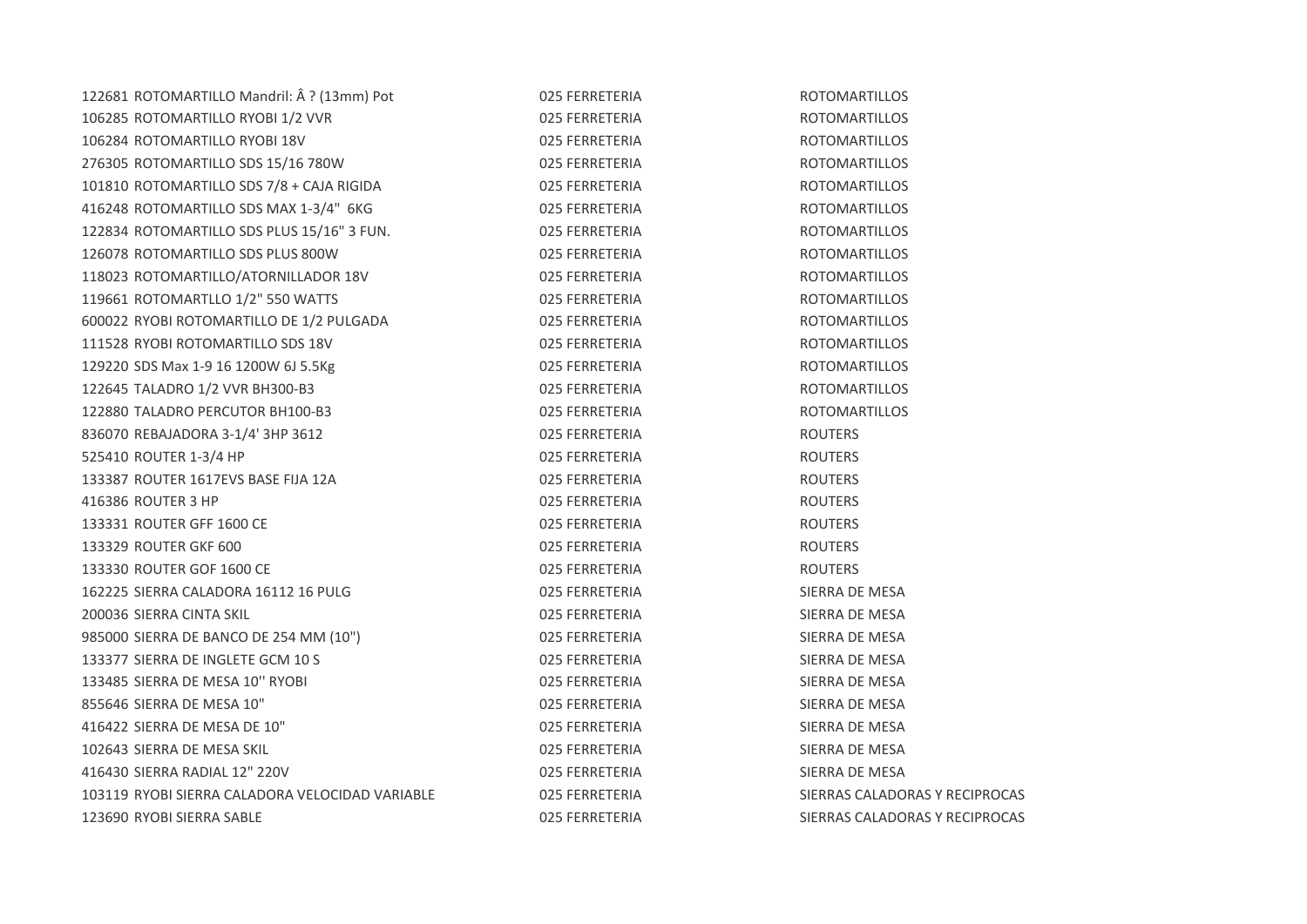| 367844 SIERRA CALADORA                                | 025 FERRETERIA | SIERRAS CALADORAS Y RECIPROCAS |
|-------------------------------------------------------|----------------|--------------------------------|
| 826063 SIERRA CALADORA 450 WATTS                      | 025 FERRETERIA | SIERRAS CALADORAS Y RECIPROCAS |
| 782763 SIERRA CALADORA 1 VEL 420 WATTS                | 025 FERRETERIA | SIERRAS CALADORAS Y RECIPROCAS |
| 600264 SIERRA CALADORA 500W BOSCH                     | 025 FERRETERIA | SIERRAS CALADORAS Y RECIPROCAS |
| 453307 SIERRA CALADORA 550 WATTS                      | 025 FERRETERIA | SIERRAS CALADORAS Y RECIPROCAS |
| 416406 SIERRA CALADORA 6.5 AMPS                       | 025 FERRETERIA | SIERRAS CALADORAS Y RECIPROCAS |
| 587044 SIERRA CALADORA B&D VEL VAR DW317K             | 025 FERRETERIA | SIERRAS CALADORAS Y RECIPROCAS |
| 300532 SIERRA CALADORA BOSCH 400W                     | 025 FERRETERIA | SIERRAS CALADORAS Y RECIPROCAS |
| 330109 SIERRA CALADORA CON KIT                        | 025 FERRETERIA | SIERRAS CALADORAS Y RECIPROCAS |
| 133381 SIERRA CALADORA GST 75 E                       | 025 FERRETERIA | SIERRAS CALADORAS Y RECIPROCAS |
| 133371 SIERRA CALADORA JIG SAWS-750 W                 | 025 FERRETERIA | SIERRAS CALADORAS Y RECIPROCAS |
| 244027 SIERRA CALADORA VELOCIDAD VARIABLE             | 025 FERRETERIA | SIERRAS CALADORAS Y RECIPROCAS |
| 133382 SIERRA CALADORAJIG SAWSGST 150 BCE             | 025 FERRETERIA | SIERRAS CALADORAS Y RECIPROCAS |
| 133335 SIERRA JIG SAWSGST 25M 6 A                     | 025 FERRETERIA | SIERRAS CALADORAS Y RECIPROCAS |
| 119688 SIERRA RYOBI CALADORA ORBITAL 6.1 AMPS         | 025 FERRETERIA | SIERRAS CALADORAS Y RECIPROCAS |
| 103122 RYOBI SIERRA CIRCULAR 7 1/4"                   | 025 FERRETERIA | SIERRAS CIRCULARES             |
| 329933 SIERRA B&D CIRCULAR 8-1/4' DW384               | 025 FERRETERIA | SIERRAS CIRCULARES             |
| 126226 SIERRA CIRCULAR 1400 WATTS                     | 025 FERRETERIA | SIERRAS CIRCULARES             |
| 328153 SIERRA CIRCULAR 7 1/4" S                       | 025 FERRETERIA | <b>SIERRAS CIRCULARES</b>      |
| 408322 SIERRA CIRCULAR 7-1/4' (184MM) 10AM            | 025 FERRETERIA | SIERRAS CIRCULARES             |
| 815585 SIERRA CIRCULAR 7-1/4 1500W                    | 025 FERRETERIA | SIERRAS CIRCULARES             |
| 133367 SIERRA CIRCULAR 9 1/4" - 1700 W                | 025 FERRETERIA | <b>SIERRAS CIRCULARES</b>      |
| 102535 SIERRA CIRCULAR BOSCH 7 1/4                    | 025 FERRETERIA | SIERRAS CIRCULARES             |
| 137019 INVERSOR/SOLDADOR 140MV 110/220                | 025 FERRETERIA | SOLDADOR/SOPLETES              |
| 137132 INVERSOR/SOLDADOR 160MV 110/220                | 025 FERRETERIA | SOLDADOR/SOPLETES              |
| 137135 INVERSOR/SOLDADOR 220/440V                     | 025 FERRETERIA | SOLDADOR/SOPLETES              |
| 137133 INVERSOR/SOLDADOR 220V                         | 025 FERRETERIA | SOLDADOR/SOPLETES              |
| 153857 MAQUINA DE SULDAR EQUIPADA 100% PURTATIL DE SU | 025 FERRETERIA | SOLDADOR/SOPLETES              |
| 108579 MAQUINA PARA SOLDAR BRONCO 130 CD              | 025 FERRETERIA | SOLDADOR/SOPLETES              |
| 600972 MAQUINA PARA SOLDAR MI 230 CA                  | 025 FERRETERIA | SOLDADOR/SOPLETES              |
| 108587 MAQUINA PARA SOLDAR MIG 35 SG                  | 025 FERRETERIA | SOLDADOR/SOPLETES              |
| 600976 MAQUINA PARA SOLDAR TH 210 CA                  | 025 FERRETERIA | SOLDADOR/SOPLETES              |
| 600980 MAQUINA PARA SOLDAR TH 240/160 CA/CD           | 025 FERRETERIA | SOLDADOR/SOPLETES              |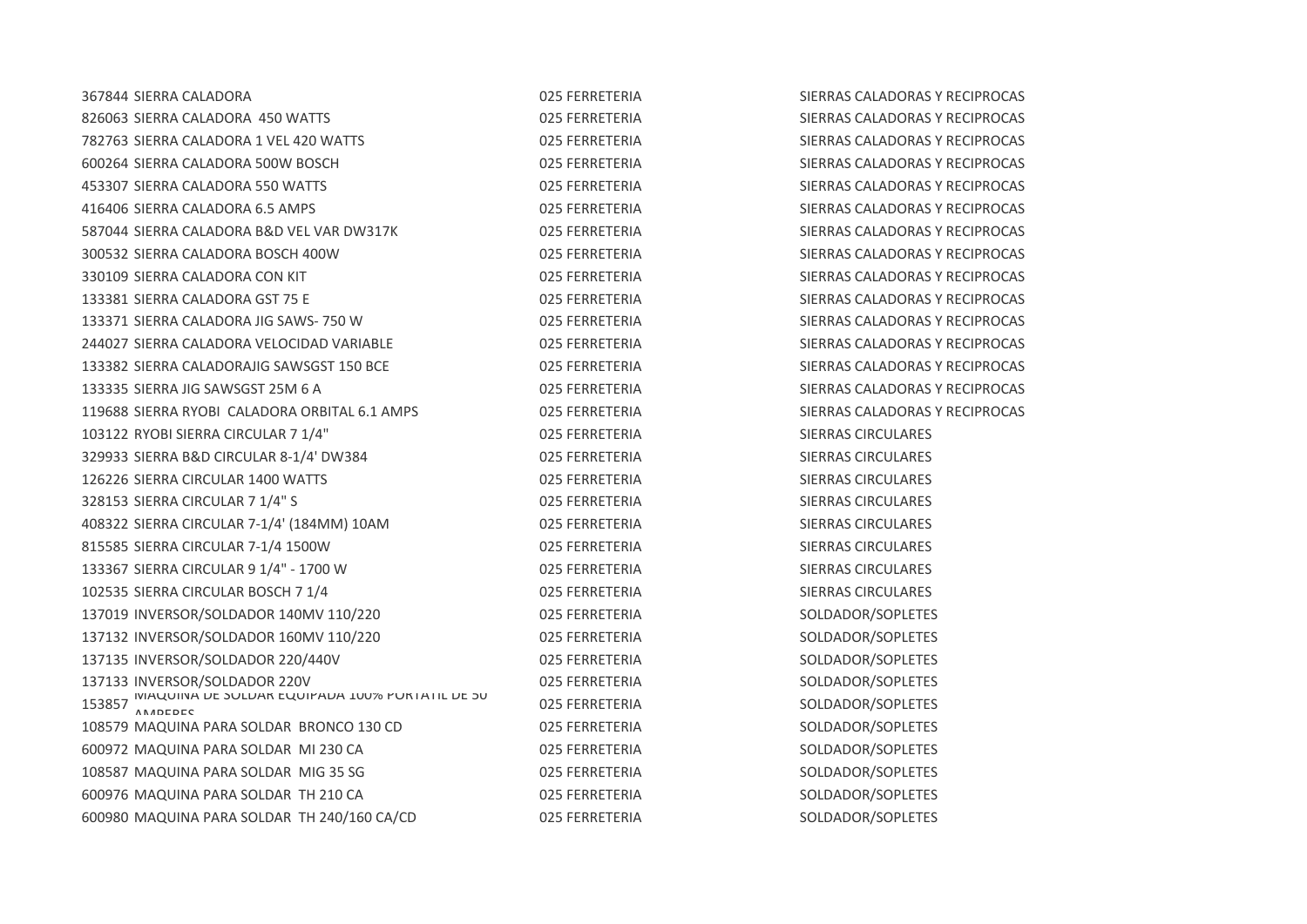| 133496 MAQUINA PARA SOLDAR 140                     | 025 FERRETERIA       | SOLDADOR/SOPLETES                       |
|----------------------------------------------------|----------------------|-----------------------------------------|
| 108578 MAQUINA PARA SOLDAR ARCTRON 150             | 025 FERRETERIA       | SOLDADOR/SOPLETES                       |
| 416004 ATORNILLADOR #4                             | 025 FERRETERIA       | TALADROS ALAMBRICOS Y DESTORNILL        |
| 416012 ATORNILLADOR #8                             | 025 FERRETERIA       | <b>TALADROS ALAMBRICOS Y DESTORNILL</b> |
| 122957 ATORNILLADOR TABLAROCA DE 720W              | 025 FERRETERIA       | TALADROS ALAMBRICOS Y DESTORNILL        |
| 348345 KIT TALADRO BOSCH 3242 C/NEGRO DE BROCAS    | 025 FERRETERIA       | TALADROS ALAMBRICOS Y DESTORNILL        |
| 126080 ROTOMARTILLO 12V DEWALT                     | 025 FERRETERIA       | TALADROS ALAMBRICOS Y DESTORNILL        |
| 139055 ROTOMARTILLO SDS RYOBI                      | 025 FERRETERIA       | TALADROS ALAMBRICOS Y DESTORNILL        |
| 329909 TALADRO 3/8"                                | 025 FERRETERIA       | TALADROS ALAMBRICOS Y DESTORNILL        |
| 399643 TALADRO 1/2 (13MM) VVR 560 WATTS            | 025 FERRETERIA       | TALADROS ALAMBRICOS Y DESTORNILL        |
| 367907 TALADRO 1/2' V.V.R SKIL                     | 025 FERRETERIA       | TALADROS ALAMBRICOS Y DESTORNILL        |
| 416457 TALADRO 1/2" VVR                            | 025 FERRETERIA       | TALADROS ALAMBRICOS Y DESTORNILL        |
| 329832 TALADRO 3/8 1 VELOCIDAD 7920                | 025 FERRETERIA       | TALADROS ALAMBRICOS Y DESTORNILL        |
| 329824 TALADRO 3-8 530W.V.V.R BROQUEO INDUSTRIAL   | 025 FERRETERIA       | TALADROS ALAMBRICOS Y DESTORNILL        |
| 329840 TALADRO ANGULAR 3/8 VEL.VARIABLE 0-1400 RPM | 025 FERRETERIA       | TALADROS ALAMBRICOS Y DESTORNILL        |
| 330438 TALADRO ATORNILLADOR                        | 025 FERRETERIA       | TALADROS ALAMBRICOS Y DESTORNILL        |
| 748702 TALADRO MAKITA 3/8' VVR 6510LVR             | 025 FERRETERIA       | TALADROS ALAMBRICOS Y DESTORNILL        |
| 329867 TALADRO PISO 16 VELOCIDAA V                 | 025 FERRETERIA       | TALADROS DE COLUMNA                     |
| 556652 CALENTADOR AR ALTA REC CALOREX 15L LP       | 026 PLOMERIA Y BAÑOS | CALENTADOR RAPIDA RECUPERACION          |
| 556967 CALENTADOR AR ALTA REC CALOREX 15L N        | 026 PLOMERIA Y BAÑOS | CALENTADOR RAPIDA RECUPERACION          |
| 557022 CALENTADOR AR ALTA REC CALOREX 20L LP       | 026 PLOMERIA Y BAÑOS | CALENTADOR RAPIDA RECUPERACION          |
| 500037 CALENTADOR AR DE 11 LT CALOREX LP           | 026 PLOMERIA Y BAÑOS | CALENTADOR RAPIDA RECUPERACION          |
| 556636 CALENTADOR AR DE 11 LT CALOREX NAT          | 026 PLOMERIA Y BAÑOS | CALENTADOR RAPIDA RECUPERACION          |
| 179739 CALENTADOR AR DE 6 LT CALOREX LP            | 026 PLOMERIA Y BAÑOS | CALENTADOR RAPIDA RECUPERACION          |
| 179740 CALENTADOR AR DE 6 LT CALOREX NAT           | 026 PLOMERIA Y BAÑOS | CALENTADOR RAPIDA RECUPERACION          |
| 179741 CALENTADOR AR DE 9 LT CALOREX LP            | 026 PLOMERIA Y BAÑOS | CALENTADOR RAPIDA RECUPERACION          |
| 179742 CALENTADOR AR DE 9 LT CALOREX NAT           | 026 PLOMERIA Y BAÑOS | CALENTADOR RAPIDA RECUPERACION          |
| 141846 CALENTADOR RECOVERY CLIC 12 LP              | 026 PLOMERIA Y BAÑOS | CALENTADOR RAPIDA RECUPERACION          |
| 141860 CALENTADOR RECOVERY CLIC 12 NATURAL         | 026 PLOMERIA Y BAÑOS | CALENTADOR RAPIDA RECUPERACION          |
| 141843 CALENTADOR RECOVERY CLIC 6 LP               | 026 PLOMERIA Y BAÑOS | CALENTADOR RAPIDA RECUPERACION          |
| 140353 Calentador alta presión 1                   | 026 PLOMERIA Y BAÑOS | <b>CALENTADORES DE AGUA</b>             |
| 457306 CALENTADOR AUT PRIM-O 40L LP                | 026 PLOMERIA Y BAÑOS | <b>CALENTADORES DE AGUA</b>             |
| 457314 CALENTADOR AUT PRIM-O 40L NAT               | 026 PLOMERIA Y BAÑOS | CALENTADORES DE AGUA                    |
|                                                    |                      |                                         |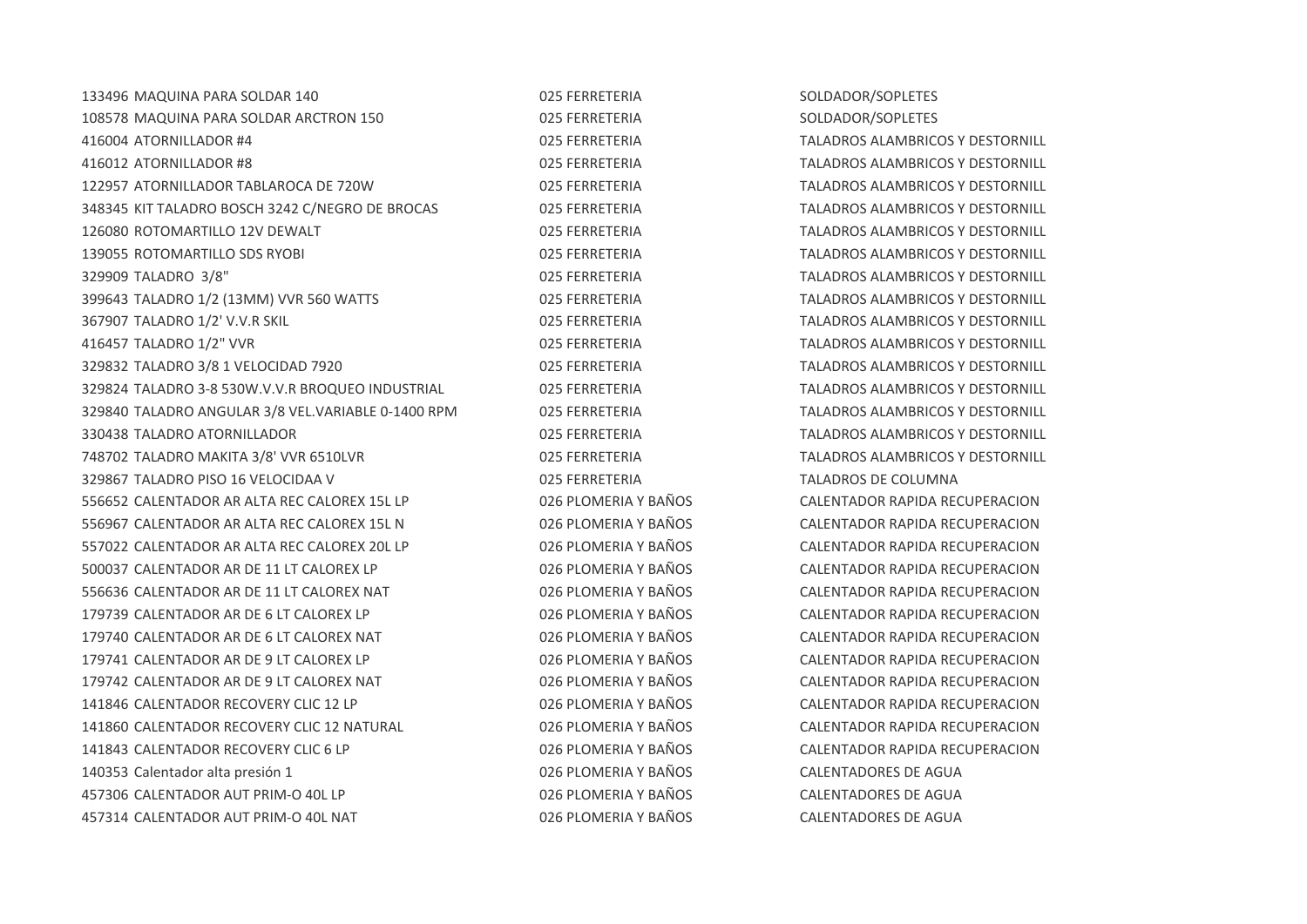CALENTADOR AUT STD 40L. LP 026 PLOMERIA Y BAÑOS CALENTADORES DE AGUA CALENTADOR AUT STD 40L. NAT 026 PLOMERIA Y BAÑOS CALENTADORES DE AGUA CALENTADOR AUT STD 60L. LP 026 PLOMERIA Y BAÑOS CALENTADORES DE AGUA CALENTADOR AUT STD 60L. NAT 026 PLOMERIA Y BAÑOS CALENTADORES DE AGUA CALENTADOR AUT STD 80L. LP 026 PLOMERIA Y BAÑOS CALENTADORES DE AGUA CALENTADOR AUT STD 80L. NAT 026 PLOMERIA Y BAÑOS CALENTADORES DE AGUA CALENTADOR BOSCH ELEC TAN 100L 220V 026 PLOMERIA Y BAÑOS CALENTADORES DE AGUA CALENTADOR BOSCH ELEC TAN 120L 220V 026 PLOMERIA Y BAÑOS CALENTADORES DE AGUA CALENTADOR CALOREX G-10 LP 026 PLOMERIA Y BAÑOS CALENTADORES DE AGUA CALENTADOR CALOREX G-10 NAT 026 PLOMERIA Y BAÑOS CALENTADORES DE AGUA CALENTADOR CALOREX G-15 LP 026 PLOMERIA Y BAÑOS CALENTADORES DE AGUA CALENTADOR CINSA INST CIN-13 B LP 026 PLOMERIA Y BAÑOS CALENTADORES DE AGUA 121836 CALENTADOR CINSA INST CIN-13 B NAT 026 PLOMERIA Y BAÑOS CALENTADORES DE AGUA CALENTADOR COLECTOR PLANO 026 PLOMERIA Y BAÑOS CALENTADORES DE AGUA CALENTADOR COMER D-100-270-CX LP 026 PLOMERIA Y BAÑOS CALENTADORES DE AGUA CALENTADOR COMER D-100-270-CX LP 026 PLOMERIA Y BAÑOS CALENTADORES DE AGUA CALENTADOR COMER D-100-270-CX NAT 026 PLOMERIA Y BAÑOS CALENTADORES DE AGUA CALENTADOR COMER D-100-270-CX NAT 026 PLOMERIA Y BAÑOS CALENTADORES DE AGUA CALENTADOR COMERCIAL 100-83-CX LP 026 PLOMERIA Y BAÑOS CALENTADORES DE AGUA CALENTADOR COMERCIAL 100-83-CX NAT 026 PLOMERIA Y BAÑOS CALENTADORES DE AGUA CALENTADOR COMERCIAL 75-76-CX LP 026 PLOMERIA Y BAÑOS CALENTADORES DE AGUA CALENTADOR COMERCIAL 75-76-CX NAT 026 PLOMERIA Y BAÑOS CALENTADORES DE AGUA CALENTADOR COMERCIAL D75-399-CX LP 026 PLOMERIA Y BAÑOS CALENTADORES DE AGUA CALENTADOR COMERCIAL D75-399-CX LP 026 PLOMERIA Y BAÑOS CALENTADORES DE AGUA CALENTADOR COMERCIAL D75-399-CX NAT 026 PLOMERIA Y BAÑOS CALENTADORES DE AGUA CALENTADOR COMERCIAL D75-399-CX NAT 026 PLOMERIA Y BAÑOS CALENTADORES DE AGUA CALENTADOR COMERCIAL D75-399-CX NAT 026 PLOMERIA Y BAÑOS CALENTADORES DE AGUA CALENTADOR COMERCIAL D75-399-CX NAT 026 PLOMERIA Y BAÑOS CALENTADORES DE AGUA CALENTADOR COMERCIAL D80-125CX GN 026 PLOMERIA Y BAÑOS CALENTADORES DE AGUA CALENTADOR COMERCIAL D80-125CX LP 026 PLOMERIA Y BAÑOS CALENTADORES DE AGUA CALENTADOR COMERCIAL D80-180-CX LP 026 PLOMERIA Y BAÑOS CALENTADORES DE AGUA CALENTADOR COMERCIAL D80-180-CX LP 026 PLOMERIA Y BAÑOS CALENTADORES DE AGUA CALENTADOR COMERCIAL D80-180-CX NAT 026 PLOMERIA Y BAÑOS CALENTADORES DE AGUA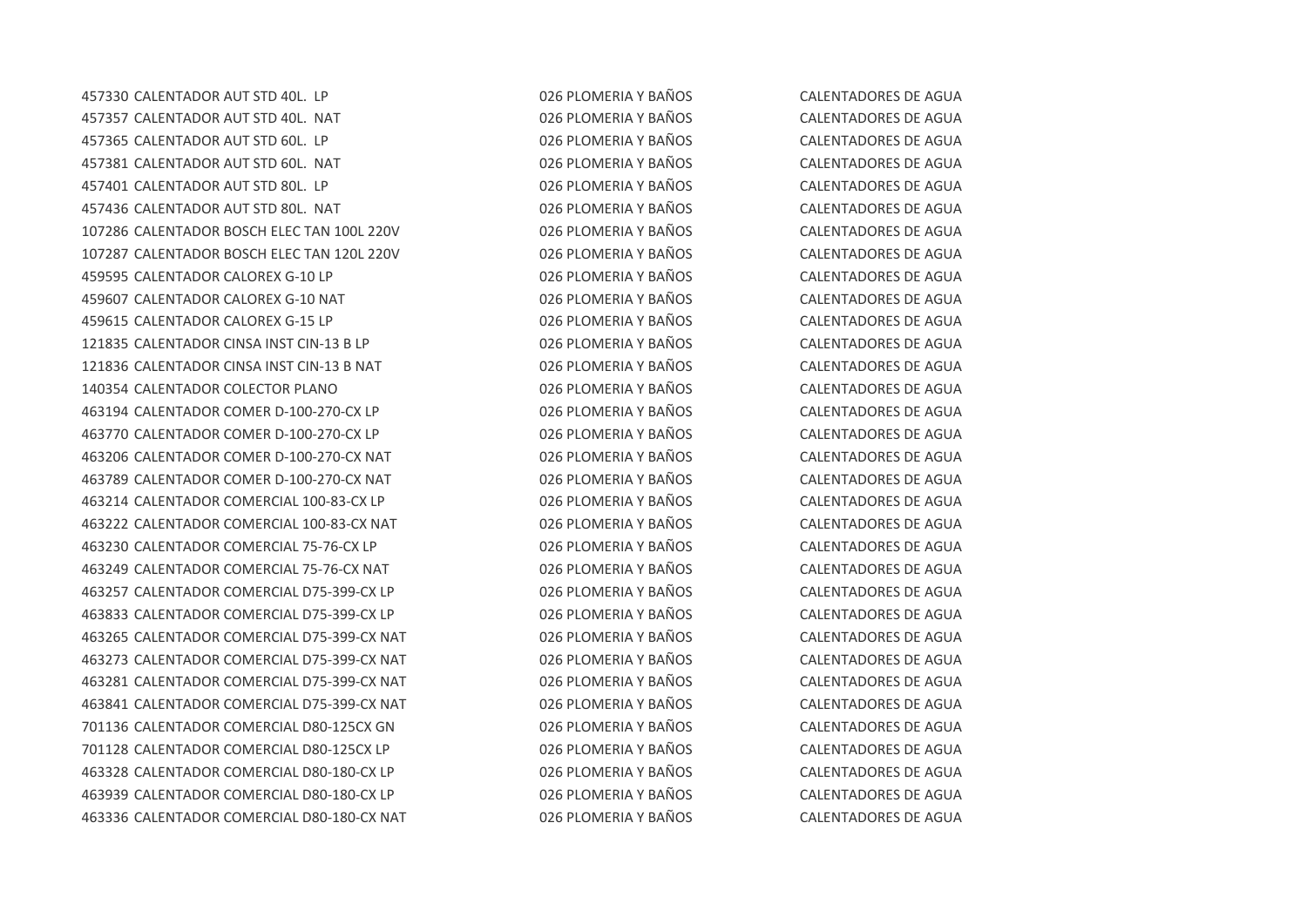CALENTADOR COMERCIAL D80-180-CX NAT 026 PLOMERIA Y BAÑOS CALENTADORES DE AGUA CALENTADOR COMERCIAL D80-512-CX LP 026 PLOMERIA Y BAÑOS CALENTADORES DE AGUA CALENTADOR COMERCIAL D80-512-CX NAT 026 PLOMERIA Y BAÑOS CALENTADORES DE AGUA 457444 CALENTADOR D/PASO RR-7 7L NAT  $026$  PLOMERIA Y BAÑOS CALENTADORES DE AGUA CALENTADOR D/PASO RR-7 7L LP 026 PLOMERIA Y BAÑOS CALENTADORES DE AGUA CALENTADOR DE AGUA (ENERHIT VHD) SCSIPV 026 PLOMERIA Y BAÑOS CALENTADORES DE AGUA CALENTADOR DE AGUA COM LIG 285L LP 026 PLOMERIA Y BAÑOS CALENTADORES DE AGUA CALENTADOR DE AGUA COM LIG 285L NAT 026 PLOMERIA Y BAÑOS CALENTADORES DE AGUA CALENTADOR DE AGUA COM LIG 378L LP 026 PLOMERIA Y BAÑOS CALENTADORES DE AGUA CALENTADOR DE AGUA COM LIG 378L NAT 026 PLOMERIA Y BAÑOS CALENTADORES DE AGUA CALENTADOR DE AGUA DUPLEX LP 026 PLOMERIA Y BAÑOS CALENTADORES DE AGUA CALENTADOR DE AGUA DUPLEX NAT 026 PLOMERIA Y BAÑOS CALENTADORES DE AGUA CALENTADOR DE AGUA ELEC 10GAL 240V 026 PLOMERIA Y BAÑOS CALENTADORES DE AGUA CALENTADOR DE AGUA ELEC 15GAL 240V 026 PLOMERIA Y BAÑOS CALENTADORES DE AGUA CALENTADOR DE AGUA ELECTRICO 10 GAL 026 PLOMERIA Y BAÑOS CALENTADORES DE AGUA CALENTADOR DE AGUA ELECTRICO 15 GAL 026 PLOMERIA Y BAÑOS CALENTADORES DE AGUA CALENTADOR DE AGUA ELECTRICO 20 GAL 026 PLOMERIA Y BAÑOS CALENTADORES DE AGUA CALENTADOR DE AGUA ELECTRICO 30 GAL 026 PLOMERIA Y BAÑOS CALENTADORES DE AGUA CALENTADOR DE AGUA ELECTRICO 40 GAL 026 PLOMERIA Y BAÑOS CALENTADORES DE AGUA CALENTADOR DE AGUA ELECTRICO 60 GAL 026 PLOMERIA Y BAÑOS CALENTADORES DE AGUA CALENTADOR DE AGUA ELECTRICO 75 GAL 026 PLOMERIA Y BAÑOS CALENTADORES DE AGUA CALENTADOR DE AGUA G-100 STD LP 026 PLOMERIA Y BAÑOS CALENTADORES DE AGUA CALENTADOR DE AGUA G-100 STD NT 026 PLOMERIA Y BAÑOS CALENTADORES DE AGUA CALENTADOR DE AGUA INSTANTANEO MINIMAXX VENTO 16 **NATUDAL** 985654 CALENTADOR DE AGUA OPTIMUS OR 10 LP 026 PLOMERIA Y BAÑOS CALENTADORES DE AGUA 985662 CALENTADOR DE AGUA OPTIMUS OR 10 N 026 PLOMERIA Y BAÑOS CALENTADORES DE AGUA CALENTADOR DE AGUA OPTIMUS OR 15 LP 026 PLOMERIA Y BAÑOS CALENTADORES DE AGUA CALENTADOR DE AGUA OPTIMUS OR 15 N 026 PLOMERIA Y BAÑOS CALENTADORES DE AGUA CALENTADOR DE AGUA OPTIMUS OR 20 LP 026 PLOMERIA Y BAÑOS CALENTADORES DE AGUA CALENTADOR DE AGUA OPTIMUS OR 20 N 026 PLOMERIA Y BAÑOS CALENTADORES DE AGUA CALENTADOR DE AGUA SUPREM LP 026 PLOMERIA Y BAÑOS CALENTADORES DE AGUA CALENTADOR DE AGUA SUPREM NAT 026 PLOMERIA Y BAÑOS CALENTADORES DE AGUA CALENTADOR DE AGUA VANGUARD LP 026 PLOMERIA Y BAÑOS CALENTADORES DE AGUA

026 PLOMERIA Y BAÑOS CALENTADORES DE AGUA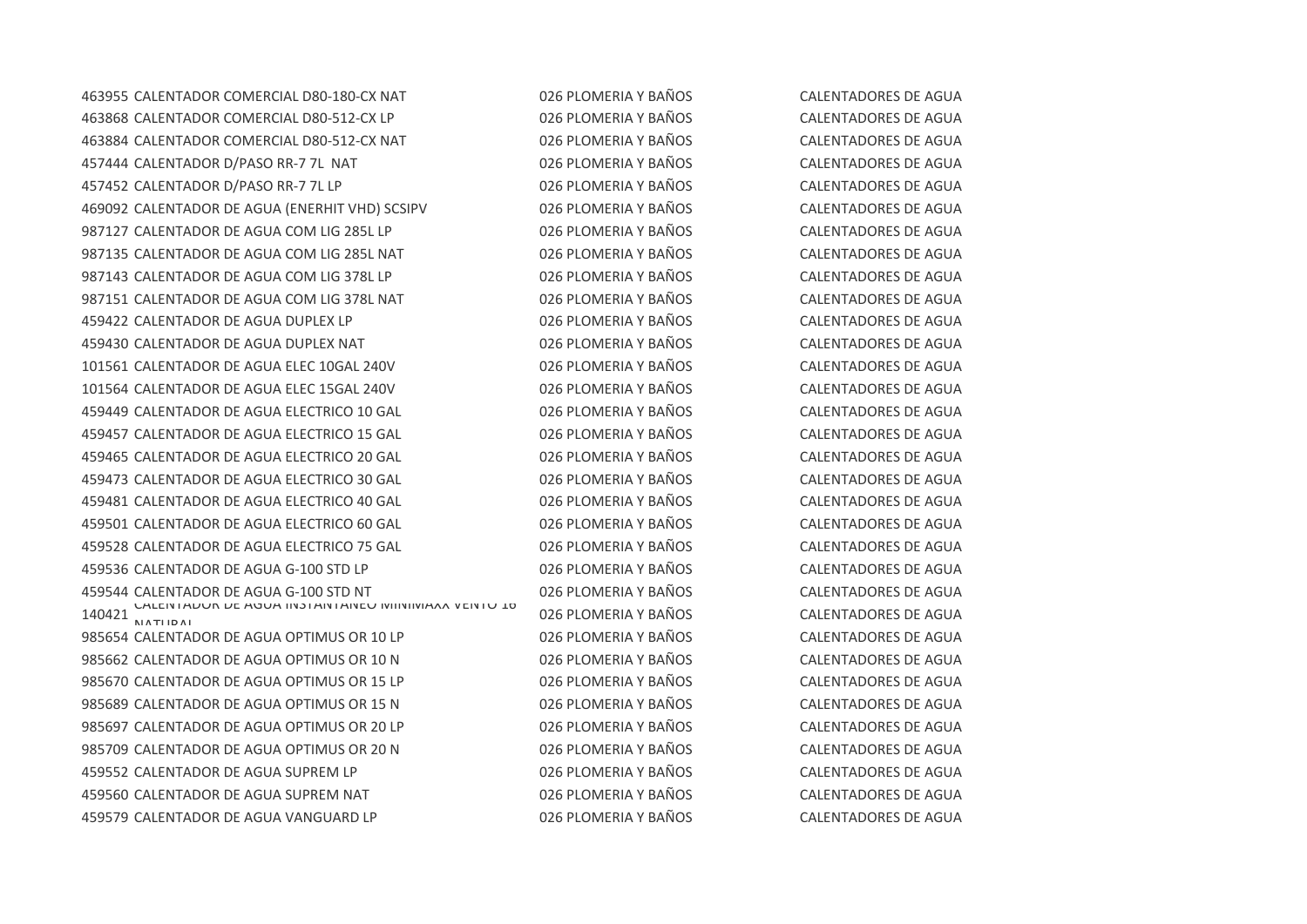CALENTADOR DE AGUA VANGUARD NAT 026 PLOMERIA Y BAÑOS CALENTADORES DE AGUA CALENTADOR DE AGUAG-75 STANDARD LP 026 PLOMERIA Y BAÑOS CALENTADORES DE AGUA CALENTADOR DE AGUAG-75 STANDARD NAT 026 PLOMERIA Y BAÑOS CALENTADORES DE AGUA CALENTADOR DE PASO 15 LTS MIN LP 026 PLOMERIA Y BAÑOS CALENTADORES DE AGUA CALENTADOR DE PASO 15 LTS MIN NAT 026 PLOMERIA Y BAÑOS CALENTADORES DE AGUA CALENTADOR DE PASO 20 LTS MIN LP 026 PLOMERIA Y BAÑOS CALENTADORES DE AGUA CALENTADOR DE PASO 20 LTS MIN NAT 026 PLOMERIA Y BAÑOS CALENTADORES DE AGUA CALENTADOR DE PASO 6 LTS MIN LP 026 PLOMERIA Y BAÑOS CALENTADORES DE AGUA CALENTADOR DE PASO 6 LTS MIN NAT 026 PLOMERIA Y BAÑOS CALENTADORES DE AGUA CALENTADOR DE PASO 8 LTS MIN LP 026 PLOMERIA Y BAÑOS CALENTADORES DE AGUA CALENTADOR DE PASO 8 LTS MIN NAT 026 PLOMERIA Y BAÑOS CALENTADORES DE AGUA CALENTADOR DE PASO COXDP-06 TITANIO LP. 026 PLOMERIA Y BAÑOS CALENTADORES DE AGUA CALENTADOR DE PASO COXDP-06 TITANIO NAT. 026 PLOMERIA Y BAÑOS CALENTADORES DE AGUA CALENTADOR DE PASO RR-5 TP 5L LP 026 PLOMERIA Y BAÑOS CALENTADORES DE AGUA CALENTADOR DE PASO RR-5 TP 5L NT 026 PLOMERIA Y BAÑOS CALENTADORES DE AGUA CALENTADOR DE PASO RR-9 TP 9L LP 026 PLOMERIA Y BAÑOS CALENTADORES DE AGUA CALENTADOR DE PASO RR-9 TP 9L NT 026 PLOMERIA Y BAÑOS CALENTADORES DE AGUA CALENTADOR EASY CONTROL 26 LTS NAT 026 PLOMERIA Y BAÑOS CALENTADORES DE AGUA CALENTADOR ELE MURAL RHEEM 10L 110V 026 PLOMERIA Y BAÑOS CALENTADORES DE AGUA CALENTADOR ELE MURAL RHEEM 10L 110V 026 PLOMERIA Y BAÑOS CALENTADORES DE AGUA CALENTADOR ELE MURAL RHEEM 50L 110V 026 PLOMERIA Y BAÑOS CALENTADORES DE AGUA CALENTADOR ELEC MARAT RHE 15GAL110V 026 PLOMERIA Y BAÑOS CALENTADORES DE AGUA CALENTADOR ELEC MARAT RHE 20GAL110V 026 PLOMERIA Y BAÑOS CALENTADORES DE AGUA CALENTADOR ELEC MARAT RHE 30GAL220V 026 PLOMERIA Y BAÑOS CALENTADORES DE AGUA CALENTADOR ELEC MARAT RHE 40GAL220V 026 PLOMERIA Y BAÑOS CALENTADORES DE AGUA CALENTADOR ELEC MARAT RHE 50GAL220V 026 PLOMERIA Y BAÑOS CALENTADORES DE AGUA CALENTADOR GRAVEDAD 80LT 026 PLOMERIA Y BAÑOS CALENTADORES DE AGUA CALENTADOR HIBR BOM CALRHE50GAL220V 026 PLOMERIA Y BAÑOS CALENTADORES DE AGUA 379650 CALENTADOR HIGH OUTPUT 24 LP 026 PLOMERIA Y BAÑOS CALENTADORES DE AGUA 379669 CALENTADOR HIGH OUTPUT 24 NAT 026 PLOMERIA Y BAÑOS CALENTADORES DE AGUA CALENTADOR INST ELE RHE 13 KW 220 026 PLOMERIA Y BAÑOS CALENTADORES DE AGUA CALENTADOR INST ELE RHE 3.5KW 110V 026 PLOMERIA Y BAÑOS CALENTADORES DE AGUA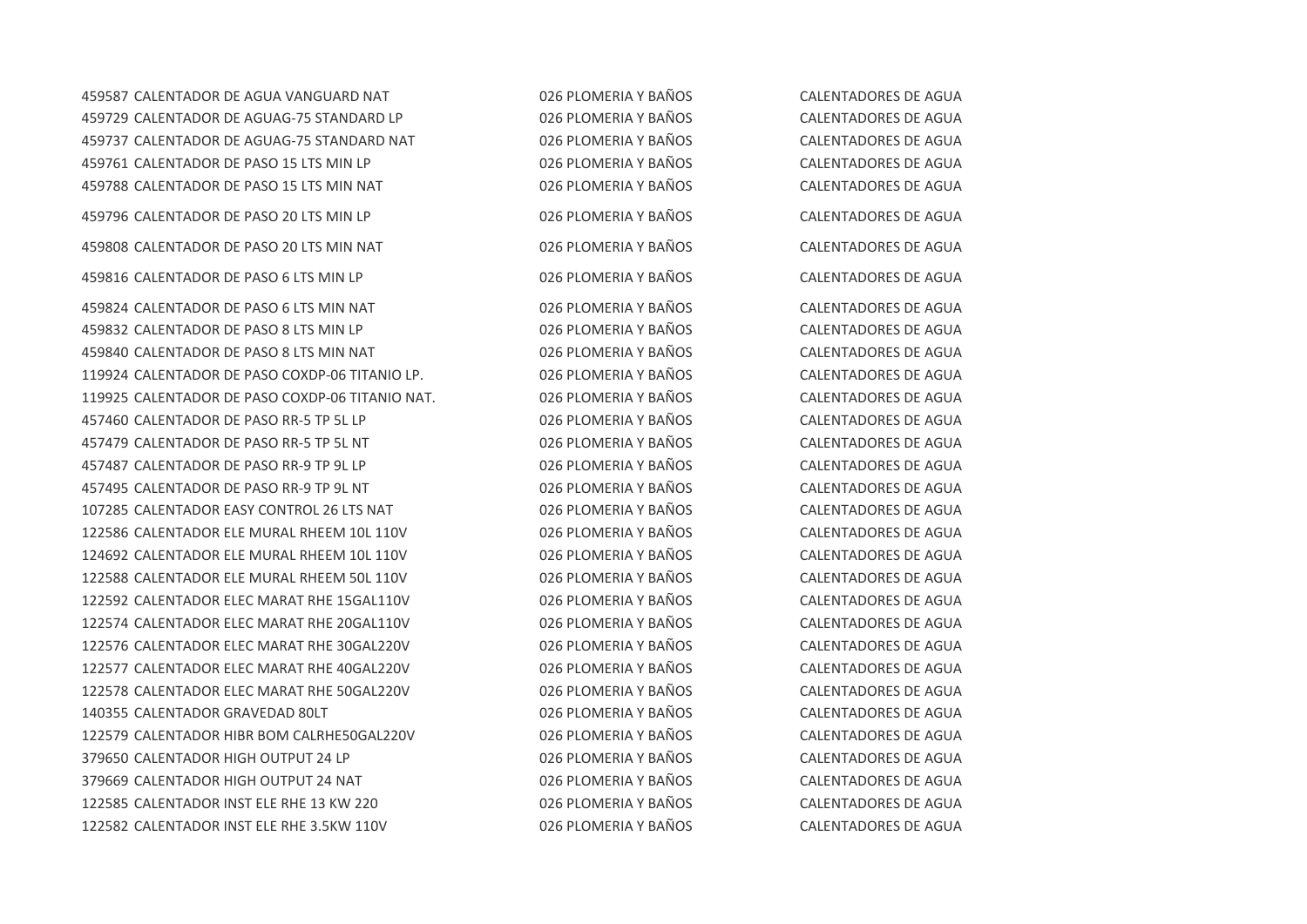CALENTADOR INST ELE RHE 8 KW 220V 026 PLOMERIA Y BAÑOS CALENTADORES DE AGUA CALENTADOR INST TIRO FOR RHE 22L LP 026 PLOMERIA Y BAÑOS CALENTADORES DE AGUA 122581 CALENTADOR INST TIRO FOR RHE 22LNAT 026 PLOMERIA Y BAÑOS CALENTADORES DE AGUA CALENTADOR INSTANT ERA LP 6L/MIN 026 PLOMERIA Y BAÑOS CALENTADORES DE AGUA CALENTADOR INSTANT ERA LP 9L/MIN 026 PLOMERIA Y BAÑOS CALENTADORES DE AGUA CALENTADOR LINEA PRIM-O 60L LP 026 PLOMERIA Y BAÑOS CALENTADORES DE AGUA CALENTADOR LINEA PRIM-O 60L NATURAL 026 PLOMERIA Y BAÑOS CALENTADORES DE AGUA CALENTADOR LINEA PRIM-O 80L LP 026 PLOMERIA Y BAÑOS CALENTADORES DE AGUA CALENTADOR OPTIMUS DE PASO 6L GLP 026 PLOMERIA Y BAÑOS CALENTADORES DE AGUA CALENTADOR OPTIMUS DE PASO 9L GLP 026 PLOMERIA Y BAÑOS CALENTADORES DE AGUA  $\frac{64}{101}$  TC CALENTADOR RHEEM INSTANTANEO ELECTRICO 27 KW 220 CALENTADOR THERM 8000 S 30 LTS 026 PLOMERIA Y BAÑOS CALENTADORES DE AGUA CALENTADOR TRONIC 3000 C PRO 12KW 026 PLOMERIA Y BAÑOS CALENTADORES DE AGUA CALENTADOR TRONIC 3000 C PRO 9KW 026 PLOMERIA Y BAÑOS CALENTADORES DE AGUA CALENTADOR 10GAL "RUDO" R-101E 026 PLOMERIA Y BAÑOS CALENTADORES DEPOSITO A GAS 992282 CALENTADOR AGUA CALOREX 38L/10G LP 026 PLOMERIA Y BAÑOS CALENTADORES DEPOSITO A GAS CALENTADOR AGUA CALOREX 38L/10G NAT 026 PLOMERIA Y BAÑOS CALENTADORES DEPOSITO A GAS CALENTADOR AGUA CINSA 59LT LP 026 PLOMERIA Y BAÑOS CALENTADORES DEPOSITO A GAS CALENTADOR AGUA CINSA 73LT LP 026 PLOMERIA Y BAÑOS CALENTADORES DEPOSITO A GAS CALENTADOR AGUA GE3 38L/10G LP 026 PLOMERIA Y BAÑOS CALENTADORES DEPOSITO A GAS CALENTADOR AGUA GE3 38L/10G NAT 026 PLOMERIA Y BAÑOS CALENTADORES DEPOSITO A GAS CALENTADOR AGUA RHEEM 114L/30G LP 026 PLOMERIA Y BAÑOS CALENTADORES DEPOSITO A GAS CALENTADOR AR ALTA REC CALOREX 20L N 026 PLOMERIA Y BAÑOS CALENTADORES DEPOSITO A GAS CALENTADOR CALOREX G-15 POPULAR DURA GLASS 026 PLOMERIA Y BAÑOS CALENTADORES DEPOSITO A GAS CALENTADOR CINSA 152LT LP 026 PLOMERIA Y BAÑOS CALENTADORES DEPOSITO A GAS CALENTADOR CINSA 38LT LP 026 PLOMERIA Y BAÑOS CALENTADORES DEPOSITO A GAS CALENTADOR CINSA 40LT LP 026 PLOMERIA Y BAÑOS CALENTADORES DEPOSITO A GAS CALENTADOR CLASSIC CLIC 120 LP 026 PLOMERIA Y BAÑOS CALENTADORES DEPOSITO A GAS CALENTADOR CLASSIC CLIC 120 NATURAL 026 PLOMERIA Y BAÑOS CALENTADORES DEPOSITO A GAS CALENTADOR CLASSIC CLIC 40 LP 026 PLOMERIA Y BAÑOS CALENTADORES DEPOSITO A GAS 141844 CALENTADOR CLASSIC CLIC 40 NATURAL 026 PLOMERIA Y BAÑOS CALENTADORES DEPOSITO A GAS CALENTADOR CLASSIC CLIC 80 LP 026 PLOMERIA Y BAÑOS CALENTADORES DEPOSITO A GAS

026 PLOMERIA Y BAÑOS CALENTADORES DE AGUA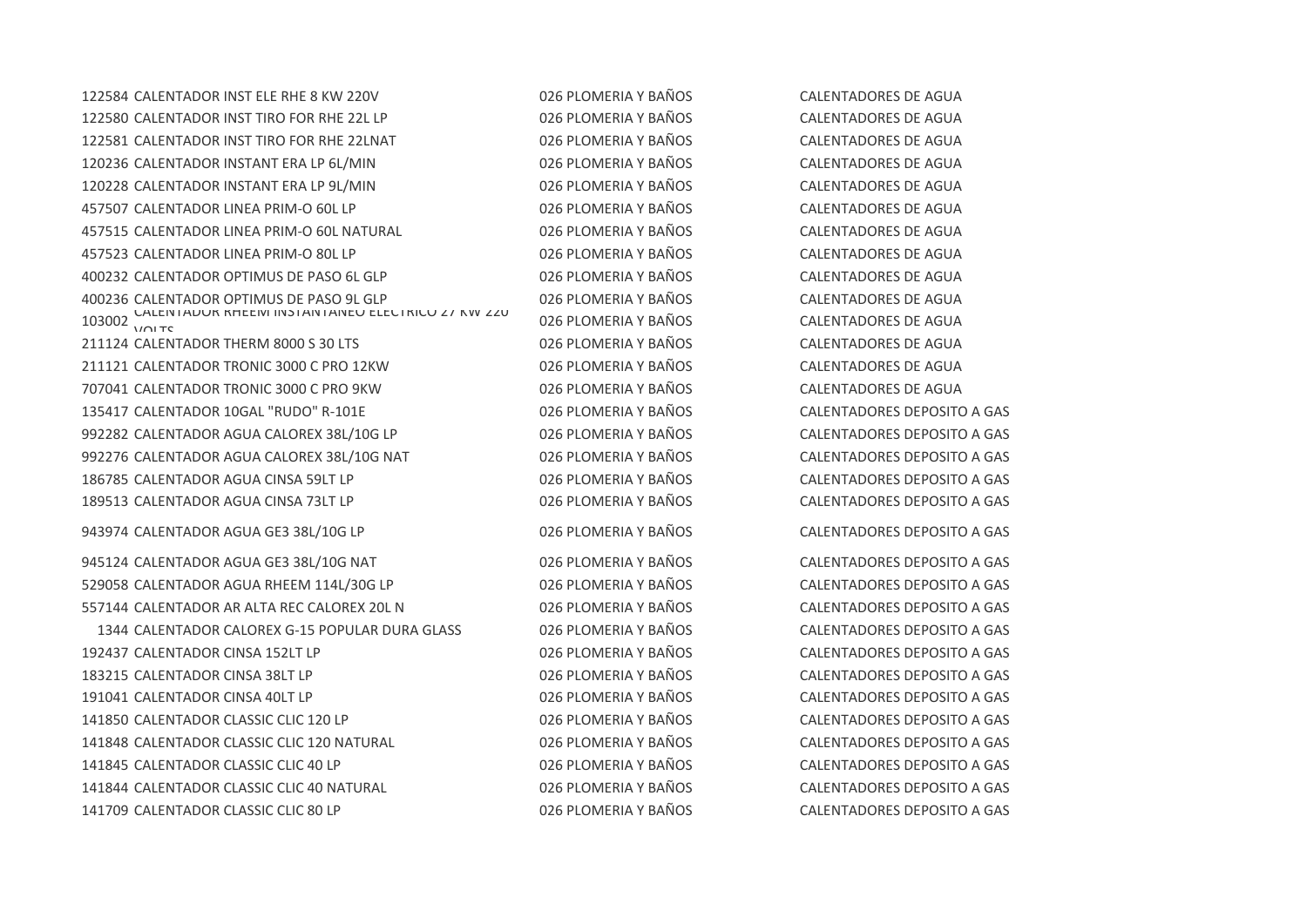CALENTADOR CLASSIC CLIC 80 NATURAL 026 PLOMERIA Y BAÑOS CALENTADORES DEPOSITO A GAS CALENTADOR DE AGUA ELECTRICO 40 GALONES 026 PLOMERIA Y BAÑOS CALENTADORES DEPOSITO A GAS CALENTADOR DE AGUA ELECTRICO 50 GALONES 026 PLOMERIA Y BAÑOS CALENTADORES DEPOSITO A GAS CALENTADOR DE AGUA GE3 114L/30G LP 026 PLOMERIA Y BAÑOS CALENTADORES DEPOSITO A GAS CALENTADOR DE AGUA GE3 114L/30G NAT 026 PLOMERIA Y BAÑOS CALENTADORES DEPOSITO A GAS CALENTADOR DE AGUA GE3 152L/40G LP 026 PLOMERIA Y BAÑOS CALENTADORES DEPOSITO A GAS CALENTADOR DE AGUA GE3 152L/40G NAT 026 PLOMERIA Y BAÑOS CALENTADORES DEPOSITO A GAS CALENTADOR DE AGUA GE3 190L/50G LP 026 PLOMERIA Y BAÑOS CALENTADORES DEPOSITO A GAS CALENTADOR DE AGUA GE3 190L/50G NAT 026 PLOMERIA Y BAÑOS CALENTADORES DEPOSITO A GAS CALENTADOR DE AGUA GE3 49L/13G LP 026 PLOMERIA Y BAÑOS CALENTADORES DEPOSITO A GAS CALENTADOR DE AGUA GE3 49L/13G NAT 026 PLOMERIA Y BAÑOS CALENTADORES DEPOSITO A GAS CALENTADOR DE AGUA GE3 76L/20G LP 026 PLOMERIA Y BAÑOS CALENTADORES DEPOSITO A GAS CALENTADOR DE AGUA GE3 76L/20G NAT 026 PLOMERIA Y BAÑOS CALENTADORES DEPOSITO A GAS CALENTADOR DE AGUA GE6 114L/30G LP 026 PLOMERIA Y BAÑOS CALENTADORES DEPOSITO A GAS CALENTADOR DE AGUA GE6 114L/30G NAT 026 PLOMERIA Y BAÑOS CALENTADORES DEPOSITO A GAS CALENTADOR DE AGUA GE6 190L/50G LP 026 PLOMERIA Y BAÑOS CALENTADORES DEPOSITO A GAS CALENTADOR DE AGUA GE6 190L/50G NAT 026 PLOMERIA Y BAÑOS CALENTADORES DEPOSITO A GAS CALENTADOR DE AGUA GE6 76L/20G LP 026 PLOMERIA Y BAÑOS CALENTADORES DEPOSITO A GAS CALENTADOR DE AGUA GE6 76L/20G NAT 026 PLOMERIA Y BAÑOS CALENTADORES DEPOSITO A GAS Calentador de agua Rheem 285 Litro 026 PLOMERIA Y BAÑOS CALENTADORES DEPOSITO A GAS Calentador de agua Rheem 285 Litro 026 PLOMERIA Y BAÑOS CALENTADORES DEPOSITO A GAS CALENTADOR ENC/ELEC 15G HM-15E 026 PLOMERIA Y BAÑOS CALENTADORES DEPOSITO A GAS CALENTADOR ENC/ELEC 15G HM-15N 026 PLOMERIA Y BAÑOS CALENTADORES DEPOSITO A GAS CALENTADOR ENC/ELEC 20G HM-20N 026 PLOMERIA Y BAÑOS CALENTADORES DEPOSITO A GAS CALENTADOR ENC/ELEC 30G HM-30N 026 PLOMERIA Y BAÑOS CALENTADORES DEPOSITO A GAS CALENTADOR ENC/ELEC 40G HM-40N 026 PLOMERIA Y BAÑOS CALENTADORES DEPOSITO A GAS CALENTADOR G-15 ULTRA CALOREX 5 ANOS G 026 PLOMERIA Y BAÑOS CALENTADORES DEPOSITO A GAS CALENTADOR RECOVERY CLIC 6 NATURAL 026 PLOMERIA Y BAÑOS CALENTADORES DEPOSITO A GAS G-20/01ULTRA CALENTADOR AGUA ULTRA ENC. ELE. 72L 026 PLOMERIA Y BAÑOS CALENTADORES DEPOSITO A GAS G-20/99ULTRA CALENTADOR AGUA ULTRA ENC. ELEC. 72L 026 PLOMERIA Y BAÑOS CALENTADORES DEPOSITO A GAS G-30/01ULTRA CALENTADOR AGUA ULTRA ENC. ELE.103L 026 PLOMERIA Y BAÑOS CALENTADORES DEPOSITO A GAS G-30/99ULTRA CALENTADOR AGUA ULTRA ENC. ELE. 103L 026 PLOMERIA Y BAÑOS CALENTADORES DEPOSITO A GAS G-40/01ULTRA CALENTADOR AGUA ULTRA ENC. ELE.132L 026 PLOMERIA Y BAÑOS CALENTADORES DEPOSITO A GAS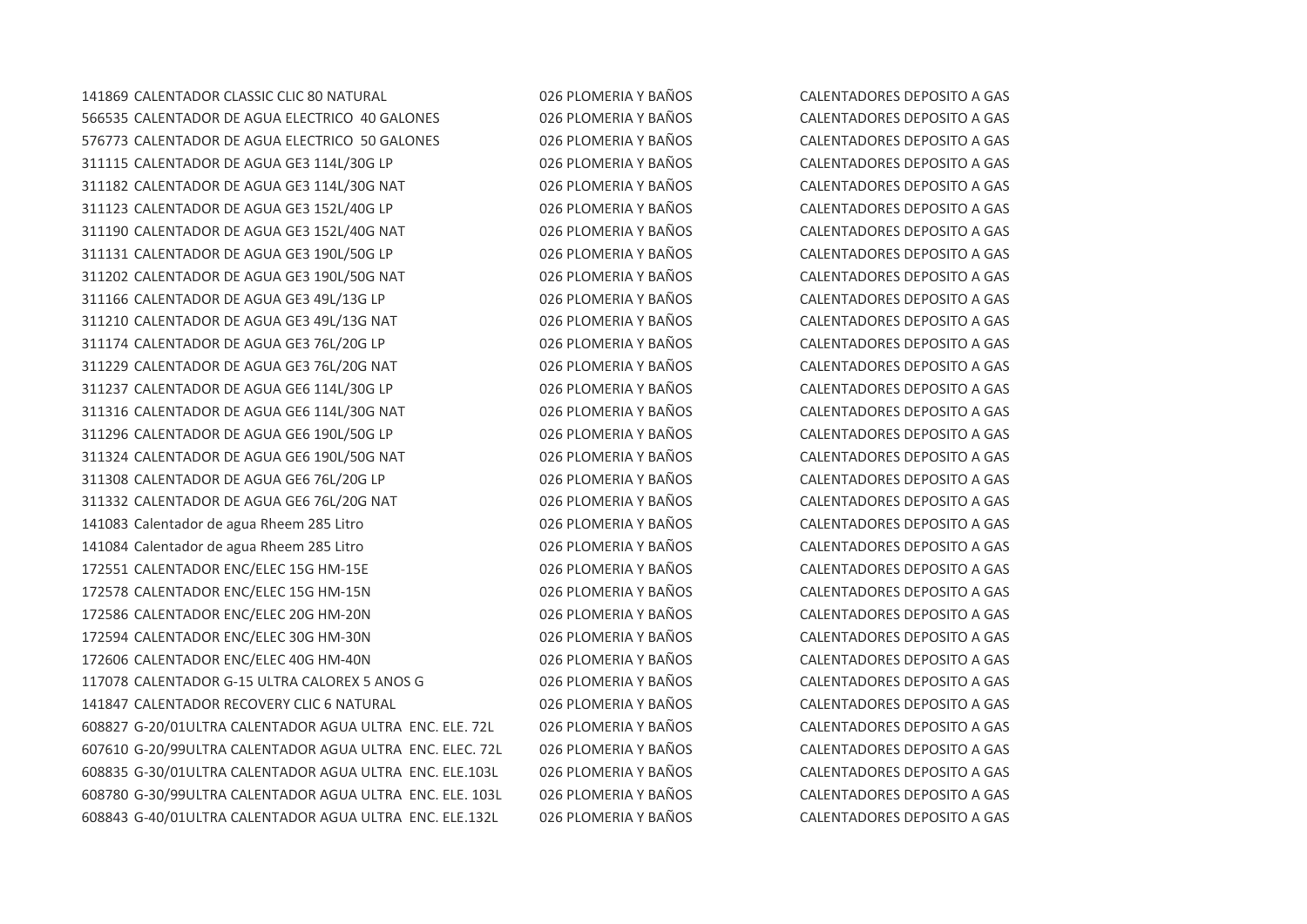G-40/99ULTRA CALENTADOR AGUA ULTRA ENC. ELEC. 132 026 PLOMERIA Y BAÑOS CALENTADORES DEPOSITO A GAS G-60/01ULTRA CALENTADOR AGUA ULTRA ENC. ELE.200 026 PLOMERIA Y BAÑOS CALENTADORES DEPOSITO A GAS G-60/99ULTRA CALENTADOR AGUA ULTRA ENC. ELEC. 200 026 PLOMERIA Y BAÑOS CALENTADORES DEPOSITO A GAS CALENTADOR AGUA ELEC GE6 190L/50G 026 PLOMERIA Y BAÑOS CALENTADORES DEPOSITO ELECTRICOS CALENTADOR AGUA ELECT 42L 110 VLTS 026 PLOMERIA Y BAÑOS CALENTADORES DEPOSITO ELECTRICOS CALENTADOR AGUA ELECT GE3 38L/10G 026 PLOMERIA Y BAÑOS CALENTADORES DEPOSITO ELECTRICOS CALENTADOR AGUA ELECT GE3 76L/20G 026 PLOMERIA Y BAÑOS CALENTADORES DEPOSITO ELECTRICOS CALENTADOR AGUA ELECT GE6 152L/40G 026 PLOMERIA Y BAÑOS CALENTADORES DEPOSITO ELECTRICOS CALENTADOR AGUA ELECTRICO GE3 9L/2G 026 PLOMERIA Y BAÑOS CALENTADORES DEPOSITO ELECTRICOS CALENTADOR AGUA VITROMEX 76L ELEC 026 PLOMERIA Y BAÑOS CALENTADORES DEPOSITO ELECTRICOS CALENTADOR CALOREX 240V ELEC E-30 026 PLOMERIA Y BAÑOS CALENTADORES DEPOSITO ELECTRICOS CALENTADOR CALOREX 240V ELEC E-40 026 PLOMERIA Y BAÑOS CALENTADORES DEPOSITO ELECTRICOS CALENTADOR CALOREX 240V ELEC E-60 026 PLOMERIA Y BAÑOS CALENTADORES DEPOSITO ELECTRICOS CALENTADOR D/AGUA ELEC 109L 220VLT 026 PLOMERIA Y BAÑOS CALENTADORES DEPOSITO ELECTRICOS CALENTADOR D/AGUA ELEC 60L 110 VOLT 026 PLOMERIA Y BAÑOS CALENTADORES DEPOSITO ELECTRICOS CALENTADOR D/AGUA ELEC 60L 220VOLT 026 PLOMERIA Y BAÑOS CALENTADORES DEPOSITO ELECTRICOS CALENTADOR DE AGUA ELECTRIC 42L 220VLTS EHM-10-220 026 PLOMERIA Y BAÑOS CALENTADORES DEPOSITO ELECTRICOS CALENTADOR DE AGUA ELECTRICO 10 GALONES 026 PLOMERIA Y BAÑOS CALENTADORES DEPOSITO ELECTRICOS CALENTADOR DE AGUA ELECTRICO 30 GALONES 026 PLOMERIA Y BAÑOS CALENTADORES DEPOSITO ELECTRICOS CALENTADOR ELE MURAL RHEEM 35L 110V 026 PLOMERIA Y BAÑOS CALENTADORES DEPOSITO ELECTRICOS CALENTADOR ELE MURAL RHEEM 35L 110V 026 PLOMERIA Y BAÑOS CALENTADORES DEPOSITO ELECTRICOS CALENTADOR ELE MURAL RHEEM 50L 110V 026 PLOMERIA Y BAÑOS CALENTADORES DEPOSITO ELECTRICOS CALENTADOR ELECTRI 10GHM10-110 026 PLOMERIA Y BAÑOS CALENTADORES DEPOSITO ELECTRICOS CALENTADOR ELECTRI 15GHM15-110 026 PLOMERIA Y BAÑOS CALENTADORES DEPOSITO ELECTRICOS CALENTADOR ELECTRI 20GHM20-110 026 PLOMERIA Y BAÑOS CALENTADORES DEPOSITO ELECTRICOS CALENTADOR ELECTRI 30GHM30-110 026 PLOMERIA Y BAÑOS CALENTADORES DEPOSITO ELECTRICOS CALENTADOR ELECTRIC 6G HM6-110 026 PLOMERIA Y BAÑOS CALENTADORES DEPOSITO ELECTRICOS CALENTADOR ELECTRICO 20 GALONES 026 PLOMERIA Y BAÑOS CALENTADORES DEPOSITO ELECTRICOS CALENTADOR ELECTRICO BOSCH MINITANQUE TRONIC 3000T 026 PLOMERIA Y BAÑOS CALENTADORES DEPOSITO ELECTRICOS CALENTADOR HESA AGUA PASO RAPIDA RECUPERACION 026 PLOMERIA Y BAÑOS CALENTADORES DEPOSITO ELECTRICOS

CALENTADOR HESA DE PASO VANGUARD ELITE 12 LTSXIVIIN (O26 PLOMERIA Y BAÑOS CALENTADORES DEPOSITO ELECTRICOS UN E<br>170387 144 DEEDVA

CALENTADOR HESA DE PASO RAPIDA RECUPERACION 026 PLOMERIA Y BAÑOS CALENTADORES DEPOSITO ELECTRICOS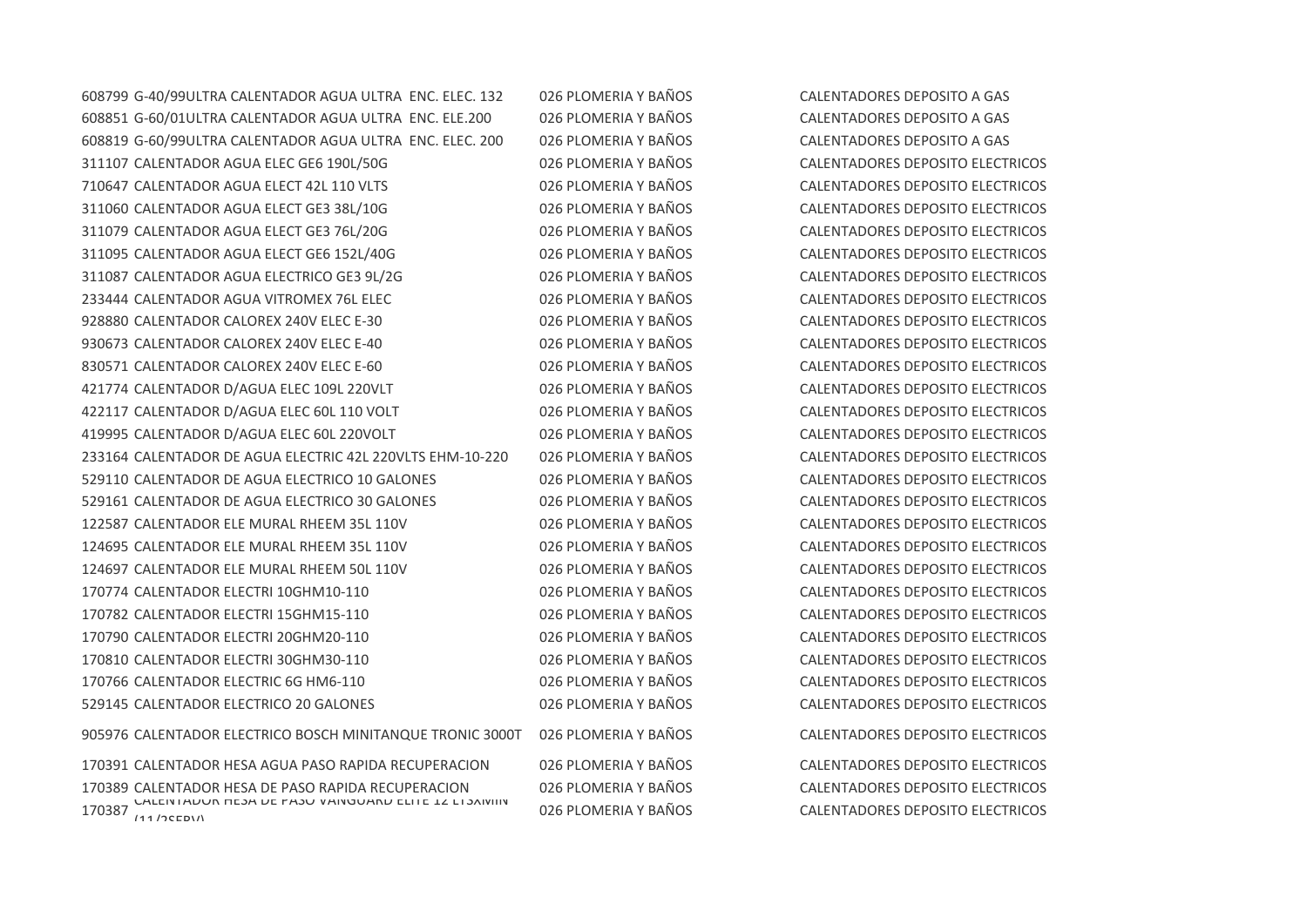CALENTADOR RHEEM PERFORMANCE 152 LTS 220 VOLTS 026 PLOMERIA Y BAÑOS CALENTADORES DEPOSITO ELECTRICOS CALENTADOR RHEEM PERFORMANCE 190 LTS 220 VOLTS 026 PLOMERIA Y BAÑOS CALENTADORES DEPOSITO ELECTRICOS CALENTADOR RHEEM PERFORMANCE 38 LTS 127 VOLTS 026 PLOMERIA Y BAÑOS CALENTADORES DEPOSITO ELECTRICOS CALENTADOR RHEEM PERFORMANCE 76 LTS 127 VOLTS 026 PLOMERIA Y BAÑOS CALENTADORES DEPOSITO ELECTRICOS CALENTADOR RHEEM PERFORMANCE 9 LTS 127 VOLTS 026 PLOMERIA Y BAÑOS CALENTADORES DEPOSITO ELECTRICOS CALENTADOR AGUA ELECTRICO 120V 5.5 026 PLOMERIA Y BAÑOS CALENTADORES ELECTRICOS INSTANTANEO CALENTADOR AGUA ELECTRICO 220V 7.7 026 PLOMERIA Y BAÑOS CALENTADORES ELECTRICOS INSTANTANEO CALENTADOR BOSCH AUTO HEAT 9.5 KW 026 PLOMERIA Y BAÑOS CALENTADORES ELECTRICOS INSTANTANEO CALENTADOR BOSCH AUTOHEAT 12KW 026 PLOMERIA Y BAÑOS CALENTADORES ELECTRICOS INSTANTANEO Calentador Rheem Electrico 76 Lts 026 PLOMERIA Y BAÑOS CALENTADORES ELECTRICOS INSTANTANEO CALENTADOR TRONIC 3000 C PRO 7KW 026 PLOMERIA Y BAÑOS CALENTADORES ELECTRICOS INSTANTANEO 1106 CALENTADOR CHICO 330 LTS/HR. 026 PLOMERIA Y BAÑOS CALENTADORES INSTANTANEOS A GAS 1111 CALENTADOR EMB MEDIANO 450 LTS/HR 026 PLOMERIA Y BAÑOS CALENTADORES INSTANTANEOS A GAS 1111N CALENTADOR NAT MEDIANO 450 LTS/HR 026 PLOMERIA Y BAÑOS CALENTADORES INSTANTANEOS A GAS 1114 CALENTADOR EMB GRANDE 620 LTS/HR 026 PLOMERIA Y BAÑOS CALENTADORES INSTANTANEOS A GAS 1114N CALENTADOR NAT GDE 620 LTS/HR 026 PLOMERIA Y BAÑOS CALENTADORES INSTANTANEOS A GAS 1211 CALENTADOR MODULANTE S/PILOTO 11 LTS. X MIN. 026 PLOMERIA Y BAÑOS CALENTADORES INSTANTANEOS A GAS 1211N CALENTADOR MODULANTE S/PILOTO 11 LTS. X MIN. 026 PLOMERIA Y BAÑOS CALENTADORES INSTANTANEOS A GAS CALENTADOR AGUA LP ECO 6LT 026 PLOMERIA Y BAÑOS CALENTADORES INSTANTANEOS A GAS CALENTADOR AGUA NAT ECO 6LT 026 PLOMERIA Y BAÑOS CALENTADORES INSTANTANEOS A GAS CALENTADOR AQUA SMART 5L LP 026 PLOMERIA Y BAÑOS CALENTADORES INSTANTANEOS A GAS CALENTADOR AQUA SMART 5L NAT 026 PLOMERIA Y BAÑOS CALENTADORES INSTANTANEOS A GAS CALENTADOR AUTOM FULLTECH 5LT/MINGN 026 PLOMERIA Y BAÑOS CALENTADORES INSTANTANEOS A GAS CALENTADOR AUTOM FULLTECH 5LT/MINGN 026 PLOMERIA Y BAÑOS CALENTADORES INSTANTANEOS A GAS CALENTADOR AUTOM FULLTECH 5LT/MINLP 026 PLOMERIA Y BAÑOS CALENTADORES INSTANTANEOS A GAS 924136 CALENTADOR AUTOM FULLTECH 5LT/MINLP 026 PLOMERIA Y BAÑOS CALENTADORES INSTANTANEOS A GAS CALENTADOR BOSCH 24L KIT LP 026 PLOMERIA Y BAÑOS CALENTADORES INSTANTANEOS A GAS CALENTADOR BOSCH 24L KIT NAT. 026 PLOMERIA Y BAÑOS CALENTADORES INSTANTANEOS A GAS CALENTADOR BOSCH CONFORTII INSTANT 10L NAT 026 PLOMERIA Y BAÑOS CALENTADORES INSTANTANEOS A GAS CALENTADOR BOSCH CONFORTII INSTANT 10LP 026 PLOMERIA Y BAÑOS CALENTADORES INSTANTANEOS A GAS CALENTADOR BOSCH2 CONFORTII INSTANT 6LP KIT 026 PLOMERIA Y BAÑOS CALENTADORES INSTANTANEOS A GAS CALENTADOR BOSCH2 CONFORTII INSTANT 6NAT KIT 026 PLOMERIA Y BAÑOS CALENTADORES INSTANTANEOS A GAS CALENTADOR BP SILVER2 CONFORT 13L KIT 026 PLOMERIA Y BAÑOS CALENTADORES INSTANTANEOS A GAS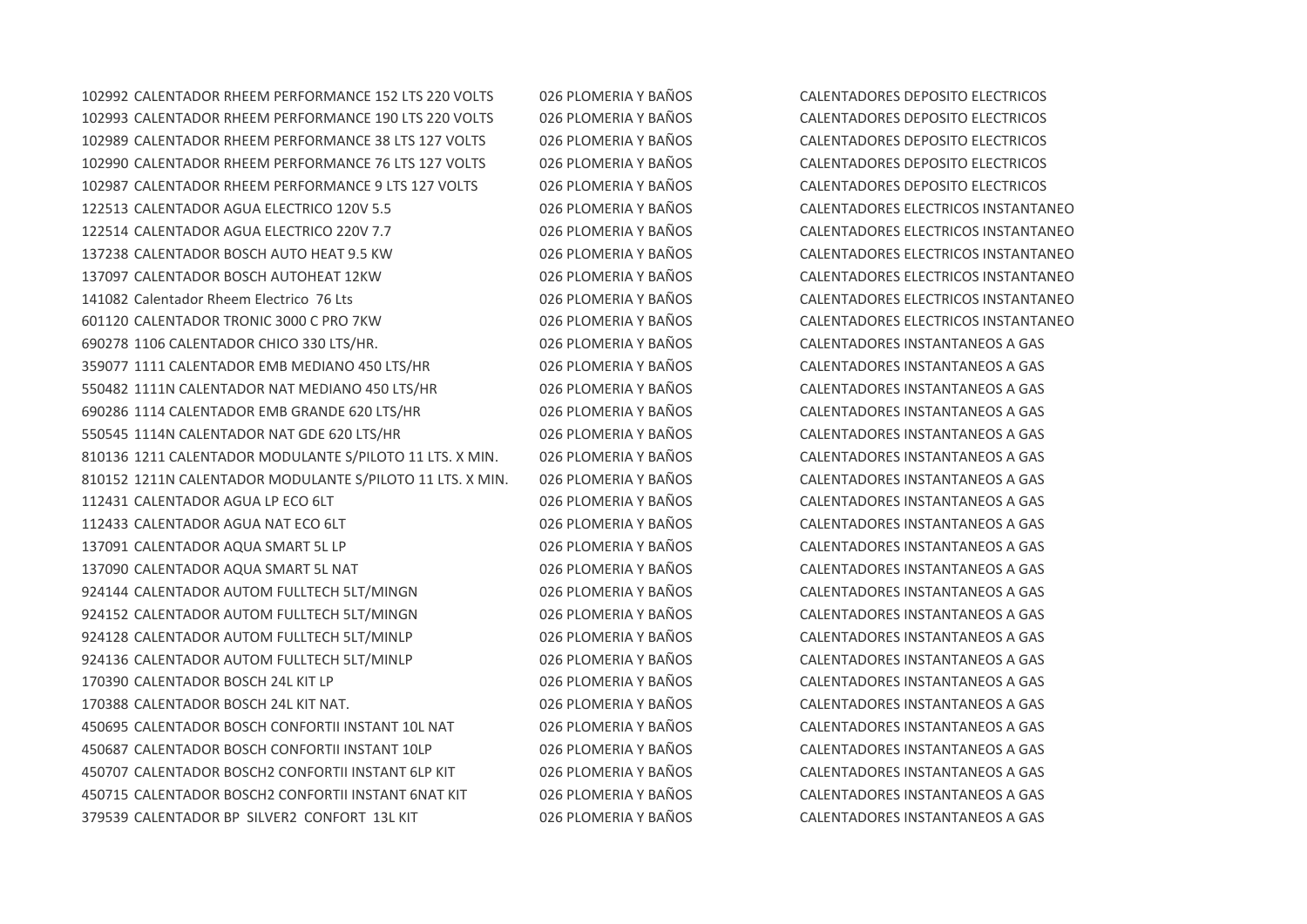CALENTADOR BP SILVER2 CONFORT 13N KIT 026 PLOMERIA Y BAÑOS CALENTADORES INSTANTANEOS A GAS CALENTADOR BP SILVER2 CONFORT 6L KIT 026 PLOMERIA Y BAÑOS CALENTADORES INSTANTANEOS A GAS CALENTADOR BP SILVER2 CONFORT 6N KIT 026 PLOMERIA Y BAÑOS CALENTADORES INSTANTANEOS A GAS CALENTADOR CHICO 270 LTS/HR. 026 PLOMERIA Y BAÑOS CALENTADORES INSTANTANEOS A GAS CALENTADOR CINSA INSTANTANEO 11LT LP 026 PLOMERIA Y BAÑOS CALENTADORES INSTANTANEOS A GAS CALENTADOR CINSA INSTANTANEO 11LT NAT 026 PLOMERIA Y BAÑOS CALENTADORES INSTANTANEOS A GAS CALENTADOR CONFORT 6 LP C/ KIT 026 PLOMERIA Y BAÑOS CALENTADORES INSTANTANEOS A GAS CALENTADOR CONFORT 6 NAT C/ KIT 026 PLOMERIA Y BAÑOS CALENTADORES INSTANTANEOS A GAS CALENTADOR CONFORT 6GN C/KIT&BOMBA 026 PLOMERIA Y BAÑOS CALENTADORES INSTANTANEOS A GAS CALENTADOR CONFORT 6LP C/KIT&BOMBA 026 PLOMERIA Y BAÑOS CALENTADORES INSTANTANEOS A GAS 970314 CALENTADOR CONFORT BP 10 LP 026 PLOMERIA Y BAÑOS CALENTADORES INSTANTANEOS A GAS CALENTADOR CONFORT BP 10 N 026 PLOMERIA Y BAÑOS CALENTADORES INSTANTANEOS A GAS CALENTADOR DE AGUA #4 026 PLOMERIA Y BAÑOS CALENTADORES INSTANTANEOS A GAS Calentador de agua Balanz vento 17 026 PLOMERIA Y BAÑOS CALENTADORES INSTANTANEOS A GAS Calentador de agua Balanz vento 17N 026 PLOMERIA Y BAÑOS CALENTADORES INSTANTANEOS A GAS CALENTADOR DE PASO DE 6 LTS 026 PLOMERIA Y BAÑOS CALENTADORES INSTANTANEOS A GAS CALENTADOR DE PASO -LENISCO JR- 6 5 LT/MIN 026 PLOMERIA Y BAÑOS CALENTADORES INSTANTANEOS A GAS CALENTADOR DE PASO -LENISCO STD- 9 5 LT/MIN 026 PLOMERIA Y BAÑOS CALENTADORES INSTANTANEOS A GAS CALENTADOR EASY CONTROL 26 LTS LP 026 PLOMERIA Y BAÑOS CALENTADORES INSTANTANEOS A GAS CALENTADOR ECO 11 LP 026 PLOMERIA Y BAÑOS CALENTADORES INSTANTANEOS A GAS CALENTADOR ECO 11 NAT 026 PLOMERIA Y BAÑOS CALENTADORES INSTANTANEOS A GAS CALENTADOR ELECTRICO AGUA RHEEM 114 LTS/220 VOLT 026 PLOMERIA Y BAÑOS CALENTADORES INSTANTANEOS A GAS CALENTADOR ELECTRICO AGUA RHEEM 23 LTS/220VOLT 026 PLOMERIA Y BAÑOS CALENTADORES INSTANTANEOS A GAS CALENTADOR ELECTRICO AGUA RHEEM 76LTS/220 VOLT 026 PLOMERIA Y BAÑOS CALENTADORES INSTANTANEOS A GAS 87800 CALENTADOR ELECTRICO AGUA RHEEM 9 LTS/127 VOLTS 026 PLOMERIA Y BAÑOS CALENTADORES INSTANTANEOS A GAS CALENTADOR ELECTRICO AUT E20 CALOREX 026 PLOMERIA Y BAÑOS CALENTADORES INSTANTANEOS A GAS CALENTADOR ELECTRICO E10 120V (41LTS) 026 PLOMERIA Y BAÑOS CALENTADORES INSTANTANEOS A GAS CALENTADOR ELECTRICO E15 CALOREX 026 PLOMERIA Y BAÑOS CALENTADORES INSTANTANEOS A GAS CALENTADOR INST BALANZ BOSCH 7L NAT 026 PLOMERIA Y BAÑOS CALENTADORES INSTANTANEOS A GAS CALENTADOR INST AUTO SPLEN 660L/H GN 026 PLOMERIA Y BAÑOS CALENTADORES INSTANTANEOS A GAS CALENTADOR INST AUTO SPLEN 660L/H LP 026 PLOMERIA Y BAÑOS CALENTADORES INSTANTANEOS A GAS CALENTADOR INST AUTO SPLEN 840L/H GN 026 PLOMERIA Y BAÑOS CALENTADORES INSTANTANEOS A GAS CALENTADOR INST AUTO SPLEN 840L/H LP 026 PLOMERIA Y BAÑOS CALENTADORES INSTANTANEOS A GAS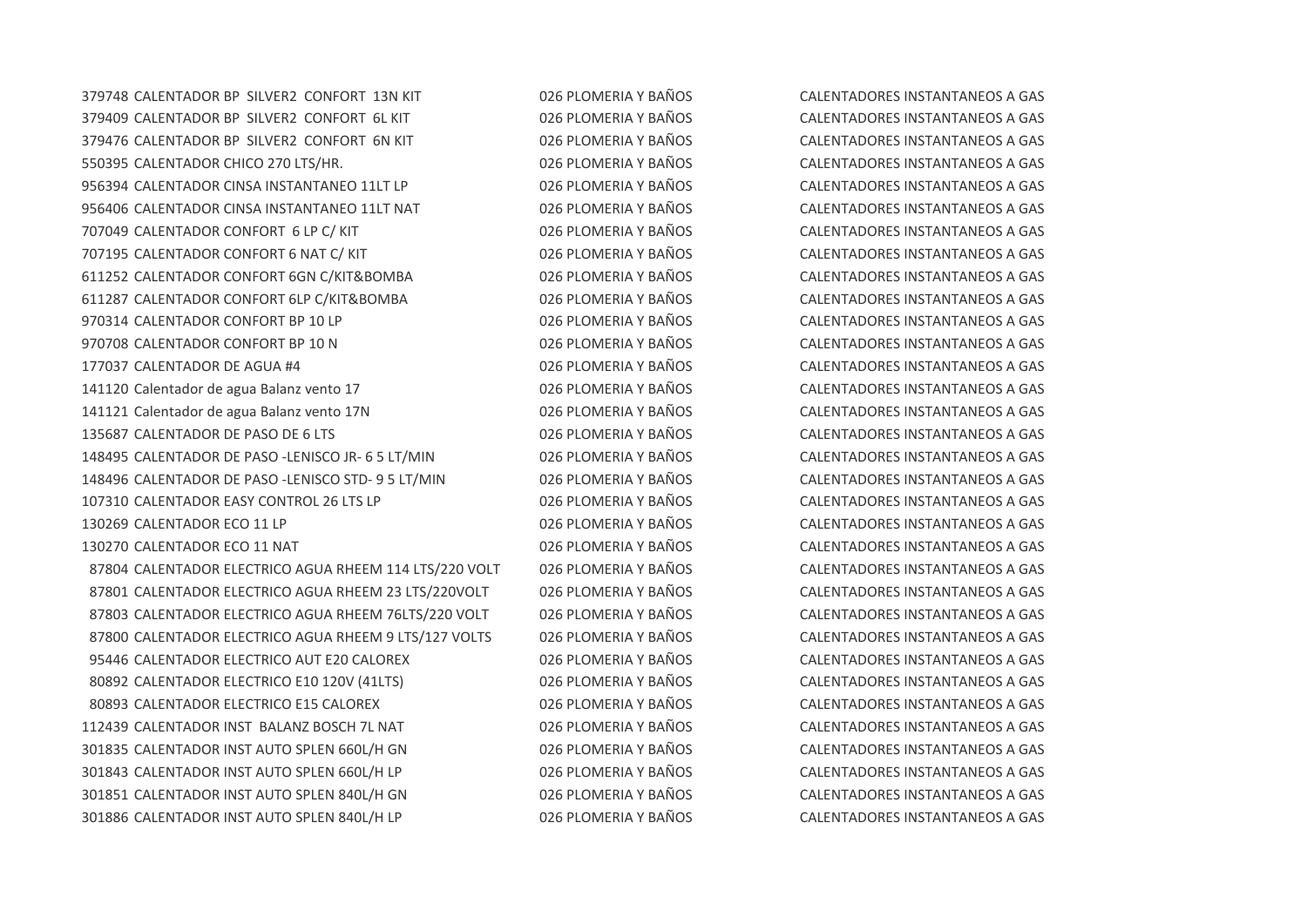CALENTADOR INST AUTO SPLEN 960L/H GN 026 PLOMERIA Y BAÑOS CALENTADORES INSTANTANEOS A GAS CALENTADOR INST AUTO SPLEN 960L/H GN 026 PLOMERIA Y BAÑOS CALENTADORES INSTANTANEOS A GAS CALENTADOR INST AUTO SPLEN 960L/H LP 026 PLOMERIA Y BAÑOS CALENTADORES INSTANTANEOS A GAS CALENTADOR INST AUTO SPLEN 960L/H LP 026 PLOMERIA Y BAÑOS CALENTADORES INSTANTANEOS A GAS CALENTADOR INST BALANZ BOSCH 13L LP 026 PLOMERIA Y BAÑOS CALENTADORES INSTANTANEOS A GAS CALENTADOR INST BALANZ BOSCH 13L NAT 026 PLOMERIA Y BAÑOS CALENTADORES INSTANTANEOS A GAS CALENTADOR INST BALANZ BOSCH 7L LP 026 PLOMERIA Y BAÑOS CALENTADORES INSTANTANEOS A GAS CALENTADOR INST STD SPLEN 420L/H GN 026 PLOMERIA Y BAÑOS CALENTADORES INSTANTANEOS A GAS CALENTADOR INST STD SPLEN 420L/H LP 026 PLOMERIA Y BAÑOS CALENTADORES INSTANTANEOS A GAS CALENTADOR INST. 10 LT/MIN STD GN 026 PLOMERIA Y BAÑOS CALENTADORES INSTANTANEOS A GAS 869832 CALENTADOR INST. 10LT/MIN STD. LP 026 PLOMERIA Y BAÑOS CALENTADORES INSTANTANEOS A GAS CALENTADOR INSTAN STD CAP 600LTS GN ITEX-250 GN 026 PLOMERIA Y BAÑOS CALENTADORES INSTANTANEOS A GAS CALENTADOR INSTAN STD CAP 600LTS LP ITEX-250 LP 026 PLOMERIA Y BAÑOS CALENTADORES INSTANTANEOS A GAS CALENTADOR INSTAN STD CAP 780LTS GN ITEX-350 GN 026 PLOMERIA Y BAÑOS CALENTADORES INSTANTANEOS A GAS CALENTADOR INSTAN STD CAP 780LTS LP ITEX-350 LP 026 PLOMERIA Y BAÑOS CALENTADORES INSTANTANEOS A GAS CALENTADOR INSTANT H MASTER 13LT LP 026 PLOMERIA Y BAÑOS CALENTADORES INSTANTANEOS A GAS CALENTADOR INSTANT H MASTER 6LT LP 026 PLOMERIA Y BAÑOS CALENTADORES INSTANTANEOS A GAS 979005 CALENTADOR INSTANT H MASTER 6LT NAT  $0.26$  PLOMERIA Y BAÑOS CALENTADORES INSTANTANEOS A GAS CALENTADOR INSTANT HMASTER 13LT NAT 026 PLOMERIA Y BAÑOS CALENTADORES INSTANTANEOS A GAS CALENTADOR INSTANTANEO DE PASO ASCOT 16-20 LTS/MIN (2 SERVI CALENTADOR INSTANTANEO DE PASO ASCOT-8-12LTS/MIN(1 SERVICIO CALENTADOR INSTANTÁNEO ELÉCTRICO TRONIC 3000C 12 KW 026 PLOMERIA Y BAÑOS CALENTADORES INSTANTANEOS A GAS CALENTADOR INSTANTÁNEO ELÉCTRICO TRONIC 4000C 12 KW 026 PLOMERIA Y BAÑOS CALENTADORES INSTANTANEOS A GAS CALENTADOR INSTANTANEO ESSENTIAL 6L/MIN NAT. 026 PLOMERIA Y BAÑOS CALENTADORES INSTANTANEOS A GAS CALENTADOR INSTANTANEO ESSENTIAL 6L/MIN LP 026 PLOMERIA Y BAÑOS CALENTADORES INSTANTANEOS A GAS CALENTADOR INSTANTANEO RHEEM 25L LP 026 PLOMERIA Y BAÑOS CALENTADORES INSTANTANEOS A GAS CALENTADOR INSTANTANEO RHEEM 25L NAT 026 PLOMERIA Y BAÑOS CALENTADORES INSTANTANEOS A GAS CALENTADOR INSTANTÁNEO RHEEM 8 L/MIN LP 026 PLOMERIA Y BAÑOS CALENTADORES INSTANTANEOS A GAS CALENTADOR INSTANTÁNEO RHEEM 8 L/MIN NAT 026 PLOMERIA Y BAÑOS CALENTADORES INSTANTANEOS A GAS CALENTADOR MAXX AQUAPOWER 16 GN 026 PLOMERIA Y BAÑOS CALENTADORES INSTANTANEOS A GAS CALENTADOR MAXX AQUAPOWER 16 LP. 026 PLOMERIA Y BAÑOS CALENTADORES INSTANTANEOS A GAS CALENTADOR MINIMAX ELECTRÓNICO 13L 026 PLOMERIA Y BAÑOS CALENTADORES INSTANTANEOS A GAS CALENTADOR MINIMAX ELECTRÓNICO 13N 026 PLOMERIA Y BAÑOS CALENTADORES INSTANTANEOS A GAS

026 PLOMERIA Y BAÑOS CALENTADORES INSTANTANEOS A GAS 026 PLOMERIA Y BAÑOS CALENTADORES INSTANTANEOS A GAS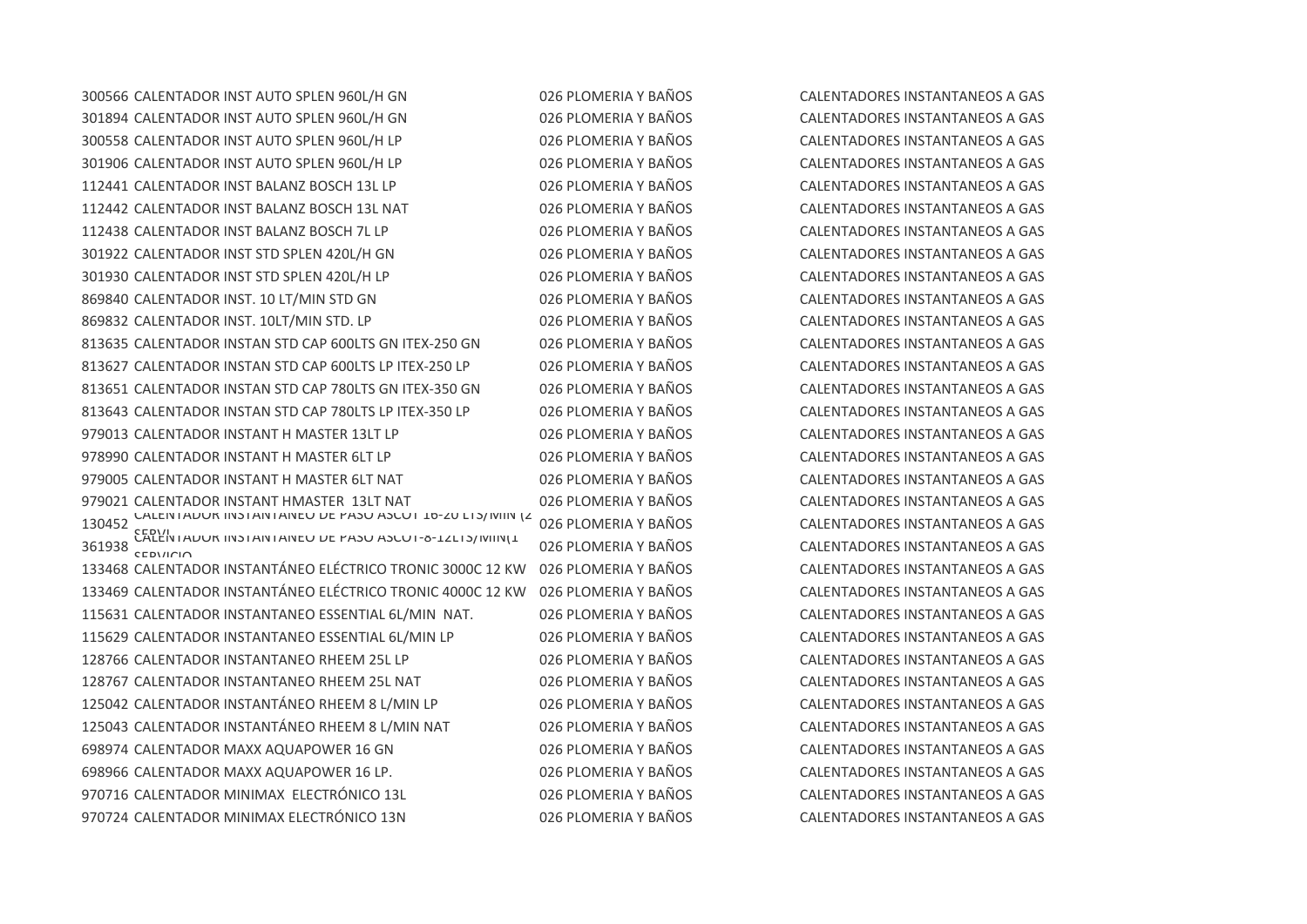CALENTADOR MINIMAX ELECTRÓNICO 16L 026 PLOMERIA Y BAÑOS CALENTADORES INSTANTANEOS A GAS CALENTADOR MINIMAX ELECTRÓNICO 16N 026 PLOMERIA Y BAÑOS CALENTADORES INSTANTANEOS A GAS CALENTADOR MINIMAXX3 ELC II 13L LP KIT 026 PLOMERIA Y BAÑOS CALENTADORES INSTANTANEOS A GAS CALENTADOR MINIMAXX3 ELC II 13L NAT KIT 026 PLOMERIA Y BAÑOS CALENTADORES INSTANTANEOS A GAS CALENTADOR MINIMAXX3 ELC II 16L LP KIT 026 PLOMERIA Y BAÑOS CALENTADORES INSTANTANEOS A GAS CALENTADOR MINIMAXX3 ELC II 16L NAT KIT 026 PLOMERIA Y BAÑOS CALENTADORES INSTANTANEOS A GAS CALENTADOR PARA AGUA ELECTRICO 57 LTS 127 VOLTS 026 PLOMERIA Y BAÑOS CALENTADORES INSTANTANEOS A GAS CALENTADOR PASO ACQUASENSOR 11LT/GN 026 PLOMERIA Y BAÑOS CALENTADORES INSTANTANEOS A GAS CALENTADOR PASO ACQUASENSOR 11LT/LP 026 PLOMERIA Y BAÑOS CALENTADORES INSTANTANEOS A GAS CALENTADOR PASO ACQUASENSOR 7 LT/GN 026 PLOMERIA Y BAÑOS CALENTADORES INSTANTANEOS A GAS CALENTADOR PASO ACQUASENSOR 7 LT/LP 026 PLOMERIA Y BAÑOS CALENTADORES INSTANTANEOS A GAS CALENTADOR RHEEM INSTANTANEO ELÉCTRICO 3 KW 127 103014 CALENTADOR RHEEM INSTANTANEO 13 L X M LP 026 PLOMERIA Y BAÑOS CALENTADORES INSTANTANEOS A GAS CALENTADOR RHEEM INSTANTANEO 13 L X M NAT 026 PLOMERIA Y BAÑOS CALENTADORES INSTANTANEOS A GAS CALENTADOR RHEEM INSTANTANEO 16 L X M LP 026 PLOMERIA Y BAÑOS CALENTADORES INSTANTANEOS A GAS CALENTADOR RHEEM INSTANTANEO 16 L X M NAT 026 PLOMERIA Y BAÑOS CALENTADORES INSTANTANEOS A GAS CALENTADOR RHEEM INSTANTANEO 8 L X M LP 026 PLOMERIA Y BAÑOS CALENTADORES INSTANTANEOS A GAS CALENTADOR RHEEM INSTANTANEO 8 L X M NAT 026 PLOMERIA Y BAÑOS CALENTADORES INSTANTANEOS A GAS CALENTADOR RHEEM INSTANTÁNEO BÁSICO 13 L/MIN LP 026 PLOMERIA Y BAÑOS CALENTADORES INSTANTANEOS A GAS CALENTADOR RHEEM INSTANTÁNEO BÁSICO 13 L/MIN NAT 026 PLOMERIA Y BAÑOS CALENTADORES INSTANTANEOS A GAS CALENTADOR RHEEM INSTANTANEO ELÉCTRICO 13 KW 220 VOLTS CALENTADOR S/PILOTO 16 LTSXMIN G.NAT. 1216N 026 PLOMERIA Y BAÑOS CALENTADORES INSTANTANEOS A GAS 871567 CALENTADOR S/PILOTO 16 LTSXMIN L.P. 1216 026 PLOMERIA Y BAÑOS CALENTADORES INSTANTANEOS A GAS HMPGE 15 LP CALENTADOR DE AGUA 026 PLOMERIA Y BAÑOS CALENTADORES INSTANTANEOS A GAS HMPGE 20 LP CALENTADOR DE AGUA 026 PLOMERIA Y BAÑOS CALENTADORES INSTANTANEOS A GAS MINI CALENTADOR DE PASO ELECTRICO TIPO ESTETICA 026 PLOMERIA Y BAÑOS CALENTADORES INSTANTANEOS A GAS ALTAVOZ 10 PULG DISPLAY LED 027 ELECTRICIDAD E ILUMINACION ELECTRONICA AMPLIFICADOR 15" LED C TRIPIE BLUETOOTH 027 ELECTRICIDAD E ILUMINACION ELECTRONICA BAFLE AMPL ACTIVO Y PASIVO 8 PULG 027 ELECTRICIDAD E ILUMINACION ELECTRONICA BAFLE AMPLIFICADO 15 PULG C/ TRIPIE 027 ELECTRICIDAD E ILUMINACION ELECTRONICA BAFLE AMPLIFICADO 15 RECARGABLE 027 ELECTRICIDAD E ILUMINACION ELECTRONICA BAFLE AMPLIFICADO 15 RECARGABLE 4.1 027 ELECTRICIDAD E ILUMINACION ELECTRONICA BAFLE AMPLIFICADO RECARGABLE 8 PULG 027 ELECTRICIDAD E ILUMINACION ELECTRONICA

026 PLOMERIA Y BAÑOS CALENTADORES INSTANTANEOS A GAS 026 PLOMERIA Y BAÑOS CALENTADORES INSTANTANEOS A GAS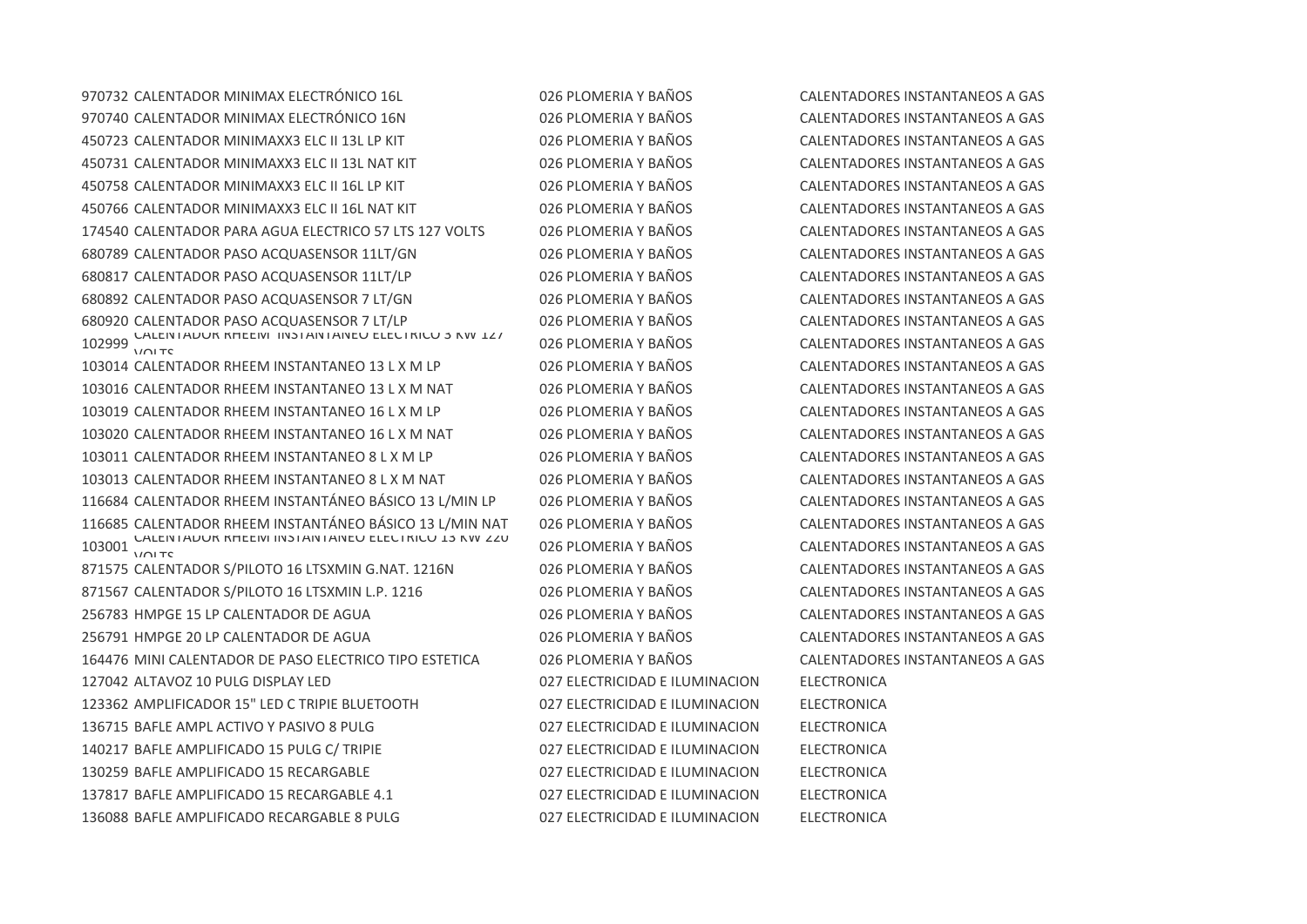| 140223 BAFLE INALAMBRICO 8 PULG EXTERIOR                                                                                                                              | 027 ELECTRICIDAD E ILUMINACION | <b>ELECTRONICA</b> |
|-----------------------------------------------------------------------------------------------------------------------------------------------------------------------|--------------------------------|--------------------|
| 140218 BAFLE INALAMBRICO RECARGABLE 6X2                                                                                                                               | 027 ELECTRICIDAD E ILUMINACION | <b>ELECTRONICA</b> |
| 126440 BAFLE RECARGABLE 8 pulg                                                                                                                                        | 027 ELECTRICIDAD E ILUMINACION | <b>ELECTRONICA</b> |
| 140219 BARRA DE SONIDO 300W LG                                                                                                                                        | 027 ELECTRICIDAD E ILUMINACION | <b>ELECTRONICA</b> |
| 127043 BOCINA BLUETOOTH USB MP3 12W                                                                                                                                   | 027 ELECTRICIDAD E ILUMINACION | <b>ELECTRONICA</b> |
|                                                                                                                                                                       | 027 ELECTRICIDAD E ILUMINACION | <b>ELECTRONICA</b> |
| LAIVIARA DE VIDEO STARP PAINTALLA UNISTAL LIQUIDO 780A                                                                                                                | 027 ELECTRICIDAD E ILUMINACION | <b>ELECTRONICA</b> |
| 120149 PANTALLA LED 43", FULL HD, SART TV LG                                                                                                                          | 027 ELECTRICIDAD E ILUMINACION | <b>ELECTRONICA</b> |
| $\frac{120148}{\text{ENTDANCE HOMA}}$ $\frac{120148}{\text{ENTDAMA}}$ $\frac{120148}{\text{ENTDAMA}}$ $\frac{120148}{\text{ENTDAMA}}$ $\frac{120148}{\text{ENTDAMA}}$ | 027 ELECTRICIDAD E ILUMINACION | <b>ELECTRONICA</b> |
| 120150 PANTALLA LED 55", FULL HD, SMART TV LG                                                                                                                         | 027 ELECTRICIDAD E ILUMINACION | <b>ELECTRONICA</b> |
| 453252 PANTALLA 19" LCD HD                                                                                                                                            | 027 ELECTRICIDAD E ILUMINACION | ELECTRONICA        |
| 140204 PANTALLA 32 HD SANSUI                                                                                                                                          | 027 ELECTRICIDAD E ILUMINACION | ELECTRONICA        |
| 140255 PANTALLA 32 SMART FHD LG                                                                                                                                       | 027 ELECTRICIDAD E ILUMINACION | <b>ELECTRONICA</b> |
| 140203 PANTALLA 32 SMART HD SANSUI                                                                                                                                    | 027 ELECTRICIDAD E ILUMINACION | <b>ELECTRONICA</b> |
| 141980 PANTALLA 32 SMART HD SANSUI                                                                                                                                    | 027 ELECTRICIDAD E ILUMINACION | <b>ELECTRONICA</b> |
| 123369 PANTALLA 32 SMRT TV HD                                                                                                                                         | 027 ELECTRICIDAD E ILUMINACION | <b>ELECTRONICA</b> |
| 137199 PANTALLA 32" SMART FHD INFOCUS                                                                                                                                 | 027 ELECTRICIDAD E ILUMINACION | <b>ELECTRONICA</b> |
| 140207 PANTALLA 40 SMART FHD SANSUI                                                                                                                                   | 027 ELECTRICIDAD E ILUMINACION | <b>ELECTRONICA</b> |
| 138150 PANTALLA 43 SMART FHD LCD LG                                                                                                                                   | 027 ELECTRICIDAD E ILUMINACION | <b>ELECTRONICA</b> |
| 140248 PANTALLA 43 SMART FHD LG                                                                                                                                       | 027 ELECTRICIDAD E ILUMINACION | <b>ELECTRONICA</b> |
| 141841 PANTALLA 43 UHD SMART TV                                                                                                                                       | 027 ELECTRICIDAD E ILUMINACION | <b>ELECTRONICA</b> |
| 115625 PANTALLA 43", SMART TV, FULLHD LG                                                                                                                              | 027 ELECTRICIDAD E ILUMINACION | <b>ELECTRONICA</b> |
| 115624 PANTALLA 49", SMART TV, FULLHD LG                                                                                                                              | 027 ELECTRICIDAD E ILUMINACION | <b>ELECTRONICA</b> |
| 141981 PANTALLA 50 SMART 4K SANSUI                                                                                                                                    | 027 ELECTRICIDAD E ILUMINACION | <b>ELECTRONICA</b> |
| 128913 PANTALLA 50" 4K UHD CHROMECAST                                                                                                                                 | 027 ELECTRICIDAD E ILUMINACION | <b>ELECTRONICA</b> |
| 134260 PANTALLA 50" SMART 4K INFOCUS                                                                                                                                  | 027 ELECTRICIDAD E ILUMINACION | <b>ELECTRONICA</b> |
| 138151 PANTALLA 55 SMART 4K IA LG                                                                                                                                     | 027 ELECTRICIDAD E ILUMINACION | <b>ELECTRONICA</b> |
| 137457 PANTALLA 55 SMART 4K LG                                                                                                                                        | 027 ELECTRICIDAD E ILUMINACION | <b>ELECTRONICA</b> |
| 140247 PANTALLA 55 SMART 4K LG                                                                                                                                        | 027 ELECTRICIDAD E ILUMINACION | <b>ELECTRONICA</b> |
| 140202 PANTALLA 55 SMART 4K SANSUI                                                                                                                                    | 027 ELECTRICIDAD E ILUMINACION | <b>ELECTRONICA</b> |
| 141715 PANTALLA 55 UHD SMART TV                                                                                                                                       | 027 ELECTRICIDAD E ILUMINACION | ELECTRONICA        |
| 123019 PANTALLA 55 UHD, WIFI, WESTINGHOUSE                                                                                                                            | 027 ELECTRICIDAD E ILUMINACION | <b>ELECTRONICA</b> |
| 128914 PANTALLA 55" 4K UHD CHROMECAST                                                                                                                                 | 027 ELECTRICIDAD E ILUMINACION | <b>ELECTRONICA</b> |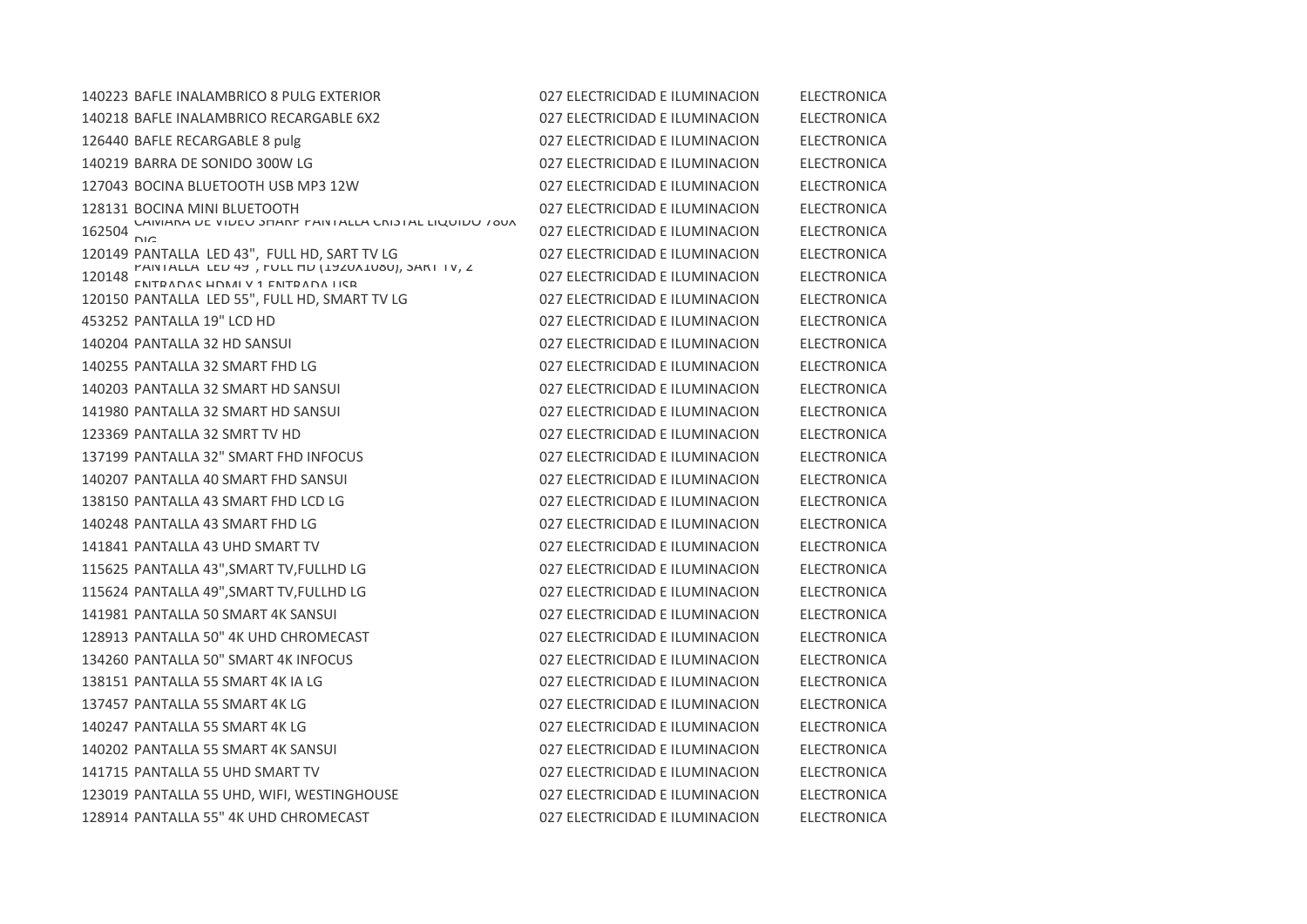| 134261 PANTALLA 55" SMART 4K INFOCUS                    | 027 ELECTRICIDAD E ILUMINACION | <b>ELECTRONICA</b> |
|---------------------------------------------------------|--------------------------------|--------------------|
| 130531 PANTALLA 55" SMART 4K LG                         | 027 ELECTRICIDAD E ILUMINACION | <b>ELECTRONICA</b> |
| 115622 PANTALLA 55", SMART TV, FULLHD LG                | 027 ELECTRICIDAD E ILUMINACION | <b>ELECTRONICA</b> |
| 141982 PANTALLA 58 SMART 4K SANSUI                      | 027 ELECTRICIDAD E ILUMINACION | <b>ELECTRONICA</b> |
| 128916 PANTALLA 65" 4K UHD CHROMECAST                   | 027 ELECTRICIDAD E ILUMINACION | <b>ELECTRONICA</b> |
| 134263 PANTALLA 65" SMART 4K INFOCUS                    | 027 ELECTRICIDAD E ILUMINACION | <b>ELECTRONICA</b> |
| 137464 PANTALLA 65" SMART 4K LG                         | 027 ELECTRICIDAD E ILUMINACION | <b>ELECTRONICA</b> |
| 451641 PANTALLA 7" LCD TFT                              | 027 ELECTRICIDAD E ILUMINACION | <b>ELECTRONICA</b> |
| 134466 PANTALLA 75" SMART 4K INFOCUS                    | 027 ELECTRICIDAD E ILUMINACION | <b>ELECTRONICA</b> |
| 134259 PANTALLA 9" HD PORTATIL INFOCUS                  | 027 ELECTRICIDAD E ILUMINACION | <b>ELECTRONICA</b> |
| 980658 PANTALLA DE PLASMA DE 42" (107CM)                | 027 ELECTRICIDAD E ILUMINACION | <b>ELECTRONICA</b> |
| 945518 PANTALLA DE PLASMA DE 50" (127CM)                | 027 ELECTRICIDAD E ILUMINACION | <b>ELECTRONICA</b> |
| 141645 PANTALLA FHD 43 SMART TV                         | 027 ELECTRICIDAD E ILUMINACION | <b>ELECTRONICA</b> |
| 400492 PANTALLA LCD 32" HD 720P                         | 027 ELECTRICIDAD E ILUMINACION | <b>ELECTRONICA</b> |
| 400496 PANTALLA LCD 40" FULL HD 1080P                   | 027 ELECTRICIDAD E ILUMINACION | <b>ELECTRONICA</b> |
| 376064 PANTALLA LCD DE 32" (81.28CM)                    | 027 ELECTRICIDAD E ILUMINACION | <b>ELECTRONICA</b> |
| 981245 PANTALLA LCD DE 32" (81.28CM)                    | 027 ELECTRICIDAD E ILUMINACION | <b>ELECTRONICA</b> |
| 197277 PANTALLA LCD DE 42" 1080P FULL HD                | 027 ELECTRICIDAD E ILUMINACION | <b>ELECTRONICA</b> |
| 206657 PANTALLA LCD D-LED HDTV 32" 3HDMI,USB MULTIMEDIA | 027 ELECTRICIDAD E ILUMINACION | <b>ELECTRONICA</b> |
| 502025 PANTALLA LCD FULL HD 39" 1080P                   | 027 ELECTRICIDAD E ILUMINACION | <b>ELECTRONICA</b> |
| 103561 PANTALLA LCD FULL HD 40" 1080P                   | 027 ELECTRICIDAD E ILUMINACION | <b>ELECTRONICA</b> |
| 451290 PANTALLA LCD FULL HD 42"                         | 027 ELECTRICIDAD E ILUMINACION | <b>ELECTRONICA</b> |
| 451302 PANTALLA LCD FULL HD 46"                         | 027 ELECTRICIDAD E ILUMINACION | <b>ELECTRONICA</b> |
| 451282 PANTALLA LCD HD 32"                              | 027 ELECTRICIDAD E ILUMINACION | <b>ELECTRONICA</b> |
| 502022 PANTALLA LCD HD 32" 2HDMI                        | 027 ELECTRICIDAD E ILUMINACION | <b>ELECTRONICA</b> |
| 100717 PANTALLA LCD HD 32" 760P, 60 HZ                  | 027 ELECTRICIDAD E ILUMINACION | <b>ELECTRONICA</b> |
| 206660 PANTALLA LCD HDTV 39" 3HDMI, USB MULTIMEDIA      | 027 ELECTRICIDAD E ILUMINACION | <b>ELECTRONICA</b> |
| 344015 PANTALLA LED 19" 60HZ 720P HDTV                  | 027 ELECTRICIDAD E ILUMINACION | <b>ELECTRONICA</b> |
| 111929 PANTALLA LED 24" HD                              | 027 ELECTRICIDAD E ILUMINACION | <b>ELECTRONICA</b> |
| 119703 PANTALLA LED 32 HD PHILIPS                       | 027 ELECTRICIDAD E ILUMINACION | <b>ELECTRONICA</b> |
| 800816 PANTALLA LED 32" HD                              | 027 ELECTRICIDAD E ILUMINACION | <b>ELECTRONICA</b> |
| 126798 PANTALLA LED 40 pulg SMART                       | 027 ELECTRICIDAD E ILUMINACION | <b>ELECTRONICA</b> |
| 400500 PANTALLA LED 40" FULL HD 1080P                   | 027 ELECTRICIDAD E ILUMINACION | <b>ELECTRONICA</b> |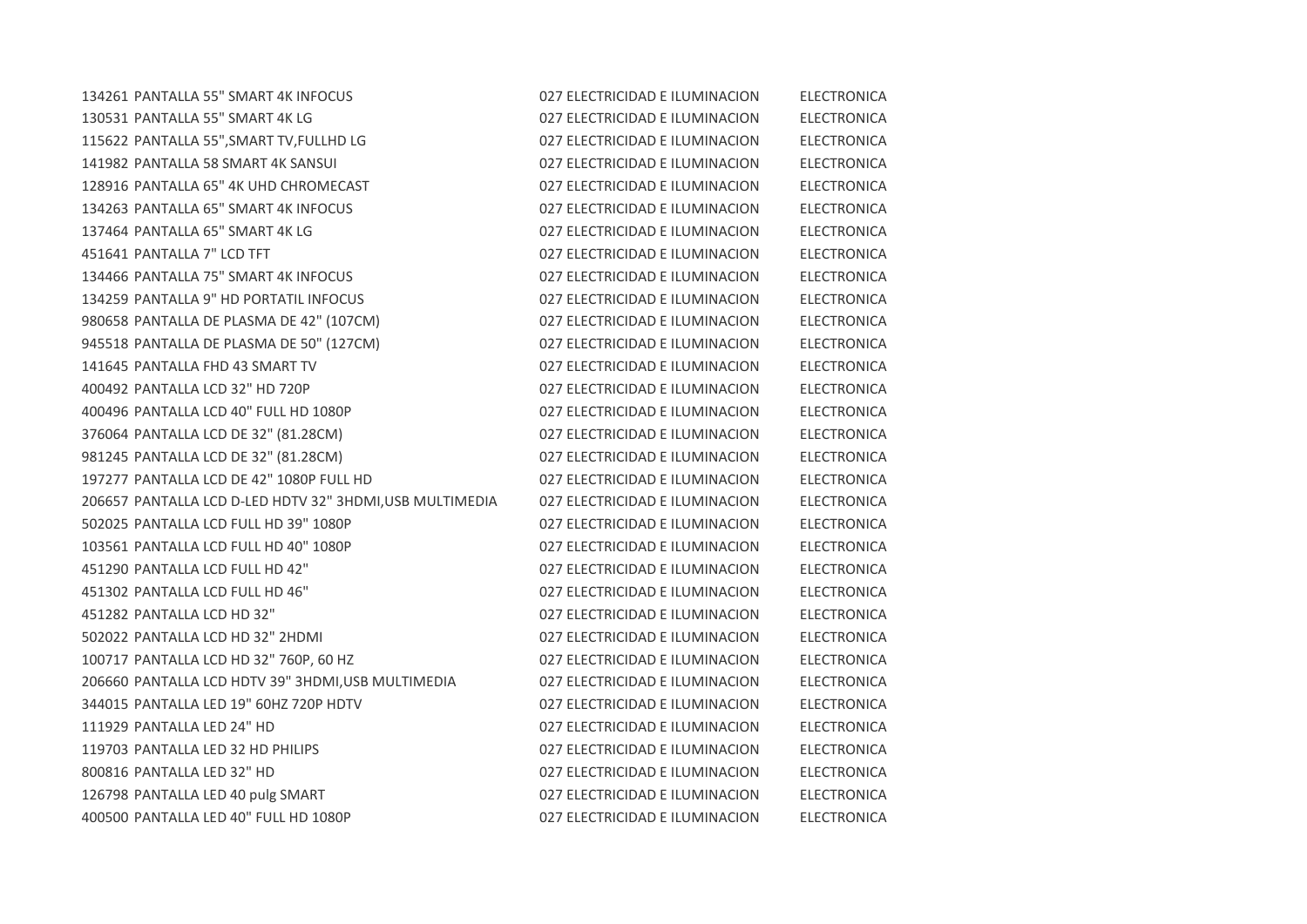PANTALLA LED 43" FHD SMTV (1920 X 1080) 60Hz. 027 ELECTRICIDAD E ILUMINACION ELECTRONICA PANTALLA LED 55 pulg SMART 027 ELECTRICIDAD E ILUMINACION ELECTRONICA PANTALLA LED 55 pulg UHD SMART 027 ELECTRICIDAD E ILUMINACION ELECTRONICA PANTALLA LED 55" FHD SMTV (1920 X 1080) 60HZ 027 ELECTRICIDAD E ILUMINACION ELECTRONICA PANTALLA LED DE 42" ( 106.68 CM) 027 ELECTRICIDAD E ILUMINACION ELECTRONICA PANTALLA LED FUL HD 46" 1080P 027 ELECTRICIDAD E ILUMINACION ELECTRONICA PANTALLA LED FULL HD 40",4 HDMI 027 ELECTRICIDAD E ILUMINACION ELECTRONICA PANTALLA LED HD 32" 3 HDMI 027 ELECTRICIDAD E ILUMINACION ELECTRONICA PANTALLA LG 32 HD SMART TV 027 ELECTRICIDAD E ILUMINACION ELECTRONICA PANTALLA NET TV 32" HD PHILIPS 027 ELECTRICIDAD E ILUMINACION ELECTRONICA PANTALLA NET TV 43" HD PHILIPS 027 ELECTRICIDAD E ILUMINACION ELECTRONICA PANTALLA PHILIPS 32" SMART LED HD 027 ELECTRICIDAD E ILUMINACION ELECTRONICA PANTALLA PHILIPS 43 SMART FULL HD 027 ELECTRICIDAD E ILUMINACION ELECTRONICA PANTALLA PHILIPS LED 40" FHDTV 027 ELECTRICIDAD E ILUMINACION ELECTRONICA PANTALLA PHILIPS LED 40" SMART TV 027 ELECTRICIDAD E ILUMINACION ELECTRONICA PANTALLA PHILIPS LED 50" SMART TV 027 ELECTRICIDAD E ILUMINACION ELECTRONICA PANTALLA PLANA 25' WEGA KV-25FV10 027 ELECTRICIDAD E ILUMINACION ELECTRONICA PANTALLA PLANA 25" WEGA KV-25FV12 027 ELECTRICIDAD E ILUMINACION ELECTRONICA PANTALLA PLANA 29' WEGA KV-29FV10 027 ELECTRICIDAD E ILUMINACION ELECTRONICA PANTALLA PLANA 29" WEGA KV-29FS12 027 ELECTRICIDAD E ILUMINACION ELECTRONICA PANTALLA PLANO 29 WEGA PIP KV-29FV16 027 ELECTRICIDAD E ILUMINACION ELECTRONICA PANTALLA PLANO 34" WEGA PIP KV-34FV15 027 ELECTRICIDAD E ILUMINACION ELECTRONICA PANTALLA PLASMA 50" ALTA DEFINICION 027 ELECTRICIDAD E ILUMINACION ELECTRONICA PANTALLA PLASMA DE 42" HD 600HZ 027 ELECTRICIDAD E ILUMINACION ELECTRONICA PANTALLA SMART 32 HD PHILIPS 027 ELECTRICIDAD E ILUMINACION ELECTRONICA PANTALLA SMART 43 4K PHILIPS 027 ELECTRICIDAD E ILUMINACION ELECTRONICA PANTALLA SMART 43 FHD LG 027 ELECTRICIDAD E ILUMINACION ELECTRONICA PANTALLA SMART 49 4K LG 027 ELECTRICIDAD E ILUMINACION ELECTRONICA PANTALLA SMART 49 FHD CURVA SAMSUNG 027 ELECTRICIDAD E ILUMINACION ELECTRONICA 127114 PANTALLA SMART 49 pulg UHD CURVA 027 ELECTRICIDAD E ILUMINACION ELECTRONICA PANTALLA SMART 50 4K PHILIPS 027 ELECTRICIDAD E ILUMINACION ELECTRONICA PANTALLA SMART 50 FHD PHILIPS 027 ELECTRICIDAD E ILUMINACION ELECTRONICA PANTALLA SMART 55 4K SEIKI 027 ELECTRICIDAD E ILUMINACION ELECTRONICA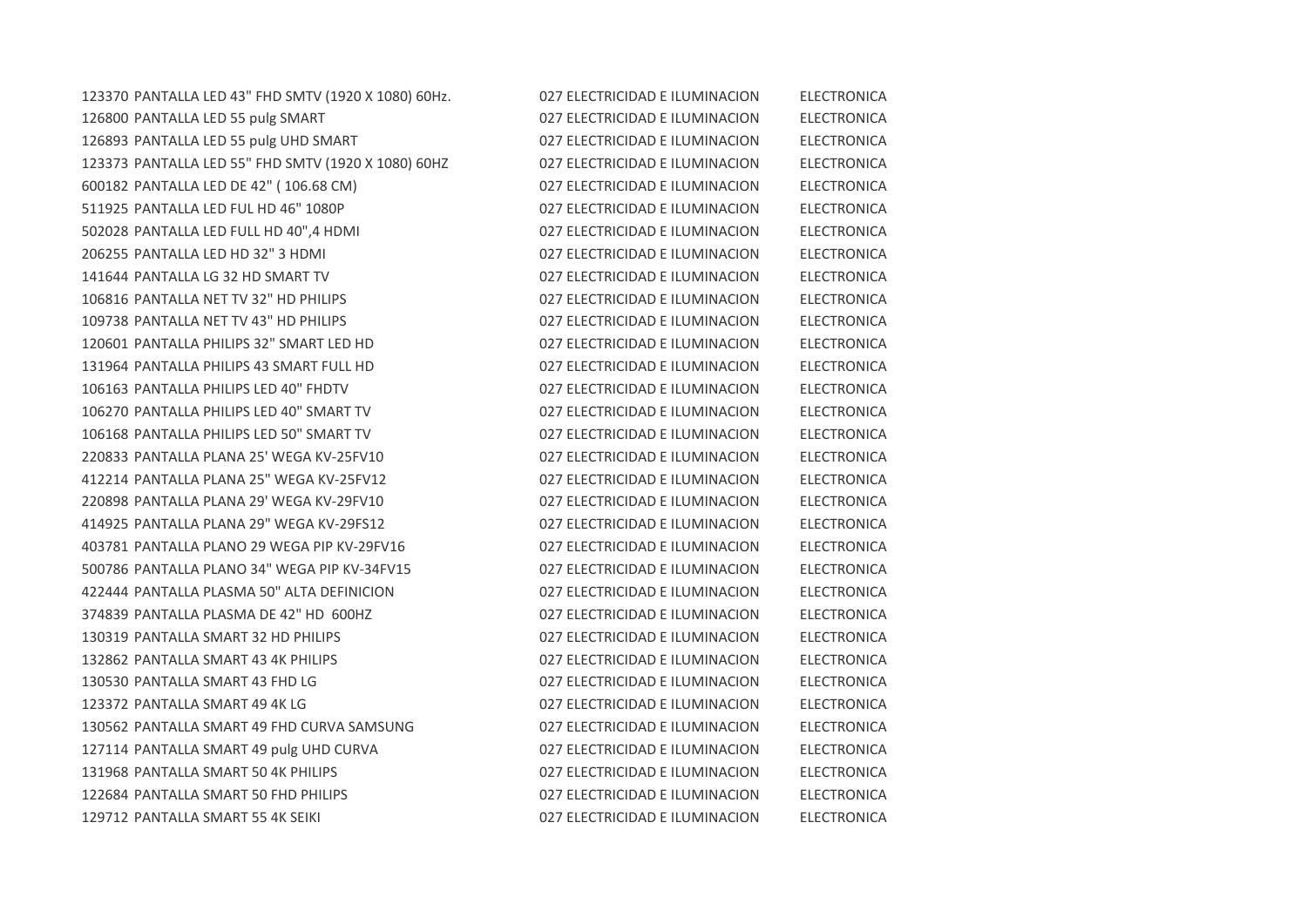| 130526 PANTALLA SMART 65 4K SAMSUNG                                                        | 027 ELECTRICIDAD E ILUMINACION | <b>ELECTRONICA</b>               |
|--------------------------------------------------------------------------------------------|--------------------------------|----------------------------------|
| 125481 PANTALLA SMRT 32 (1366x768) 60Hz                                                    | 027 ELECTRICIDAD E ILUMINACION | <b>ELECTRONICA</b>               |
| 125485 PANTALLA SMRT 40 (1920x1080) 60Hz                                                   | 027 ELECTRICIDAD E ILUMINACION | <b>ELECTRONICA</b>               |
| 125486 PANTALLA SMRT UHD 40 120 Hz                                                         | 027 ELECTRICIDAD E ILUMINACION | <b>ELECTRONICA</b>               |
| 125478 PANTALLA UHD SMRT 50 120 Hz                                                         | 027 ELECTRICIDAD E ILUMINACION | <b>ELECTRONICA</b>               |
| 412206 PANTALLA WEGA 21" KV-21FV12                                                         | 027 ELECTRICIDAD E ILUMINACION | <b>ELECTRONICA</b>               |
| 140141 RADIO MOTOROLA 32KM 3P                                                              | 027 ELECTRICIDAD E ILUMINACION | <b>ELECTRONICA</b>               |
| 137659 RADIO MOTOROLA 56KM 2P WP BACKPACK                                                  | 027 ELECTRICIDAD E ILUMINACION | <b>ELECTRONICA</b>               |
| 126807 REPRODUCTOR BLU RAY WIFI                                                            | 027 ELECTRICIDAD E ILUMINACION | <b>ELECTRONICA</b>               |
| 330815 T V DE 19 CON CONTROL REMOTO MENU EN PANTALLA FISHER 027 ELECTRICIDAD E ILUMINACION |                                | <b>ELECTRONICA</b>               |
| 878750 T.V. 29" PANTALLA PLANA SAMSUNG                                                     | 027 ELECTRICIDAD E ILUMINACION | <b>ELECTRONICA</b>               |
| I ELEINISUR SUINT WEGA DE ZI CUIN SUBWUUFER EXTERINU<br>176931<br><b>DANTALLA</b>          | 027 ELECTRICIDAD E ILUMINACION | <b>ELECTRONICA</b>               |
| 600845 TELEVISION 20" CONTROL REMOTO, MENU EN PANTALLA, M                                  | 027 ELECTRICIDAD E ILUMINACION | <b>ELECTRONICA</b>               |
| 302004 TELEVISION 21" PANTALLA PLANA LG                                                    | 027 ELECTRICIDAD E ILUMINACION | <b>ELECTRONICA</b>               |
| 302343 TELEVISIÓN 21" WEGA PANTALLA PLANA                                                  | 027 ELECTRICIDAD E ILUMINACION | <b>ELECTRONICA</b>               |
| 302430 TELEVISIÓN 21" WEGA PANTALLA PLANA                                                  | 027 ELECTRICIDAD E ILUMINACION | <b>ELECTRONICA</b>               |
| 303296 TELEVISION 29" PANTALLA PLANA                                                       | 027 ELECTRICIDAD E ILUMINACION | <b>ELECTRONICA</b>               |
| 511875 TELEVISOR PANTALLA PLANA TAO 25" CT-F2510X                                          | 027 ELECTRICIDAD E ILUMINACION | <b>ELECTRONICA</b>               |
| 175504 TELEVISOR SONY WEGA DE 14 PANTALLA PLANA ESTEREO                                    | 027 ELECTRICIDAD E ILUMINACION | <b>ELECTRONICA</b>               |
| 175505 TELEVISOR SONY WEGA DE 21 PANTALLA PLANA ESTEREO                                    | 027 ELECTRICIDAD E ILUMINACION | <b>ELECTRONICA</b>               |
|                                                                                            | 027 ELECTRICIDAD E ILUMINACION | <b>ELECTRONICA</b>               |
| 132646 KIT INSTALACION Y PRUEBA CONTACTOS                                                  | 027 ELECTRICIDAD E ILUMINACION | HERRAMIENTAS P/TRABAJO ELECTRICO |
| 138113 AUDIFONOS AGUJETAS COLORES                                                          | 027 ELECTRICIDAD E ILUMINACION | VIDEO/SONIDO Y ACCESORIOS        |
| 127421 AUDIFONOS ALAMBRICOS                                                                | 027 ELECTRICIDAD E ILUMINACION | VIDEO/SONIDO Y ACCESORIOS        |
| 131085 AUDIFONOS ALAMBRICOS ESTUCHE HOMBRE                                                 | 027 ELECTRICIDAD E ILUMINACION | VIDEO/SONIDO Y ACCESORIOS        |
| 131058 AUDIFONOS ALAMBRICOS ESTUCHE MUJER                                                  | 027 ELECTRICIDAD E ILUMINACION | VIDEO/SONIDO Y ACCESORIOS        |
| 140140 AUDIFONOS BT ERGOFIT PANASONIC                                                      | 027 ELECTRICIDAD E ILUMINACION | VIDEO/SONIDO Y ACCESORIOS        |
| 138114 AUDIFONOS CIERRE COLORES                                                            | 027 ELECTRICIDAD E ILUMINACION | VIDEO/SONIDO Y ACCESORIOS        |
| 128121 AUDIFONOS DEPORTIVOS                                                                | 027 ELECTRICIDAD E ILUMINACION | VIDEO/SONIDO Y ACCESORIOS        |
| 128123 AUDIFONOS DEPORTIVOS BLUETOOTH AZUL                                                 | 027 ELECTRICIDAD E ILUMINACION | VIDEO/SONIDO Y ACCESORIOS        |
| 128122 AUDIFONOS DEPORTIVOS BLUETOOTH ROJO                                                 | 027 ELECTRICIDAD E ILUMINACION | VIDEO/SONIDO Y ACCESORIOS        |
| 128132 AUDIFONOS INALAMBRICOS BLUETOOTH                                                    | 027 ELECTRICIDAD E ILUMINACION | VIDEO/SONIDO Y ACCESORIOS        |
| 134482 AUDIFONOS INALAMBRICOS SERIE SPORT                                                  | 027 ELECTRICIDAD E ILUMINACION | VIDEO/SONIDO Y ACCESORIOS        |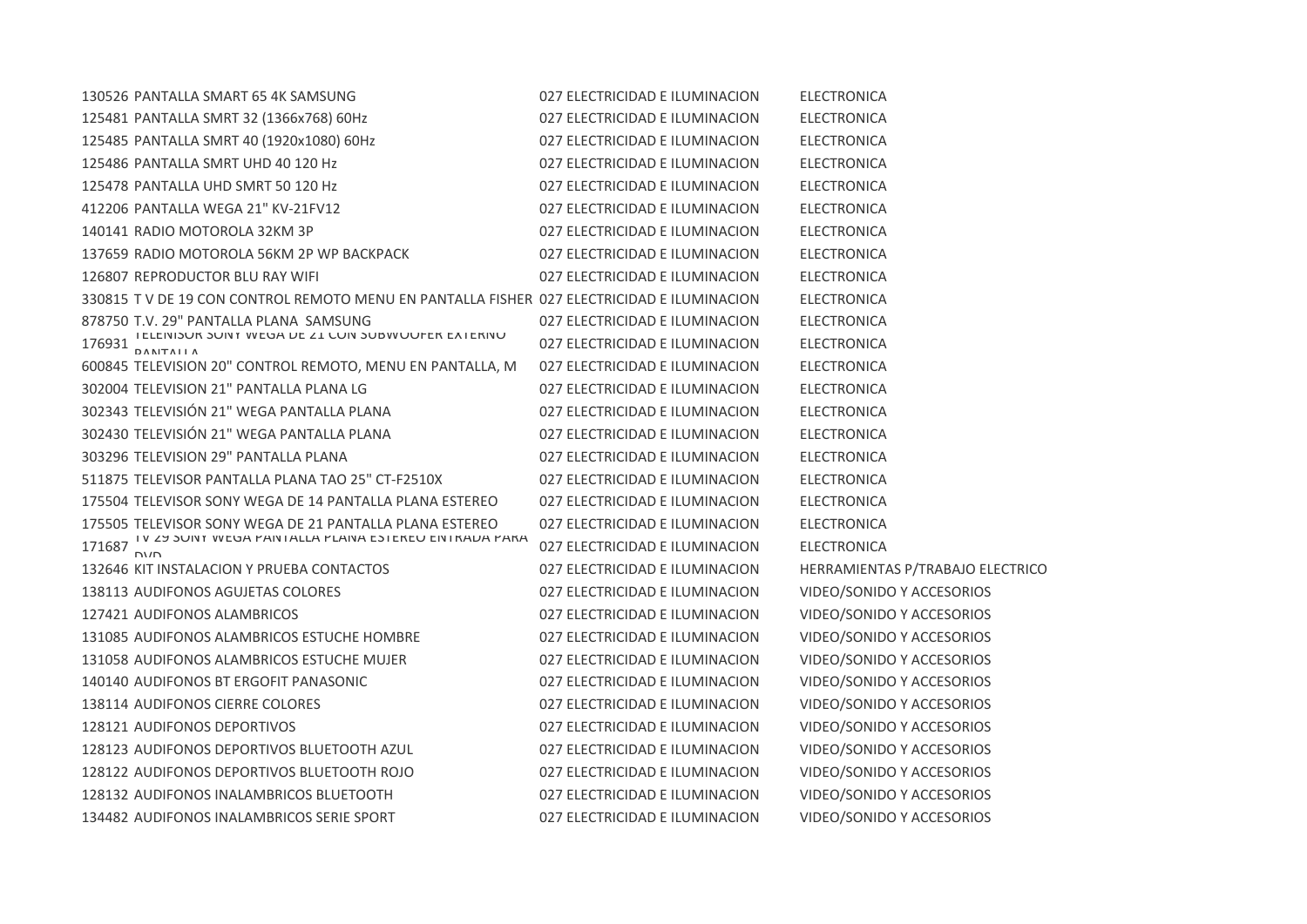AUDIFONOS SOUNDMATES INALAMBRICOS BT 027 ELECTRICIDAD E ILUMINACION VIDEO/SONIDO Y ACCESORIOS AC PORTATIL 1 TONELADA 110 028 DE TEMPORADA Y JARDINERIA A/C PORTATIL AIRE ACONDICIONADO PORTATIL 14000 BTUS 028 DE TEMPORADA Y JARDINERIA A/C PORTATIL AIRE ACONDICIONADO PORTATIL F/C 028 DE TEMPORADA Y JARDINERIA A/C PORTATIL AIRE ACONDICIONADO PORTATIL GRIS 028 DE TEMPORADA Y JARDINERIA A/C PORTATIL CALEFACTOR CERAMICO DE TORRE 028 DE TEMPORADA Y JARDINERIA CALEFACTOR ELÉCTRICO CERÁMICO CALEFACTOR CERAMICO DE TORRE 360 028 DE TEMPORADA Y JARDINERIA CALEFACTOR ELÉCTRICO CERÁMICO CALEFACTOR CERMICO SIN ASPAS 028 DE TEMPORADA Y JARDINERIA CALEFACTOR ELÉCTRICO CERÁMICO CALEFACTOR DE ESCRITORIO 028 DE TEMPORADA Y JARDINERIA CALEFACTOR ELÉCTRICO CERÁMICO CALEFACTOR LASKO MINITORRE NEGRO 028 DE TEMPORADA Y JARDINERIA CALEFACTOR ELÉCTRICO CERÁMICO CALENTADOR CERAMICA PTC 028 DE TEMPORADA Y JARDINERIA CALEFACTOR ELÉCTRICO CERÁMICO CALENTADOR DE TORRE PTC 028 DE TEMPORADA Y JARDINERIA CALEFACTOR ELÉCTRICO CERÁMICO CALENTADOR DE CONVECCION 028 DE TEMPORADA Y JARDINERIA CALEFACTOR ELÉCTRICO CONVECCIÓN 803012 CALEFACTOR DE ACEITE CONTRA LO DE ACEITE DE SOLO E ACEITE DE SOLO E ACEITE DE ACEITE DE ACEITE DE ACEITE CALEFACTOR ELÉCTRICO CUARZO 1200W 028 DE TEMPORADA Y JARDINERIA CALEFACTOR ELÉCTRICO RADIACIÓN CALEFACTOR EXTERIOR ACERO INOXIDAB 028 DE TEMPORADA Y JARDINERIA CALEFACTOR PARA EXTERIOR LG CLIMA 12000BTU 110V (408970) 028 DE TEMPORADA Y JARDINERIA CLIMAS DE VENTANA LG CLIMA 24000BTU 220V (409001) 028 DE TEMPORADA Y JARDINERIA CLIMAS DE VENTANA LG CLIMA 5000BTU 110V (408875) 028 DE TEMPORADA Y JARDINERIA CLIMAS DE VENTANA LG CLIMA 8000BTU 110V (952387) 028 DE TEMPORADA Y JARDINERIA CLIMAS DE VENTANA DESHUMIDIFICADOR 25 LTS 028 DE TEMPORADA Y JARDINERIA DESHUMIDIFICADORES DESHUMIDIFICADOR 50PINTAS 028 DE TEMPORADA Y JARDINERIA DESHUMIDIFICADORES DESHUMIDIFICADOR LG 028 DE TEMPORADA Y JARDINERIA DESHUMIDIFICADORES CALENTADOR DE BAÑO 028 DE TEMPORADA Y JARDINERIA ELÉCTRICO TERMOVENTILACIÓN THERMOVENTILADOR GRIS 028 DE TEMPORADA Y JARDINERIA ELÉCTRICO TERMOVENTILACIÓN ENFRIADOR DE AIRE PORTATIL 15 LTS 028 DE TEMPORADA Y JARDINERIA ENFRIADOR AIRE PORTATIL ENFRIADOR DE AIRE PORTATIL 50 LTS 028 DE TEMPORADA Y JARDINERIA ENFRIADOR AIRE PORTATIL ENFRIADOR DE AIRE PORTATIL 60 LTS 028 DE TEMPORADA Y JARDINERIA ENFRIADOR AIRE PORTATIL ENFRIADOR EVAP PORTATIL 8 LTS AC 028 DE TEMPORADA Y JARDINERIA ENFRIADOR AIRE PORTATIL ENFRIADOR EVAPORATIVO PORTATIL 12 L 028 DE TEMPORADA Y JARDINERIA ENFRIADOR AIRE PORTATIL ENFRIADOR EVAPORATIVO PORTÁTIL 22L 028 DE TEMPORADA Y JARDINERIA ENFRIADOR AIRE PORTATIL VENTILADOR DE PARED 30 PULGADAS 028 DE TEMPORADA Y JARDINERIA ESPECIAL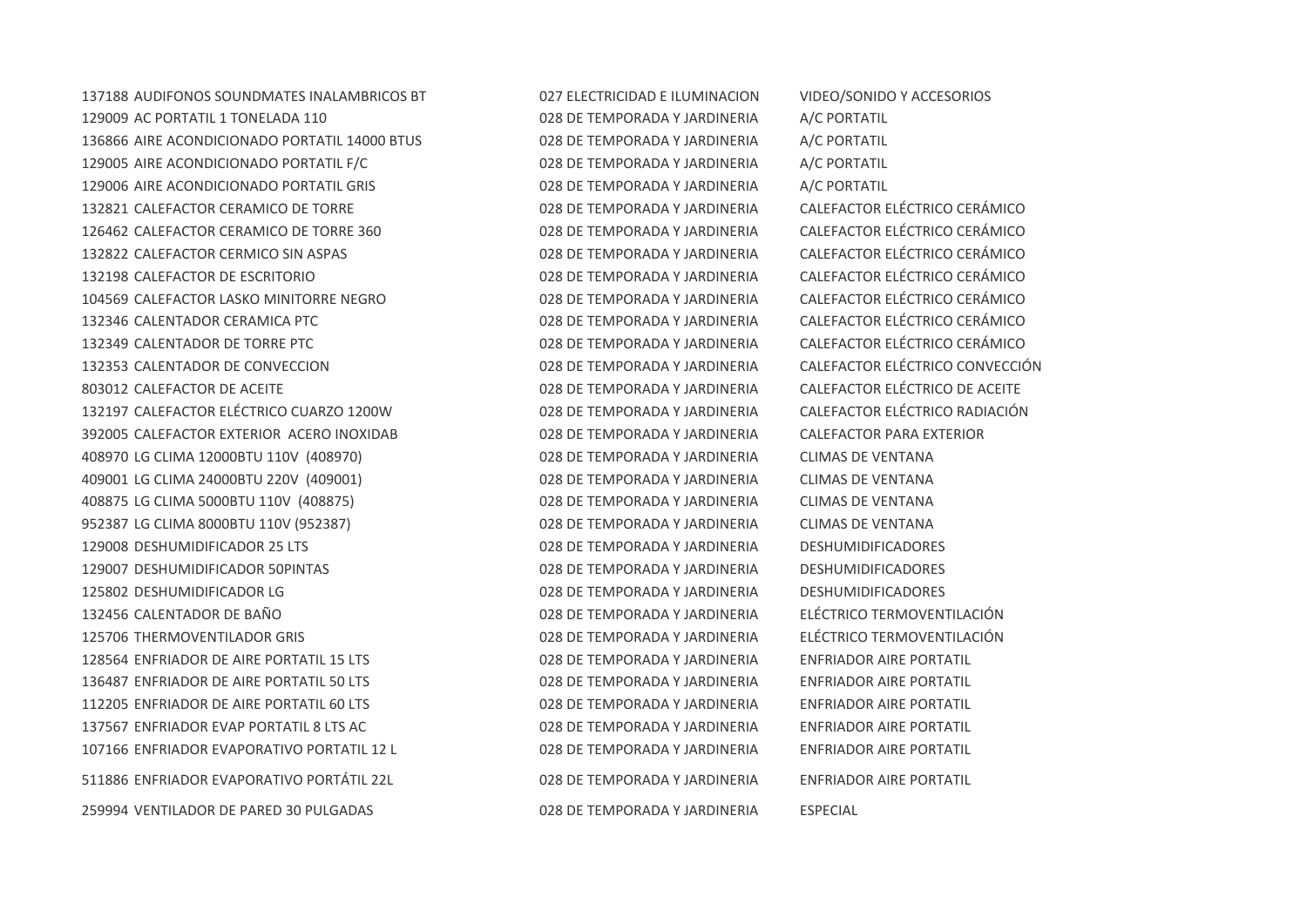| 304350 VENTILADOR DE TECHO DE 18"                     | 028 DE TEMPORADA Y JARDINERIA | <b>ESPECIAL</b>             |
|-------------------------------------------------------|-------------------------------|-----------------------------|
| 128539 VENTILADOR ESCRITORIO PARA USB                 | 028 DE TEMPORADA Y JARDINERIA | <b>ESPECIAL</b>             |
| 122008 VENTILADOR UTILITARIO DE ALTA VELOCIDAD        | 028 DE TEMPORADA Y JARDINERIA | <b>ESPECIAL</b>             |
| 125792 INVERTER DUAL COOL PLUS 1 TONELADA SOLO FRIO   | 028 DE TEMPORADA Y JARDINERIA | <b>INVERTER</b>             |
| 125793 INVERTER DUAL COOL PLUS 1.5 TONELADA SOLO FRIO | 028 DE TEMPORADA Y JARDINERIA | <b>INVERTER</b>             |
| 125795 INVERTER DUAL COOL PLUS 2 TONELADA SOLO FRIO   | 028 DE TEMPORADA Y JARDINERIA | <b>INVERTER</b>             |
| 131746 INVERTER 2 TON S/FRIO BORACAY                  | 028 DE TEMPORADA Y JARDINERIA | <b>INVERTER</b>             |
| 132006 INVERTER WIFI DUALCOOL 1.5T 220V FC            | 028 DE TEMPORADA Y JARDINERIA | <b>INVERTER</b>             |
| 132118 INVERTER WIFI DUALCOOL 1TON 220V FC            | 028 DE TEMPORADA Y JARDINERIA | <b>INVERTER</b>             |
| 132081 INVERTER WIFI DUALCOOL 2TON 220V FC            | 028 DE TEMPORADA Y JARDINERIA | <b>INVERTER</b>             |
| 107913 LG INVERTER 1 TON 110V SF                      | 028 DE TEMPORADA Y JARDINERIA | <b>INVERTER</b>             |
| 101592 LG INVERTER 1 TON 220V SF (101592)             | 028 DE TEMPORADA Y JARDINERIA | <b>INVERTER</b>             |
| 107912 LG INVERTER 1 TONELADA 110V F/C                | 028 DE TEMPORADA Y JARDINERIA | <b>INVERTER</b>             |
| 101594 LG INVERTER 1 TONELADA 220V F/C (101594)       | 028 DE TEMPORADA Y JARDINERIA | <b>INVERTER</b>             |
| 101597 LG INVERTER 1.5 TON 220V SF (101597)           | 028 DE TEMPORADA Y JARDINERIA | <b>INVERTER</b>             |
| 101598 LG INVERTER 1.5 TONELADAS 220V F/C (101598)    | 028 DE TEMPORADA Y JARDINERIA | <b>INVERTER</b>             |
| 101600 LG INVERTER 2 TON 220V SF (101600)             | 028 DE TEMPORADA Y JARDINERIA | <b>INVERTER</b>             |
| 101601 LG INVERTER 2 TONELADAS 220V F/C (101601)      | 028 DE TEMPORADA Y JARDINERIA | <b>INVERTER</b>             |
| 131813 MINISPLIT MIDEA 12KBTU 110V F-CALOR            | 028 DE TEMPORADA Y JARDINERIA | <b>MINISPLITS</b>           |
| 131811 MINISPLIT MIDEA 12KBTU 110V FRÍO               | 028 DE TEMPORADA Y JARDINERIA | <b>MINISPLITS</b>           |
| 131812 MINISPLIT MIDEA 12KBTU 220V F-CALOR            | 028 DE TEMPORADA Y JARDINERIA | <b>MINISPLITS</b>           |
| 131814 MINISPLIT MIDEA 12KBTU 220V FRIO               | 028 DE TEMPORADA Y JARDINERIA | <b>MINISPLITS</b>           |
| 131815 MINISPLIT MIDEA 18KBTU 220V FRÍO               | 028 DE TEMPORADA Y JARDINERIA | <b>MINISPLITS</b>           |
| 131816 MINISPLIT MIDEA 24KBTU 220V FRÍO               | 028 DE TEMPORADA Y JARDINERIA | <b>MINISPLITS</b>           |
| 131817 SPLIT COMFEE 12KBTU 110V FRIO                  | 028 DE TEMPORADA Y JARDINERIA | <b>MINISPLITS</b>           |
| 131840 SPLIT COMFEE 12KBTU 220V FRIO                  | 028 DE TEMPORADA Y JARDINERIA | <b>MINISPLITS</b>           |
| 670260 MOTOR 1/2 HP 2 VEL P/R-45 RF030080             | 028 DE TEMPORADA Y JARDINERIA | <b>MOTOR ENFRIADOR EVAP</b> |
| 680186 MOTOR 1/3 HP 2 VEL MONOF P/R-30 RF030079       | 028 DE TEMPORADA Y JARDINERIA | <b>MOTOR ENFRIADOR EVAP</b> |
| 241991 MOTOR DE IHP                                   | 028 DE TEMPORADA Y JARDINERIA | <b>MOTOR ENFRIADOR EVAP</b> |
| 136500 VENTILADOR                                     | 028 DE TEMPORADA Y JARDINERIA | PEDESTAL METÁLICO           |
|                                                       |                               |                             |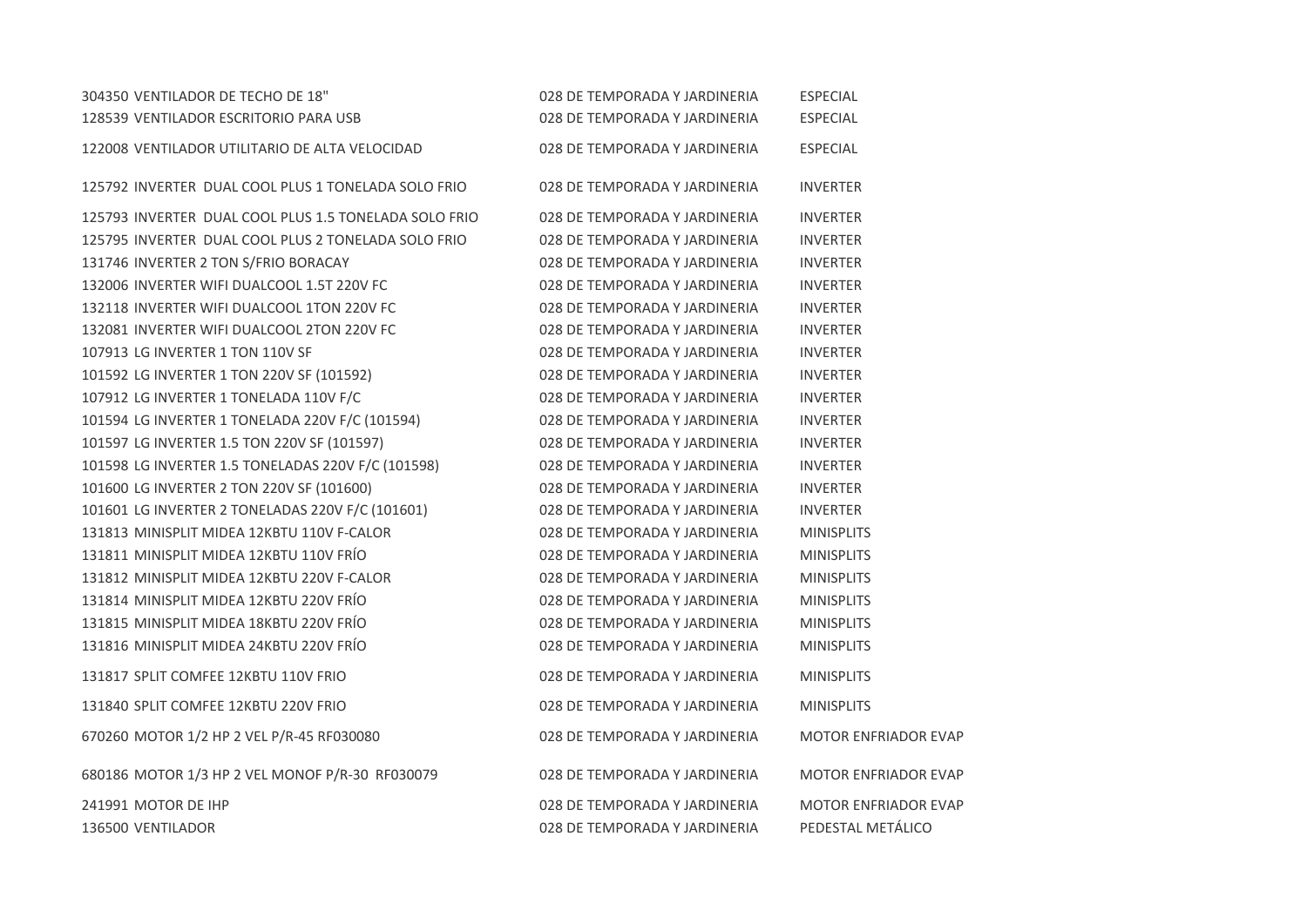| 122414 VENTILADOR DE PEDESTAL 20 PULGADAS          | 028 DE TEMPORADA Y JARDINERIA  | PEDESTAL METÁLICO  |
|----------------------------------------------------|--------------------------------|--------------------|
| 156141 VENTILADOR INDUSTRIAL 18"                   | 028 DE TEMPORADA Y JARDINERIA  | PEDESTAL METÁLICO  |
| 875164 VENTILADOR INDUSTRIAL 20"                   | 028 DE TEMPORADA Y JARDINERIA  | PEDESTAL METÁLICO  |
| 374366 VENTILADOR INDUSTRIAL BRISA 30"             | 028 DE TEMPORADA Y JARDINERIA  | PEDESTAL METÁLICO  |
| 469084 VENTILADOR INDUSTRIAL PEDESTAL 20"          | 028 DE TEMPORADA Y JARDINERIA  | PEDESTAL METÁLICO  |
| 128562 VENTILADOR OSCI PEDESTAL 52 CM              | 028 DE TEMPORADA Y JARDINERIA  | PEDESTAL METÁLICO  |
| 136543 VENTILADOR PLAYA 45 CM                      | 028 DE TEMPORADA Y JARDINERIA  | PEDESTAL METÁLICO  |
| 112201 VENTILADOR PEDESTAL 18" CR                  | 028 DE TEMPORADA Y JARDINERIA  | PEDESTAL PLÁSTICO  |
| 170397 VENTILADOR DE PEDESTAL 16"                  | 028 DE TEMPORADA Y JARDINERIA  | PEDESTAL PLÁSTICO  |
| 203795 VENTILADOR DE PEDESTAL 16"                  | 028 DE TEMPORADA Y JARDINERIA  | PEDESTAL PLÁSTICO  |
| 107219 VENTILADOR DE PISO DE 12"                   | 028 DE TEMPORADA Y JARDINERIA  | PISO METÁLICO      |
| 900429 VENTILADOR ESCRITORIO 6" EVERCOOL COLORES   | 028 DE TEMPORADA Y JARDINERIA  | PISO METÁLICO      |
| 506630 VENTILADOR PISO 20" EVERCOOL                | 028 DE TEMPORADA Y JARDINERIA  | PISO METÁLICO      |
| 122007 VENTILADOR PISO ALTA VELOC 50 CM            | 028 DE TEMPORADA Y JARDINERIA  | PISO METÁLICO      |
| 136485 VENTILADOR DE ESCRITORIO 20CM               | 028 DE TEMPORADA Y JARDINERIA  | PISO PLASTICO      |
| 136545 VENTILADOR DE PISO DE 20" DE ALTA VELOCIDAD | 028 DE TEMPORADA Y JARDINERIA  | PISO PLASTICO      |
| 137184 PURIFICADOR DE AIRE LASKO                   | 028 DE TEMPORADA Y JARDINERIA  | PURIFICADORES AIRE |
| 125803 PURIFICADOR DE AIRE LG                      | 028 DE TEMPORADA Y JARDINERIA  | PURIFICADORES AIRE |
| 400840 VENTILADOR DE TORRE 40" HIBRIDO             | 028 DE TEMPORADA Y JARDINERIA  | <b>TORRE</b>       |
| 136484 VENTILADOR DE TORRE SIN ASPAS               | 028 DE TEMPORADA Y JARDINERIA  | <b>TORRE</b>       |
| 470966 VENTILADOR TORRE 42"WIND CURVE PLAT         | 028 DE TEMPORADA Y JARDINERIA  | <b>TORRE</b>       |
| 128951 VENTILADOR TORRE COMFORT HOME               | 028 DE TEMPORADA Y JARDINERIA  | <b>TORRE</b>       |
| 136483 WIND CURVE IONIZADOR DE 5 VEL               | 028 DE TEMPORADA Y JARDINERIA  | <b>TORRE</b>       |
| 129968 CAMAPANA SUPRA ACERO NEGRO 90 CM.           | 029 COCINA Y ELECTRODOMESTICOS | <b>CAMPANAS</b>    |
| 108425 CAMPANA ACROS 20" BLANCA                    | 029 COCINA Y ELECTRODOMESTICOS | <b>CAMPANAS</b>    |
| 108422 CAMPANA ACROS 20" NEGRA                     | 029 COCINA Y ELECTRODOMESTICOS | <b>CAMPANAS</b>    |
| 128535 CAMPANA ACROS 50CM ACERO                    | 029 COCINA Y ELECTRODOMESTICOS | <b>CAMPANAS</b>    |
| 132836 CAMPANA ACROS 50CM TITANIUM                 | 029 COCINA Y ELECTRODOMESTICOS | <b>CAMPANAS</b>    |
| 457582 CAMPANA ACUARIO 60 ACERO INOX               | 029 COCINA Y ELECTRODOMESTICOS | <b>CAMPANAS</b>    |
| 457590 CAMPANA ACUARIO 80 ACERO INOX               | 029 COCINA Y ELECTRODOMESTICOS | <b>CAMPANAS</b>    |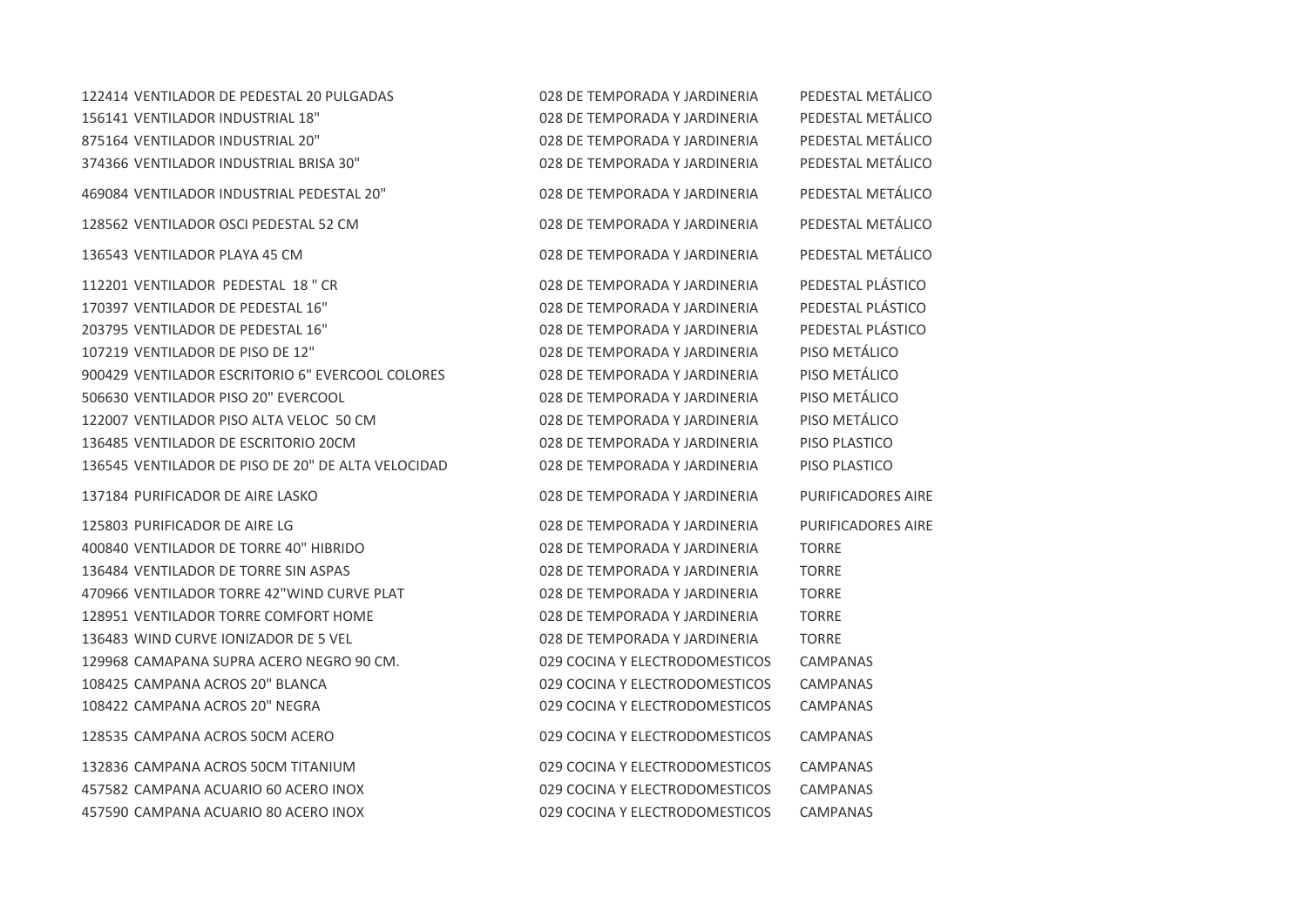CAMPANA ARTEMISA 76 ACERO INOX 029 COCINA Y ELECTRODOMESTICOS CAMPANAS CAMPANA ATLANTIC 90 CM ACERO INOX 029 COCINA Y ELECTRODOMESTICOS CAMPANAS CAMPANA COLONIA 90 ACERO INOX 029 COCINA Y ELECTRODOMESTICOS CAMPANAS CAMPANA COLONIA 90 ACERO INOX ISLA 029 COCINA Y ELECTRODOMESTICOS CAMPANAS CAMPANA CONCORD128.5ACERO INOX ISLA 029 COCINA Y ELECTRODOMESTICOS CAMPANAS CAMPANA CRYSTAL 90 CM ACERO INOX 029 COCINA Y ELECTRODOMESTICOS CAMPANAS CAMPANA DE PARED WHIRLPOOL 90CM 029 COCINA Y ELECTRODOMESTICOS CAMPANAS CAMPANA DECO MAYTAG 30 INOX 029 COCINA Y ELECTRODOMESTICOS CAMPANAS CAMPANA DECORATIVA DE PARED 60 CM 029 COCINA Y ELECTRODOMESTICOS CAMPANAS CAMPANA DISENO MABE 90CM INOX 029 COCINA Y ELECTRODOMESTICOS CAMPANAS CAMPANA DISENO TEKA 70CM INOX CRIS 029 COCINA Y ELECTRODOMESTICOS CAMPANAS CAMPANA DISENO WHIRLPOOL 90CM INOX 029 COCINA Y ELECTRODOMESTICOS CAMPANAS CAMPANA DISEÑO SUPRA 60CM INOX 029 COCINA Y ELECTRODOMESTICOS CAMPANAS CAMPANA DISEÑO SUPRA 90CM INOX CRIS 029 COCINA Y ELECTRODOMESTICOS CAMPANAS CAMPANA DISEÑO WHIRLPOOL 90CM INOX C 029 COCINA Y ELECTRODOMESTICOS CAMPANAS CAMPANA ELITE 76CM GRIS MET 029 COCINA Y ELECTRODOMESTICOS CAMPANAS CAMPANA EMP ACROS 76CM ACERO INOX 029 COCINA Y ELECTRODOMESTICOS CAMPANAS CAMPANA EMP ACROS 76CM TITANIUM 029 COCINA Y ELECTRODOMESTICOS CAMPANAS CAMPANA EMP KOBLENZ 76CM INOX 029 COCINA Y ELECTRODOMESTICOS CAMPANAS CAMPANA EMP KOBLENZ 76CM NEGRA 029 COCINA Y ELECTRODOMESTICOS CAMPANAS CAMPANA EMP MABE 50CM SILVER 029 COCINA Y ELECTRODOMESTICOS CAMPANAS CAMPANA EMP MABE 76CM BLANCA 029 COCINA Y ELECTRODOMESTICOS CAMPANAS CAMPANA EMP MABE 76CM GRAFITO 029 COCINA Y ELECTRODOMESTICOS CAMPANAS CAMPANA EMP MABE 76CM NEGRO 029 COCINA Y ELECTRODOMESTICOS CAMPANAS CAMPANA EMP MABE 80CM ACERO INOX 029 COCINA Y ELECTRODOMESTICOS CAMPANAS CAMPANA EMP SANAIRE 50CM NEGRA 029 COCINA Y ELECTRODOMESTICOS CAMPANAS CAMPANA EMP TEKA 76CM INOX 029 COCINA Y ELECTRODOMESTICOS CAMPANAS CAMPANA EMP WHIRLPOOL 80CM ACERO 029 COCINA Y ELECTRODOMESTICOS CAMPANAS CAMPANA EMPOTRAR 80CM WHIRLPOOL NEG 029 COCINA Y ELECTRODOMESTICOS CAMPANAS CAMPANA HERA 76 ACERO INOX 029 COCINA Y ELECTRODOMESTICOS CAMPANAS CAMPANA HERA 90 ACERO INOX 029 COCINA Y ELECTRODOMESTICOS CAMPANAS CAMPANA HOLANDA 90 CM ACERO INOX 029 COCINA Y ELECTRODOMESTICOS CAMPANAS CAMPANA IEM BLANCA 50 CM 029 COCINA Y ELECTRODOMESTICOS CAMPANAS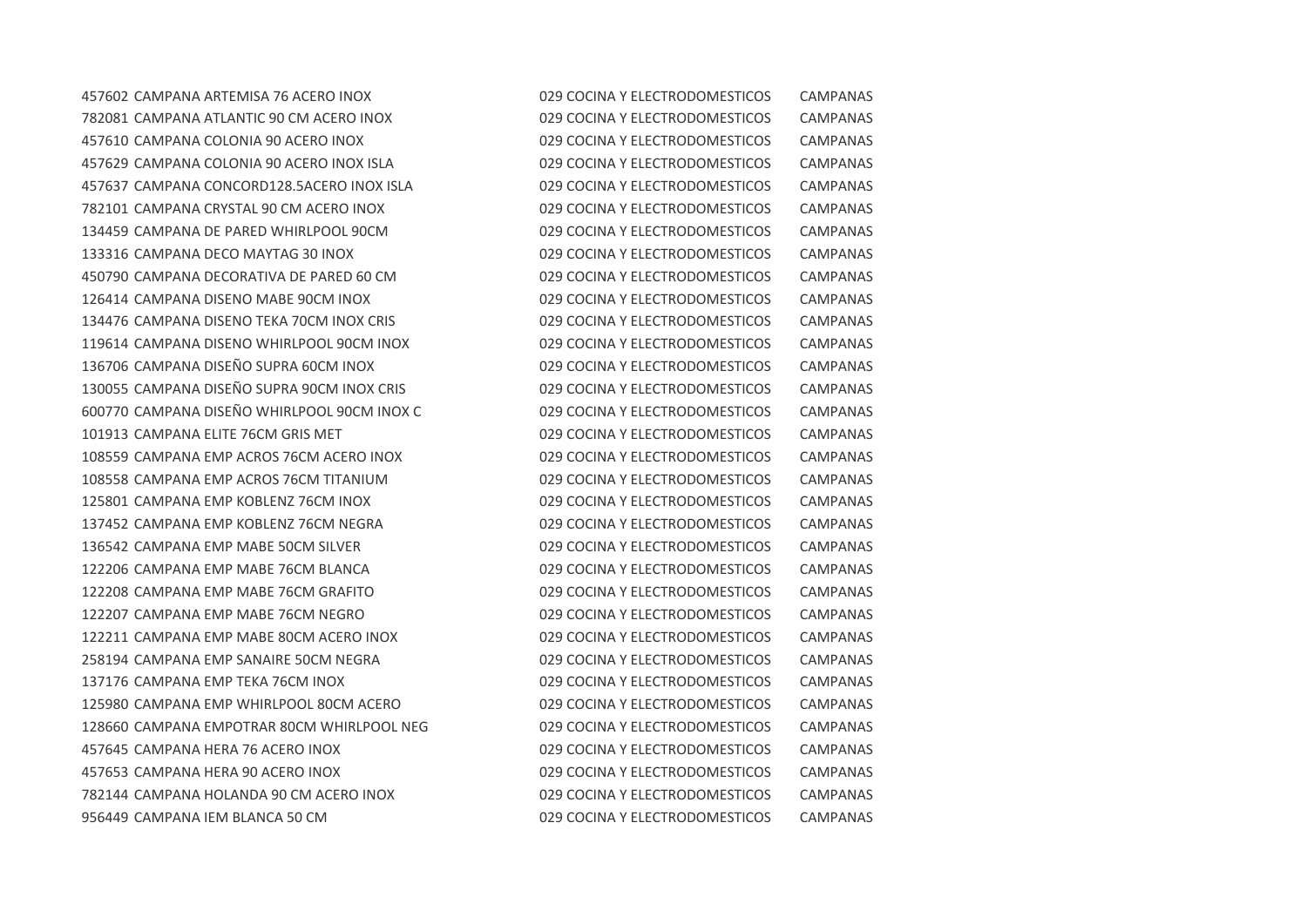CAMPANA IMPERIAL 76 CM ACERO INOX 029 COCINA Y ELECTRODOMESTICOS CAMPANAS CAMPANA IMPERIAL 80 CM ACERO INOX 029 COCINA Y ELECTRODOMESTICOS CAMPANAS CAMPANA IRIS 90 ACERO INOX 029 COCINA Y ELECTRODOMESTICOS CAMPANAS CAMPANA ISLA 90 CM A INOX-CRISTAL 029 COCINA Y ELECTRODOMESTICOS CAMPANAS CAMPANA MABE 76CM BLANCA 029 COCINA Y ELECTRODOMESTICOS CAMPANAS CAMPANA MABE 76CM GRAFITO 029 COCINA Y ELECTRODOMESTICOS CAMPANAS CAMPANA MABE 76CN NEGRA 029 COCINA Y ELECTRODOMESTICOS CAMPANAS CAMPANA MABE 80CAM INOXIDABLE 029 COCINA Y ELECTRODOMESTICOS CAMPANAS CAMPANA MABE 80CM BLANCA 029 COCINA Y ELECTRODOMESTICOS CAMPANAS CAMPANA MABE 80CM EMP NEGRA 029 COCINA Y ELECTRODOMESTICOS CAMPANAS CAMPANA MABE DECO PARED INOX 60CM 029 COCINA Y ELECTRODOMESTICOS CAMPANAS CAMPANA MABE EMP 76CM INOX 029 COCINA Y ELECTRODOMESTICOS CAMPANAS CAMPANA MABE EMP PARED GRAFITO 80CM 029 COCINA Y ELECTRODOMESTICOS CAMPANAS CAMPANA MABE EMP PARED NEGRO 50CM 029 COCINA Y ELECTRODOMESTICOS CAMPANAS CAMPANA MEDEA 60 ACERO INOX 029 COCINA Y ELECTRODOMESTICOS CAMPANAS CAMPANA MEDEA 76 ACERO INOX 029 COCINA Y ELECTRODOMESTICOS CAMPANAS CAMPANA MILAN ACERO INOX ISLA 029 COCINA Y ELECTRODOMESTICOS CAMPANAS CAMPANA MILANO ACERO INOX ISLA 029 COCINA Y ELECTRODOMESTICOS CAMPANAS CAMPANA MILENIUM 76 ACERO INOX 029 COCINA Y ELECTRODOMESTICOS CAMPANAS CAMPANA MILENIUM 90 ACERO INOX 029 COCINA Y ELECTRODOMESTICOS CAMPANAS CAMPANA MONACO 76 CM ACERO INOX 029 COCINA Y ELECTRODOMESTICOS CAMPANAS CAMPANA MONACO 80 CM ACERO INOX 029 COCINA Y ELECTRODOMESTICOS CAMPANAS CAMPANA ORI 76 CM ACERO INOX 029 COCINA Y ELECTRODOMESTICOS CAMPANAS CAMPANA ORIÓN 76CM GRIS MET 029 COCINA Y ELECTRODOMESTICOS CAMPANAS CAMPANA PARED 90 CM A INOX-CRISTAL 029 COCINA Y ELECTRODOMESTICOS CAMPANAS CAMPANA PARED 90 CM A INOX-CRISTAL 029 COCINA Y ELECTRODOMESTICOS CAMPANAS CAMPANA PARED ACROS 76CM NEGRA 029 COCINA Y ELECTRODOMESTICOS CAMPANAS CAMPANA PARED ELECTROLUX 36" INOX 029 COCINA Y ELECTRODOMESTICOS CAMPANAS CAMPANA PARED ELECTROLUX 36"INOX 029 COCINA Y ELECTRODOMESTICOS CAMPANAS CAMPANA PARED MABE 90 CM INOX 029 COCINA Y ELECTRODOMESTICOS CAMPANAS CAMPANA PEGASO 60 CM ACERO INOX 029 COCINA Y ELECTRODOMESTICOS CAMPANAS CAMPANA PLATINIUM 90 CM ACERO INOX 029 COCINA Y ELECTRODOMESTICOS CAMPANAS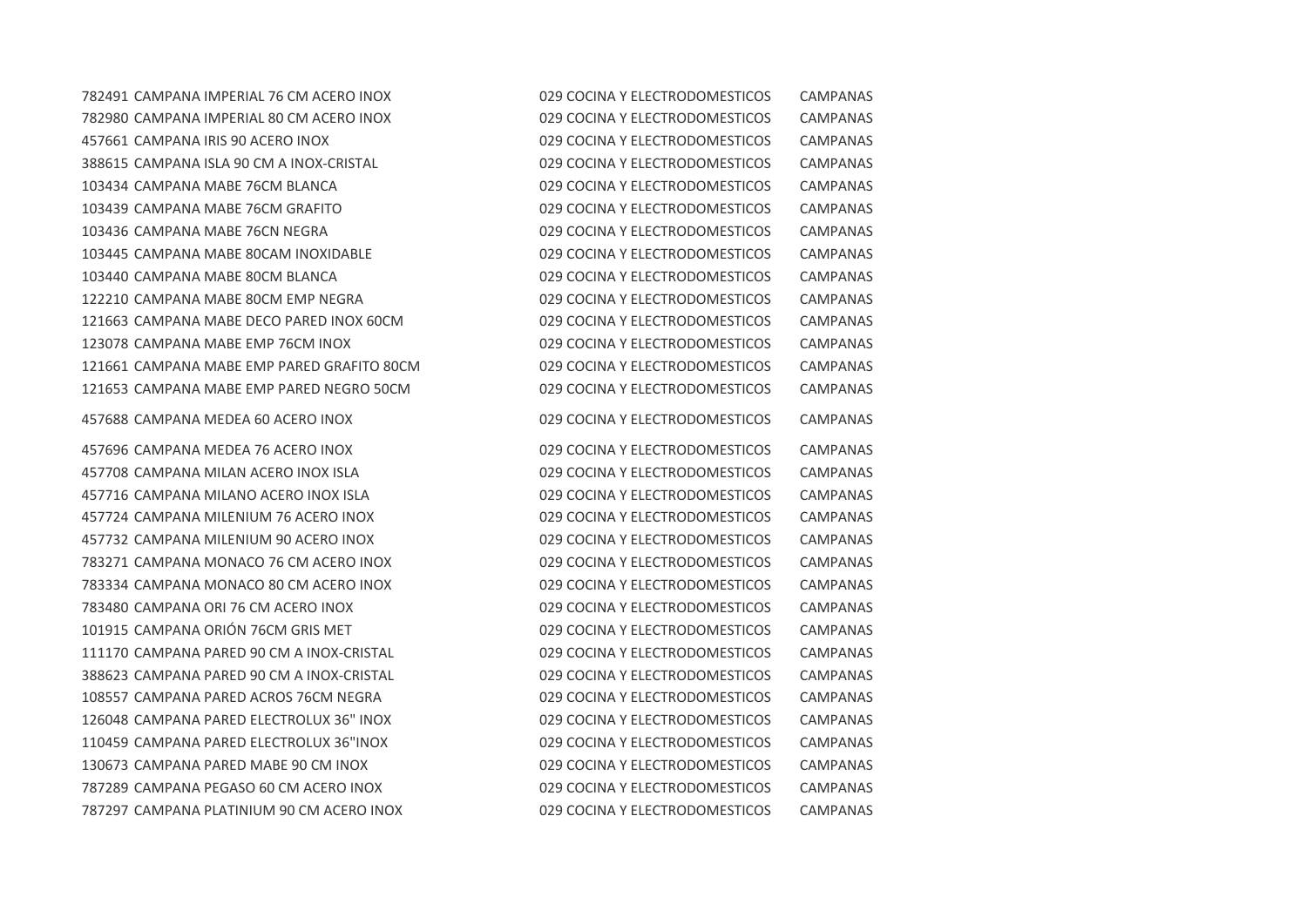CAMPANA SILUET 76 PURIF ACERO INOX 029 COCINA Y ELECTRODOMESTICOS CAMPANAS CAMPANA STARDUST 76 CM ACERO INOX 029 COCINA Y ELECTRODOMESTICOS CAMPANAS CAMPANA WHIIRLPOOL 80 CM ACERO 029 COCINA Y ELECTRODOMESTICOS CAMPANAS CAMPANA WHIRL 90 CM ACERO TIPO ISLA 029 COCINA Y ELECTRODOMESTICOS CAMPANAS CAMPANA WHIRL 90 CM ACERO TIPO ISLA 029 COCINA Y ELECTRODOMESTICOS CAMPANAS CAMPANA WHIRLPOOL 76CM BLANCA 029 COCINA Y ELECTRODOMESTICOS CAMPANAS CAMPANA WHIRLPOOL 80 CM NEGRA 029 COCINA Y ELECTRODOMESTICOS CAMPANAS CAMPANA ZAFIRO 100 CM ACERO INOX 029 COCINA Y ELECTRODOMESTICOS CAMPANAS PARRILLA DE ACERO INOXIDABLE 70 CM 029 COCINA Y ELECTRODOMESTICOS CAMPANAS MICROCAMPANA WHIRLPOOL 1.7 INOX 029 COCINA Y ELECTRODOMESTICOS CAMPANAS MICRO CONGELADOR 7 WHIRLPOOL BLANCO 029 COCINA Y ELECTRODOMESTICOS CONGELADORES CONGELADOR HORIZ FRIGIDARIRE 7' BCO 029 COCINA Y ELECTRODOMESTICOS CONGELADORES CONGELADOR HORIZ WHIRLPOOL 11 BCO 029 COCINA Y ELECTRODOMESTICOS CONGELADORES CONGELADOR HORIZONTAL WHIRL 5P3 BCO 029 COCINA Y ELECTRODOMESTICOS CONGELADORES CONGELADOR HORIZONTAL WHIRL 7P3 BCO 029 COCINA Y ELECTRODOMESTICOS CONGELADORES CONGELADOR MABE 5 BLANCO 029 COCINA Y ELECTRODOMESTICOS CONGELADORES CONGELADOR MABE 7 BLANCO 029 COCINA Y ELECTRODOMESTICOS CONGELADORES CONGELADOR WHIRLPOOL 7 BLANCO 029 COCINA Y ELECTRODOMESTICOS CONGELADORES ABRELATAS ELECT BCO GDA. CABLE 029 COCINA Y ELECTRODOMESTICOS ELECTRODOMESTICOS/UTENSILIOS VAR ASPIRADORA CANISTER KOBLENZ 029 COCINA Y ELECTRODOMESTICOS ELECTRODOMESTICOS/UTENSILIOS VAR ASPIRADORA DEVORADORA KOBLENZ 029 COCINA Y ELECTRODOMESTICOS ELECTRODOMESTICOS/UTENSILIOS VAR ASPIRADORA MAN 3 EN 1 STICK VAC 029 COCINA Y ELECTRODOMESTICOS ELECTRODOMESTICOS/UTENSILIOS VAR ASPIRADORA ROBOT 029 COCINA Y ELECTRODOMESTICOS ELECTRODOMESTICOS/UTENSILIOS VAR

ASPIRADORA SAMSUNG PB DARTH VADER 029 COCINA Y ELECTRODOMESTICOS ELECTRODOMESTICOS/UTENSILIOS VAR

 ASPIRADORA SUPER CYCLONE ELECTROLUX 029 COCINA Y ELECTRODOMESTICOS ELECTRODOMESTICOS/UTENSILIOS VAR ASPIRADORA TAURUS TITONO 029 COCINA Y ELECTRODOMESTICOS ELECTRODOMESTICOS/UTENSILIOS VAR ASPIRADORA/BARREDORA 3EN1 DIRT DEVI 029 COCINA Y ELECTRODOMESTICOS ELECTRODOMESTICOS/UTENSILIOS VAR BARREDORA PER LOVER EUREKA 029 COCINA Y ELECTRODOMESTICOS ELECTRODOMESTICOS/UTENSILIOS VAR BASCULA PERSONAL ELECTRONICA ROYAL 029 COCINA Y ELECTRODOMESTICOS ELECTRODOMESTICOS/UTENSILIOS VAR BATIDORA ARTISAN 10 VEL KITCHENAID 029 COCINA Y ELECTRODOMESTICOS ELECTRODOMESTICOS/UTENSILIOS VAR BATIDORA ARTISAN KITCHENAID 029 COCINA Y ELECTRODOMESTICOS ELECTRODOMESTICOS/UTENSILIOS VAR

CAMPANA PURIF.ALMEND.AXR-050-PURIF. 029 COCINA Y ELECTRODOMESTICOS CAMPANAS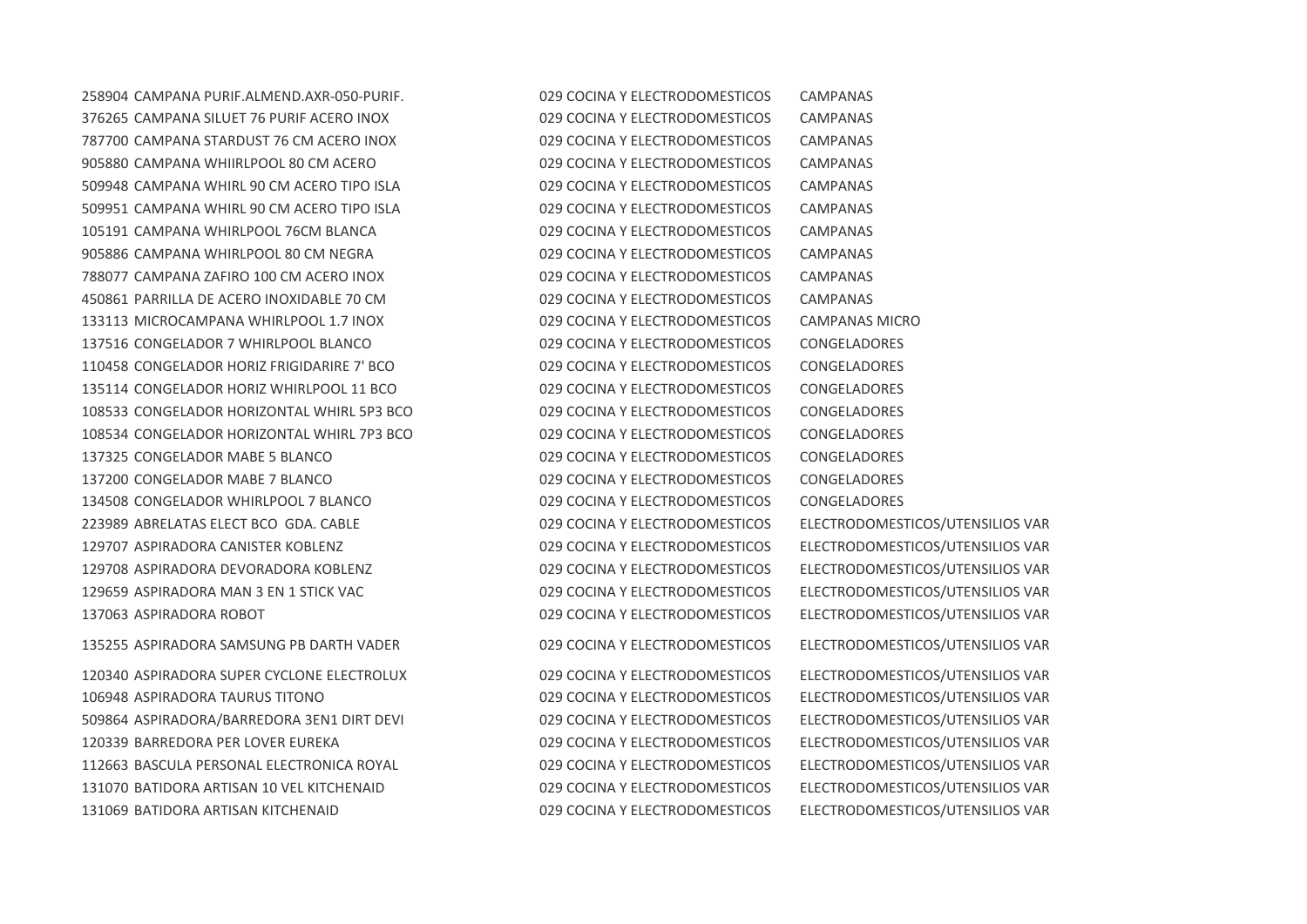BATIDORA DE INMERSION ROJO OSTER 029 COCINA Y ELECTRODOMESTICOS ELECTRODOMESTICOS/UTENSILIOS VAR BATIDORA DE INMERSION TAURUS BCO 029 COCINA Y ELECTRODOMESTICOS ELECTRODOMESTICOS/UTENSILIOS VAR BATIDORA DE INMERSION TAURUS INOX 029 COCINA Y ELECTRODOMESTICOS ELECTRODOMESTICOS/UTENSILIOS VAR BATIDORA DE INMERSIÓN TAURUS PEARL 029 COCINA Y ELECTRODOMESTICOS ELECTRODOMESTICOS/UTENSILIOS VAR CAFERTERA PROGRAMABLE OSTER 12T 029 COCINA Y ELECTRODOMESTICOS ELECTRODOMESTICOS/UTENSILIOS VAR CAFETERA 12 TAZAS COFFEE MAX12 029 COCINA Y ELECTRODOMESTICOS ELECTRODOMESTICOS/UTENSILIOS VAR CAFETERA 12 TAZAS NEGRA DIGIT B&D 029 COCINA Y ELECTRODOMESTICOS ELECTRODOMESTICOS/UTENSILIOS VAR CAFETERA 6 TAZAS TAURUS ONIX 029 COCINA Y ELECTRODOMESTICOS ELECTRODOMESTICOS/UTENSILIOS VAR CAFETERA 60 TAZAS ACERO INOXIDABLE 029 COCINA Y ELECTRODOMESTICOS ELECTRODOMESTICOS/UTENSILIOS VAR CAFETERA B&D 12 TZ ROJO 029 COCINA Y ELECTRODOMESTICOS ELECTRODOMESTICOS/UTENSILIOS VAR CAFETERA DE GOTEO 6 TZ TAURUS PEARL 029 COCINA Y ELECTRODOMESTICOS ELECTRODOMESTICOS/UTENSILIOS VAR CAFETERA DIG 12TZ B&D FIL PER 029 COCINA Y ELECTRODOMESTICOS ELECTRODOMESTICOS/UTENSILIOS VAR CAFETERA KOBLENZ 12TZAS 029 COCINA Y ELECTRODOMESTICOS ELECTRODOMESTICOS/UTENSILIOS VAR CAFETERA KOBLENZ 12TZAS DIG 029 COCINA Y ELECTRODOMESTICOS ELECTRODOMESTICOS/UTENSILIOS VAR CAFETERA MOLINO B&D 12 TAZAS 029 COCINA Y ELECTRODOMESTICOS ELECTRODOMESTICOS/UTENSILIOS VAR CAFETERA PERCOLADORA B&D 40TZ 029 COCINA Y ELECTRODOMESTICOS ELECTRODOMESTICOS/UTENSILIOS VAR CAFETERA PROGRAMABLE OSTER 12T ROJO 029 COCINA Y ELECTRODOMESTICOS ELECTRODOMESTICOS/UTENSILIOS VAR EXPRIMIDOR DE CITRICOS 029 COCINA Y ELECTRODOMESTICOS ELECTRODOMESTICOS/UTENSILIOS VAR EXPRIMIDOR DE CITRICOS 2 PIÑAS 029 COCINA Y ELECTRODOMESTICOS ELECTRODOMESTICOS/UTENSILIOS VAR

EXPRIMIDOR DE JUGOS 700ML TAURUS PE 029 COCINA Y ELECTRODOMESTICOS ELECTRODOMESTICOS/UTENSILIOS VAR

 EXTRACTOR DE JUGOS TAURUS INOX 029 COCINA Y ELECTRODOMESTICOS ELECTRODOMESTICOS/UTENSILIOS VAR HORNO ELECRICO KITCHEN AID 12" INOX 029 COCINA Y ELECTRODOMESTICOS ELECTRODOMESTICOS/UTENSILIOS VAR HORNO ELECTRICO 19 LTS DAEWOO 029 COCINA Y ELECTRODOMESTICOS ELECTRODOMESTICOS/UTENSILIOS VAR HORNO ELECTRICO KITCHEN AID 12 PULG 029 COCINA Y ELECTRODOMESTICOS ELECTRODOMESTICOS/UTENSILIOS VAR HORNO TOSTADOR 32 LTS OSTER ROJO 029 COCINA Y ELECTRODOMESTICOS ELECTRODOMESTICOS/UTENSILIOS VAR HORNO TOSTADOR 4 REB 029 COCINA Y ELECTRODOMESTICOS ELECTRODOMESTICOS/UTENSILIOS VAR HORNO TOSTADOR B&D 4REB ROJO 029 COCINA Y ELECTRODOMESTICOS ELECTRODOMESTICOS/UTENSILIOS VAR HORNO TOSTADOR B&D 6 REBANADAS 029 COCINA Y ELECTRODOMESTICOS ELECTRODOMESTICOS/UTENSILIOS VAR HORNO TOSTADOR DIG B&D 6 REBANADAS 029 COCINA Y ELECTRODOMESTICOS ELECTRODOMESTICOS/UTENSILIOS VAR HORNO TOSTADOR MABE 4 REB 029 COCINA Y ELECTRODOMESTICOS ELECTRODOMESTICOS/UTENSILIOS VAR HORNO TOSTADOR MABE GRAFITO 029 COCINA Y ELECTRODOMESTICOS ELECTRODOMESTICOS/UTENSILIOS VAR LAVAPISOS KOBLENZ 029 COCINA Y ELECTRODOMESTICOS ELECTRODOMESTICOS/UTENSILIOS VAR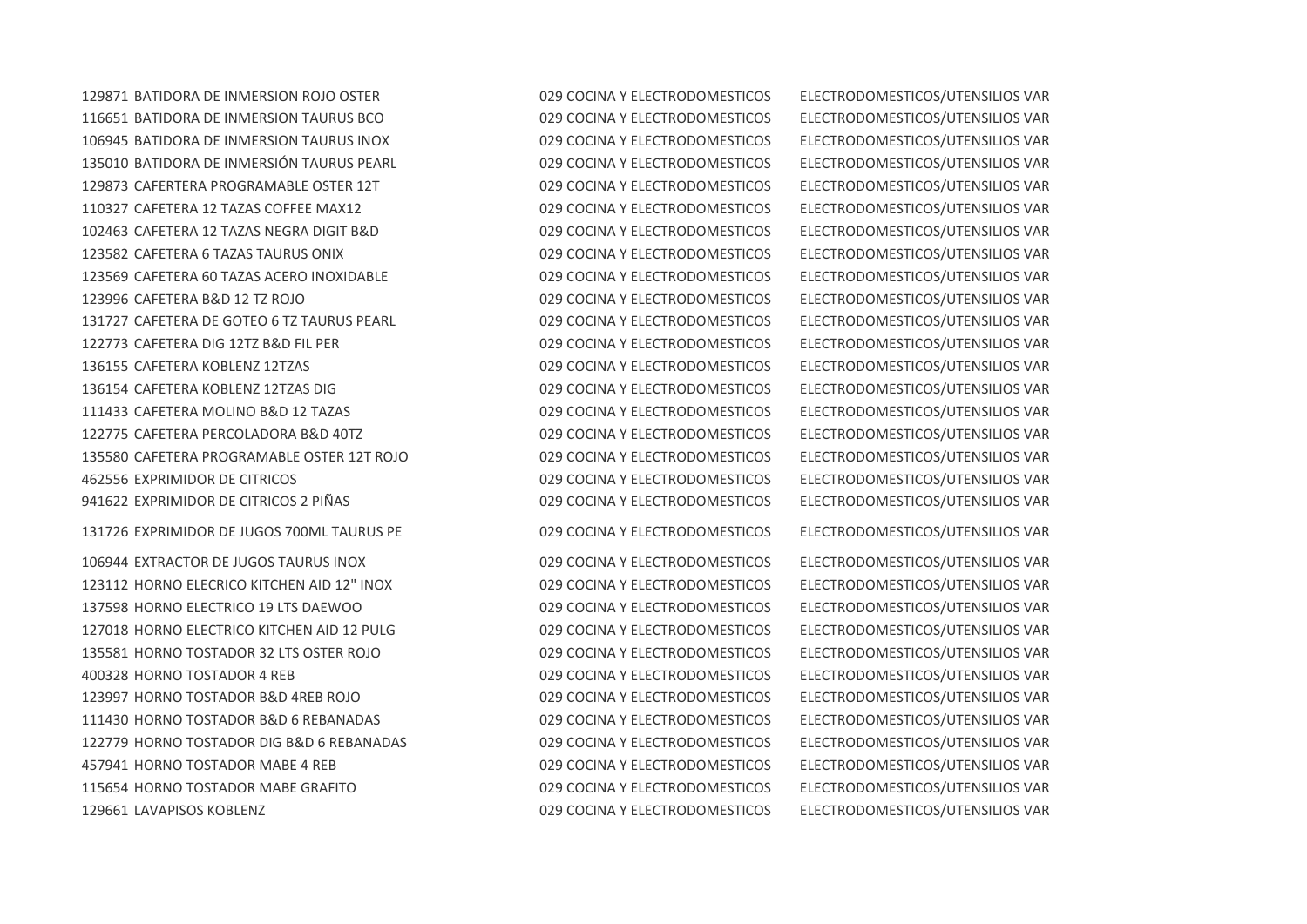LICUADORA 10 VEL 350 W NEG/IRON B&D 029 COCINA Y ELECTRODOMESTICOS ELECTRODOMESTICOS/UTENSILIOS VAR LICUADORA 10VEL B&D BL1000BG 029 COCINA Y ELECTRODOMESTICOS ELECTRODOMESTICOS/UTENSILIOS VAR LICUADORA 10VEL B&D BL1000RG 029 COCINA Y ELECTRODOMESTICOS ELECTRODOMESTICOS/UTENSILIOS VAR LICUADORA 10VEL B&D BL1000SG 029 COCINA Y ELECTRODOMESTICOS ELECTRODOMESTICOS/UTENSILIOS VAR LICUADORA 10VEL B&D BL1000WG 029 COCINA Y ELECTRODOMESTICOS ELECTRODOMESTICOS/UTENSILIOS VAR LICUADORA 12 VEL BD TRITAN 029 COCINA Y ELECTRODOMESTICOS ELECTRODOMESTICOS/UTENSILIOS VAR LICUADORA CORE 029 COCINA Y ELECTRODOMESTICOS ELECTRODOMESTICOS/UTENSILIOS VAR LICUADORA DIAMOND KITCHENAID 029 COCINA Y ELECTRODOMESTICOS ELECTRODOMESTICOS/UTENSILIOS VAR LICUADORA KITCHEN CENTER OSTER 029 COCINA Y ELECTRODOMESTICOS ELECTRODOMESTICOS/UTENSILIOS VAR LICUADORA KOBLENZ 400W ROJA 029 COCINA Y ELECTRODOMESTICOS ELECTRODOMESTICOS/UTENSILIOS VAR LICUADORA KOBLENZ PRO 029 COCINA Y ELECTRODOMESTICOS ELECTRODOMESTICOS/UTENSILIOS VAR LICUADORA MANUAL KITCHENAID 029 COCINA Y ELECTRODOMESTICOS ELECTRODOMESTICOS/UTENSILIOS VAR LICUADORA METALICA 12VEL 650W 029 COCINA Y ELECTRODOMESTICOS ELECTRODOMESTICOS/UTENSILIOS VAR LICUADORA MTY OSTER 029 COCINA Y ELECTRODOMESTICOS ELECTRODOMESTICOS/UTENSILIOS VAR LICUADORA OSTER FLUTE ROJO 029 COCINA Y ELECTRODOMESTICOS ELECTRODOMESTICOS/UTENSILIOS VAR LICUADORA PROF OSTER 029 COCINA Y ELECTRODOMESTICOS ELECTRODOMESTICOS/UTENSILIOS VAR LICUADORA REVANCHA 12VEL 650W 029 COCINA Y ELECTRODOMESTICOS ELECTRODOMESTICOS/UTENSILIOS VAR LICUADORA REVERSIBLE 029 COCINA Y ELECTRODOMESTICOS ELECTRODOMESTICOS/UTENSILIOS VAR LICUADORA TAURUS 2 VEL PEARL 029 COCINA Y ELECTRODOMESTICOS ELECTRODOMESTICOS/UTENSILIOS VAR LICUADORA TAURUS 3VEL 750W INOX 029 COCINA Y ELECTRODOMESTICOS ELECTRODOMESTICOS/UTENSILIOS VAR LICUADORA TAURUS PEARL EASYFIT 5VEL 029 COCINA Y ELECTRODOMESTICOS ELECTRODOMESTICOS/UTENSILIOS VAR LICUADORA TAURUS VITRA 10 VEL 029 COCINA Y ELECTRODOMESTICOS ELECTRODOMESTICOS/UTENSILIOS VAR MICROONDAS GE ACERO INOXIDABLE 029 COCINA Y ELECTRODOMESTICOS ELECTRODOMESTICOS/UTENSILIOS VAR MINIPROCESADOR ALIM CEPHEUS TAURUS 029 COCINA Y ELECTRODOMESTICOS ELECTRODOMESTICOS/UTENSILIOS VAR OLLA ARROCERA B&D 3-4 POR BCA 029 COCINA Y ELECTRODOMESTICOS ELECTRODOMESTICOS/UTENSILIOS VAR PANINI ACERO OSTER 029 COCINA Y ELECTRODOMESTICOS ELECTRODOMESTICOS/UTENSILIOS VAR PANINI OSTER ROJO 029 COCINA Y ELECTRODOMESTICOS ELECTRODOMESTICOS/UTENSILIOS VAR PARRILLA ELEC TAURUS BCO 029 COCINA Y ELECTRODOMESTICOS ELECTRODOMESTICOS/UTENSILIOS VAR PARRILLA PANNINI GEORGE FOREMAN ROJO 029 COCINA Y ELECTRODOMESTICOS ELECTRODOMESTICOS/UTENSILIOS VAR PLANCHA B&D IMPACT 1500W 029 COCINA Y ELECTRODOMESTICOS ELECTRODOMESTICOS/UTENSILIOS VAR PLANCHA B&D IR1820 029 COCINA Y ELECTRODOMESTICOS ELECTRODOMESTICOS/UTENSILIOS VAR PLANCHA B&D IR2115 029 COCINA Y ELECTRODOMESTICOS ELECTRODOMESTICOS/UTENSILIOS VAR PLANCHA B&D IR2155 029 COCINA Y ELECTRODOMESTICOS ELECTRODOMESTICOS/UTENSILIOS VAR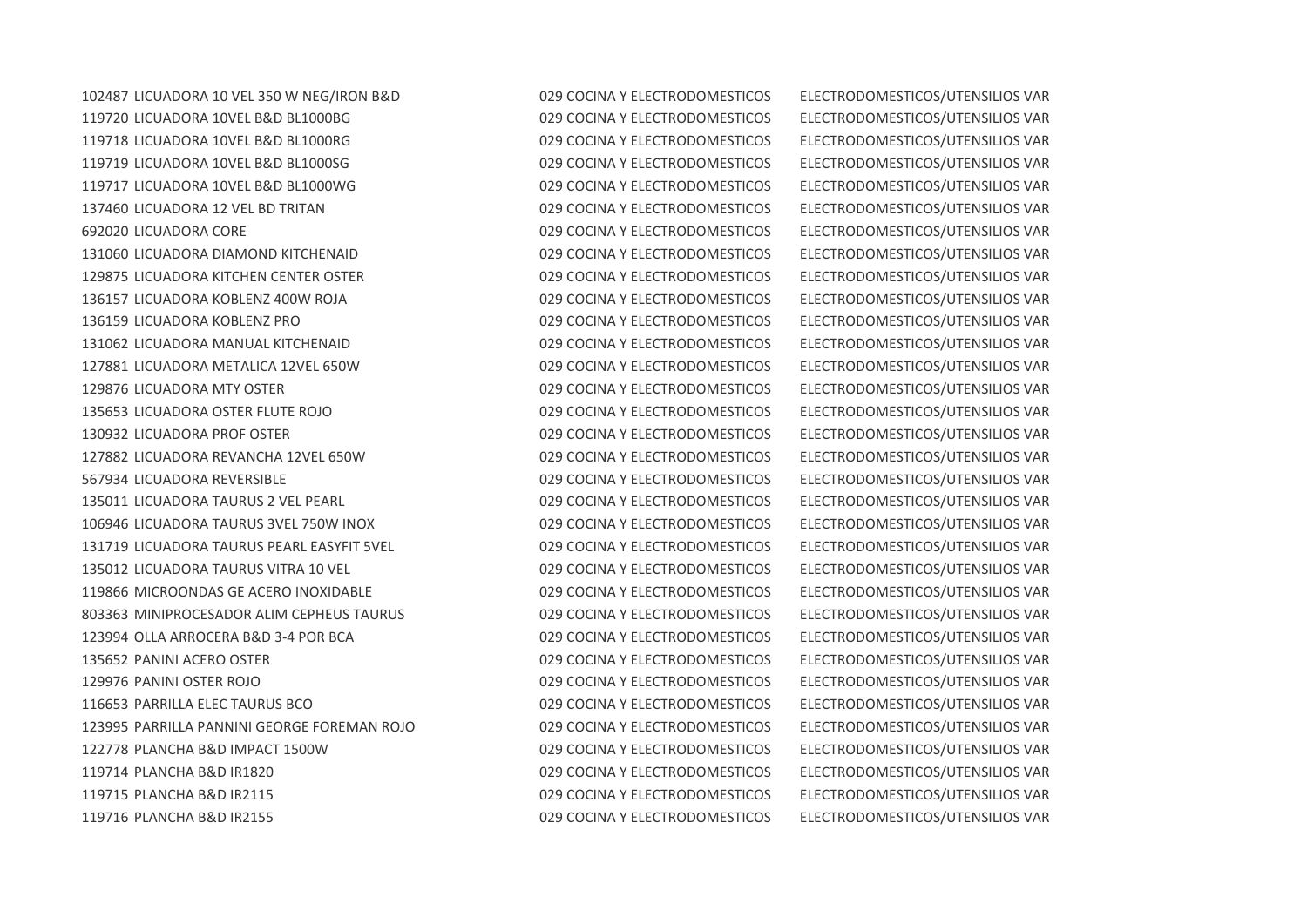PLANCHA BD IR1835 029 COCINA Y ELECTRODOMESTICOS ELECTRODOMESTICOS/UTENSILIOS VAR PLANCHA BD IR2011 1200W 029 COCINA Y ELECTRODOMESTICOS ELECTRODOMESTICOS/UTENSILIOS VAR PLANCHA BD LIGHT N EASY IR1823 029 COCINA Y ELECTRODOMESTICOS ELECTRODOMESTICOS/UTENSILIOS VAR PLANCHA BD TRUEGLIDE IRBD204 029 COCINA Y ELECTRODOMESTICOS ELECTRODOMESTICOS/UTENSILIOS VAR PLANCHA CER CON ROC Y VAP TAURUS PE 029 COCINA Y ELECTRODOMESTICOS ELECTRODOMESTICOS/UTENSILIOS VAR PLANCHA CERAMICA BD IR1830 029 COCINA Y ELECTRODOMESTICOS ELECTRODOMESTICOS/UTENSILIOS VAR PLANCHA CERAMICA TAURUS ONIX 029 COCINA Y ELECTRODOMESTICOS ELECTRODOMESTICOS/UTENSILIOS VAR PLANCHA DE VAPOR SUNBEAM 029 COCINA Y ELECTRODOMESTICOS ELECTRODOMESTICOS/UTENSILIOS VAR PLANCHA DE VAPOR ANTIADH & ROCIO 029 COCINA Y ELECTRODOMESTICOS ELECTRODOMESTICOS/UTENSILIOS VAR PLANCHA DE VAPOR BASE CERAMICA 029 COCINA Y ELECTRODOMESTICOS ELECTRODOMESTICOS/UTENSILIOS VAR PLANCHA DE VAPOR BD SUPREME STEAM 029 COCINA Y ELECTRODOMESTICOS ELECTRODOMESTICOS/UTENSILIOS VAR PLANCHA DE VAPOR GOLPE VAPOR 029 COCINA Y ELECTRODOMESTICOS ELECTRODOMESTICOS/UTENSILIOS VAR PLANCHA DE VAPOR KOBLENZ 1200W 029 COCINA Y ELECTRODOMESTICOS ELECTRODOMESTICOS/UTENSILIOS VAR PLANCHA DE VAPOR KOBLENZ 1600W 029 COCINA Y ELECTRODOMESTICOS ELECTRODOMESTICOS/UTENSILIOS VAR PLANCHA DE VAPOR OSTER NEGRA 029 COCINA Y ELECTRODOMESTICOS ELECTRODOMESTICOS/UTENSILIOS VAR PLANCHA DE VAPOR TRUEGLIDE 029 COCINA Y ELECTRODOMESTICOS ELECTRODOMESTICOS/UTENSILIOS VAR PLANCHA DIGITAL B&D CERAMICA ALLURE 029 COCINA Y ELECTRODOMESTICOS ELECTRODOMESTICOS/UTENSILIOS VAR PLANCHA TAURUS ERIS 029 COCINA Y ELECTRODOMESTICOS ELECTRODOMESTICOS/UTENSILIOS VAR PLANCHA VAPOR AQUA B&D 029 COCINA Y ELECTRODOMESTICOS ELECTRODOMESTICOS/UTENSILIOS VAR PLANCHA VAPOR AZUL B&D 029 COCINA Y ELECTRODOMESTICOS ELECTRODOMESTICOS/UTENSILIOS VAR PROCESADOR FUSION B&D ROJO 029 COCINA Y ELECTRODOMESTICOS ELECTRODOMESTICOS/UTENSILIOS VAR SANDWICHERA 2 PANES 029 COCINA Y ELECTRODOMESTICOS ELECTRODOMESTICOS/UTENSILIOS VAR SANDWICHERA 2 PANES TAURUS ONIX 029 COCINA Y ELECTRODOMESTICOS ELECTRODOMESTICOS/UTENSILIOS VAR SANDWICHERA DOBLE TAURUS PEARL 029 COCINA Y ELECTRODOMESTICOS ELECTRODOMESTICOS/UTENSILIOS VAR SANWICHERA PANINI B&D 029 COCINA Y ELECTRODOMESTICOS ELECTRODOMESTICOS/UTENSILIOS VAR TOSTADOR 2 REB 120 V 029 COCINA Y ELECTRODOMESTICOS ELECTRODOMESTICOS/UTENSILIOS VAR TOSTADOR DE PAN 029 COCINA Y ELECTRODOMESTICOS ELECTRODOMESTICOS/UTENSILIOS VAR TOSTADOR DOBLE TAURUS PEARL 029 COCINA Y ELECTRODOMESTICOS ELECTRODOMESTICOS/UTENSILIOS VAR TOSTADOR TAURUS 2 REB BCO 029 COCINA Y ELECTRODOMESTICOS ELECTRODOMESTICOS/UTENSILIOS VAR TOSTADOR TAURUS INOX 029 COCINA Y ELECTRODOMESTICOS ELECTRODOMESTICOS/UTENSILIOS VAR VAPORIZADOR PROF DE MANO B&D 029 COCINA Y ELECTRODOMESTICOS ELECTRODOMESTICOS/UTENSILIOS VAR CAVA DE VINOS 21 BOTELLAS 029 COCINA Y ELECTRODOMESTICOS ENFRIADORES/DESPACH DE AGUA CAVA PARA VINOS GE 8 BOTELLAS 029 COCINA Y ELECTRODOMESTICOS ENFRIADORES/DESPACH DE AGUA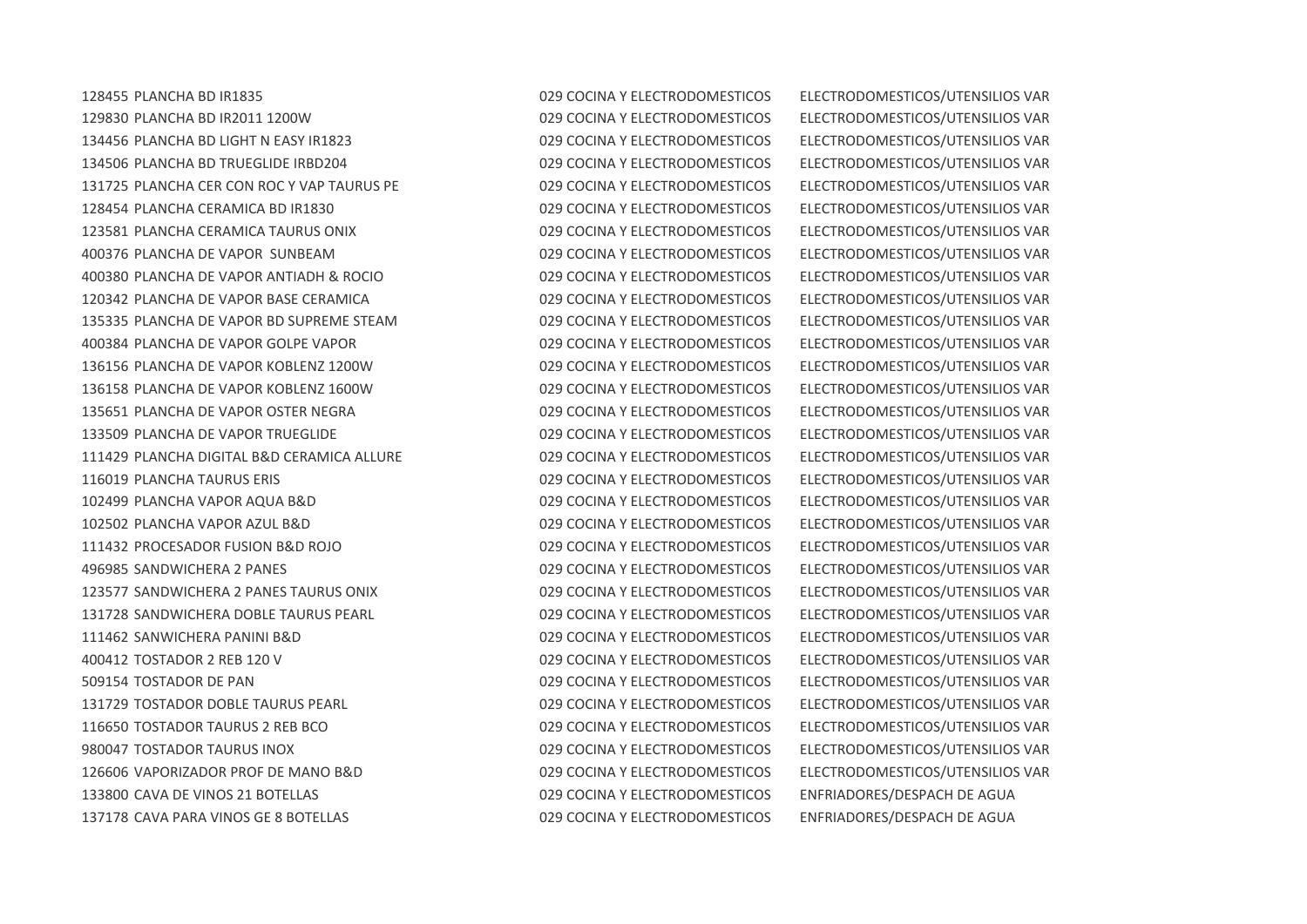DESPACHADOR DE AGUA AQUA FRESH ROYA 029 COCINA Y ELECTRODOMESTICOS ENFRIADORES/DESPACH DE AGUA DESPACHADOR DE AGUA AQUA STYLE ROY 029 COCINA Y ELECTRODOMESTICOS ENFRIADORES/DESPACH DE AGUA

 DESPACHADOR DE AGUA BLANCO EVERSTAR 029 COCINA Y ELECTRODOMESTICOS ENFRIADORES/DESPACH DE AGUA 137693 DESPACHADOR DE AGUA DE MESA DACE 029 COCINA Y ELECTRODOMESTICOS ENFRIADORES/DESPACH DE AGUA DESPACHADOR DE AGUA GE BLANCO 029 COCINA Y ELECTRODOMESTICOS ENFRIADORES/DESPACH DE AGUA DESPACHADOR DE AGUA GE NEGRO INOX 029 COCINA Y ELECTRODOMESTICOS ENFRIADORES/DESPACH DE AGUA DESPACHADOR DE AGUA MABE 029 COCINA Y ELECTRODOMESTICOS ENFRIADORES/DESPACH DE AGUA DESPACHADOR DE AGUA MABE BLANCO 029 COCINA Y ELECTRODOMESTICOS ENFRIADORES/DESPACH DE AGUA DESPACHADOR DE AGUA MABE CT NEG 029 COCINA Y ELECTRODOMESTICOS ENFRIADORES/DESPACH DE AGUA DESPACHADOR DE AGUA MABE FS BCO 029 COCINA Y ELECTRODOMESTICOS ENFRIADORES/DESPACH DE AGUA DESPACHADOR DE AGUA MABE FS BLANCO 029 COCINA Y ELECTRODOMESTICOS ENFRIADORES/DESPACH DE AGUA DESPACHADOR DE AGUA MESA DACE 029 COCINA Y ELECTRODOMESTICOS ENFRIADORES/DESPACH DE AGUA DESPACHADOR DE AGUA NEGRO EVERSTAR 029 COCINA Y ELECTRODOMESTICOS ENFRIADORES/DESPACH DE AGUA DESPACHADOR DE AGUA PISO DACE PLATA 029 COCINA Y ELECTRODOMESTICOS ENFRIADORES/DESPACH DE AGUA DESPACHADOR DE AGUA ROYAL AQUA MAX 029 COCINA Y ELECTRODOMESTICOS ENFRIADORES/DESPACH DE AGUA DESPACHADOR DE AGUA ROYAL AQUA SKY 029 COCINA Y ELECTRODOMESTICOS ENFRIADORES/DESPACH DE AGUA DESPACHADOR DE AGUA ROYAL RA/1300 029 COCINA Y ELECTRODOMESTICOS ENFRIADORES/DESPACH DE AGUA DESPACHADOR DE AGUA ROYAL RAQ-500 029 COCINA Y ELECTRODOMESTICOS ENFRIADORES/DESPACH DE AGUA DISPENSADOR DE AGUA GE 029 COCINA Y ELECTRODOMESTICOS ENFRIADORES/DESPACH DE AGUA ESTUFA DE EMPOTRAR INOX 30' ROCHELL 029 COCINA Y ELECTRODOMESTICOS ESTUFAS DE EMPOTRE ESTUFA DE EMPOTRE WHIRLPOOL 30 STEE 029 COCINA Y ELECTRODOMESTICOS ESTUFAS DE EMPOTRE ESTUFA EMP ELECTROLUX 30" INOX 029 COCINA Y ELECTRODOMESTICOS ESTUFAS DE EMPOTRE ESTUFA EMPOTRABLE 30" WHIRL STEEL 029 COCINA Y ELECTRODOMESTICOS ESTUFAS DE EMPOTRE ESTUFA EMPOTRABLE ACROS 30 BCA 029 COCINA Y ELECTRODOMESTICOS ESTUFAS DE EMPOTRE ESTUFA EMPOTRABLE ACROS 30" GRAFITO 029 COCINA Y ELECTRODOMESTICOS ESTUFAS DE EMPOTRE ESTUFA EMPOTRABLE ACROS 30"TITANIUM 029 COCINA Y ELECTRODOMESTICOS ESTUFAS DE EMPOTRE ESTUFA EMPOTRABLE WHIRL 30" INOX 029 COCINA Y ELECTRODOMESTICOS ESTUFAS DE EMPOTRE ESTUFA EMPOTRABLE WHIRL 30"ACERO IN 029 COCINA Y ELECTRODOMESTICOS ESTUFAS DE EMPOTRE ESTUFA EMPOTRABLE WHIRL 30"STEEL PR 029 COCINA Y ELECTRODOMESTICOS ESTUFAS DE EMPOTRE ESTUFA EMPOTRABLE WHIRLPOOL 30" 029 COCINA Y ELECTRODOMESTICOS ESTUFAS DE EMPOTRE ESTUFA EMPOTRAR 30" WHIRLPOOL INOX 029 COCINA Y ELECTRODOMESTICOS ESTUFAS DE EMPOTRE ESTUFA EMPOTRAR 30" WHIRLPOOL NEGRA 029 COCINA Y ELECTRODOMESTICOS ESTUFAS DE EMPOTRE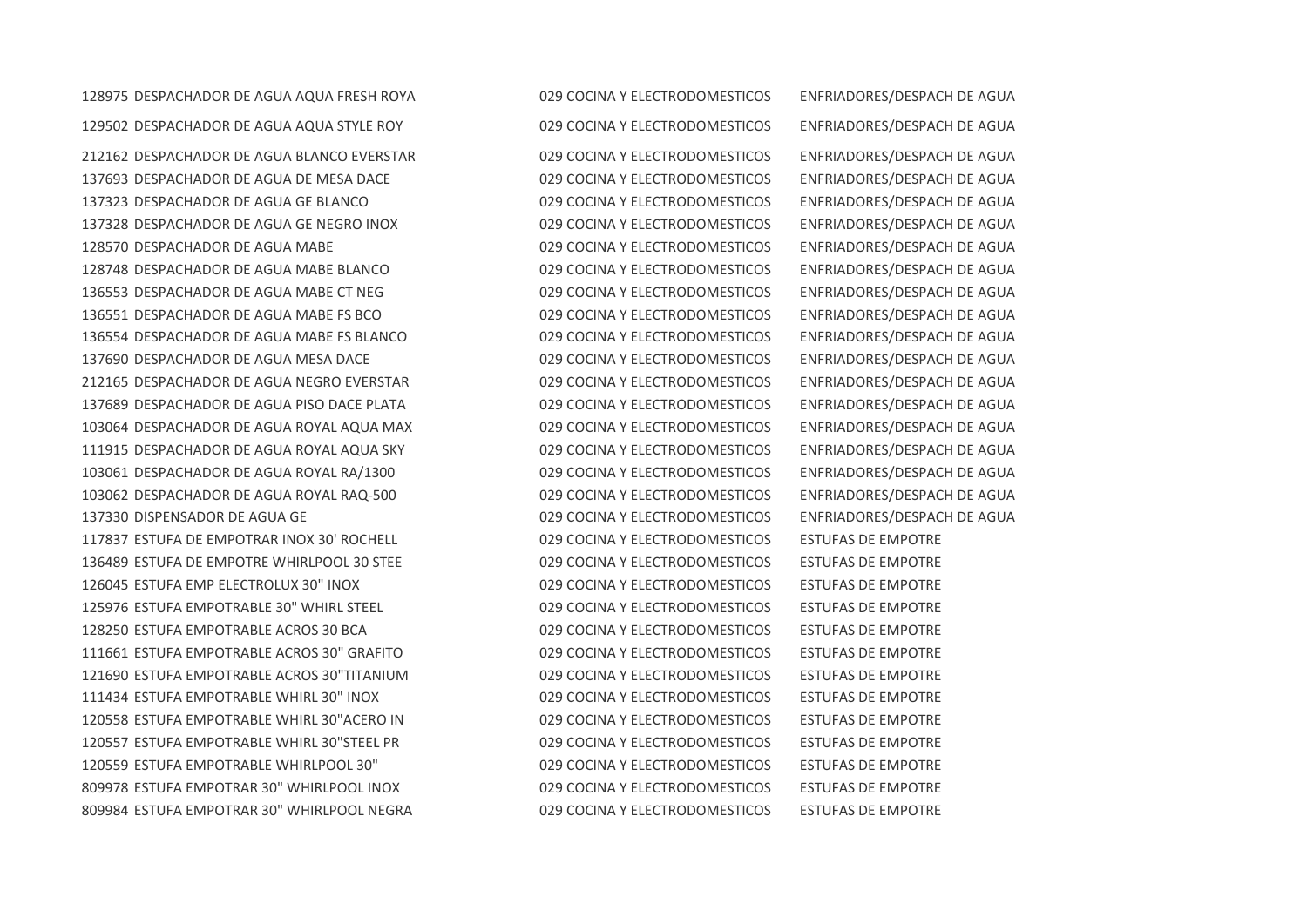ESTUFA EMPOTRAR KOBLENZ 30" MILAN B 029 COCINA Y ELECTRODOMESTICOS ESTUFAS DE EMPOTRE 136194 ESTUFA EMPOTRAR MABE 20 SILVER 029 COCINA Y ELECTRODOMESTICOS ESTUFAS DE EMPOTRE ESTUFA EMPOTRAR WHIRLPOOL 30" STEEL 029 COCINA Y ELECTRODOMESTICOS ESTUFAS DE EMPOTRE ESTUFA EMPOTRE MABE 20 SILVER 029 COCINA Y ELECTRODOMESTICOS ESTUFAS DE EMPOTRE ESTUFA EMPOTRE MABE 30" ACERO INOX 029 COCINA Y ELECTRODOMESTICOS ESTUFAS DE EMPOTRE ESTUFA EMPOTRE MABE 30" BLANCO 029 COCINA Y ELECTRODOMESTICOS ESTUFAS DE EMPOTRE ESTUFA EMPOTRE MABE 30" GRAFITO 029 COCINA Y ELECTRODOMESTICOS ESTUFAS DE EMPOTRE ESTUFA EMPOTRE MABE 30" NGRO 029 COCINA Y ELECTRODOMESTICOS ESTUFAS DE EMPOTRE ESTUFA EMPOTRE MABE 30" SILVER 029 COCINA Y ELECTRODOMESTICOS ESTUFAS DE EMPOTRE ESTUFA MABE DROP IN NEGRO 30" 029 COCINA Y ELECTRODOMESTICOS ESTUFAS DE EMPOTRE ESTUFA MABE EMPOTRAR BLANCO 30" 029 COCINA Y ELECTRODOMESTICOS ESTUFAS DE EMPOTRE ESTUFA MABE EMPOTRAR GRAFITO 20" 029 COCINA Y ELECTRODOMESTICOS ESTUFAS DE EMPOTRE ESTUFA MABE EMPOTRAR GRAFITO 30" 029 COCINA Y ELECTRODOMESTICOS ESTUFAS DE EMPOTRE ESTUFA DE PISO 20 ACROS INOX/NEGRO 029 COCINA Y ELECTRODOMESTICOS ESTUFAS DE PISO ESTUFA DE PISO 30 ACROS TIT 029 COCINA Y ELECTRODOMESTICOS ESTUFAS DE PISO ESTUFA DE PISO 30 MAYTAG INOX 029 COCINA Y ELECTRODOMESTICOS ESTUFAS DE PISO ESTUFA DE PISO 30 WHIRLPOOL ACERO 029 COCINA Y ELECTRODOMESTICOS ESTUFAS DE PISO ESTUFA DE PISO 30" WHIRL ACERO INOX 029 COCINA Y ELECTRODOMESTICOS ESTUFAS DE PISO ESTUFA DE PISO ACROS 20" METALICA 029 COCINA Y ELECTRODOMESTICOS ESTUFAS DE PISO ESTUFA DE PISO ACROS 30 TITANIUM 029 COCINA Y ELECTRODOMESTICOS ESTUFAS DE PISO ESTUFA DE PISO ACROS 30" METALICO 029 COCINA Y ELECTRODOMESTICOS ESTUFAS DE PISO ESTUFA DE PISO INOX DE 30' LILLE 029 COCINA Y ELECTRODOMESTICOS ESTUFAS DE PISO ESTUFA DE PISO LG 30 INOX 029 COCINA Y ELECTRODOMESTICOS ESTUFAS DE PISO ESTUFA DE PISO MABE 20 SILVER 029 COCINA Y ELECTRODOMESTICOS ESTUFAS DE PISO ESTUFA DE PISO MABE 30 SILVER 029 COCINA Y ELECTRODOMESTICOS ESTUFAS DE PISO ESTUFA DE PISO WHIRLPOOL 30 INOX 029 COCINA Y ELECTRODOMESTICOS ESTUFAS DE PISO ESTUFA DE PISO WHIRLPOOL 30" INOX 029 COCINA Y ELECTRODOMESTICOS ESTUFAS DE PISO ESTUFA DE PISO WHIRLPOOL 30" INOX 029 COCINA Y ELECTRODOMESTICOS ESTUFAS DE PISO ESTUFA DE PISO WHIRLPOOL 30" STE PR 029 COCINA Y ELECTRODOMESTICOS ESTUFAS DE PISO ESTUFA DE PISO WHIRLPOOL TITANIUM 029 COCINA Y ELECTRODOMESTICOS ESTUFAS DE PISO ESTUFA PISO 20" WHIRLPOOL ACERO INO 029 COCINA Y ELECTRODOMESTICOS ESTUFAS DE PISO ESTUFA PISO 30 KOBLENZ ACERO 029 COCINA Y ELECTRODOMESTICOS ESTUFAS DE PISO ESTUFA PISO 30 KOBLENZ INOX 029 COCINA Y ELECTRODOMESTICOS ESTUFAS DE PISO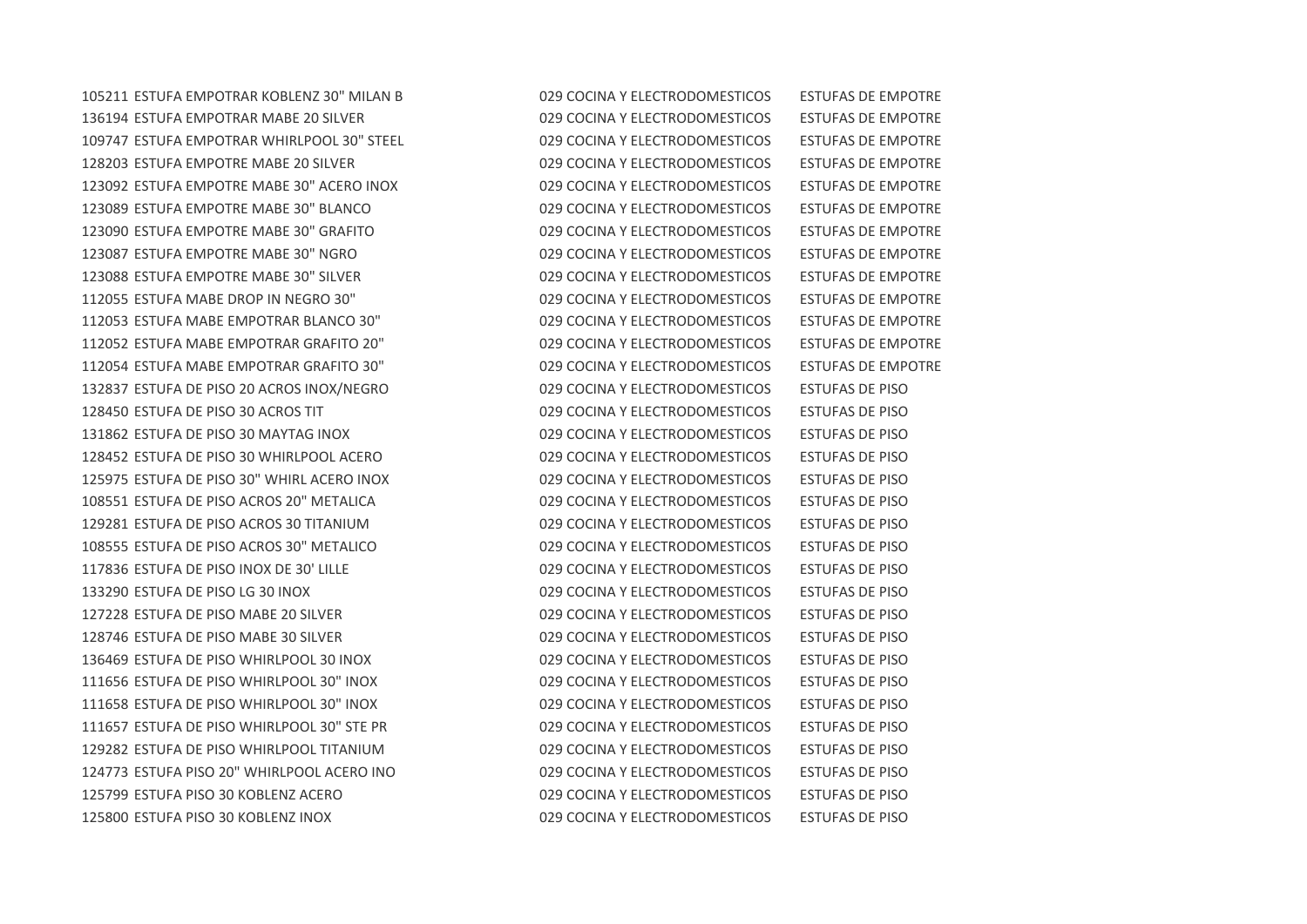ESTUFA PISO 30" ACROS NEGRA 029 COCINA Y ELECTRODOMESTICOS ESTUFAS DE PISO ESTUFA PISO 30" ACROS TITANIUM 029 COCINA Y ELECTRODOMESTICOS ESTUFAS DE PISO ESTUFA PISO 30" ACROS TITANIUM 029 COCINA Y ELECTRODOMESTICOS ESTUFAS DE PISO ESTUFA PISO 30" WHIRLPOOL NEGRA 029 COCINA Y ELECTRODOMESTICOS ESTUFAS DE PISO ESTUFA PISO 30" WHIRLPOOL STEEL PRO 029 COCINA Y ELECTRODOMESTICOS ESTUFAS DE PISO ESTUFA PISO ACROS 20" TITANIUM 029 COCINA Y ELECTRODOMESTICOS ESTUFAS DE PISO ESTUFA PISO ACROS 30" TITANIUM 029 COCINA Y ELECTRODOMESTICOS ESTUFAS DE PISO ESTUFA PISO KOBLENZ 30 CER NEG INOX 029 COCINA Y ELECTRODOMESTICOS ESTUFAS DE PISO ESTUFA PISO KOBLENZ 30" BIARRITZ NE 029 COCINA Y ELECTRODOMESTICOS ESTUFAS DE PISO ESTUFA PISO MABE 20 SILVER 029 COCINA Y ELECTRODOMESTICOS ESTUFAS DE PISO ESTUFA PISO MABE 20 SILVER 029 COCINA Y ELECTRODOMESTICOS ESTUFAS DE PISO ESTUFA PISO MABE 30 ACERO INOX. 029 COCINA Y ELECTRODOMESTICOS ESTUFAS DE PISO ESTUFA PISO MABE 30 SILVER 029 COCINA Y ELECTRODOMESTICOS ESTUFAS DE PISO ESTUFA PISO MABE 30" ACER INOX 029 COCINA Y ELECTRODOMESTICOS ESTUFAS DE PISO ESTUFA PISO MABE 30" ACERO INOX 029 COCINA Y ELECTRODOMESTICOS ESTUFAS DE PISO ESTUFA PISO MABE 30" BLANCO 029 COCINA Y ELECTRODOMESTICOS ESTUFAS DE PISO ESTUFA PISO MABE 30" GRAFITO 029 COCINA Y ELECTRODOMESTICOS ESTUFAS DE PISO ESTUFA PISO MABE 30" INOX 029 COCINA Y ELECTRODOMESTICOS ESTUFAS DE PISO ESTUFA PISO MABE 30" NEGR 029 COCINA Y ELECTRODOMESTICOS ESTUFAS DE PISO ESTUFA PISO MABE 30" NEGRO 029 COCINA Y ELECTRODOMESTICOS ESTUFAS DE PISO ESTUFA PISO MABE 30" NGRO 029 COCINA Y ELECTRODOMESTICOS ESTUFAS DE PISO ESTUFA PISO MABE 30" SILV 029 COCINA Y ELECTRODOMESTICOS ESTUFAS DE PISO ESTUFA PISO MABE 30" SILVER 029 COCINA Y ELECTRODOMESTICOS ESTUFAS DE PISO ESTUFA PISO MABE 30" STAINLESS STEE 029 COCINA Y ELECTRODOMESTICOS ESTUFAS DE PISO ESTUFA PISO WHIRLPOOL 30 INOX 029 COCINA Y ELECTRODOMESTICOS ESTUFAS DE PISO ESTUFA PISO WHIRLPOOL 30 STEEL PRO 029 COCINA Y ELECTRODOMESTICOS ESTUFAS DE PISO ESTUFA PISO WHIRLPOOL 30 STEEL PRO 029 COCINA Y ELECTRODOMESTICOS ESTUFAS DE PISO ESTUFA PISO WHIRLPOOL 30" STEEL PRO 029 COCINA Y ELECTRODOMESTICOS ESTUFAS DE PISO ESTUFA WHIRLPOOL 20 PULG ACERO INOX 029 COCINA Y ELECTRODOMESTICOS ESTUFAS DE PISO HORNO DE MICROONDAS 1.1' EVERSTAR 029 COCINA Y ELECTRODOMESTICOS HORNO DE MICROONDAS HORNO DE MICROONDAS SILVER 1.1 029 COCINA Y ELECTRODOMESTICOS HORNO DE MICROONDAS MICRO ONDAS DIGITAL 1.1(31LITROS) EVERSTAR SILVER 029 COCINA Y ELECTRODOMESTICOS HORNO DE MICROONDAS MICROONDAS ACROS 0.7 NEGRO 029 COCINA Y ELECTRODOMESTICOS HORNO DE MICROONDAS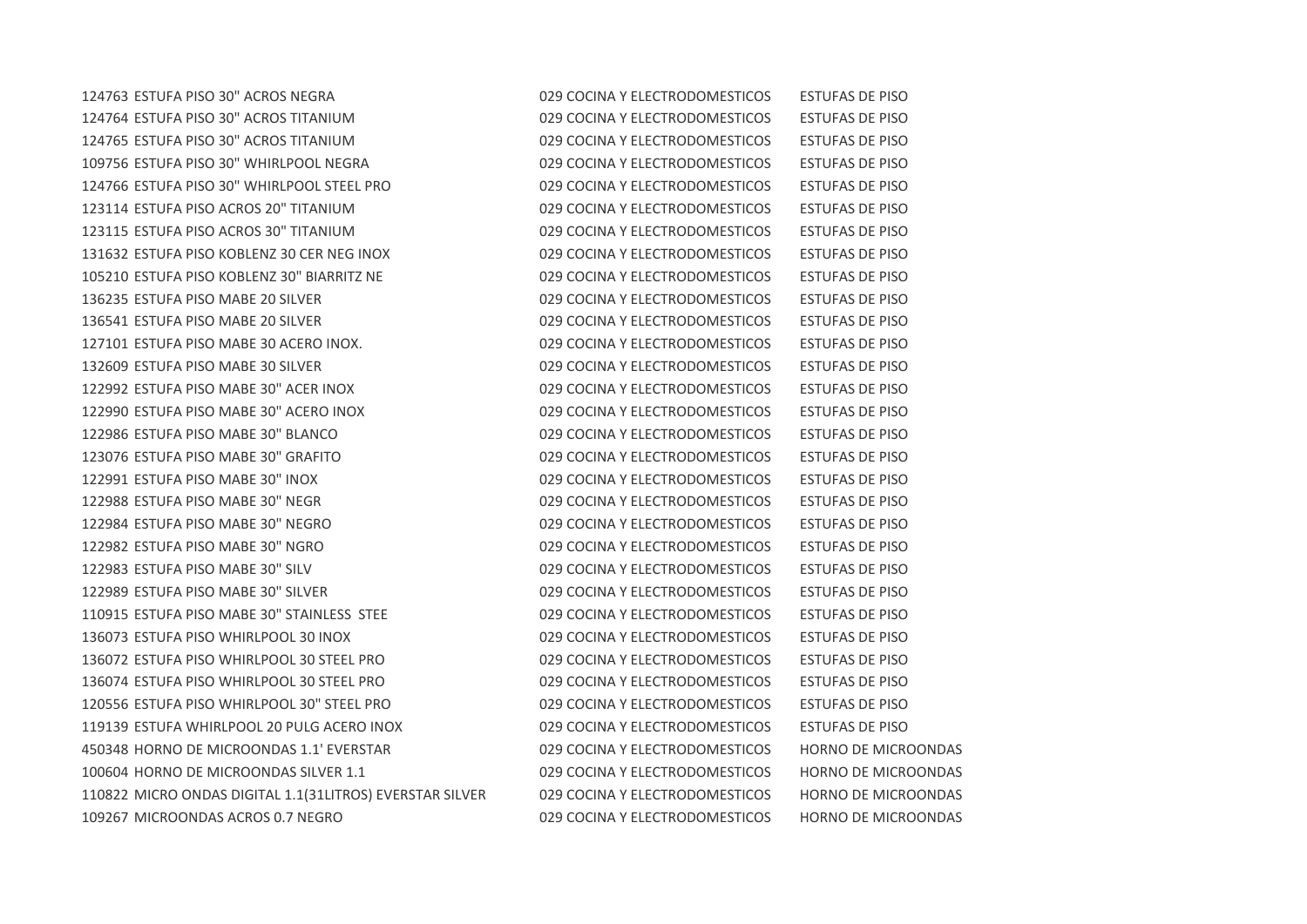MICROONDAS DAEWOO 0.7 ROJO 029 COCINA Y ELECTRODOMESTICOS HORNO DE MICROONDAS MICROONDAS DAEWOO 1.0 INDUSTRIAL 029 COCINA Y ELECTRODOMESTICOS HORNO DE MICROONDAS MICROONDAS DAEWOO 1.1 BLANCO 029 COCINA Y ELECTRODOMESTICOS HORNO DE MICROONDAS MICROONDAS DAEWOO 1.1 SILVER ESPEJO 029 COCINA Y ELECTRODOMESTICOS HORNO DE MICROONDAS MICROONDAS DAEWOO 1.1P3 ESPEJO ZERON 029 COCINA Y ELECTRODOMESTICOS HORNO DE MICROONDAS MICROONDAS EMPOTRAB. MAYTAG 1.6 P3 029 COCINA Y ELECTRODOMESTICOS HORNO DE MICROONDAS MICROONDAS EVERSTAR 0.7 SILVER 029 COCINA Y ELECTRODOMESTICOS HORNO DE MICROONDAS MICROONDAS EVERSTAR 1.4 SILVER ESPEJO 029 COCINA Y ELECTRODOMESTICOS HORNO DE MICROONDAS MICROONDAS GE 1.1 ESPEJO 029 COCINA Y ELECTRODOMESTICOS HORNO DE MICROONDAS MICROONDAS GE 1.16 GRILL ACERO INOX 029 COCINA Y ELECTRODOMESTICOS HORNO DE MICROONDAS MICROONDAS LG 1.5 ACERO INOX 029 COCINA Y ELECTRODOMESTICOS HORNO DE MICROONDAS MICROONDAS LG 1.5 NEGRO NEO CHEF 029 COCINA Y ELECTRODOMESTICOS HORNO DE MICROONDAS MICROONDAS MABE 1.1 SILVER ESPEJO 029 COCINA Y ELECTRODOMESTICOS HORNO DE MICROONDAS MICROONDAS MABE 1.4 ACERO INOX 029 COCINA Y ELECTRODOMESTICOS HORNO DE MICROONDAS MICROONDAS MABE 1.4 SILVER ESPEJO 029 COCINA Y ELECTRODOMESTICOS HORNO DE MICROONDAS MICROONDAS MABE 1.6 INOXIDABLE 029 COCINA Y ELECTRODOMESTICOS HORNO DE MICROONDAS MICROONDAS SAMSUNG 1.1P3 029 COCINA Y ELECTRODOMESTICOS HORNO DE MICROONDAS MICROONDAS WHIRL 1.1p3 FRE INOX 029 COCINA Y ELECTRODOMESTICOS HORNO DE MICROONDAS MICROONDAS WHIRLPOOL 1.0 P3 NEGRO 029 COCINA Y ELECTRODOMESTICOS HORNO DE MICROONDAS MICROONDAS WHIRLPOOL 1.1 ACERO INOX 029 COCINA Y ELECTRODOMESTICOS HORNO DE MICROONDAS HORNO A GAS 24 TEKA INOX 029 COCINA Y ELECTRODOMESTICOS HORNO EMPOTRADO HORNO A GAS 60 CM TEKA INOX 029 COCINA Y ELECTRODOMESTICOS HORNO EMPOTRADO HORNO A GAS WHIRLPOOL INOX CONV 029 COCINA Y ELECTRODOMESTICOS HORNO EMPOTRADO HORNO ELECTRICO WHIRLPOOL 30" INOX 029 COCINA Y ELECTRODOMESTICOS HORNO EMPOTRADO HORNO EMP A GAS ELECTROLUX 24 INOX 029 COCINA Y ELECTRODOMESTICOS HORNO EMPOTRADO HORNO EMP A GAS WHIRLPOOL 24 INOX 029 COCINA Y ELECTRODOMESTICOS HORNO EMPOTRADO HORNO EMP A GAS WHIRLPOOL 24 NEGRO 029 COCINA Y ELECTRODOMESTICOS HORNO EMPOTRADO PAQUETE HORNO Y MICRO KITCHEN AID 029 COCINA Y ELECTRODOMESTICOS HORNO EMPOTRADO CENTRO DE LAVADO GAS MABE 16KG BLAN 029 COCINA Y ELECTRODOMESTICOS LAVADORA DE ROPA CENTRO DE LAVADO GAS MABE 17KG GRAF 029 COCINA Y ELECTRODOMESTICOS LAVADORA DE ROPA LAVADORA 16KG DAEWOO ELLIO SILVER 029 COCINA Y ELECTRODOMESTICOS LAVADORA DE ROPA LAVADORA 16KG WHIRLPOOL BLANCA 029 COCINA Y ELECTRODOMESTICOS LAVADORA DE ROPA LAVADORA 17KG DAEWOO BCA 029 COCINA Y ELECTRODOMESTICOS LAVADORA DE ROPA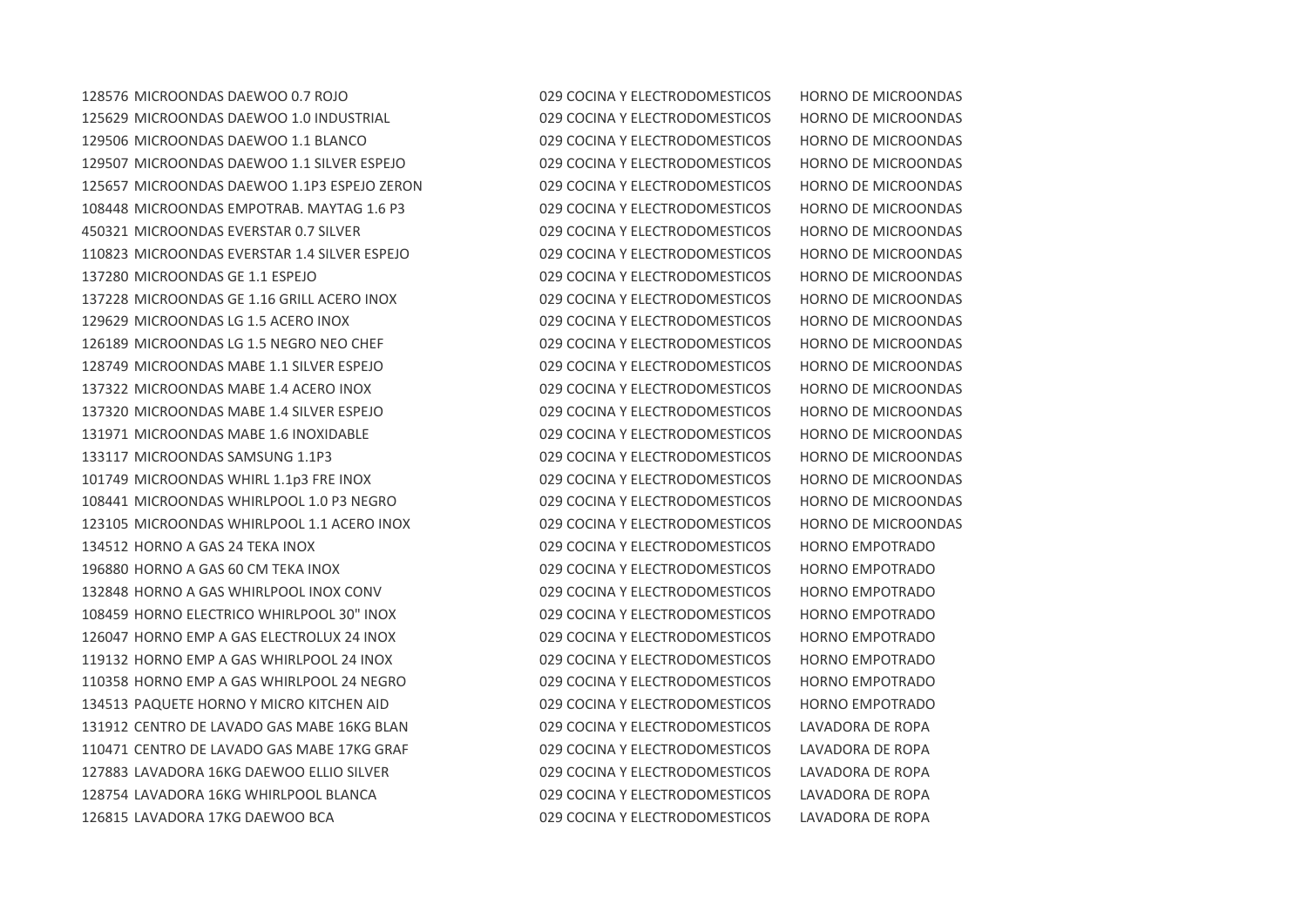LAVADORA 19KG LG SILVER INVERTER 029 COCINA Y ELECTRODOMESTICOS LAVADORA DE ROPA LAVADORA 22KG HE MABE GRIS 029 COCINA Y ELECTRODOMESTICOS LAVADORA DE ROPA LAVADORA AUTOMATICA WHIRL 16KG BCA 029 COCINA Y ELECTRODOMESTICOS LAVADORA DE ROPA LAVADORA DAEWOO 17KG ROJA 029 COCINA Y ELECTRODOMESTICOS LAVADORA DE ROPA LAVADORA DAEWOO 17KG SILVER 029 COCINA Y ELECTRODOMESTICOS LAVADORA DE ROPA LAVADORA DAEWOO 19KG BLANCA 029 COCINA Y ELECTRODOMESTICOS LAVADORA DE ROPA LAVADORA DAEWOO 19KG GRIS BACK PAN 029 COCINA Y ELECTRODOMESTICOS LAVADORA DE ROPA LAVADORA EASY 15KG BLANCA 029 COCINA Y ELECTRODOMESTICOS LAVADORA DE ROPA LAVADORA EASY 16KG BCO 029 COCINA Y ELECTRODOMESTICOS LAVADORA DE ROPA LAVADORA EASY 17KG BCO 029 COCINA Y ELECTRODOMESTICOS LAVADORA DE ROPA LAVADORA ELECTROLUX 17KG BCA 029 COCINA Y ELECTRODOMESTICOS LAVADORA DE ROPA LAVADORA ELECTROLUX 20KG BLANCO 029 COCINA Y ELECTRODOMESTICOS LAVADORA DE ROPA LAVADORA FRON SAMSUNG 20KG ZAFIRO 029 COCINA Y ELECTRODOMESTICOS LAVADORA DE ROPA LAVADORA FRON SAMSUNG 22KG BSS 029 COCINA Y ELECTRODOMESTICOS LAVADORA DE ROPA LAVADORA FRONTAL LG 20KG BLANCO 029 COCINA Y ELECTRODOMESTICOS LAVADORA DE ROPA LAVADORA FRONTAL LG 20KG SILVER 029 COCINA Y ELECTRODOMESTICOS LAVADORA DE ROPA LAVADORA FRONTAL SAMSUNG 20KG BLANC 029 COCINA Y ELECTRODOMESTICOS LAVADORA DE ROPA LAVADORA GE 21KG BCO 029 COCINA Y ELECTRODOMESTICOS LAVADORA DE ROPA LAVADORA HE MAYTAG 25KG BLA 029 COCINA Y ELECTRODOMESTICOS LAVADORA DE ROPA LAVADORA HE WHIRLPOOL 23KG 029 COCINA Y ELECTRODOMESTICOS LAVADORA DE ROPA LAVADORA KOBLENZ 22 KG BLANCO 029 COCINA Y ELECTRODOMESTICOS LAVADORA DE ROPA LAVADORA LG 17KG SMART INV MDB 029 COCINA Y ELECTRODOMESTICOS LAVADORA DE ROPA LAVADORA LG 18KG BLANCA 029 COCINA Y ELECTRODOMESTICOS LAVADORA DE ROPA LAVADORA LG 19KG DD INVERTER 029 COCINA Y ELECTRODOMESTICOS LAVADORA DE ROPA LAVADORA LG 21KG PLATA 029 COCINA Y ELECTRODOMESTICOS LAVADORA DE ROPA LAVADORA LG GRIS 17KG 029 COCINA Y ELECTRODOMESTICOS LAVADORA DE ROPA LAVADORA LG MINI WASH 3.5KG SILVER 029 COCINA Y ELECTRODOMESTICOS LAVADORA DE ROPA LAVADORA MABE 16KG BCA 029 COCINA Y ELECTRODOMESTICOS LAVADORA DE ROPA LAVADORA MABE 19KG BCO 029 COCINA Y ELECTRODOMESTICOS LAVADORA DE ROPA LAVADORA MABE 19KG BCO 029 COCINA Y ELECTRODOMESTICOS LAVADORA DE ROPA LAVADORA MABE 20KG BLANCA 029 COCINA Y ELECTRODOMESTICOS LAVADORA DE ROPA LAVADORA MABE 20KG BLANCO 029 COCINA Y ELECTRODOMESTICOS LAVADORA DE ROPA LAVADORA MABE 22KG BLANCO 029 COCINA Y ELECTRODOMESTICOS LAVADORA DE ROPA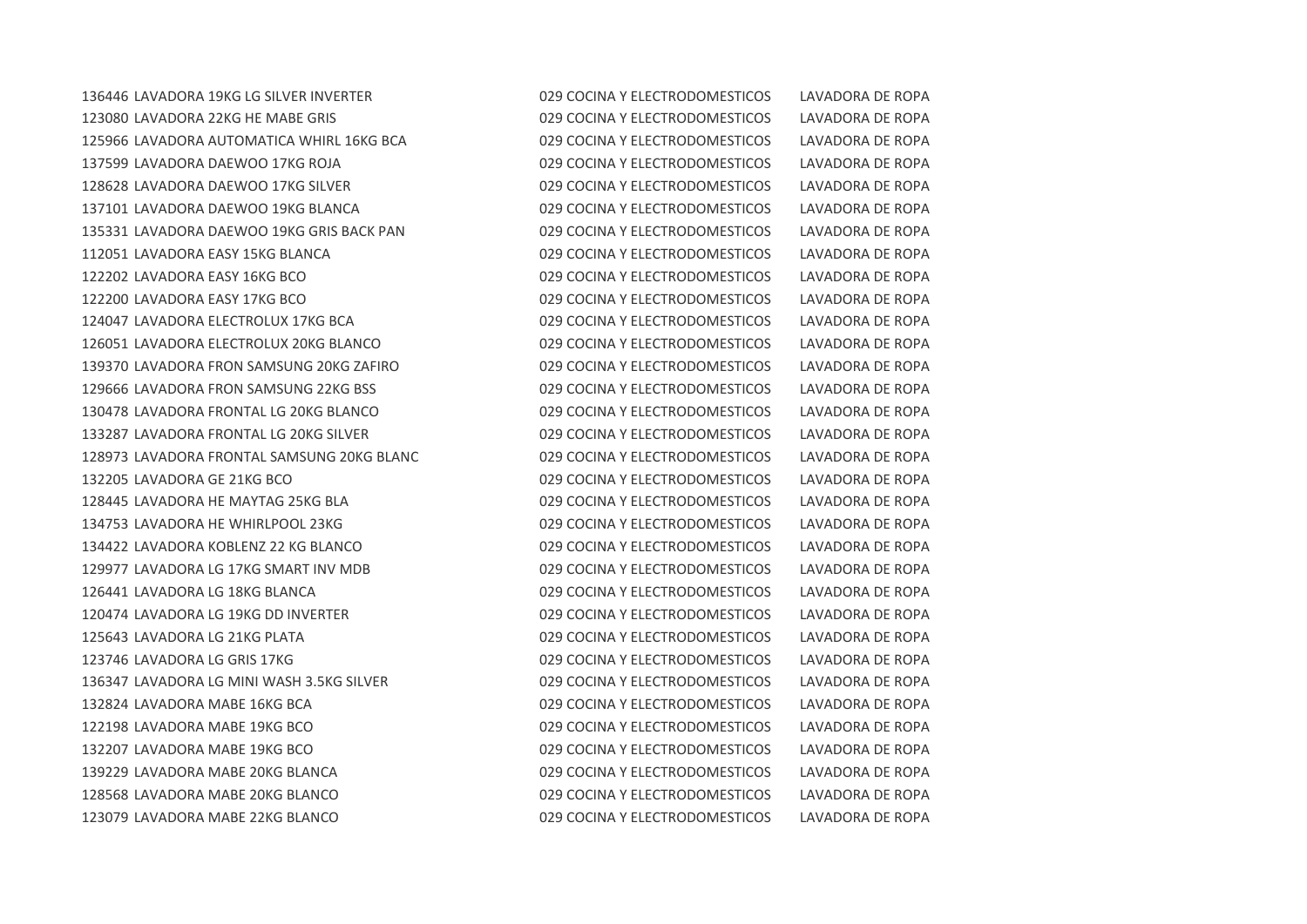LAVADORA MABE AUTOM BLANCO 18KG 029 COCINA Y ELECTRODOMESTICOS LAVADORA DE ROPA LAVADORA MABE HE 20KG BCO/PLAT 029 COCINA Y ELECTRODOMESTICOS LAVADORA DE ROPA LAVADORA MABE HE 22KG PLATA 029 COCINA Y ELECTRODOMESTICOS LAVADORA DE ROPA LAVADORA MABE HE 24KG PLATA 029 COCINA Y ELECTRODOMESTICOS LAVADORA DE ROPA LAVADORA MAYTAG 17KG BLANCA 029 COCINA Y ELECTRODOMESTICOS LAVADORA DE ROPA LAVADORA MAYTAG 18KG BLANCA 029 COCINA Y ELECTRODOMESTICOS LAVADORA DE ROPA LAVADORA MAYTAG 19KG BLANCA 029 COCINA Y ELECTRODOMESTICOS LAVADORA DE ROPA LAVADORA MAYTAG 20KG 029 COCINA Y ELECTRODOMESTICOS LAVADORA DE ROPA LAVADORA MAYTAG 20KG BLANCA 029 COCINA Y ELECTRODOMESTICOS LAVADORA DE ROPA LAVADORA MAYTAG 22KG HE SATIN 029 COCINA Y ELECTRODOMESTICOS LAVADORA DE ROPA LAVADORA MAYTAG 23 KG 029 COCINA Y ELECTRODOMESTICOS LAVADORA DE ROPA LAVADORA MAYTAG 28KG 029 COCINA Y ELECTRODOMESTICOS LAVADORA DE ROPA LAVADORA MAYTAG HE 22KG BLANCA 029 COCINA Y ELECTRODOMESTICOS LAVADORA DE ROPA LAVADORA SAMSUNG 16KG ADW 029 COCINA Y ELECTRODOMESTICOS LAVADORA DE ROPA LAVADORA SAMSUNG 18KG ADW 029 COCINA Y ELECTRODOMESTICOS LAVADORA DE ROPA LAVADORA SAMSUNG 19KG BLANCO 029 COCINA Y ELECTRODOMESTICOS LAVADORA DE ROPA LAVADORA SAMSUNG 20KG BLANCO 029 COCINA Y ELECTRODOMESTICOS LAVADORA DE ROPA LAVADORA SAMSUNG 24KG BSS 029 COCINA Y ELECTRODOMESTICOS LAVADORA DE ROPA LAVADORA SAMSUNG FRONT 18KG 029 COCINA Y ELECTRODOMESTICOS LAVADORA DE ROPA LAVADORA SUPERIOR 19 KG BLANCA 029 COCINA Y ELECTRODOMESTICOS LAVADORA DE ROPA LAVADORA SUPERIOR 19 KG SILVER 029 COCINA Y ELECTRODOMESTICOS LAVADORA DE ROPA

 LAVADORA WHIRLPOOL 16 KG BCA 029 COCINA Y ELECTRODOMESTICOS LAVADORA DE ROPA LAVADORA WHIRLPOOL 17 KG BLANCA 029 COCINA Y ELECTRODOMESTICOS LAVADORA DE ROPA LAVADORA WHIRLPOOL 17KG BLANCA 029 COCINA Y ELECTRODOMESTICOS LAVADORA DE ROPA LAVADORA WHIRLPOOL 17KG BLANCA 029 COCINA Y ELECTRODOMESTICOS LAVADORA DE ROPA LAVADORA WHIRLPOOL 17KG BLANCA 029 COCINA Y ELECTRODOMESTICOS LAVADORA DE ROPA LAVADORA WHIRLPOOL 18 KG BLANCA 029 COCINA Y ELECTRODOMESTICOS LAVADORA DE ROPA LAVADORA WHIRLPOOL 18KG BLANCA 029 COCINA Y ELECTRODOMESTICOS LAVADORA DE ROPA LAVADORA WHIRLPOOL 18KG BLANCA 029 COCINA Y ELECTRODOMESTICOS LAVADORA DE ROPA LAVADORA WHIRLPOOL 19 KG BCA 029 COCINA Y ELECTRODOMESTICOS LAVADORA DE ROPA LAVADORA WHIRLPOOL 19 KG BLANCA 029 COCINA Y ELECTRODOMESTICOS LAVADORA DE ROPA

LAVADORA TWINWASH LG BLANCA 3.5KG 029 COCINA Y ELECTRODOMESTICOS LAVADORA DE ROPA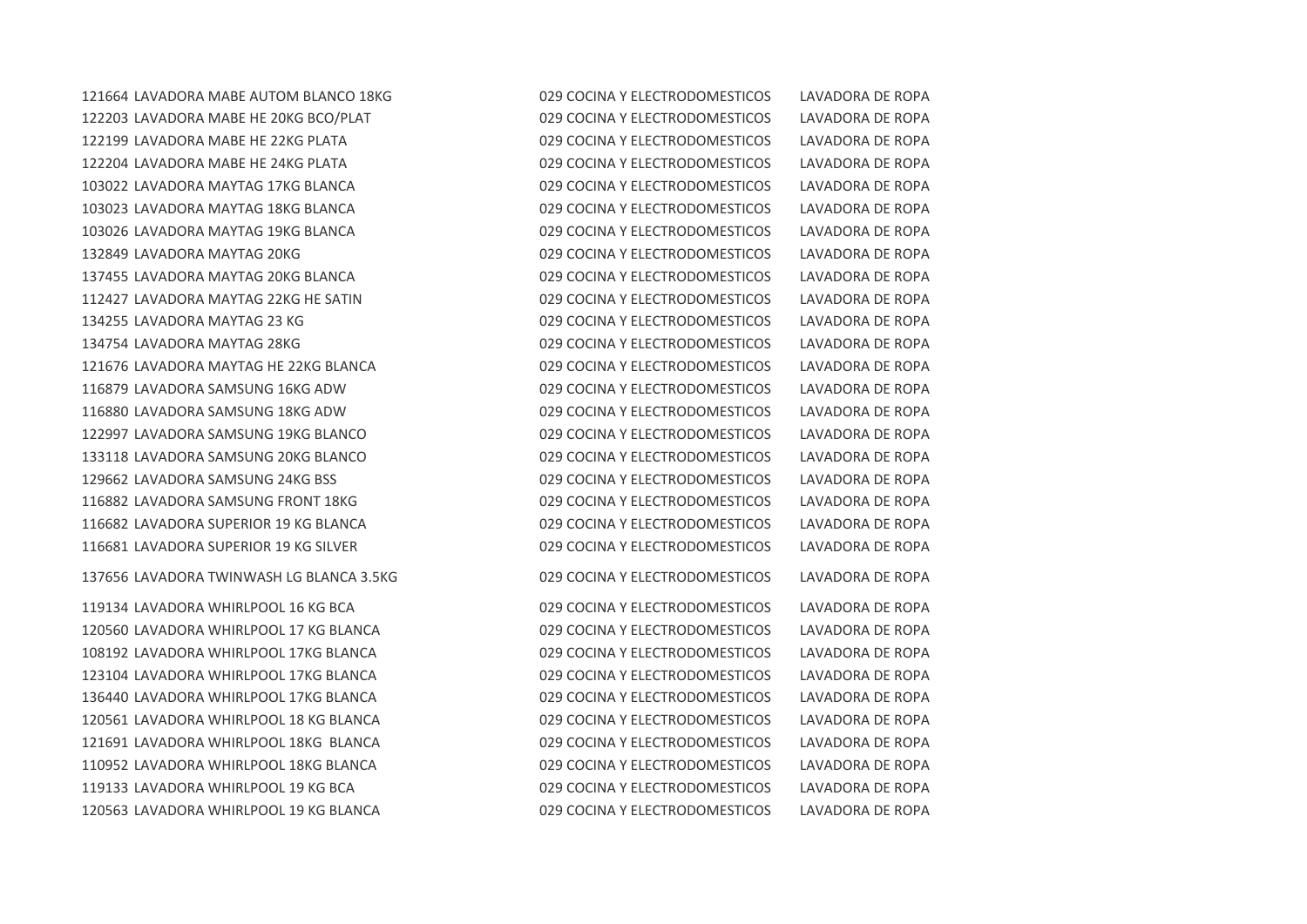LAVADORA WHIRLPOOL 19 KG GRIS 029 COCINA Y ELECTRODOMESTICOS LAVADORA DE ROPA LAVADORA WHIRLPOOL 19KG 029 COCINA Y ELECTRODOMESTICOS LAVADORA DE ROPA LAVADORA WHIRLPOOL 19KG BLANCA 029 COCINA Y ELECTRODOMESTICOS LAVADORA DE ROPA LAVADORA WHIRLPOOL 19KG BLANCA 029 COCINA Y ELECTRODOMESTICOS LAVADORA DE ROPA LAVADORA WHIRLPOOL 19KG BLANCA 029 COCINA Y ELECTRODOMESTICOS LAVADORA DE ROPA LAVADORA WHIRLPOOL 20 KG BLANCA 029 COCINA Y ELECTRODOMESTICOS LAVADORA DE ROPA LAVADORA WHIRLPOOL 20KG BCO 029 COCINA Y ELECTRODOMESTICOS LAVADORA DE ROPA LAVADORA WHIRLPOOL 20KG BCO TC 029 COCINA Y ELECTRODOMESTICOS LAVADORA DE ROPA LAVADORA WHIRLPOOL 20KG BLANCA 029 COCINA Y ELECTRODOMESTICOS LAVADORA DE ROPA LAVADORA WHIRLPOOL HE 24 KG BLANCA 029 COCINA Y ELECTRODOMESTICOS LAVADORA DE ROPA LAVASECADORA 18KK DAEWOO SILV 029 COCINA Y ELECTRODOMESTICOS LAVADORA DE ROPA LAVASECADORA LG 12KG SILVER 029 COCINA Y ELECTRODOMESTICOS LAVADORA DE ROPA LAVASECADORA LG 18KG BLANCA INVERTE 029 COCINA Y ELECTRODOMESTICOS LAVADORA DE ROPA LAVASECADORA MABE 11KG BLANCA 029 COCINA Y ELECTRODOMESTICOS LAVADORA DE ROPA LAVASECADORA SAMSUNG 11.5KG BCO 029 COCINA Y ELECTRODOMESTICOS LAVADORA DE ROPA LAVASECADORA SAMSUNG 11.5KG INOX 029 COCINA Y ELECTRODOMESTICOS LAVADORA DE ROPA LAVASECADORA SAMSUNG 20KG BLANCA 029 COCINA Y ELECTRODOMESTICOS LAVADORA DE ROPA LAVASECADORA SAMSUNG 20KG BSS 029 COCINA Y ELECTRODOMESTICOS LAVADORA DE ROPA LAVAVAJILLAS ELECTROLUX LIB EMP 14SER INO 029 COCINA Y ELECTRODOMESTICOS LAVAPLATOS LAVAVAJILLAS ELECTROLUX LIB EMP 8SER INO 029 COCINA Y ELECTRODOMESTICOS LAVAPLATOS LAVAVAJILLAS GE 12 SER 029 COCINA Y ELECTRODOMESTICOS LAVAPLATOS LAVAVAJILLAS MABE EMP 12S INOX 029 COCINA Y ELECTRODOMESTICOS LAVAPLATOS LAVAVAJILLAS MAYTAG 14SER INOX 029 COCINA Y ELECTRODOMESTICOS LAVAPLATOS LAVAVAJILLAS MAYTAG SER 14 INOX 029 COCINA Y ELECTRODOMESTICOS LAVAPLATOS CAMPANA DECORATIVA PARED 90CM INOX. 029 COCINA Y ELECTRODOMESTICOS LINEA BLANCA CAMPANA EMPOTRABLE 029 COCINA Y ELECTRODOMESTICOS LINEA BLANCA CAMPANA EMPOTRABLE 029 COCINA Y ELECTRODOMESTICOS LINEA BLANCA

 CAMPANA EMPOTRABLE 80CM INOX. 029 COCINA Y ELECTRODOMESTICOS LINEA BLANCA CAMPANA EMPOTRABLE 90CM INOX. 029 COCINA Y ELECTRODOMESTICOS LINEA BLANCA CAMPANA IO MABE 60CM PARED INOX 029 COCINA Y ELECTRODOMESTICOS LINEA BLANCA CAMPANA IO MABE EMPOTRAR 80 CM INOX 029 COCINA Y ELECTRODOMESTICOS LINEA BLANCA

CAMPANA EMPOTRABLE 029 COCINA Y ELECTRODOMESTICOS LINEA BLANCA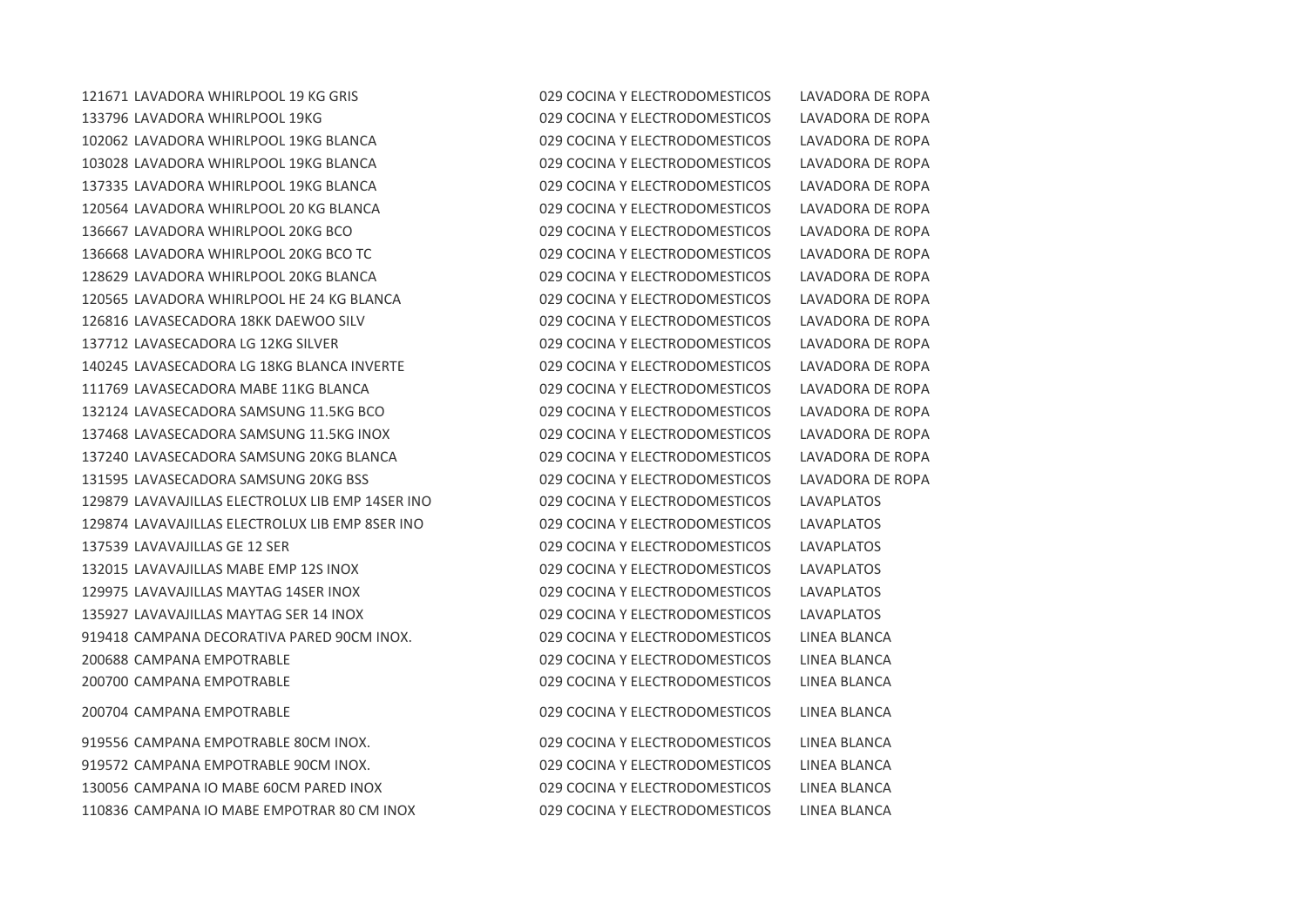COMBO PARRILLA EP60/CAMPANA TMX TEK 029 COCINA Y ELECTRODOMESTICOS PARRILLAS COMBO PARRILLA Y CAMPANA TEKA INOX 029 COCINA Y ELECTRODOMESTICOS PARRILLAS PAQUETE PARR70/CAMP76 KOBLENZ INOX 029 COCINA Y ELECTRODOMESTICOS PARRILLAS PARRIILLA DE GAS 24" ACERO INOX 029 COCINA Y ELECTRODOMESTICOS PARRILLAS

 CAMPANA MABE 80CM INOX SILVER 029 COCINA Y ELECTRODOMESTICOS LINEA BLANCA CAMPANA MABE 90 CM INOXIDABLE 029 COCINA Y ELECTRODOMESTICOS LINEA BLANCA CAMPANA MABE EMP PAR BISQUE 76CM 029 COCINA Y ELECTRODOMESTICOS LINEA BLANCA CAMPANA MABE EMP PAR BLANCO 50CM 029 COCINA Y ELECTRODOMESTICOS LINEA BLANCA CAMPANA MABE EMP PAR BLANCO 80CM 029 COCINA Y ELECTRODOMESTICOS LINEA BLANCA CAMPANA MABE EMP PAR INOX 50CM 029 COCINA Y ELECTRODOMESTICOS LINEA BLANCA CAMPANA MABE EMP PAR SILVER 50CM 029 COCINA Y ELECTRODOMESTICOS LINEA BLANCA CAMPANA TEKA 50CM EMP INOX 029 COCINA Y ELECTRODOMESTICOS LINEA BLANCA CAMPANA TEKA 50CM EMP TITANIUM 029 COCINA Y ELECTRODOMESTICOS LINEA BLANCA CAMPANA TEKA 60CM EMP INOX 029 COCINA Y ELECTRODOMESTICOS LINEA BLANCA CAMPANA TEKA 76CM EMP TITANIUM 029 COCINA Y ELECTRODOMESTICOS LINEA BLANCA CAMPANA TEKA 80CM EMP INOX 029 COCINA Y ELECTRODOMESTICOS LINEA BLANCA CAMPANA WHIRL 90 CM ACERO CRISTAL 029 COCINA Y ELECTRODOMESTICOS LINEA BLANCA CAMPANADECORATIVA AI 70 CM 029 COCINA Y ELECTRODOMESTICOS LINEA BLANCA CENTRO DE LAVADO MABE 17KG BLANCO 029 COCINA Y ELECTRODOMESTICOS LINEA BLANCA CONGELADOR MABE 7FT BLANCO 029 COCINA Y ELECTRODOMESTICOS LINEA BLANCA CONGELADOR MABE 9FT BLANCO 029 COCINA Y ELECTRODOMESTICOS LINEA BLANCA ESTUFA PISO KITCHEN AID 30 INOX 029 COCINA Y ELECTRODOMESTICOS LINEA BLANCA HORNO ELECTRICO WHIRLPOOL 24 INOX 029 COCINA Y ELECTRODOMESTICOS LINEA BLANCA HORNO EMPOTRABLE GAS 029 COCINA Y ELECTRODOMESTICOS LINEA BLANCA MICROCAMPANA MAYTAG 2.0 INOX 029 COCINA Y ELECTRODOMESTICOS LINEA BLANCA MICROONDAS GE 1.1 ESPEJO BLANCO 029 COCINA Y ELECTRODOMESTICOS LINEA BLANCA MICROONDAS MABE 1.4 ESPEJO SILVER 029 COCINA Y ELECTRODOMESTICOS LINEA BLANCA 108442 MICROONDAS WHIRLPOOL 1.0 P3 SILVER 029 COCINA Y ELECTRODOMESTICOS LINEA BLANCA PARRILLA A GAS 90CM TEKA INOX 029 COCINA Y ELECTRODOMESTICOS LINEA BLANCA PARRILLA ACERO 5 QUEMADORES 029 COCINA Y ELECTRODOMESTICOS LINEA BLANCA PROCESADOR DE ALIMENTOS KITCHENAID 029 COCINA Y ELECTRODOMESTICOS LINEA BLANCA REFRIGERADOR MABE 250 LTS BLANCO 029 COCINA Y ELECTRODOMESTICOS LINEA BLANCA REFRIGERADOR MABE SXS 26 INOX 029 COCINA Y ELECTRODOMESTICOS LINEA BLANCA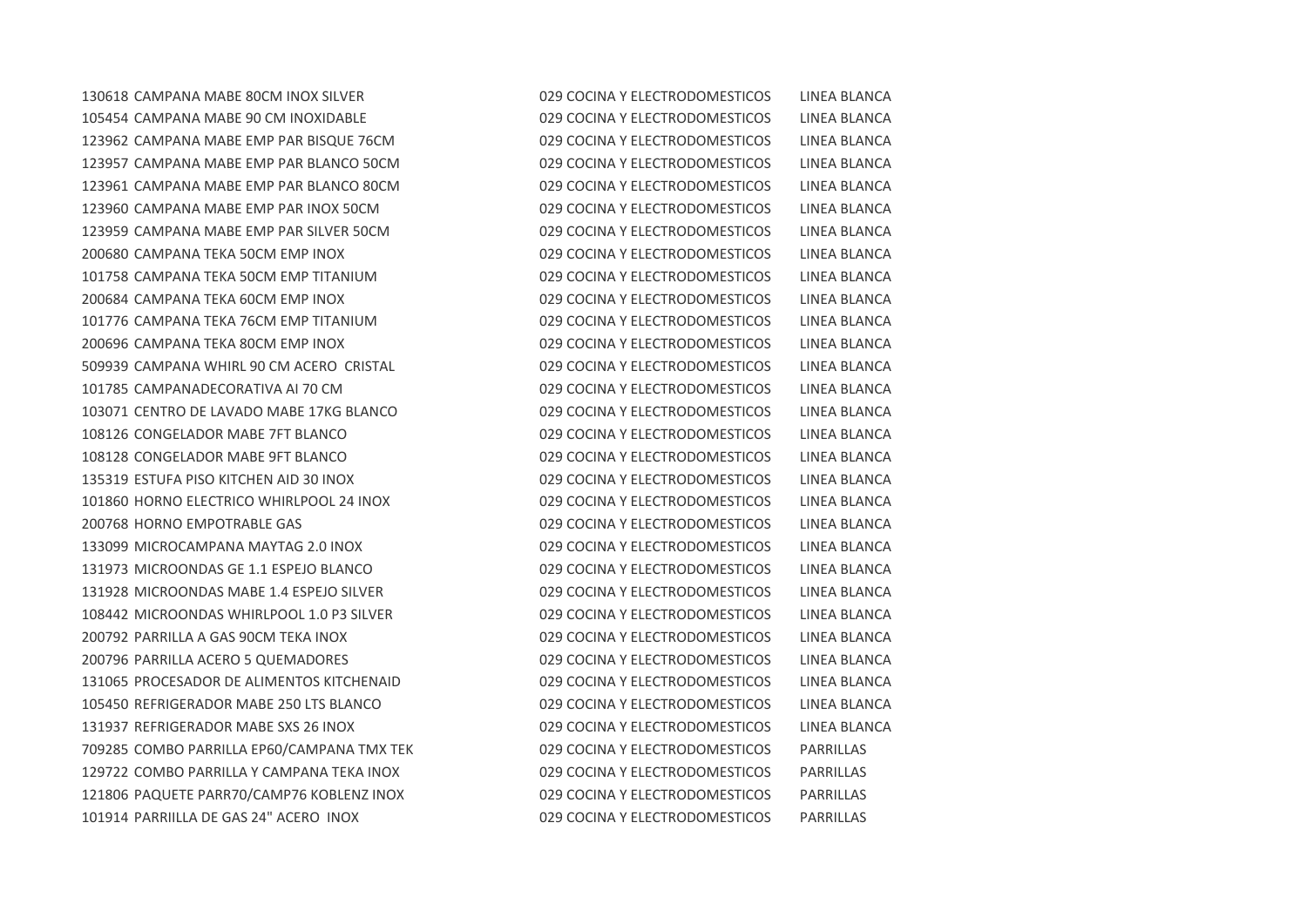PARRILLA 60 CM ARAÑAS A ESM 4 QUEM 029 COCINA Y ELECTRODOMESTICOS PARRILLAS PARRILLA A GAS 2 QUEM 30 CM 029 COCINA Y ELECTRODOMESTICOS PARRILLAS PARRILLA A GAS 30" ELECTROLUX 029 COCINA Y ELECTRODOMESTICOS PARRILLAS PARRILLA A GAS 36" FRIGIDAIRE 029 COCINA Y ELECTRODOMESTICOS PARRILLAS PARRILLA A GAS 70CM TEKA INOX 029 COCINA Y ELECTRODOMESTICOS PARRILLAS PARRILLA A GAS EB 60CM ACERO INOX 029 COCINA Y ELECTRODOMESTICOS PARRILLAS PARRILLA A GAS WHIRLPOOL 36 INOX 029 COCINA Y ELECTRODOMESTICOS PARRILLAS PARRILLA ACERO INOX 90 CM 029 COCINA Y ELECTRODOMESTICOS PARRILLAS PARRILLA ACROS 30 ACERO 029 COCINA Y ELECTRODOMESTICOS PARRILLAS PARRILLA ACROS 76 CM ACERO INOXIDABLE 029 COCINA Y ELECTRODOMESTICOS PARRILLAS PARRILLA ACROS 76 CM. NEGRA 029 COCINA Y ELECTRODOMESTICOS PARRILLAS PARRILLA DE GAS 30" AC INOX IXELIUM 029 COCINA Y ELECTRODOMESTICOS PARRILLAS PARRILLA EB 70CM ACERO INOX 029 COCINA Y ELECTRODOMESTICOS PARRILLAS PARRILLA ELECTRICA 30" FRIGIDAIRE 029 COCINA Y ELECTRODOMESTICOS PARRILLAS PARRILLA ELECTRICA 36" MAYTAG 029 COCINA Y ELECTRODOMESTICOS PARRILLAS PARRILLA GAS 60 CM ACERO INOX 029 COCINA Y ELECTRODOMESTICOS PARRILLAS PARRILLA GAS 60CM KOBLENZ 029 COCINA Y ELECTRODOMESTICOS PARRILLAS PARRILLA GAS 90CM KOBLENZ 029 COCINA Y ELECTRODOMESTICOS PARRILLAS PARRILLA GAS MABE 76 CM INOX 029 COCINA Y ELECTRODOMESTICOS PARRILLAS PARRILLA IEM 22' CASS STD BLANCA 029 COCINA Y ELECTRODOMESTICOS PARRILLAS PARRILLA MABE EMP 60CM ACERO INOX 029 COCINA Y ELECTRODOMESTICOS PARRILLAS PARRILLA MABE GAS 90CM ACERO INOX 029 COCINA Y ELECTRODOMESTICOS PARRILLAS PARRILLA MAYTAG 36" ACERO INOX 029 COCINA Y ELECTRODOMESTICOS PARRILLAS PARRILLA SUPRA 90CM ACERO INOX 029 COCINA Y ELECTRODOMESTICOS PARRILLAS PARRILLA WHIRL 30" DE GAS ACERO 029 COCINA Y ELECTRODOMESTICOS PARRILLAS PARRILLA WHIRL 36" DE GAS ACERO 029 COCINA Y ELECTRODOMESTICOS PARRILLAS PARRILLA WHIRLPOOL 24" ACERO INOX 029 COCINA Y ELECTRODOMESTICOS PARRILLAS PARRILLA WHIRLPOOL DE CERAMICA 36" 029 COCINA Y ELECTRODOMESTICOS PARRILLAS PARRILLA WHRILPOOL 30" ACERO INOX 029 COCINA Y ELECTRODOMESTICOS PARRILLAS DUPLEX GE PROFILE 23FT VIDRIO NEGRO 029 COCINA Y ELECTRODOMESTICOS REFRIGERADORES DUPLEX WHIRLPOOL 25 INOX 029 COCINA Y ELECTRODOMESTICOS REFRIGERADORES REFRIGERADOR DUPLEX 26' ACERO FRID 029 COCINA Y ELECTRODOMESTICOS REFRIGERADORES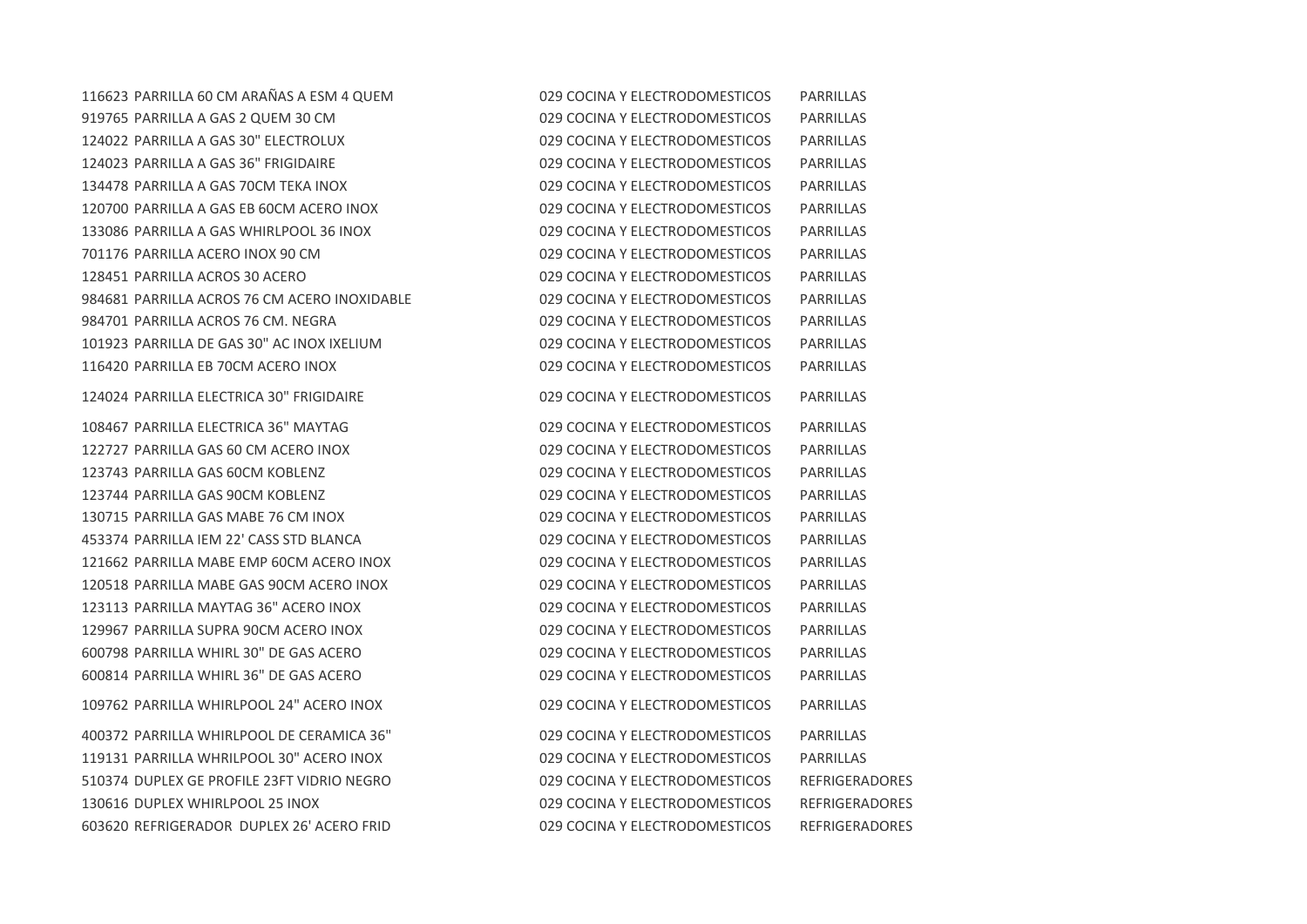REFRIGERADOR LG 15 PLATINUM SIL 029 COCINA Y ELECTRODOMESTICOS REFRIGERADORES

 REFRIGERADOR FRECH DOOR 26 PIES 029 COCINA Y ELECTRODOMESTICOS REFRIGERADORES REFRIGERADOR 13 PIES DAEWOO SILV 029 COCINA Y ELECTRODOMESTICOS REFRIGERADORES REFRIGERADOR 14 FRIGIDAIRE SILVER 029 COCINA Y ELECTRODOMESTICOS REFRIGERADORES REFRIGERADOR 14 PIES 029 COCINA Y ELECTRODOMESTICOS REFRIGERADORES REFRIGERADOR 14' WHIRLPOOL SILVER 029 COCINA Y ELECTRODOMESTICOS REFRIGERADORES REFRIGERADOR 14P TM SILVER C/PANEL 029 COCINA Y ELECTRODOMESTICOS REFRIGERADORES REFRIGERADOR 22FT ACERO INOXIDABLE 029 COCINA Y ELECTRODOMESTICOS REFRIGERADORES REFRIGERADOR ACROS 13 BLANCO 029 COCINA Y ELECTRODOMESTICOS REFRIGERADORES REFRIGERADOR AUT 11P3 MABE GRAFITO 029 COCINA Y ELECTRODOMESTICOS REFRIGERADORES REFRIGERADOR BM ELECTROLUX 16' INOX 029 COCINA Y ELECTRODOMESTICOS REFRIGERADORES REFRIGERADOR BM MABE 18.4 BSS 029 COCINA Y ELECTRODOMESTICOS REFRIGERADORES REFRIGERADOR BM MABE 19PIES INOX 029 COCINA Y ELECTRODOMESTICOS REFRIGERADORES REFRIGERADOR DAEWOO 11 SILVER FLORA 029 COCINA Y ELECTRODOMESTICOS REFRIGERADORES REFRIGERADOR DAEWOO 13 SILVER 029 COCINA Y ELECTRODOMESTICOS REFRIGERADORES REFRIGERADOR DAEWOO 13 SILVER FLOR 029 COCINA Y ELECTRODOMESTICOS REFRIGERADORES REFRIGERADOR DAEWOO 14 SILVER 029 COCINA Y ELECTRODOMESTICOS REFRIGERADORES REFRIGERADOR DAEWOO 16 SILVER 029 COCINA Y ELECTRODOMESTICOS REFRIGERADORES REFRIGERADOR DAEWOO 17 JET BLACK 029 COCINA Y ELECTRODOMESTICOS REFRIGERADORES REFRIGERADOR DAEWOO 17p3 DESP AGUA 029 COCINA Y ELECTRODOMESTICOS REFRIGERADORES REFRIGERADOR DUP 26' WHIRLPOOL ACE 029 COCINA Y ELECTRODOMESTICOS REFRIGERADORES REFRIGERADOR DUP DD SAMSUNG 25 BSS 029 COCINA Y ELECTRODOMESTICOS REFRIGERADORES REFRIGERADOR DUP WHIRLPOOL 25' INOX 029 COCINA Y ELECTRODOMESTICOS REFRIGERADORES REFRIGERADOR DUPLEX LG DD 22" INV INOX 029 COCINA Y ELECTRODOMESTICOS REFRIGERADORES REFRIGERADOR DUPLEX GE SLATE 26P3 029 COCINA Y ELECTRODOMESTICOS REFRIGERADORES REFRIGERADOR DUPLEX SAMSUNG 25' 029 COCINA Y ELECTRODOMESTICOS REFRIGERADORES REFRIGERADOR DUPLEX SAMSUNG 25 INOX 029 COCINA Y ELECTRODOMESTICOS REFRIGERADORES REFRIGERADOR FD LG 24 INOX 029 COCINA Y ELECTRODOMESTICOS REFRIGERADORES REFRIGERADOR FD SAMSUNG 28 BLACK C 029 COCINA Y ELECTRODOMESTICOS REFRIGERADORES REFRIGERADOR FD WHIRLPOOL 26' INOX 029 COCINA Y ELECTRODOMESTICOS REFRIGERADORES REFRIGERADOR GE BM ACERO INOX 25" 029 COCINA Y ELECTRODOMESTICOS REFRIGERADORES REFRIGERADOR LG 14´C/DES INV SILVER 029 COCINA Y ELECTRODOMESTICOS REFRIGERADORES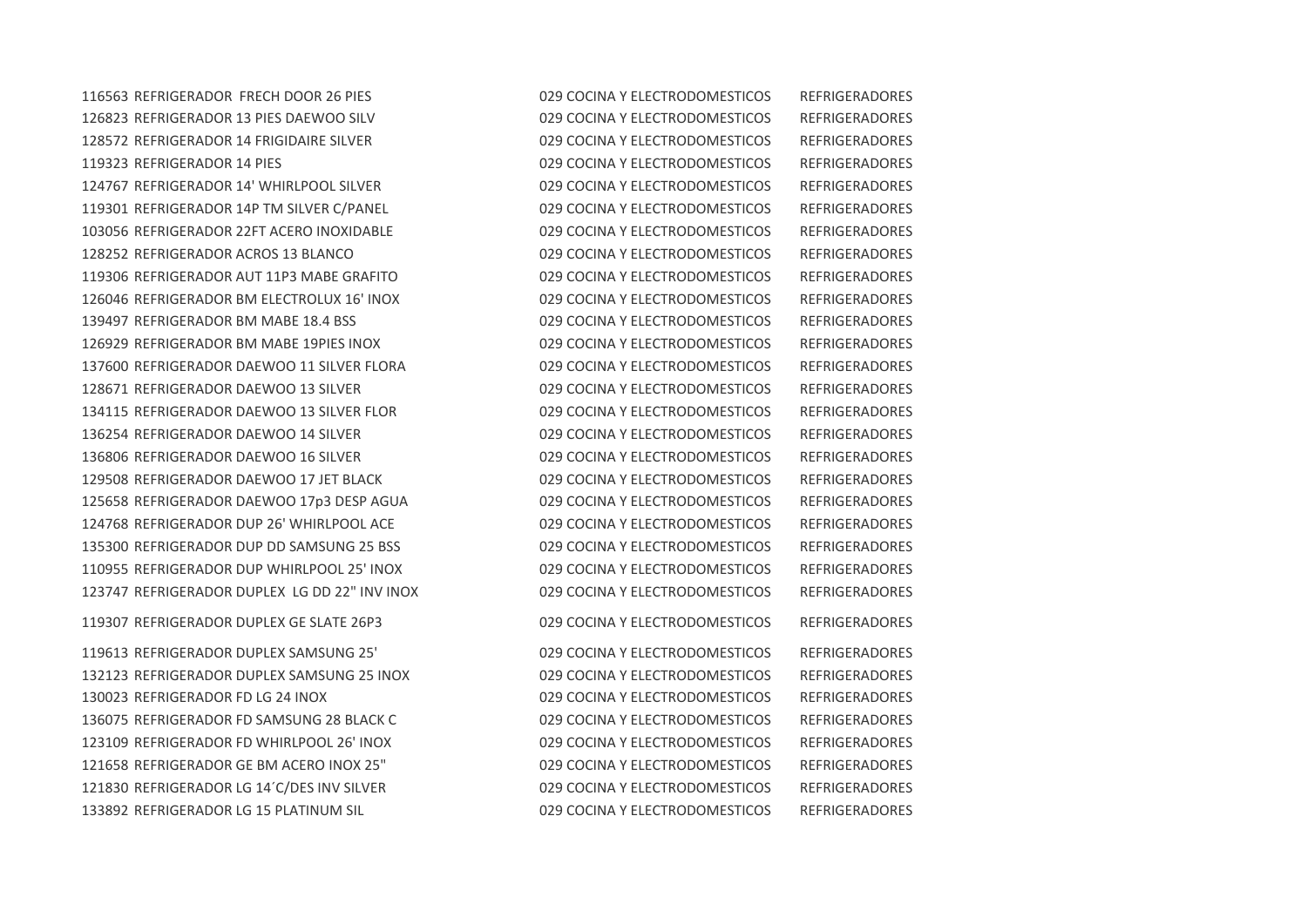REFRIGERADOR LG 15 PLATINUM SILVER 029 COCINA Y ELECTRODOMESTICOS REFRIGERADORES REFRIGERADOR LG 16' INVERTER WD 029 COCINA Y ELECTRODOMESTICOS REFRIGERADORES REFRIGERADOR LG 16´DD INV SILVER 029 COCINA Y ELECTRODOMESTICOS REFRIGERADORES REFRIGERADOR LG 18 DD PLATINUM SILV 029 COCINA Y ELECTRODOMESTICOS REFRIGERADORES REFRIGERADOR LG 20 BLANCO 029 COCINA Y ELECTRODOMESTICOS REFRIGERADORES REFRIGERADOR LG DD 16 PLATINUM SILV 029 COCINA Y ELECTRODOMESTICOS REFRIGERADORES REFRIGERADOR LG FD 25 ACE MICRO GRA 029 COCINA Y ELECTRODOMESTICOS REFRIGERADORES REFRIGERADOR LG FREN 24' ACERO INOX 029 COCINA Y ELECTRODOMESTICOS REFRIGERADORES REFRIGERADOR LG INSTAVIEW 26 INOX 029 COCINA Y ELECTRODOMESTICOS REFRIGERADORES REFRIGERADOR MABE 11' SILVER 029 COCINA Y ELECTRODOMESTICOS REFRIGERADORES REFRIGERADOR MABE 11P GRAFITO 029 COCINA Y ELECTRODOMESTICOS REFRIGERADORES REFRIGERADOR MABE 14' SILVER 029 COCINA Y ELECTRODOMESTICOS REFRIGERADORES REFRIGERADOR MABE 14PIES GRAFITO 029 COCINA Y ELECTRODOMESTICOS REFRIGERADORES REFRIGERADOR MABE 15 INOX 029 COCINA Y ELECTRODOMESTICOS REFRIGERADORES REFRIGERADOR MABE 15P ACERO INOX 029 COCINA Y ELECTRODOMESTICOS REFRIGERADORES REFRIGERADOR MABE 19 ACERO INOX 029 COCINA Y ELECTRODOMESTICOS REFRIGERADORES REFRIGERADOR MAYTAG 21' ACERO 029 COCINA Y ELECTRODOMESTICOS REFRIGERADORES REFRIGERADOR SAMSUNG 12 ELEG INOX 029 COCINA Y ELECTRODOMESTICOS REFRIGERADORES REFRIGERADOR SAMSUNG 13 PIES 029 COCINA Y ELECTRODOMESTICOS REFRIGERADORES REFRIGERADOR SAMSUNG 14P ELEGANT IN 029 COCINA Y ELECTRODOMESTICOS REFRIGERADORES REFRIGERADOR SAMSUNG 18 BLACK ST 029 COCINA Y ELECTRODOMESTICOS REFRIGERADORES REFRIGERADOR SAMSUNG 19' BLACK ST S 029 COCINA Y ELECTRODOMESTICOS REFRIGERADORES REFRIGERADOR SAMSUNG 19 ELEG INOX 029 COCINA Y ELECTRODOMESTICOS REFRIGERADORES REFRIGERADOR SAMSUNG 19 SILVER 029 COCINA Y ELECTRODOMESTICOS REFRIGERADORES REFRIGERADOR SAMSUNG 24 FAMILY H SILVER 029 COCINA Y ELECTRODOMESTICOS REFRIGERADORES REFRIGERADOR SAMSUNG 25 DUP SIL FSC 029 COCINA Y ELECTRODOMESTICOS REFRIGERADORES REFRIGERADOR SAMSUNG 26 FRE D BLAC 029 COCINA Y ELECTRODOMESTICOS REFRIGERADORES REFRIGERADOR SAMSUNG 26 FREN BLACK 029 COCINA Y ELECTRODOMESTICOS REFRIGERADORES REFRIGERADOR SAMSUNG 29 DUP SIL FSC 029 COCINA Y ELECTRODOMESTICOS REFRIGERADORES REFRIGERADOR SAMSUNG FD 22 SILVER 029 COCINA Y ELECTRODOMESTICOS REFRIGERADORES REFRIGERADOR SAMSUNG FD 26 ELEG INOX D 029 COCINA Y ELECTRODOMESTICOS REFRIGERADORES REFRIGERADOR SAMSUNG FD 26 SILVER 029 COCINA Y ELECTRODOMESTICOS REFRIGERADORES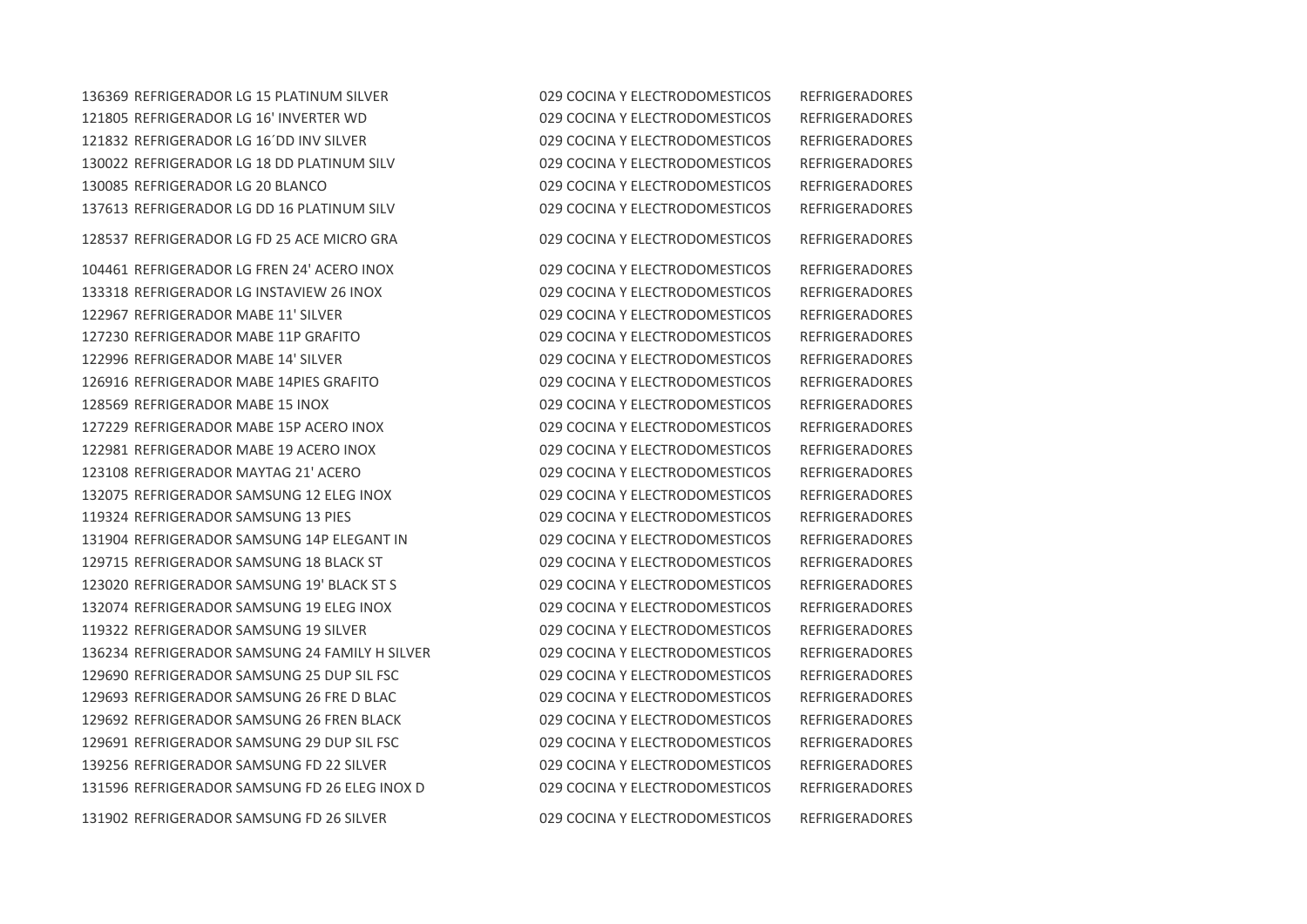REFRIGERADOR SIDEKICK WHIRL 18P3 AI 029 COCINA Y ELECTRODOMESTICOS REFRIGERADORES REFRIGERADOR WHIRL 11' SILVER 029 COCINA Y ELECTRODOMESTICOS REFRIGERADORES REFRIGERADOR WHIRL 14' SILVER 029 COCINA Y ELECTRODOMESTICOS REFRIGERADORES REFRIGERADOR WHIRL 18 P3 ACERO INOX 029 COCINA Y ELECTRODOMESTICOS REFRIGERADORES REFRIGERADOR WHIRLPOL DUPLEX 25 INO 029 COCINA Y ELECTRODOMESTICOS REFRIGERADORES REFRIGERADOR WHIRLPOOL 14 SILVER 029 COCINA Y ELECTRODOMESTICOS REFRIGERADORES REFRIGERADOR WHIRLPOOL 16 INOX 029 COCINA Y ELECTRODOMESTICOS REFRIGERADORES REFRIGERADOR WHIRLPOOL 16' INOX 029 COCINA Y ELECTRODOMESTICOS REFRIGERADORES REFRIGERADOR WHIRLPOOL 16' INOX 029 COCINA Y ELECTRODOMESTICOS REFRIGERADORES REFRIGERADOR WHIRLPOOL 18 INOX 029 COCINA Y ELECTRODOMESTICOS REFRIGERADORES REFRIGERADOR WHIRLPOOL 18' INOX 029 COCINA Y ELECTRODOMESTICOS REFRIGERADORES REFRIGERADOR WHIRLPOOL 18 SILVER 029 COCINA Y ELECTRODOMESTICOS REFRIGERADORES REFRIGERADOR WHIRPOOL FDBM 20' INOX 029 COCINA Y ELECTRODOMESTICOS REFRIGERADORES REFRIGERADPOR 14' FRIGIDAIRE BLANCO 029 COCINA Y ELECTRODOMESTICOS REFRIGERADORES REFRIGRERADOR 14 PIES LG 029 COCINA Y ELECTRODOMESTICOS REFRIGERADORES CAVA DE VINOS WHIRLPOOL 12 BOTELLAS 029 COCINA Y ELECTRODOMESTICOS REFRIGERADORES PEQUEÑOS FRIGOBAR 2' FRIGIDARE ACERO 029 COCINA Y ELECTRODOMESTICOS REFRIGERADORES PEQUEÑOS FRIGOBAR 3.2 COCACOLA 029 COCINA Y ELECTRODOMESTICOS REFRIGERADORES PEQUEÑOS FRIGOBAR 4 MABE ACERO INOX 029 COCINA Y ELECTRODOMESTICOS REFRIGERADORES PEQUEÑOS FRIGOBAR 45.8L MABE STAINLESS 029 COCINA Y ELECTRODOMESTICOS REFRIGERADORES PEQUEÑOS FRIGOBAR DAEWOO 2 SILVER 029 COCINA Y ELECTRODOMESTICOS REFRIGERADORES PEQUEÑOS FRIGOBAR WHIRLPOOL 2' ROJO 029 COCINA Y ELECTRODOMESTICOS REFRIGERADORES PEQUEÑOS FRIGOBAR WHIRLPOOL 4 ACERO INOX 029 COCINA Y ELECTRODOMESTICOS REFRIGERADORES PEQUEÑOS FRIGOBAR WHIRLPOOL 4 BLACK SS 029 COCINA Y ELECTRODOMESTICOS REFRIGERADORES PEQUEÑOS FRIGOBAR WHIRLPOOL 5' C/DES SILVER 029 COCINA Y ELECTRODOMESTICOS REFRIGERADORES PEQUEÑOS FRIGOBAR WHIRLPOOL 5 PIES BLANCO 029 COCINA Y ELECTRODOMESTICOS REFRIGERADORES PEQUEÑOS REFRIGERADOR FRIGIDAIRE 9' BLANCO 029 COCINA Y ELECTRODOMESTICOS REFRIGERADORES PEQUEÑOS REFRIGERADOR MABE 1PMAN 8' 029 COCINA Y ELECTRODOMESTICOS REFRIGERADORES PEQUEÑOS REFRIGERADOR MABE 4' GRAFITO 029 COCINA Y ELECTRODOMESTICOS REFRIGERADORES PEQUEÑOS REFRIGERADOR WHRL 9' ACERO C/DESP 029 COCINA Y ELECTRODOMESTICOS REFRIGERADORES PEQUEÑOS SECADORA 18KG MABE GRIS 029 COCINA Y ELECTRODOMESTICOS SECADORAS DE ROPA DE GAS SECADORA 20KG MABE BLANCA 029 COCINA Y ELECTRODOMESTICOS SECADORAS DE ROPA DE GAS SECADORA DE GAS MAYTAG 19KG BLANCA 029 COCINA Y ELECTRODOMESTICOS SECADORAS DE ROPA DE GAS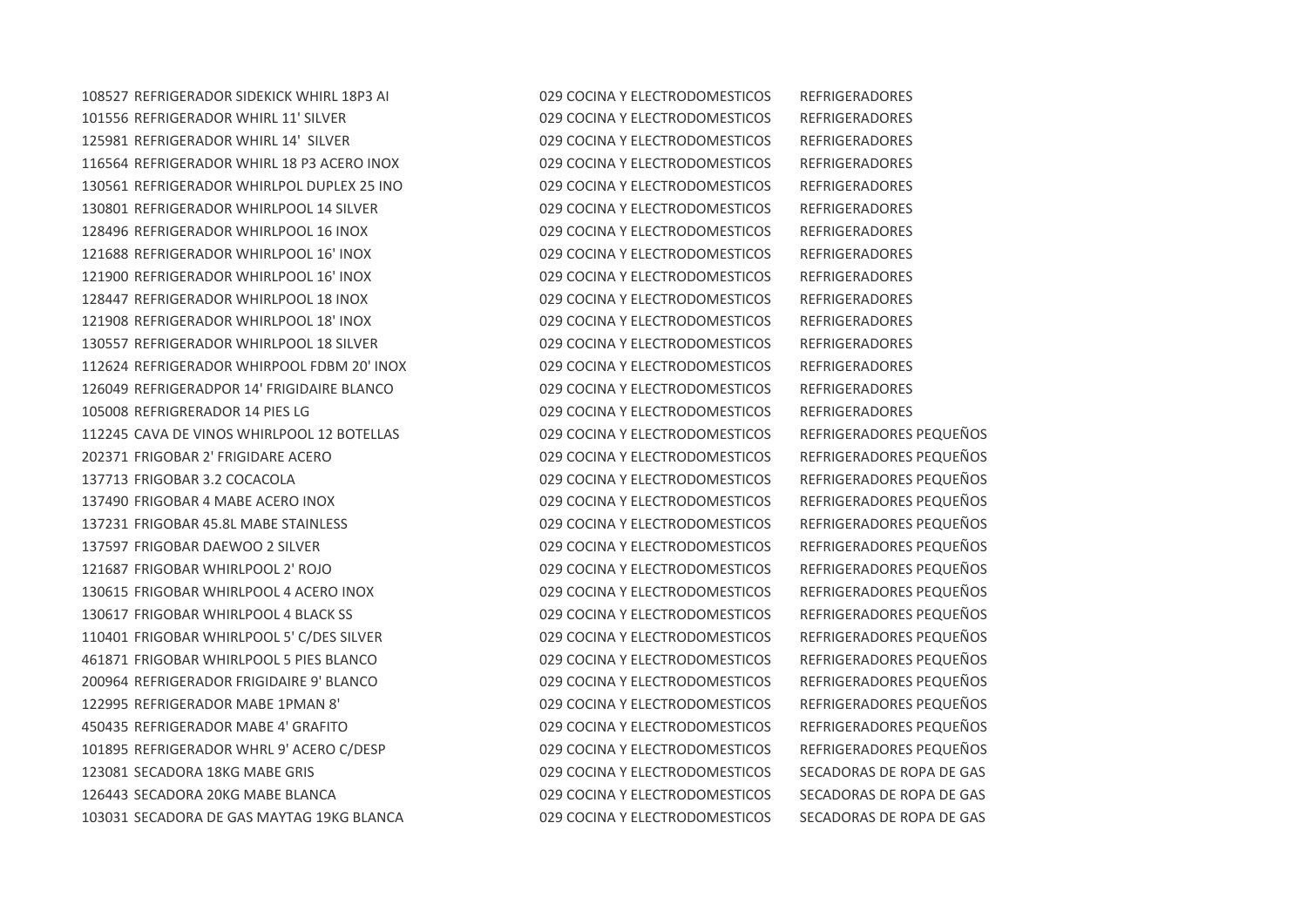SECADORA DE GAS MAYTAG 22KG BCA 029 COCINA Y ELECTRODOMESTICOS SECADORAS DE ROPA DE GAS SECADORA DE GAS MAYTAG 25KG BCA 029 COCINA Y ELECTRODOMESTICOS SECADORAS DE ROPA DE GAS SECADORA DE GAS WHIRL 22KG BCA 029 COCINA Y ELECTRODOMESTICOS SECADORAS DE ROPA DE GAS SECADORA DE GAS WHIRLPOOL 17 KG BCA 029 COCINA Y ELECTRODOMESTICOS SECADORAS DE ROPA DE GAS SECADORA DE GAS WHIRLPOOL 18KG BCA 029 COCINA Y ELECTRODOMESTICOS SECADORAS DE ROPA DE GAS SECADORA DE GAS WHIRLPOOL 21KG BCA 029 COCINA Y ELECTRODOMESTICOS SECADORAS DE ROPA DE GAS SECADORA EASY 18KG BLANCA 029 COCINA Y ELECTRODOMESTICOS SECADORAS DE ROPA DE GAS SECADORA ELECTRICA MAYTAG 19 KG BCA 029 COCINA Y ELECTRODOMESTICOS SECADORAS DE ROPA DE GAS SECADORA FRON SAMSUNG 20KG ZAFIRO 029 COCINA Y ELECTRODOMESTICOS SECADORAS DE ROPA DE GAS SECADORA FRON SAMSUNG 22KG BSS 029 COCINA Y ELECTRODOMESTICOS SECADORAS DE ROPA DE GAS SECADORA FRONT SAMSUNG 18KG 029 COCINA Y ELECTRODOMESTICOS SECADORAS DE ROPA DE GAS SECADORA FRONTAL LG 20KG BLANCA 029 COCINA Y ELECTRODOMESTICOS SECADORAS DE ROPA DE GAS SECADORA FRONTAL LG 20KG BLANCO 029 COCINA Y ELECTRODOMESTICOS SECADORAS DE ROPA DE GAS SECADORA FRONTAL LG 20KG SILVER 029 COCINA Y ELECTRODOMESTICOS SECADORAS DE ROPA DE GAS SECADORA FRONTAL SAMSUNG 20KG BLAN 029 COCINA Y ELECTRODOMESTICOS SECADORAS DE ROPA DE GAS SECADORA FRONTAL WHIRL 16 KG BCA 029 COCINA Y ELECTRODOMESTICOS SECADORAS DE ROPA DE GAS SECADORA FRONTAL WHIRL 18 KG CHROME 029 COCINA Y ELECTRODOMESTICOS SECADORAS DE ROPA DE GAS SECADORA GAS WHIRLPOOL HE 24KG BCA 029 COCINA Y ELECTRODOMESTICOS SECADORAS DE ROPA DE GAS SECADORA HE MAYTAG 27KG CHROM S 029 COCINA Y ELECTRODOMESTICOS SECADORAS DE ROPA DE GAS SECADORA HE WHIRLPOOL 26KG CHROM S 029 COCINA Y ELECTRODOMESTICOS SECADORAS DE ROPA DE GAS SECADORA KOBLENZ 22KG BCA 029 COCINA Y ELECTRODOMESTICOS SECADORAS DE ROPA DE GAS SECADORA LG 21KG BLANCA 029 COCINA Y ELECTRODOMESTICOS SECADORAS DE ROPA DE GAS SECADORA LG 21KG DELUXE STEEL 029 COCINA Y ELECTRODOMESTICOS SECADORAS DE ROPA DE GAS SECADORA MABE 24KG BLANCA 029 COCINA Y ELECTRODOMESTICOS SECADORAS DE ROPA DE GAS SECADORA MABE18 KG BLANCO 029 COCINA Y ELECTRODOMESTICOS SECADORAS DE ROPA DE GAS SECADORA MAYTAG 21KG BLANCA 029 COCINA Y ELECTRODOMESTICOS SECADORAS DE ROPA DE GAS SECADORA SAMSUNG 19KG BLANCO 029 COCINA Y ELECTRODOMESTICOS SECADORAS DE ROPA DE GAS SECADORA SAMSUNG 20KG BLANCO 029 COCINA Y ELECTRODOMESTICOS SECADORAS DE ROPA DE GAS SECADORA SAMSUNG 24KG BSS 029 COCINA Y ELECTRODOMESTICOS SECADORAS DE ROPA DE GAS SECADORA WHIRLPOOL 16KG BLANCA 029 COCINA Y ELECTRODOMESTICOS SECADORAS DE ROPA DE GAS SECADORA WHIRLPOOL 19KG BCO 029 COCINA Y ELECTRODOMESTICOS SECADORAS DE ROPA DE GAS SECADORA WHIRLPOOL 19KG BLANCA 029 COCINA Y ELECTRODOMESTICOS SECADORAS DE ROPA DE GAS TRITURADOR DE COMIDA EVO 200 029 COCINA Y ELECTRODOMESTICOS TRITURADORES